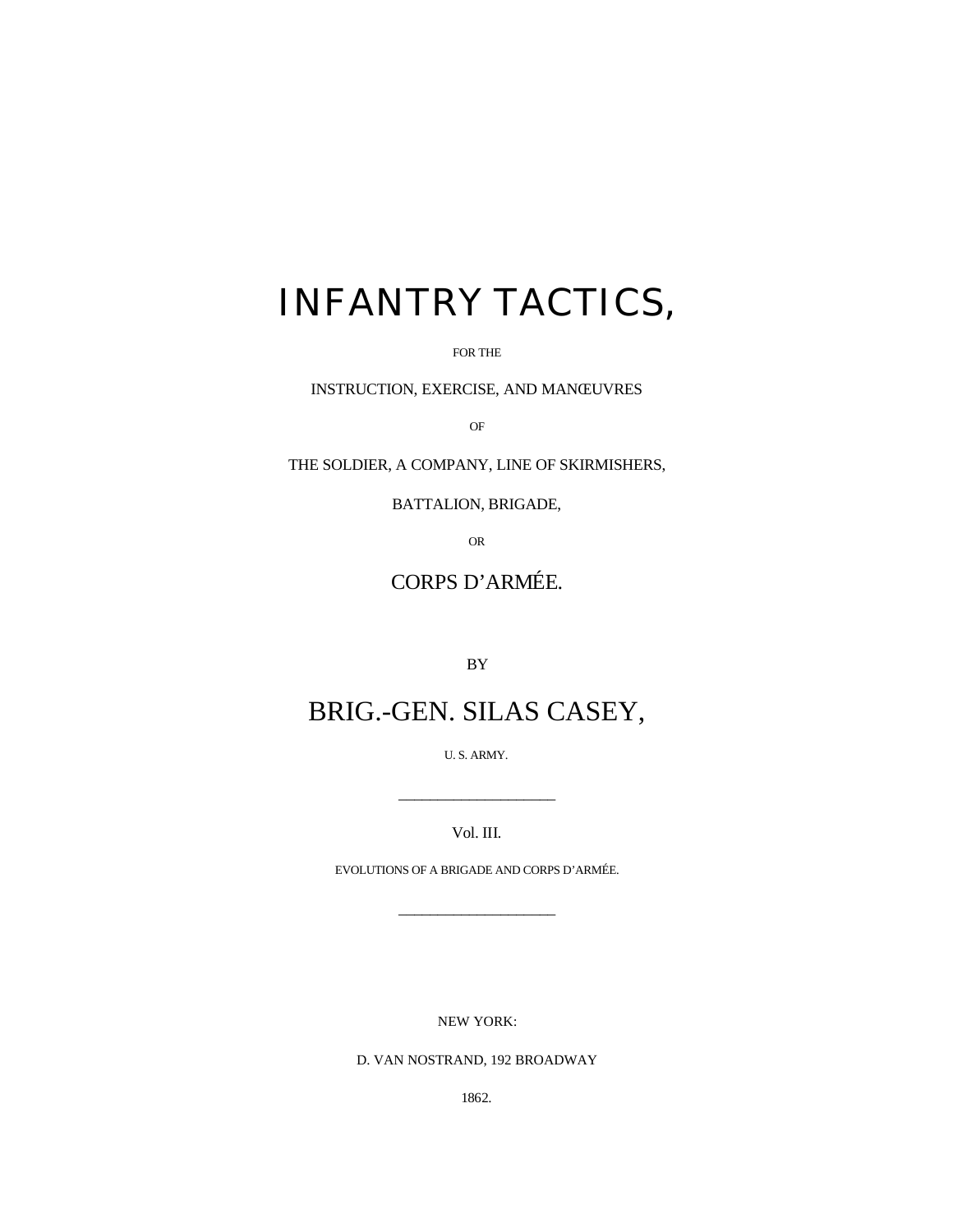Entered according to Act of Congress, in the year 1862, By D. VAN NOSTRAND, In the Clerk's Office of the District Court of the United States,

for the Southern District of New York.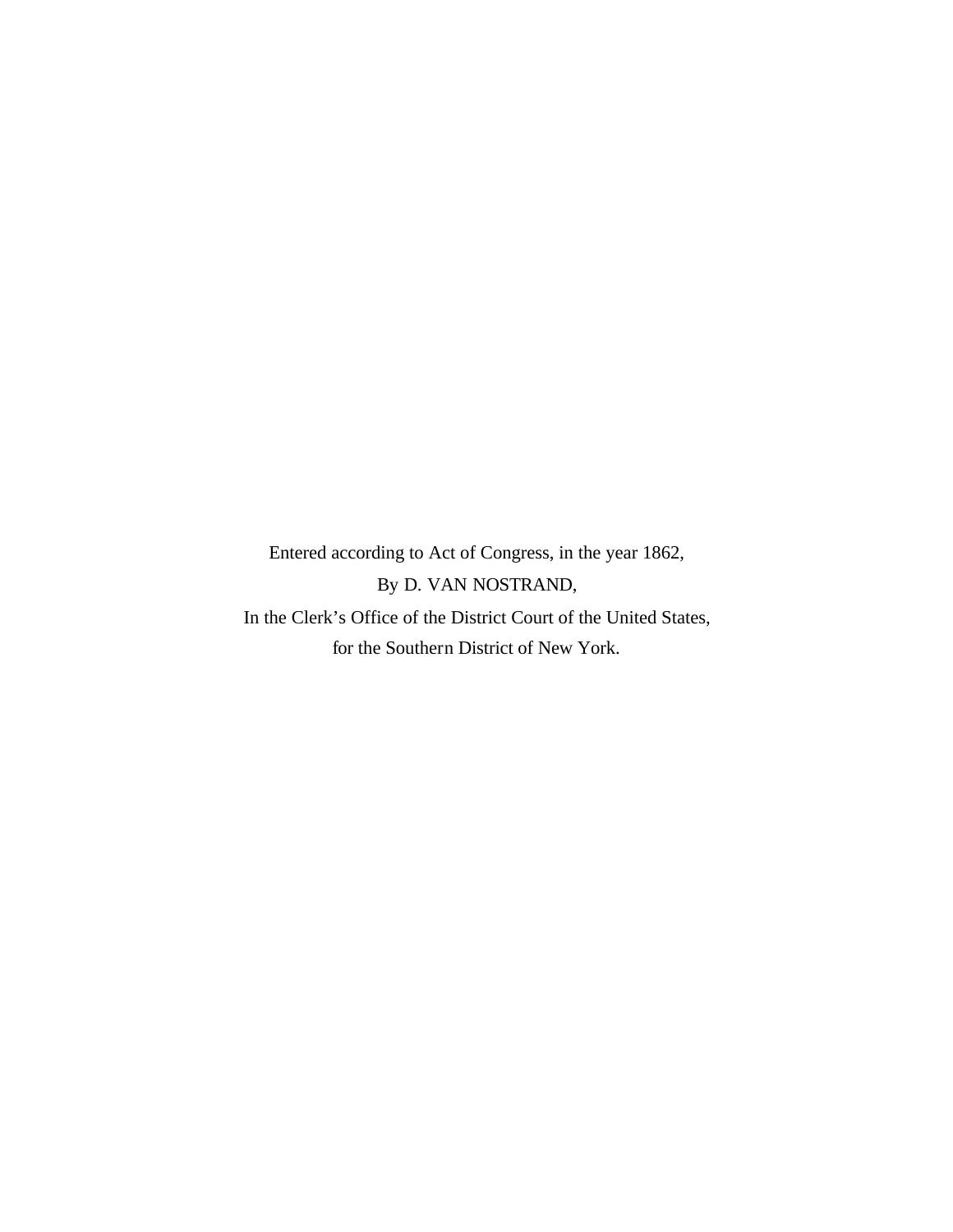#### **CHANGES.** 1

## **ABBREVIATIONS.**

- *S. S.* Will stand for School of the Soldier.
- *S. C.* Will stand for School of the Company.
- *S. B.* Will stand for School of the Battalion.
- *E. B.* Will stand for Evolutions of a Brigade.

Paragraphs marked **0** are suspended, and may not be taught.

## **CHANGES.**

Paragraph 615, *E. B.*, will be applicable to any skirmishers.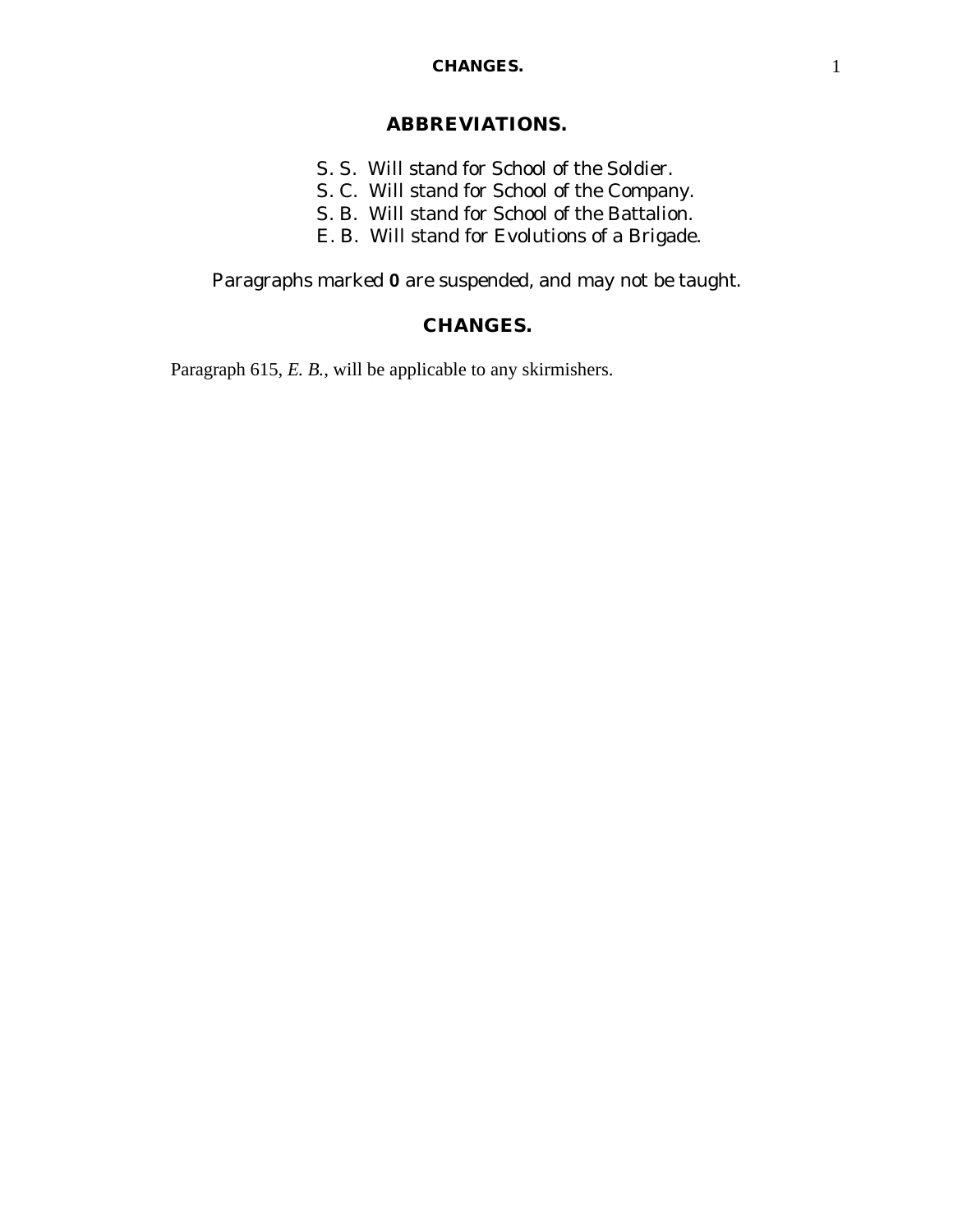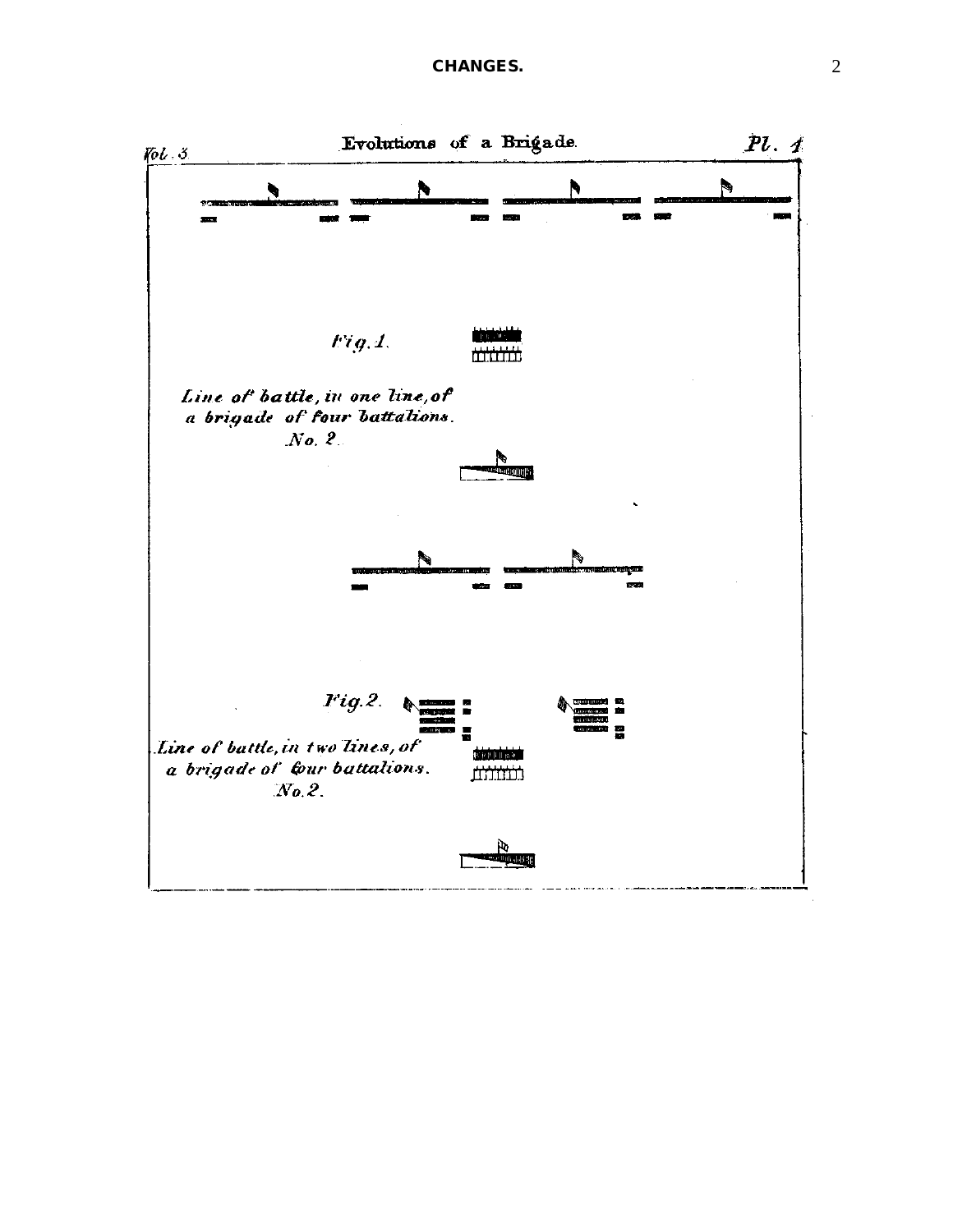## **INFANTRY TACTICS. \_\_\_\_\_\_\_\_\_\_\_\_\_\_\_**

## **TITLE VI. \_\_\_\_\_\_\_\_\_\_\_\_\_\_\_**

## **EVOLUTIONS OF A BRIGADE.**

## **General principles for the evolutions of a brigade.**

**1.** THE school of the battalion comprehending the principles and details of all the movements that ought in any case to be made by a single battalion, these principles will now be applied to a brigade.

**2.** In this instruction, a brigade consisting of four battalions will be supposed; but the rules herein prescribed are equally applicable to two or three battalions.

#### **Posts of the brigadier-general in line and in column.**

**3.** In line of battle composed of several brigades, the generals of brigade will place themselves at about seventy paces in rear of the centres of their brigades.

**4.** In column, they will hold themselves at about thirty paces outside of the guides, and abreast with the centres of their brigades.

**5.** If a brigade be acting by itself, its brigadier-general will, when it is in line of battle, take such position as he may judge necessary; and if it be in column, he will hold himself habitually at its head.

**6.** The brigadier-general will look to the exact and regular execution of all signals, notifications or commands coming from the major-general of the division to which he may belong; accordingly, he may repair, whenever he may judge his presence necessary, within the extent of his brigade.

#### **General rules for commands.**

**7.** The general (by which term, in these evolutions, will be understood the brigadiergeneral in command) will always give orders to his brigade by word of command.

**8.** When the general shall wish to cause a movement to be executed, he will give the general commands relative thereto. Each colonel will always successively repeat, with the greatest rapidity, on their reaching him, those general commands, unless the general has given, or sent to him, an order to the contrary.

**9.** The colonels having repeated the general commands, as just prescribed, will immediately command, and cause to be executed, without waiting for each other, the preparatory movements which, in their battalions, ought to precede the execution of the general movement.

**10.** The general will look to the prompt execution of these preparatory movements in his brigade, and rectify any error that may be committed by the colonels.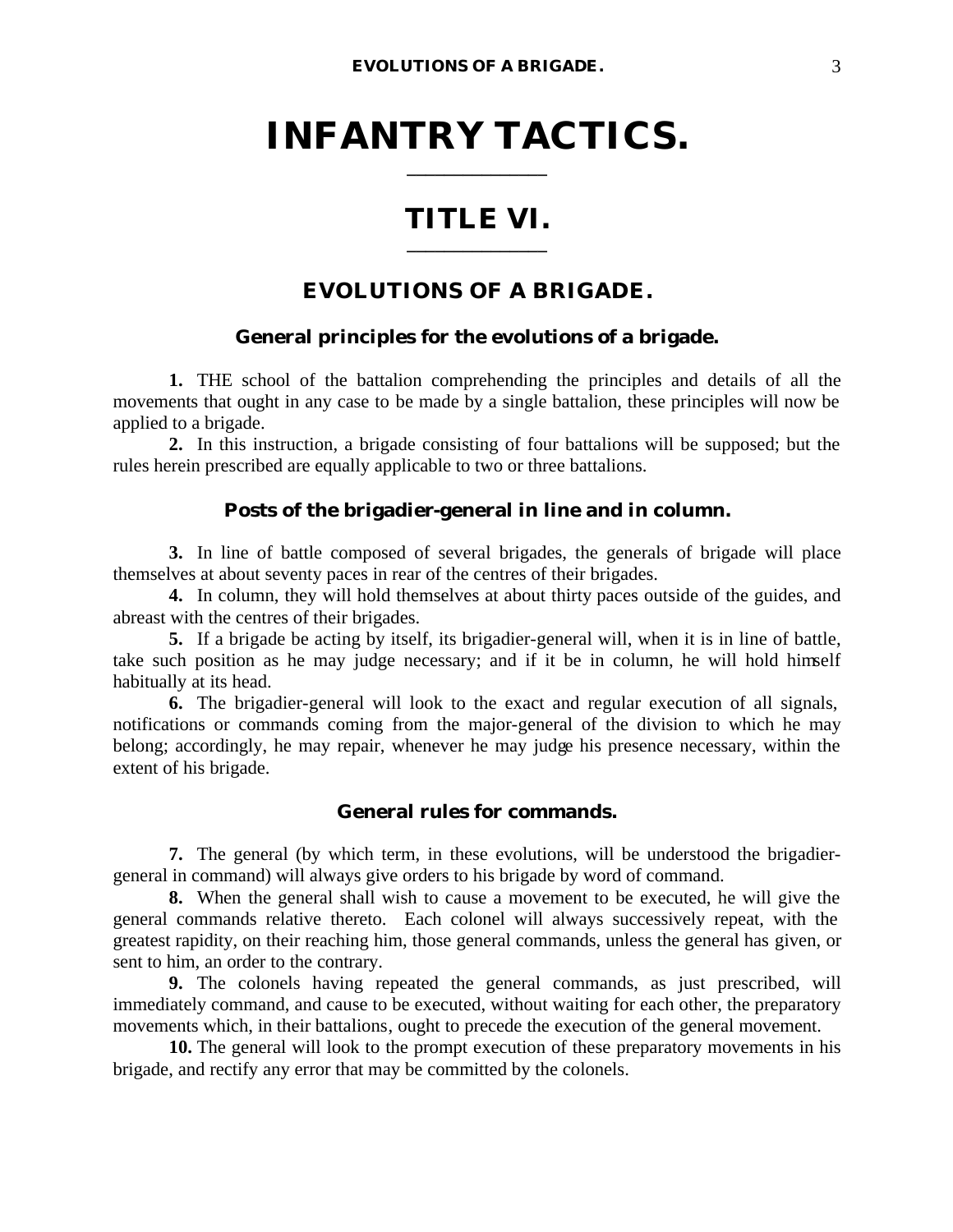**11.** The final command, or that which determines the execution of the general movement, will always be given by the general.

**12.** The lieutenant-colonels and majors will repeat the general commands, whether of caution or of execution, as often as the wind or the noise of arms may prevent those commands from being easily heard from one battalion to another.

**13.** When, from any cause, a colonel shall not have heard the general command, he will, on seeing the battalion next to his own executing a movement, immediately cause his battalion to execute the same movement.

**14.** When a line has to execute a central movement, the general will go to the point which he may select for it, and give or send to each of the neighboring battalions, the order relative to the movement which each portion of the line has to execute, as hereinafter explained.

**15.** In column, commands will be extended, by repetition, according to the same principles.

**16.** When a brigade is formed in two lines, the second line, in all the manœuvres, will preserve its relative position to the first, and conform to its movements. The chiefs of the battalions of the second line are charged with the preservation of the proper distances. If the movement is to be executed by only one of the lines, the cautionary command by the general will be preceded by the words *first line*, or, *second line*.

## **Position of the brigade battery.**

**17.** In line of battle, the brigade battery, consisting of eight pieces, four of them rifled, will be posted one hundred and fifty paces in rear of the centre of the brigade if it is in one line, and about thirty paces in rear of the second line if the brigade is drawn up in two lines.

**18.** In general, if exposed to the fire of the enemy, and circumstances do not require that it should join in the action, the battery can remove a greater distance to the rear than indicated above.

**19.** In all the evolutions, and without orders to the contrary, the battery will preserve its relative position, and conform to the movements of the other troops.

## **Position of the Cavalry of the brigade.**

**20.** The cavalry of the brigade, consisting of four squadrons, containing about eight hundred troopers,<sup>\*</sup> unless employed in a special manner, will be drawn up about three hundred paces in rear of the centre, or wings, of the first line, if the brigade is in one line, and one hundred and fifty paces in rear of the second, if the brigade is in two lines. In the evolutions, it will preserve its relative position.

#### **PART FIRST.**

#### **ARTICLE I.**

 $\overline{a}$ 

<sup>\*</sup> It is not intended, in the amount of artillery and cavalry here specified for a brigade, containing about four thousand infantry, to fix definitively the proportions which these arms of service should in all cases bear to each other. These proportions depend upon many exigencies, and are continually changing. As a general rule, however, the numbers here assumed are not far from correct, and will, at all events, serve to illustrate the manœuvres of these different arms in conjunction.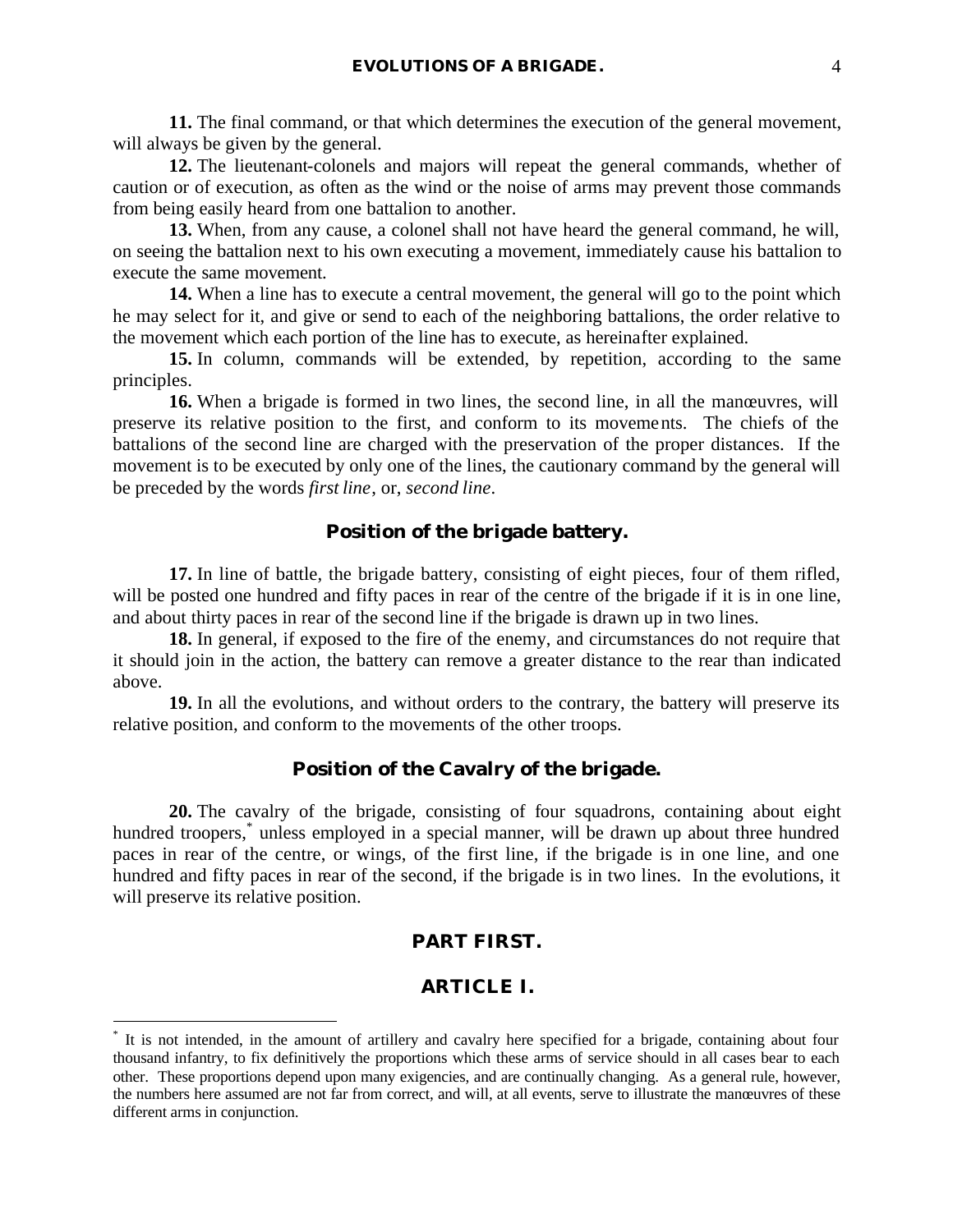## **To open and to close ranks.**

**21.** The general, wishing to cause ranks to be opened, will command:

#### 1. *Prepare to open ranks.*

**22.** This having been repeated, the lieutenant-colonels and senior majors will conform themselves to what is prescribed in the *S. B.*, No. 28; the colonels will immediately command: *To the rear, open order*. The general will then add:

#### 2. MARCH.

**23.** At this, briskly repeated, ranks will be opened in conformity to what is prescribed in the *S. B.* Each battalion will execute the movement as if it were isolated; accordingly it need not be attempted to align the rear rank of one battalion on that of other battalions.

**24.** The general will cause ranks to be closed by the commands prescribed in the *S. B.*

## **ARTICLE II.**

## **Manual of arms.**

**25.** The manual of arms will never be executed in line.

## **ARTICLE III.**

#### **Loading at will and the firings.**

- **26.** In line, only loading *at will* will be executed.
- **27.** The general, wishing to cause arms to be loaded, will command:

#### 1. *Prepare to load*.

**28.** This having been repeated, the general will add:

## 2. *Load*.

**29.** This, immediately repeated, will be executed as prescribed in the *S. B.* **30.** The general, wishing to cause the fire to be executed, will command:

1. *Fire by battalion* (or *rank*, or *wing*, or *company*).

**31.** This having been repeated, the general will add:

#### 2. *Commence firing*.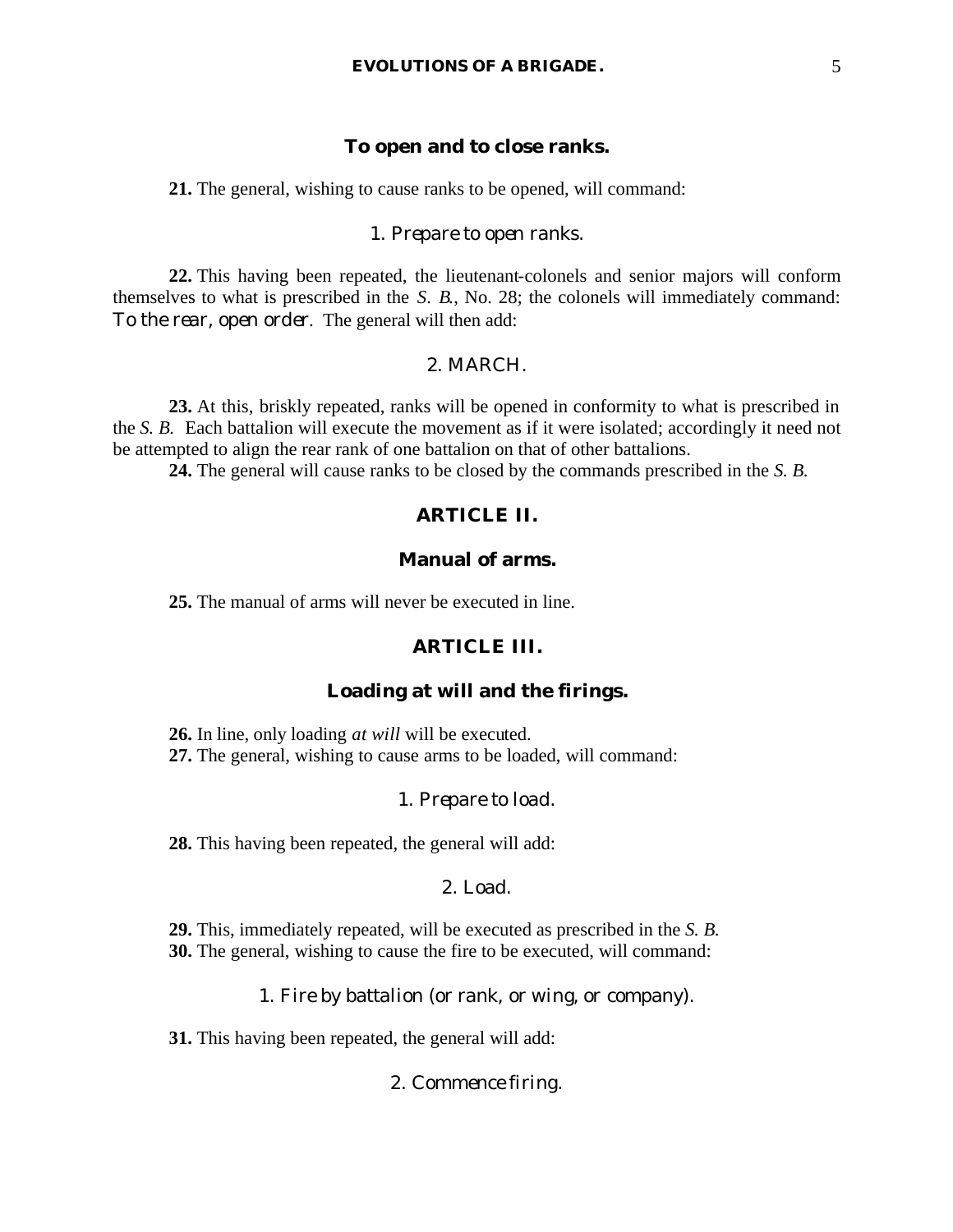**32.** The fire by battalion will commence with the odd-numbered battalions. The command *commence firing*, having been repeated by all the colonels, those of the odd battalions will immediately give the commands prescribed in the *S. B.*, for the execution of this particular fire.

**33.** The colonels of even-numbered battalions will not give their first command until they see some pieces brought back to the shoulder in the odd battalion to their right; the colonels of the odd battalions, in their turn, will observe the same rule in respect to the even battalion, next to the left of each, and the fire will thus be continued by alternate battalions.

**34.** The fire by wing will be executed in each battalion, as prescribed in the *S. B.*; each colonel having repeated the command *commence firing*, will immediately give the commands indicated for the execution of this fire, without regulating himself by the next battalion.

**35.** The fire by company will be executed as prescribed in the *S. B.*

**36.** The fire by file will be executed in the following manner; the general will command:

#### 1. *Fire by file*.

**37.** This having been repeated, each colonel will add: 1. *Battalion*; 2. READY. The general will then command:

## 2. *Commence firing*.

**38.** At this, repeated by the colonels, the fire by file will commence, and be executed as prescribed in the *S. B.*

**39.** The general will cause each of the foregoing fires to cease by a very short roll, or bugle sound, which will be repeated by the drums or bugles of each battalion the moment it is heard. As soon as each battalion reloads, its colonel will give the signal for the tap on the drum, or note on the bugle, for the return of the captains and covering sergeants to their places in line of battle.

**40.** The general, wishing to cause the fires to be executed by the rear rank, will command:

#### *Face by the rear rank.*

**41.** This having been repeated, the colonels will immediately add: 1. *Battalion*; 2. *About*—FACE.

**42.** The general will then cause the several fires to be executed by the commands and means prescribed above.

**43.** The general having caused the firing by the rear rank to cease, and wishing to bring the line back to its proper front, will command: *Face by the front rank.*

**44.** The colonels, having repeated this command, will each immediately add: 1. *Battalion*; 2. *About*—FACE.

#### **REMARKS ON FIRING.**

**45.** In the presence of the enemy, the kind of fire will be determined by the character of too ground, and the state of the action.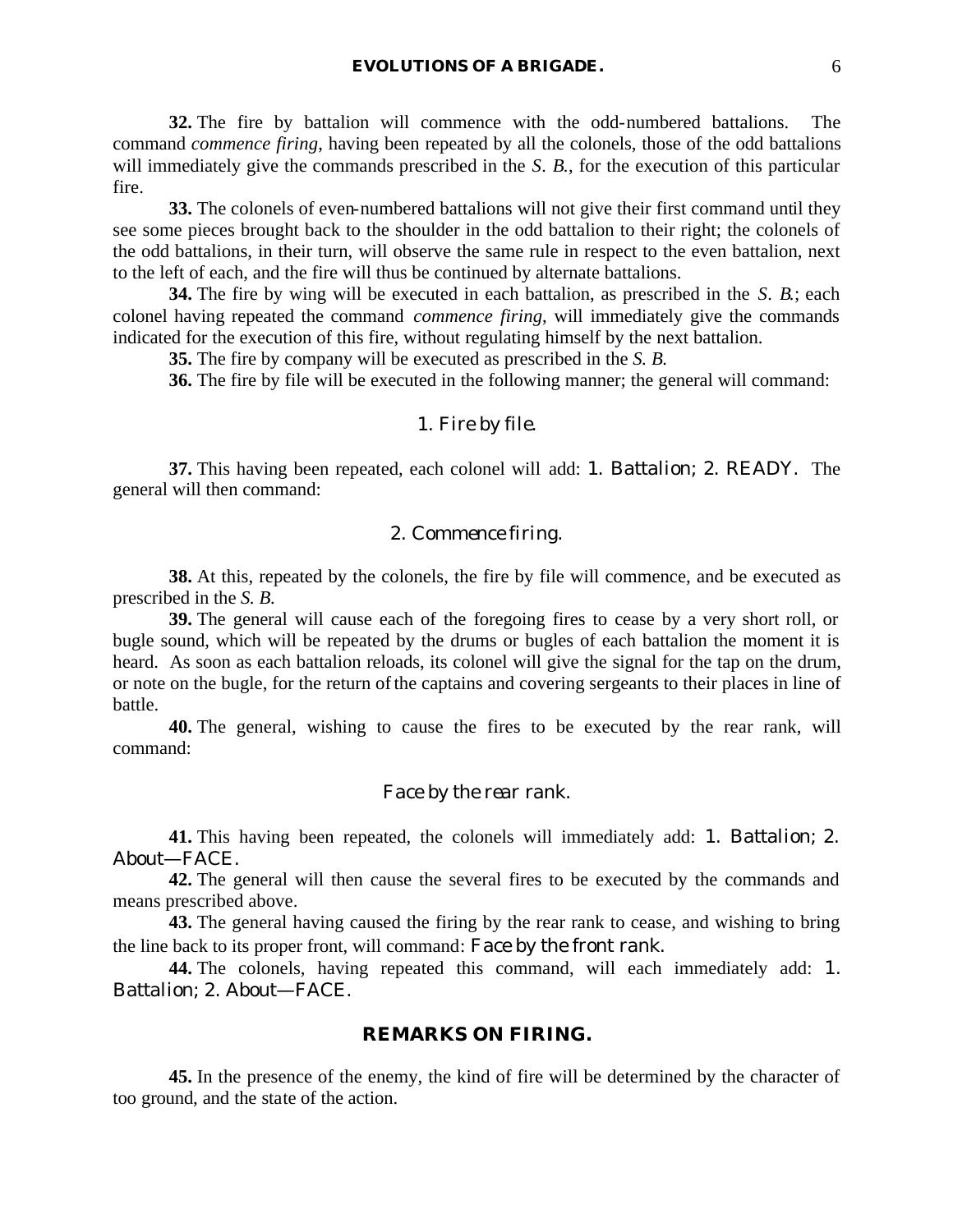**46.** A battalion, having in its front a height, or other obstacle to its fire, will advance as far as necessary, in order that its fire may be effectual.

**47.** Artillery having in general a greater range their infantry, should open its fire previous to the infantry battalions. The battery should protect the infantry while moving forward to attack with its fire a position in front; it should fire when the infantry advances, and withdraw when the latter commences the fire. The battery, in general, will not be moved in front of the troops, and without urgent necessity, it will not remain exposed to well sustained fire of the enemy's infantry. If so exposed, its fire will be rapid, so as to inflict as much loss as possible or the enemy.

#### **To Rest.**

**48.** The general, wishing to give relaxation to the line, will command:

#### 1. *Prepare to rest*.

**49.** This having been repeated, the general will continue:

#### 2. *Order*—ARMS.

**50.** This having been repeated and executed, he will add:

#### 3. *In place, rest* (or simply, *rest*).

**51.** This will be executed as prescribed in the *S. B.*

**52.** If, after arms are ordered, the general wishes to cause arms to be stacked, he will command:

#### *Stack arms.*

**53.** This having been repeated, the colonels will cause the stacks to be formed; which being executed, each will immediately cause ranks to be broken, without regulating himself by any other colonel, in the manner prescribed in the *S. B.*

**54.** The general, wishing to terminate the relaxation, will cause a short roll or bugle sound to be given, which will be repeated by all the drums or bugles of the line, at the instant it is heard.

**55.** The roll or sound having ceased, the colonels will each command: BATTALION, at which the men will resume the fixed position of ordered arms; if arms be stacked, the colonels will cause the men to take arms before giving the command BATTALION.

**56.** The general will them command:

#### *Shoulder*—ARMS.

**57.** This having been repeated, the line will shoulder arms.

#### **PART SECOND.**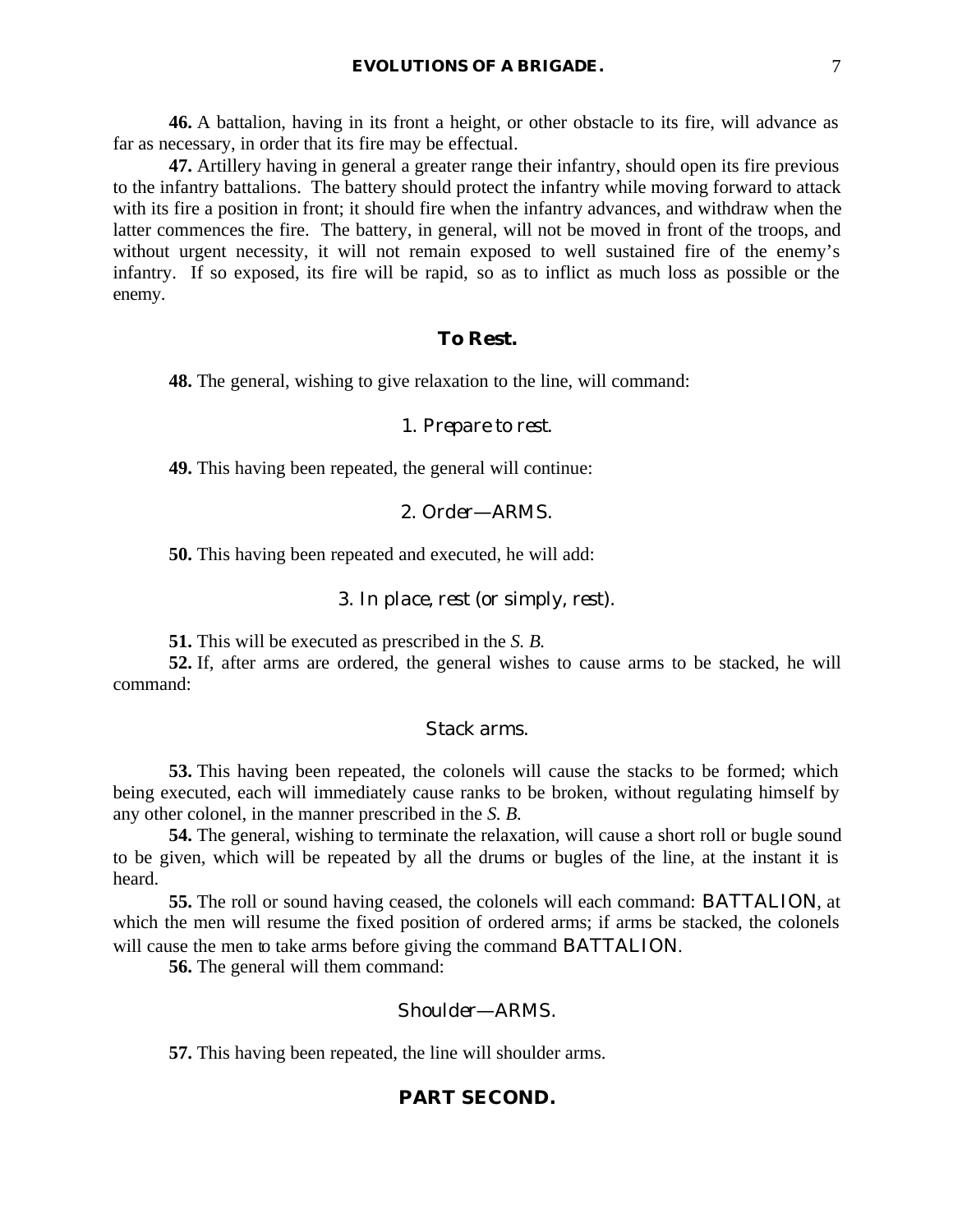## **DIFFERENT MODES OF PASSING FROM THE ORDER IN BATTLE TO THE ORDER IN COLUMN.**

#### **ARTICLE I.**

#### **To break to the front, to the right or left into column.**

**58.** The general wishing to cause the line to break by company or by division, will command:

#### 1. *By company* (or *by division*) *right* (or *left*) *wheel*.

**59.** This having been repeated, the general will add:

## 2. MARCH (or *double quick*—MARCH).

**60.** At this, briskly repeated, the line will break according to the principles given in the *S. B.* If the line is in march it will break as prescribed in the same school, and by the commands prescribed Nos. 58 and 59.

**61.** In that school it has been prescribed that, the companies having broken, the guides shall stand fast at the command *front*, given by their captains, although one or more may not be in the direction of the preceding guides; this rule will be observed from one battalion to another: thus, the leading guide of one battalion will not stir after the command *front* given by his captain, although he may not be in the direction of the guides of the preceding battalion; it is when the column shall be put in march, that the guides, who do not cover in file, will insensibly bring themselves on the direction so that each may march in the trace of the one next preceding him.

**62.** If it is the intention of the general, that the column formed either from a halt or march, should continue the march after wheeling, he will cause the colonels to be notified before the commencement of the movement, who will give orders accordingly.

**63.** The general, wishing to cause the line to break to the front, to the right, to march toward the left, will command:

#### 1. *Break to the right to march to the left.*

**64.** This having been repeated, the colonel on the right will cause his battalion to commence the movement, which will be executed as prescribed in the *S. B.*

**65.** The following battalions will successively make the same movement; the colonels will seize the moment for causing their battalions to break, and each will be put in march, so that there may be, between its leading subdivision and the rearmost one of the preceding battalion, the distance of a subdivision, and twenty-two paces.

**66.** The general will cause the line to *break to the left, to march to the right*, according to the same principles.

## REMARKS.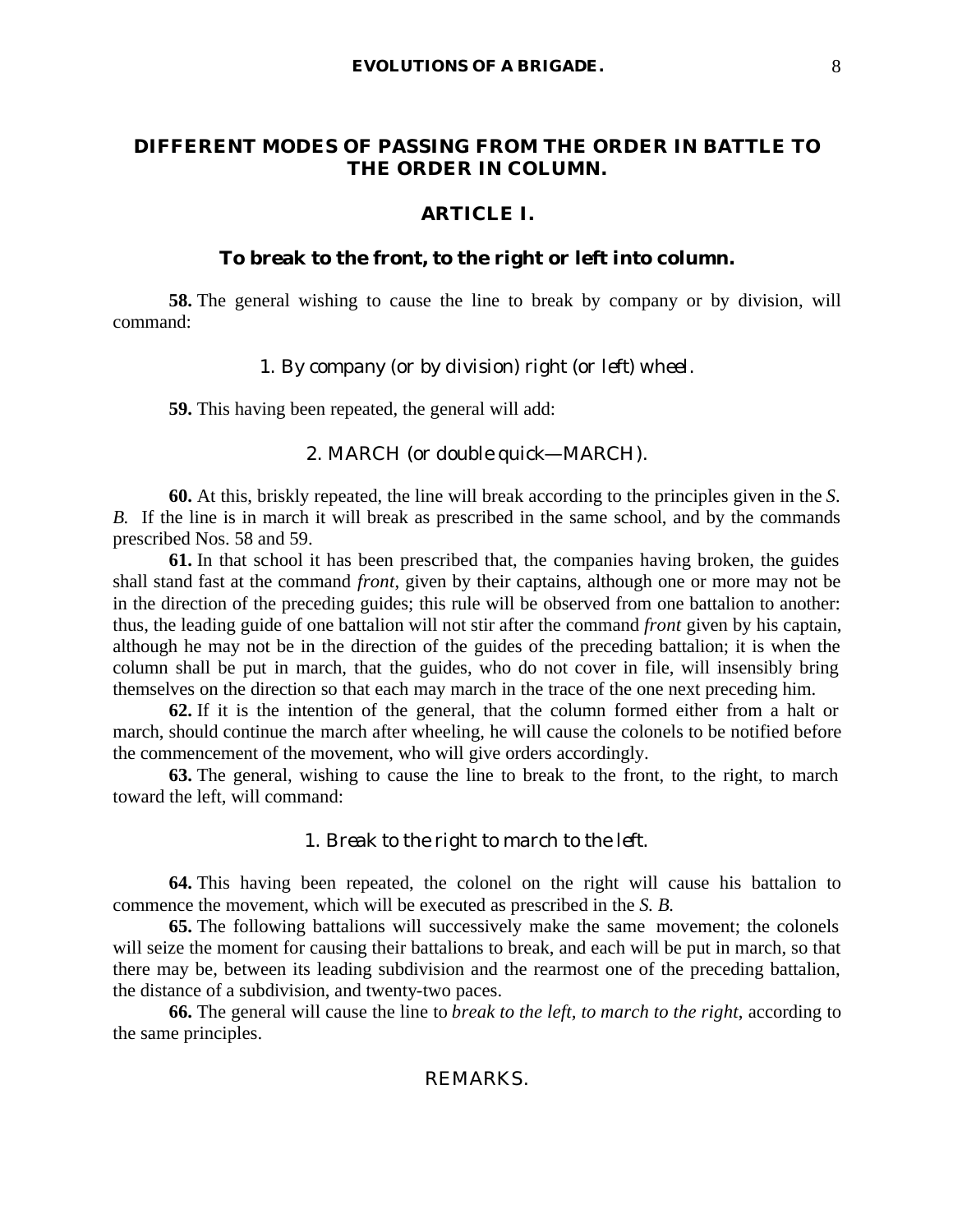**67.** Whenever the brigade formed in two lines breaks or ploys into simple column for the purpose of marching, the colonels of the second line, unless ordered to the contrary, will form their battalions in the order indicated for those of the first line, and move them by the shortest route to their respective places in the brigade column, as soon as able to pass.

## **ARTICLE II.**

## **To break to the rear by the right or left into column.**

**68.** The general, wishing to cause the line to break to the rear into column by company, or by division, will command:

1. *By the right* (or *left*) *of companies* (or *divisions*) *to the rear, into column*.

**69.** The colonels, having repeated this command, will immediately add: *Battalion, right* (or *left*)—FACE.

**70.** The general will then command:

#### 2. MARCH (or *double quick*—MARCH).

**71.** At this, briskly repeated, each battalion will break as prescribed in the *S. B.* If the line is in march, it will break as prescribed in the same school, and by the commands prescribed No. 68 and following.

#### **ARTICLE III.**

#### **To ploy the line into close column, or in mass.**

**72.** The general, wishing to ploy the line into column by division closed in mass, in rear of the first division of the first battalion, will command:

1. *Close column by division*. 2. *On the first division, first battalion, right in front*.

**73.** These commands having been repeated, each colonel will add: *Battalion, right*— FACE, which will be executed by the designated or *directing* battalion, as prescribed in the *S. B.*, No. 160 and following; but in the others, all the divisions will face to the right, and the chief of the first division, in each of these battalions, will place himself by the side of his right guide.

**74.** These dispositions being made, the general will add:

## 3. MARCH (or *double quick*—MARCH).

**75.** At this, briskly repeated, the colonel of the first battalion will ploy it in rear of its first division, as indicated in the *S. B.*, No. 165 and following.

**76.** Each of the other colonels will, in like manner, ploy his battalion from a halt, in rear of its right division; but, pending the execution of the movement, this division will stand faced to the flank: the second and third divisions, each conducted by its chief, will be halted as it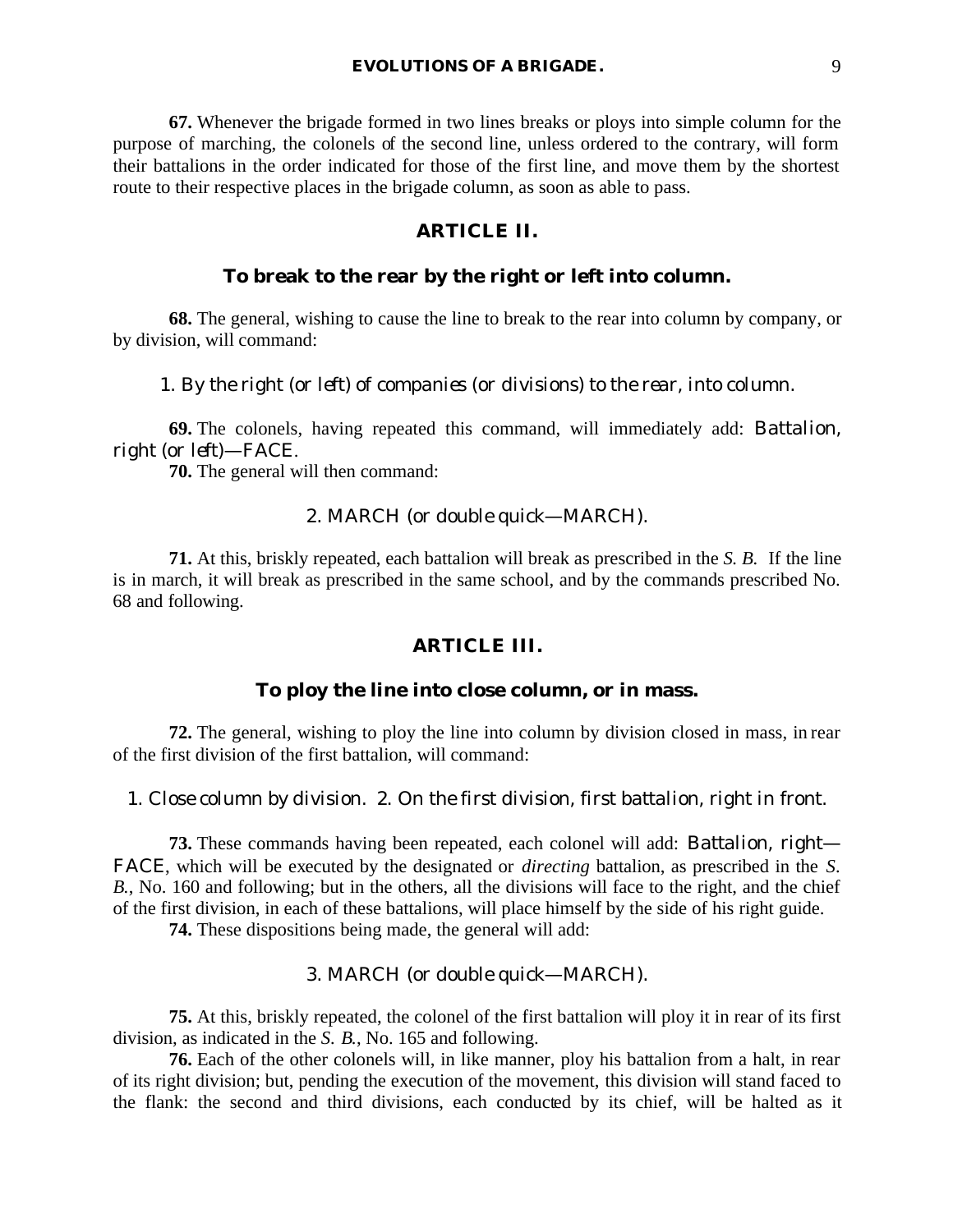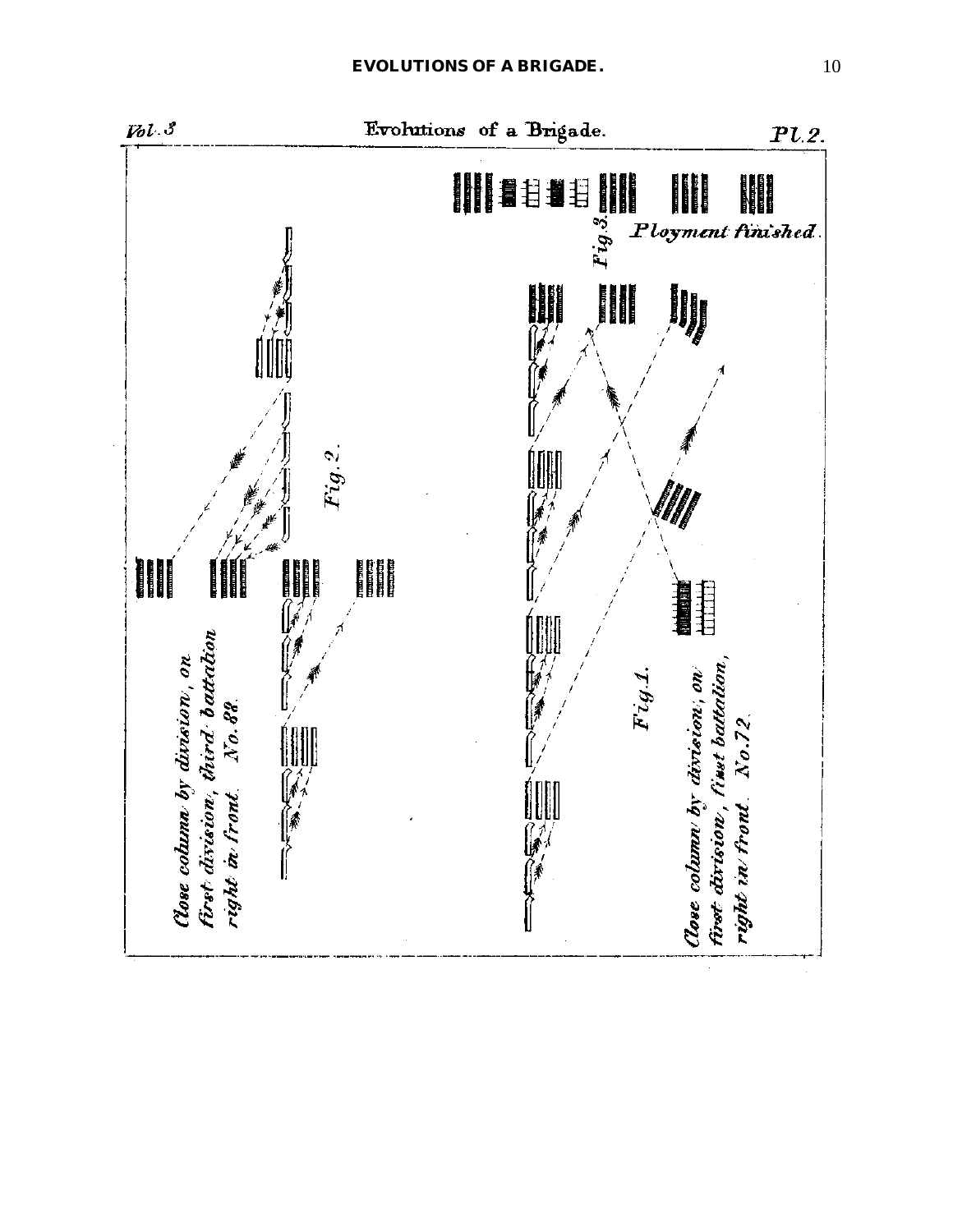successively takes its place in the battalion column, the chief remaining by the side of his right guide; the fourth will enter in like manner, and when its head shall be at eight or ten paces from the right flank of the column, the colonel will command: 1. *Battalion, forward*; 2. *Guide left*, and 3. MARCH (or *double quick*—MARCH); at the moment the right guide of this division is abreast with the others.

**77.** At the command *march*, each battalion thus formed in mass will put itself in march, directing itself to the rear toward its point of entrance into the general column; its first division, conducted by the lieutenant-colonel, will take the shortest line toward that point; the other divisions will each conform its movement to that of the first, marching abreast with it, and preserving exactly the distance of six paces from one guide to the next; arrived at twelve or fourteen paces from the general column, the first division will incline a little to the left, so as to enter the column perpendicularly, and leave a distance equal to the front of a division between its guide and the rear rank of the last division of the preceding battalion; the other divisions will direct themselves parallelly to the first, and enter successively into the general column. The chiefs of division being up with the left guides of the column, will each halt in his own person, see his division file past, and conform himself, in halting and aligning it, to what is prescribed in the *S. B.*, Nos. 167-169.

**78.** The lieutenant-colonel of each battalion will detach himself thirty or forty paces in advance, to indicate the point of entrance into the column for his first division, and as each of his guides successively arrives, he will assure him on the direction.

**79.** The general, or officer charged with the execution of his orders, will place himself in front of the left guide of the directing division, to superintend the formation of the general column, and to see that the left guides accurately cover each other. *This rule is general for all ployments*, whatever the division on which they may be executed.

**80.** The line will be ployed in front by the same commands, substituting the indication *left* for *right* in front.

**81.** In this case the first battalion will execute the movement in the manner indicated in the *S. B.*, No. 178 and following.

**82.** The other battalions will each execute the movement in like manner, conforming itself to what follows: the first division, which will have faced to the right with the others, will remain by the flank whilst the battalion is ploying in front of it; the second and third, after having taken position in the battalion column, will be halted by their chiefs, who will remain by the sides of their right guides, and when the head of the fourth shall be at eight or ten paces from the right flank of the column, the colonel, observing the order of time indicated No. 76, will command: 1. *Battalion, forward*; 2. *Guide right*; 3. MARCH, (or *double quick*— MARCH).

**83.** At the command *march*, each battalion, directing itself diagonally to the front, instead of to the rear, will be conducted and established in the general column, with slight variations, as prescribed No. 77; arrived at twelve or fourteen paces from the flank of that column, the head of the first division will incline to the right instead of the left, in order to enter perpendicularly, and to take its division distance; the other divisions will conform themselves to the movement of the first, and the chiefs of the whole will each conduct his division till its head is nearly up with the right guides of the general column; he will then halt his division, face it to the front, and align it by the right, its right guide having faced to the rear in placing himself on the direction.

**84.** The lieutenant-colonels will conform themselves to what is prescribed No. 78.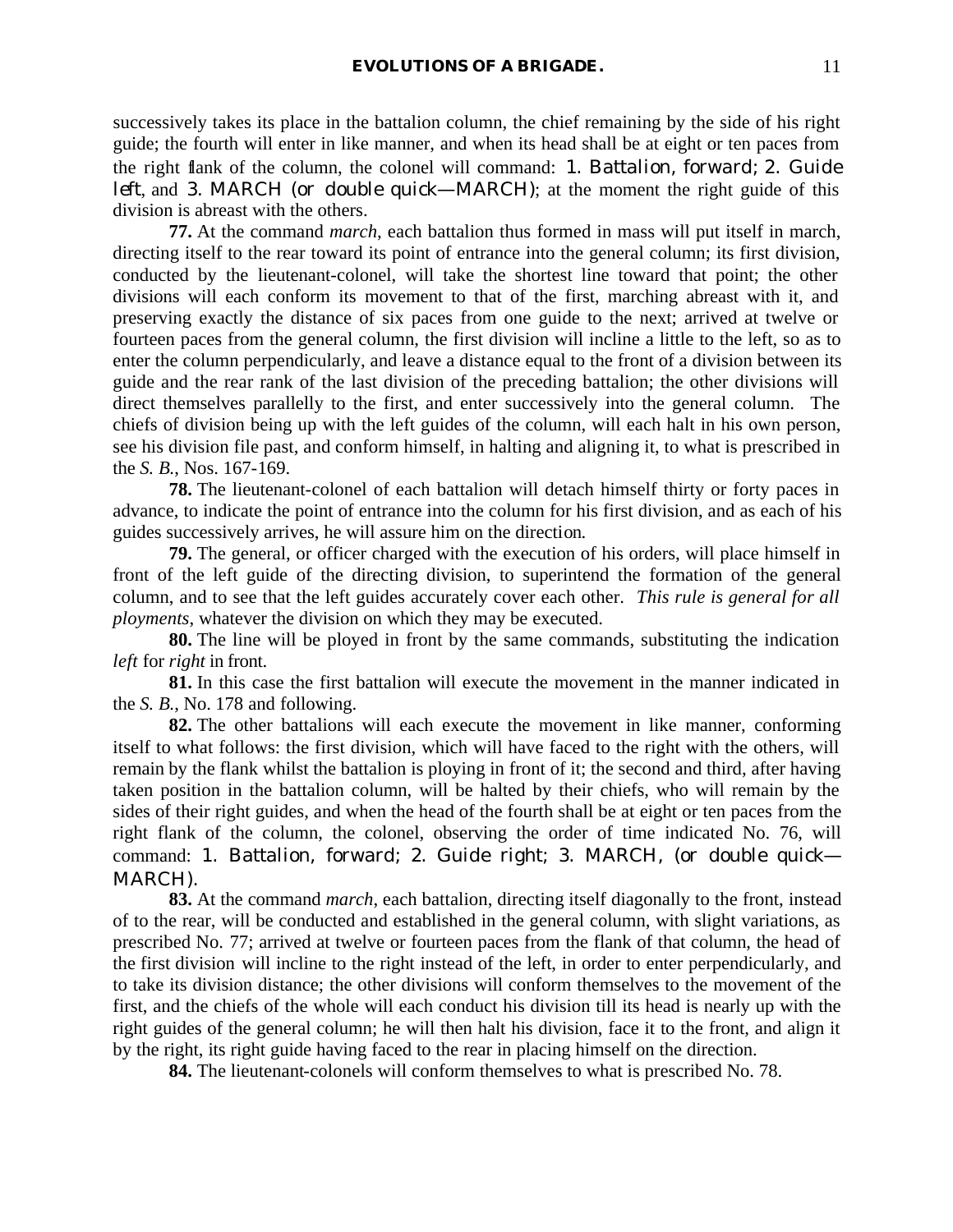**85.** As each battalion takes its position in the column in front of the directing division, its colonel will command: *Guides, about*—FACE.

**86.** To ploy the line in rear, or in front of the fourth (or last) division of the fourth battalion, the general will command:

## 1. *Close column by division*. 2. *On the fourth division, fourth battalion, left* (or *right*) *in front*. 3. MARCH (or *double quick*—MARCH).

**87.** These movements will be executed according to the principles given in the two preceding cases, but by inverse means: the fourth (or last) division of each subordinate battalion, being the first to take its position in the general column, it will be conducted by the lieutenantcolonel, and the other divisions will regulate themselves by it.

**88.** If, instead of ploying the line on the first division, right battalion, or the last division of the left, as in all the preceding cases, the general wishes to execute the movement on the first or last division of any other battalion, he will command:

## 1. *Close column by division*. 2. *On the first* (or *fourth*) *division* (such) *battalion, right* (or *left*) *in front*. 3. MARCH (or *double quick*—MARCH).

**89.** Whether the right or left is to be in front, the designated or directing battalion will execute its movements as if it were alone.

**90.** If the right is to be in front, all the battalions in line to the right of the directing one will execute the movement as is indicated for ploying the line to the front on the left division, and the left battalions will execute the movement as is indicated for ploying to the rear, on the right division. If the left of the line is to be at the head of the column, the right battalions will conform themselves to what is prescribed for ploying the line to the rear, on the left division, and the other battalions to what is prescribed for ploying to the front on the right division.

**91.** If the directing battalion ploys on its first, or last division, the battalion contiguous to the directing division will execute its movement on this division: accordingly, the last or first division of the contiguous battalion, instead of remaining at a halt, will, at the commencement of the movement, file into the general column, at division distance in front or rear of the directing division.

**92.** If the line should be in march, and the general should wish to ploy, without halting, it will be executed according to the principles prescribed in the *S. B.*, observing what follows: As soon as each battalion has finished its ployment while marching, it will be faced by a flank, and conducted to its proper position in column.

## **REMARKS ON PLOYING A LINE INTO A COLUMN CLOSED IN MASS.**

**93.** In the several ployments, the general will take, in preference, as the directing division, that of the right or left of the battalion, on which the movement is to be executed.

**94.** This method of ploying a line into column unites several advantages: first, it maintains, pending the execution of the movement, the battalions in all their strength, as each forms a separate mass; second, it occupies the least possible time, as each battalion moves over the shortest time to its place in the general column.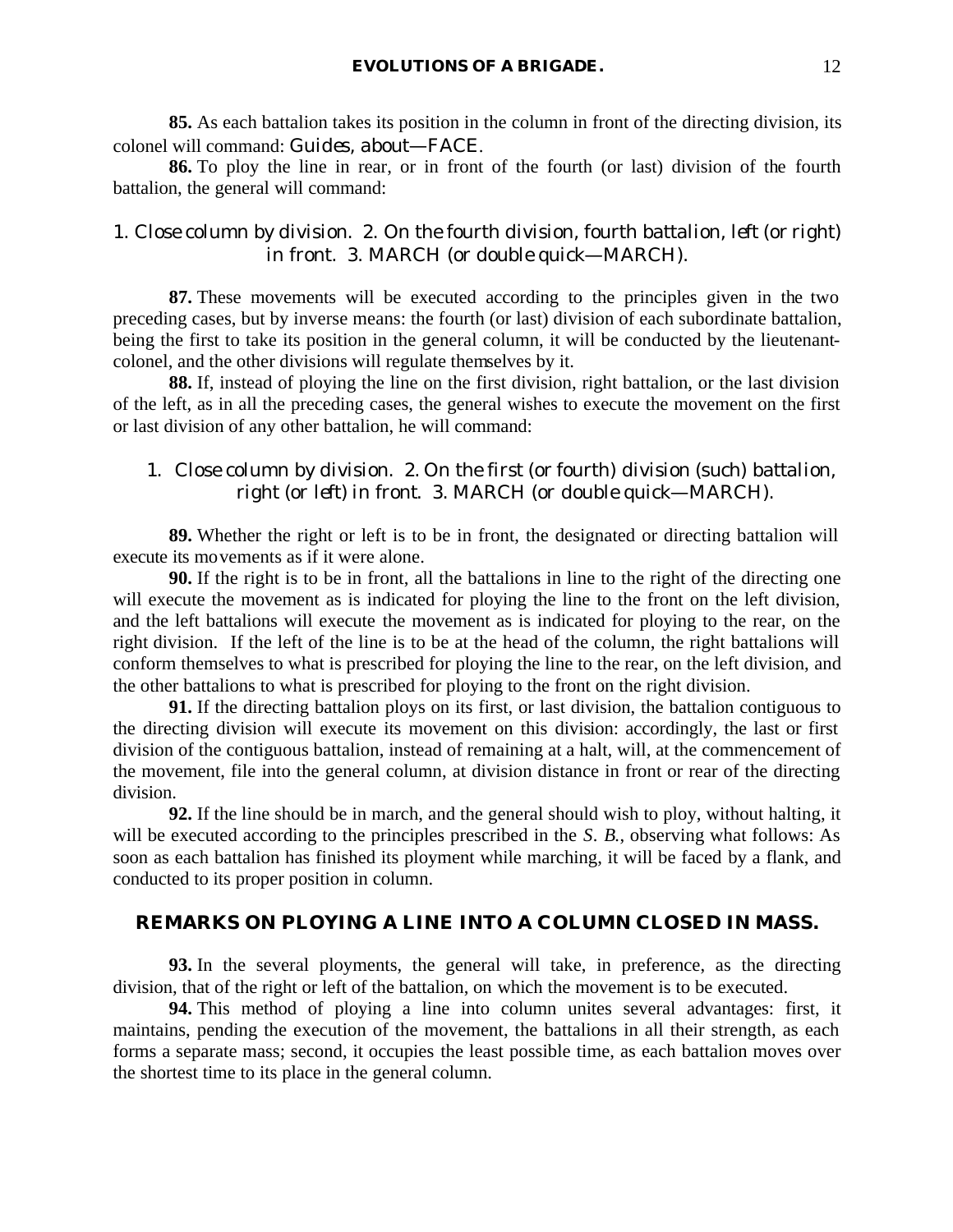### **PART THIRD.**

#### **ARTICLE I.**

## **To march in column at full distance.**

**95.** The general wishing to put the column in march, will indicate to the colonel of the leading battalion the direction to be taken by the headmost guide, and the colonel will immediately prescribe to this guide the means to be employed to assure the direction of the march, according to the principles established in the *S. B.*, Nos. 216-218.

**96.** These dispositions being made, the general will command:

## 1. *Column forward*.

**97.** The colonels having repeated this command, will immediately add: *guide left*, if the right be in front, or *guide right*, if the left be in front.

**98.** The general will then add:

#### 2. MARCH (or *double quick*—MARCH).

**99.** At this, repeated with the greatest rapidity, the column will put itself in march.

**100.** The guide of the leading subdivision will maintain himself on the direction which has been indicated to him, by the means prescribed in the *S. B.*, and the following guides will each march in the trace of the one who immediately precedes him, without regard to the general direction.

**101.** The lieutenant-colonel of the leading battalion will see that the headmost guide does not deviate from the directions he ought to pursue, and the same officer of each following battalion will also see that his leading guide preserves a distance equal to the front of his subdivision and twenty-two paces, which ought to separate the battalions.

**102.** When a column has to prolong its march on a given line in order to form upon it *to the left* (or *right*) *into line of battle*, the general will always cause that line to be marked by one of the means prescribed in the *S. B.*, Nos. 228-230.

## **ARTICLE II.**

#### **Column in route.**

**103.** The column being at a halt, if the general wish to put it in march in the route step, he will give the commands prescribed for the march in the cadenced step, with this difference – the command *march* will be preceded by that of *route step*, which will be repeated by the colonels.

**104.** The column being in march, the general, in order to cause it to pass from the cadenced to the route step, and the reverse, will give the commands prescribed in the *S. C.*, Nos. 315 and 317.

**105.** All the principles relative to columns in route having been developed in the schools of the company and battalion, it only remains to add here that, when a column of many battalions encounters a defile, which obliges it to diminish the front of subdivisions, this movement will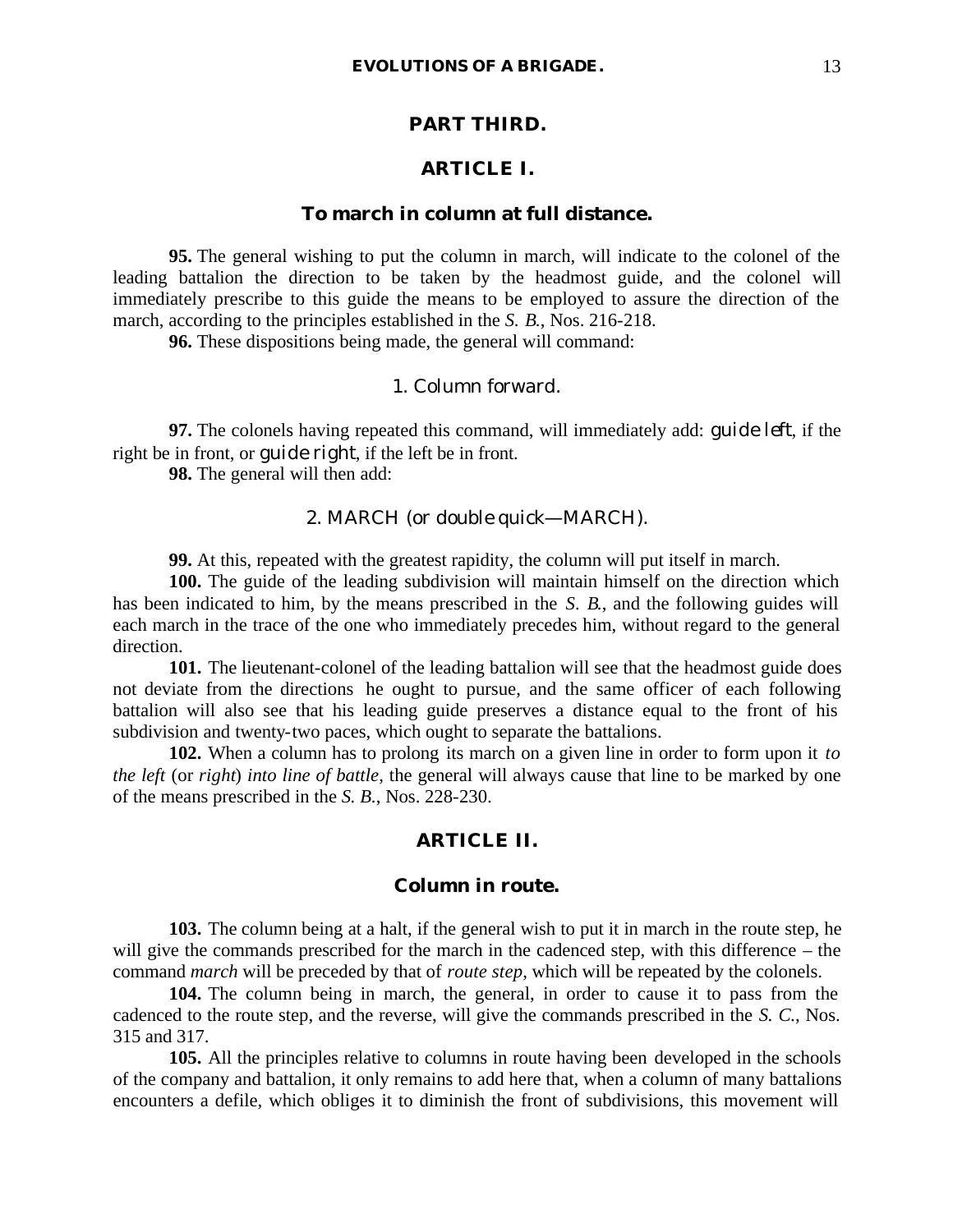only be made as each battalion successively arrives on the ground at which the preceding battalion had executed it.

**106.** Thus, for example, a column formed by company, encountering a defile which will only receive the front of a platoon, the colonel of the leading battalion will at once, or successively, according to the order of the general, diminish front by platoon: but the colonel of the next battalion will not repeat the commands of the preceding colonel until his battalion arrives at the same point, and so on of the others.

**107.** The chief of the column will take care to regulate the rate of the march according to the ground and other circumstances; he will always leave with the rear of the column an aide-decamp to bring him prompt intelligence in case it find a difficulty in following.

## **REMARKS.**

**0-108.** If the companies of skirmishers are in the column, the distances between the battalions will be estimated from those companies. Each battalion succeeding the first, will get its distance by stepping short; on resuming the cadenced step, these battalions will regain their distances by an increased pace.

#### **ARTICLE III.**

#### **To change direction in column at full distance.**

**109.** The general, wishing to cause the column to change direction, will dispatch an aidede-camp to the point of change, and give notice of his purpose to the leading colonel a little before arriving at that point.

**110.** The change of direction will be executed according to the principles prescribed in the *S. B.*, No. 273, and following.

**111.** Those rules will be observed in columns in manœuvre, although marching at the moment in the route step.

#### **ARTICLE IV.**

### **To halt the column.**

**112.** The general wishing to halt the column, will command:

#### 1. *Column*.

**113.** This having been repeated, he will add:

#### 2. *Halt*.

**114.** This will be repeated with the greatest rapidity.

**115.** The column being halted, if the general wish to form it *to the left* (or *right*) *into line of battle*, and the guides require to be assured on the direction, he will place himself fifteen or twenty paces in front of the head, facing to the rear toward the direction which he may wish to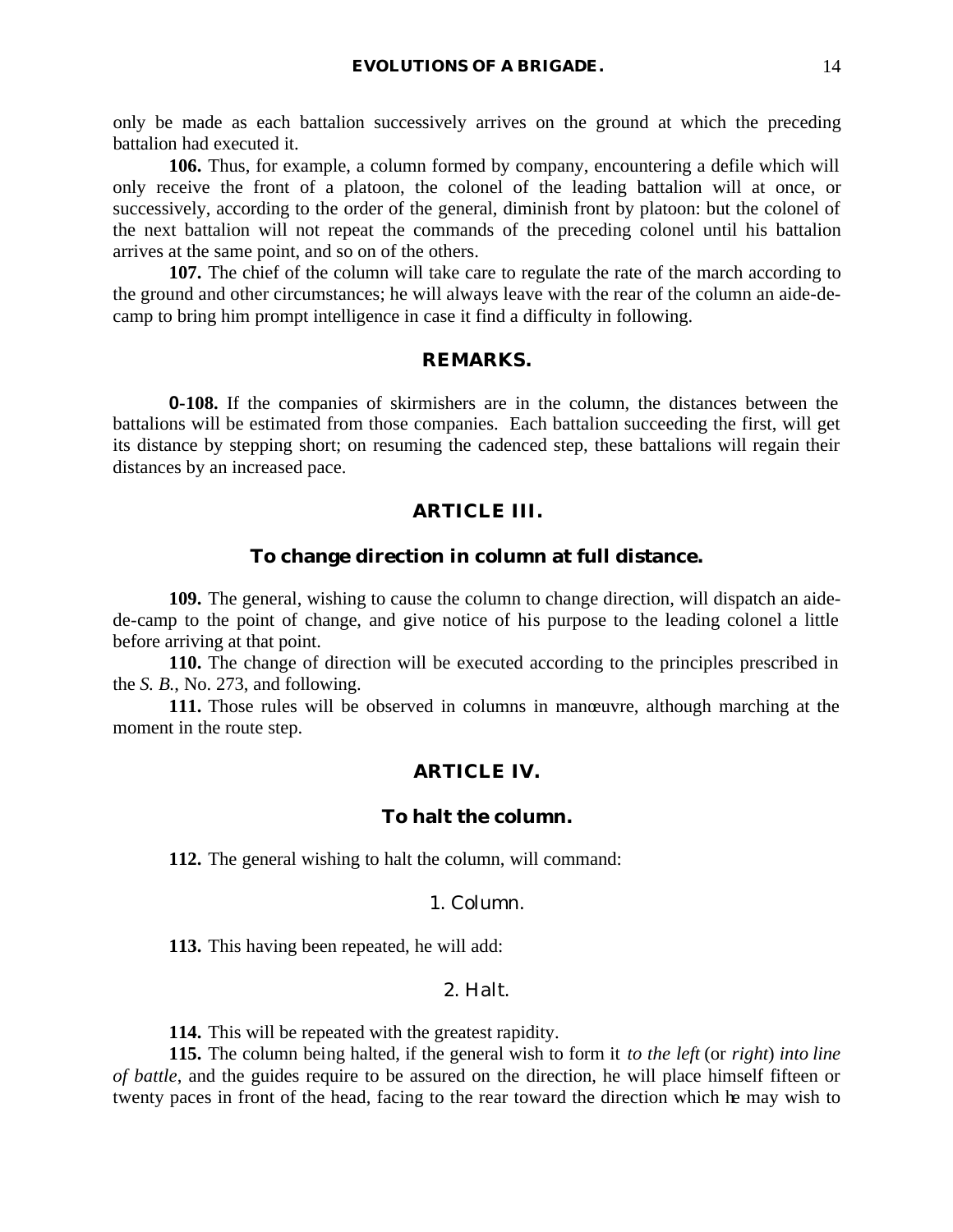give to the guides, selecting in rear of the column the second point which determines that direction, and establishing on it, the leading guide; he will then command:

#### *Guides, cover*.

**116.** At this, repeated by the colonels, the lieutenant-colonels and senior majors will promptly cause the guides who may not be on the direction, to cover each other accurately.

**117.** The subdivision guides being established on the direction, the colonels, without waiting for each other, will immediately command: *Left* (or *right*)—DRESS.

**118.** At this, briskly repeated by the chiefs of subdivision, each subdivision will incline to its guide, and be promptly aligned. If the new direction be such that a subdivision find itself many paces from it, the chief of the subdivision will cause it to march by the flank.

## **REMARKS.**

**119.** As indicated in the *S. B.*, No. 232, the subdivisions of a column will not maintain the full distance.

## **ARTICLE V.**

#### **To close the column to half distance, or in mass.**

**120.** Whether the column be formed by company or by division, the distance between battalions, when the subdivisions are at half distance from each other or closed in mass, will be equal to the front of a subdivision.

## *1st. To close the column on the leading company.*

**121.** A column by company, at full distance and right in front, being in march, when the general shall wish to close it to platoon distance, he will command:

## 1. *To half distance, close column*.

**122.** This having been repeated, the general will add:

#### 2. MARCH (or *double quick*—MARCH).

**123.** At the command *march*, the headmost battalion will close up to platoon distance on its leading company, as prescribed in the *S. B.*, No. 295, and following.

**124.** The other battalions will continue to march; when the leading company of the second battalion is at company distance from the rearmost company of the first battalion, its captain will halt it and align it by the left; the other companies of this battalion will close up on the leading one, and the following battalions will conform themselves to what is just prescribed for the second.

**125.** The lieutenant-colonel of the first battalion will assure the positions of the guides as prescribed in the *S. B.*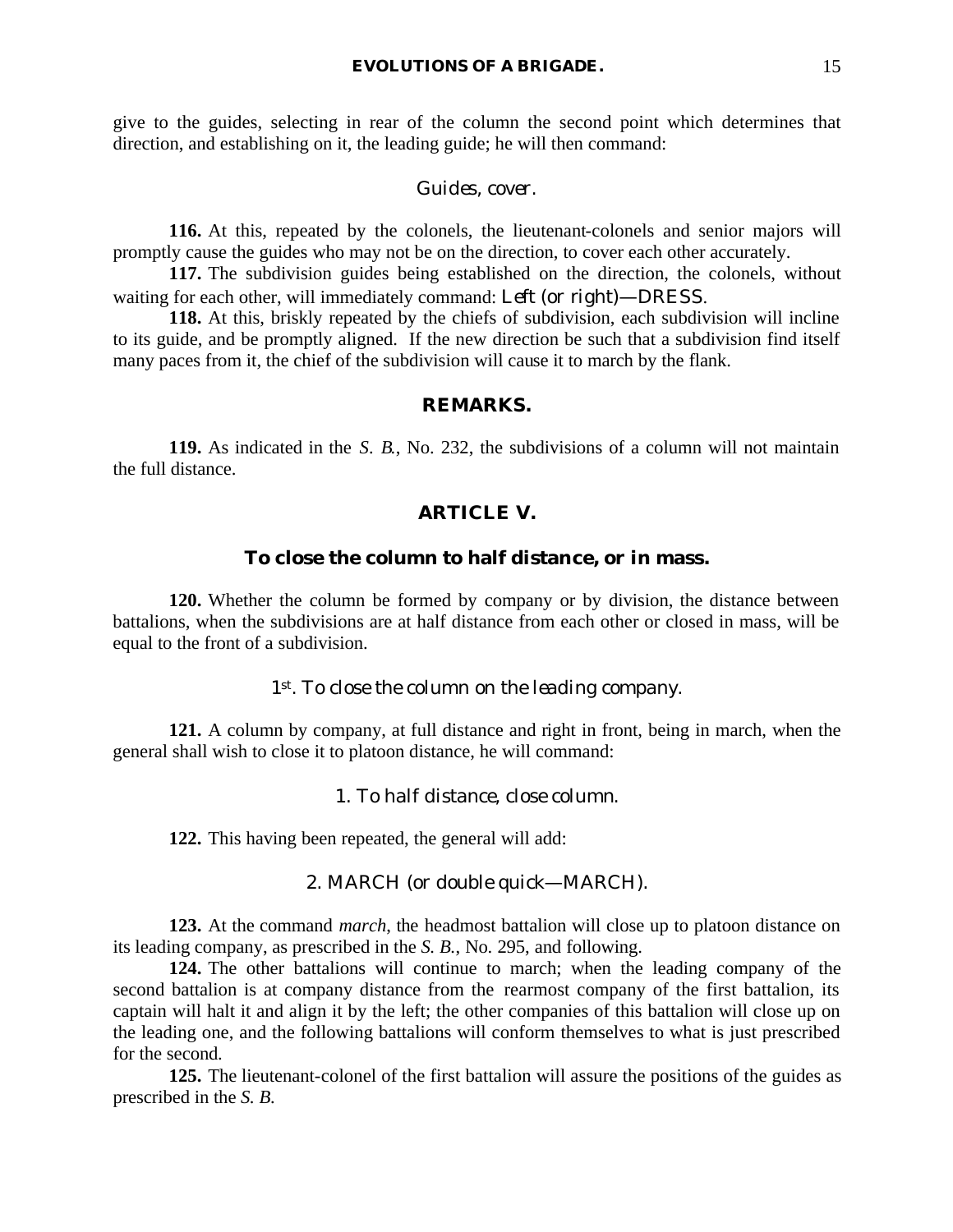**126.** The lieutenant-colonel of each following battalion will go in advance to the point at which his leading company ought to be halted, and he will assure the positions of the guides by placing himself in rear of each, as the companies are successively closed.

**127.** If the column, instead of being in march, be at a halt, the general will cause it to close by the same commands. At the word march, the leading subdivision will stand fast; all the others will put themselves in movement, and the battalions will close up as just prescribed for a column in march.

**128.** If the column be marching in double-quick time, it will close by the commands and means above indicated, and agreeably to the principles prescribed in the *S. B.*

#### *2nd. To close the column on the rearmost company.*

**129.** The column being at a halt, the general, if he wish to close it to half distance on the rearmost company, will command:

#### 1. *On* (*such company*) *fourth battalion, to half distance, close column*.

**130.** This having been repeated, each colonel will command: 1. *Battalion, about*— FACE; 2. *Column, forward*; 3. *Guide right*.

**131.** At the first command of its colonel, the battalion will face about: each guide will remain abreast with the front rank, become the rear; the rearmost company of the fourth battalion will remain faced to the front.

**132.** At the third command, the captains of the fourth battalion will place themselves two paces outside of their guides; those of tile other battalions will remain behind the centres of their companies.

**133.** The general will then add:

#### 2. MARCH (or *double quick*—MARCH).

**134.** At the command *march*, the fourth battalion will close on its rearmost company as prescribed in the *S. B.*, No. 317 and following.

**135.** The other battalions will close on the fourth, and when the colonel of the third sees that the first company of the fourth battalion has only a few paces left to take, he will command: *Captains on the flank of the column*. At this, the captains of the third battalion will place themselves briskly outside of their guides. When the eighth company of this battalion is at the prescribed distance, its captain will halt it, face it to the front, and align it by the left, its guide remaining faced to the rear: the other companies will close upon this company, and the remaining battalions will each execute what is just prescribed for the third.

**136.** Each colonel will face his guides to the front as soon as all the companies of his battalion are aligned.

**137.** The lieutenant-colonel of the fourth battalion will assure the position of his guides, as indicated in the *S. B.*, No. 324; the lieutenant-colonels of the other battalions will conform themselves to what is prescribed No. 126.

**138.** If the column be in march, it will be closed by the commands and means above indicated, and agreeably to the principles prescribed in the *S. B.*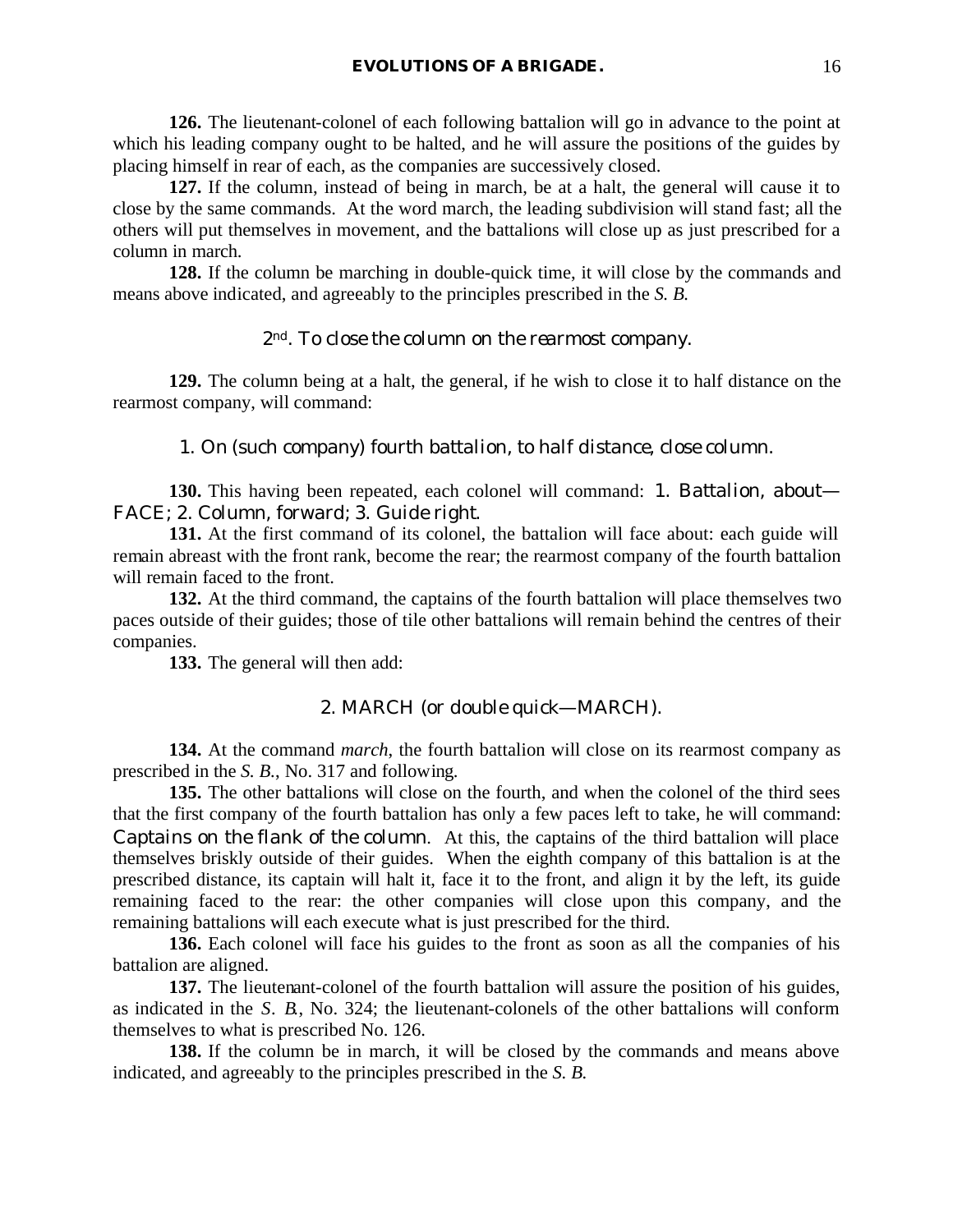#### **EVOLUTIONS OF A BRIGADE.** 17

#### *3rd. To close the column on an interior battalion.*

**139.** The general, wishing to close the column on the headmost company of an interior battalion, say the third, will command:

#### 1. *On the first company, third battalion, to half distance, close column*.

**140.** This having been repeated, the colonel of each battalion in front of the third, will command: 1. *Battalion, about*—FACE; 2. *Column, forward*; 3. *Guide right*. The general will then add:

#### 2. MARCH (or *double quick*—MARCH).

**141.** At the command *march*, briskly repeated by all the colonels, the third battalion, and those in its rear, will close up as prescribed No. 123, and following, for the execution of the movement on the head of the column; the battalions in front of the third, will close as indicated No. 134 and following, for the execution of the movement on the rear of the column; the eighth company, second battalion, will close on the directing company, leaving the interval prescribed No. 120.

**142.** If the column be in march, the subdivision on which it is closed will halt at the command *march*, and the subdivisions in rear will close in the manner prescribed for closing on the head of the column, and the subdivisions in front, in the manner prescribed for closing on the rear of the column.

#### **REMARKS.**

**143.** A column by division will close to company distance by the same commands and means.

**144.** The column being at full or half distance, the general will cause it to close in mass by the same commands, substituting the indication *column, close in mass*, for that of *to half distance, close column*.

**145.** A column, left in front, will execute those several movements according to the same principles. If the column closes on any subdivision in rear of the battery, this latter, before the movement commences, and upon an intimation from the general, will leave the column, and following the movement upon the flank, will resume its place in the column, when the manœuvre is finished. The colonels of the battalions next the battery, will be careful to preserve the necessary interval, prescribed No. 216.

## **ARTICLE VI.**

#### **To march in column at half distance, or closed in mass.**

**146.** A column at half distance or in mass, being at a halt, when the general shall wish to cause it to march, he will give the commands prescribed above for putting in march a column at full distance.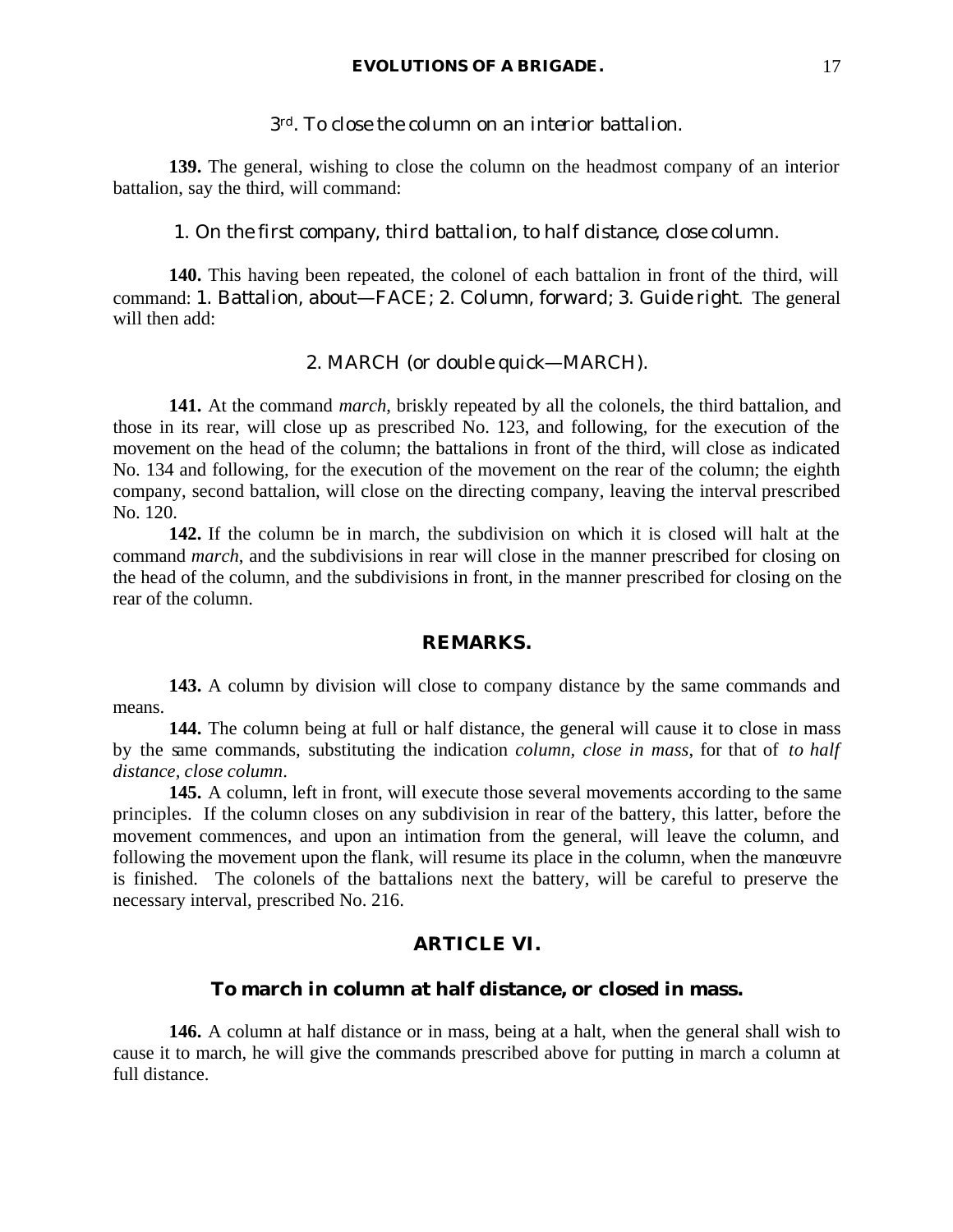**147.** The means of direction indicated for a column at full distance will be the same for a column at half distance or in mass.

**148.** A column at half distance or in mass, being in march, the general will halt it by the same commands as if it were a column at full distance.

**149.** The column at half distance or in mass, being halted, if the general shall wish to give a general direction to the guides, he will conform to the means prescribed for a column at full distance.

## **ARTICLE VII.**

#### **To change direction in column at half distance.**

**150.** A column at half distance, being in march, and having to change direction, will execute the movement as prescribed for a column at full distance, with the difference indicated in the *S. B.*, No. 343.

### **ARTICLE VIII.**

#### **To change direction in column closed in mass.**

## *1st. In marching.*

**151.** A column closed in mass, being in march, and having to change direction, the general will cause the point at which the change has to commence, to be marked, and just before arriving at the point will command:

#### *Change direction to the right* (or *left*).

**152.** This command having been repeated the colonel of the first battalion will, on arriving at the point indicated, cause his battalion to change direction by the means prescribed in the *S. B.*, No. 345, and following.

**153.** The second battalion, and successively the others, will change direction at the point where the first changed, and in the same manner.

**154.** If, during the march of the column, the general should wish to give a new point of direction, too near the present one to require a formal change, it will be done by the means prescribed in the *S. B.*, No. 235.

#### *2nd. To change direction from a halt.*

**155.** The column being halted, when the general shall wish to place it in a new direction, without any immediate intention of advancing after such change, he will cause this movement to be executed by the flanks of subdivisions according to the principles prescribed in the *S. B.*

**156.** It will be supposed that the column has the right in front, and that it has to change direction to the left: the general, after having caused two markers to be established on the new direction for the leading subdivision, will command: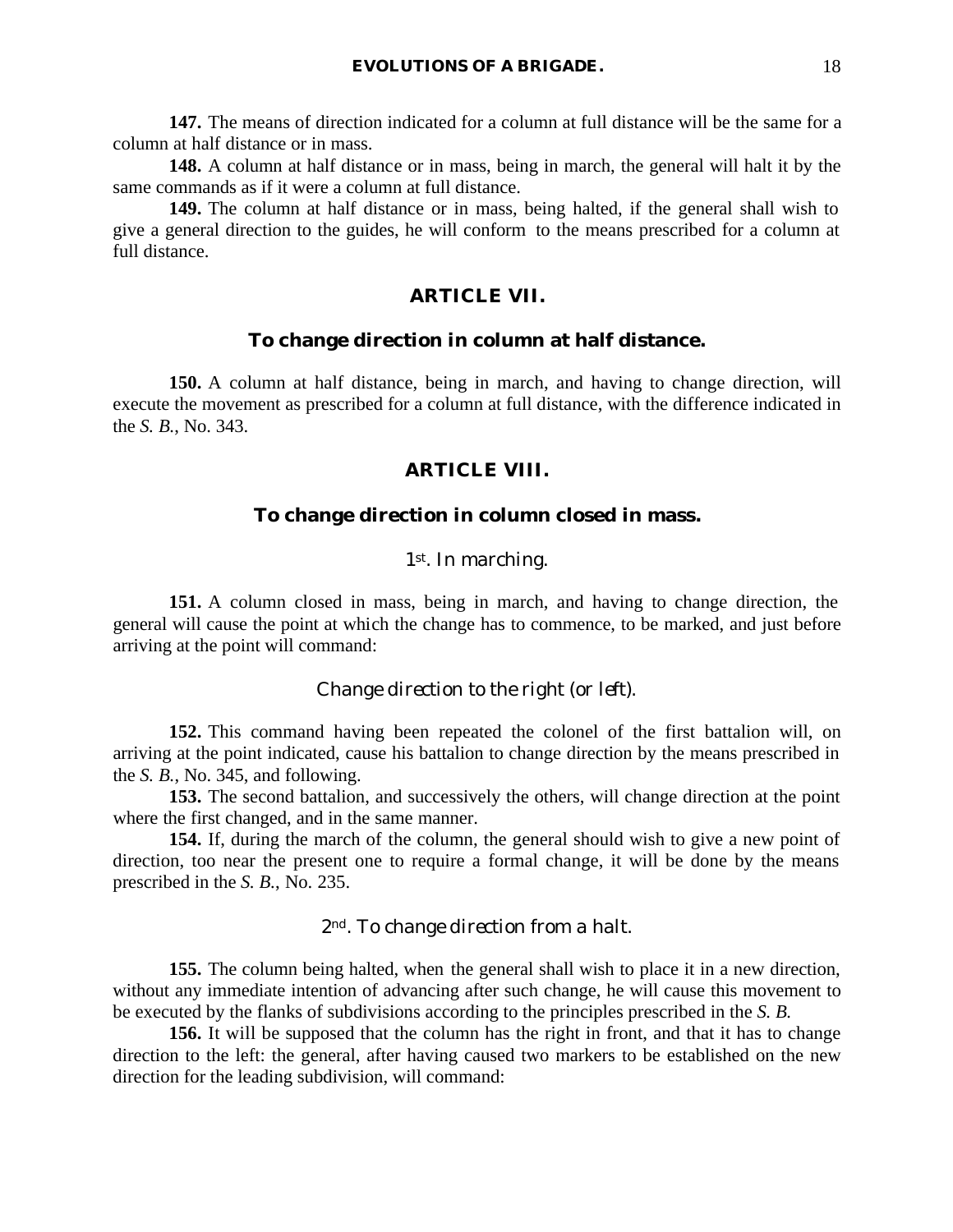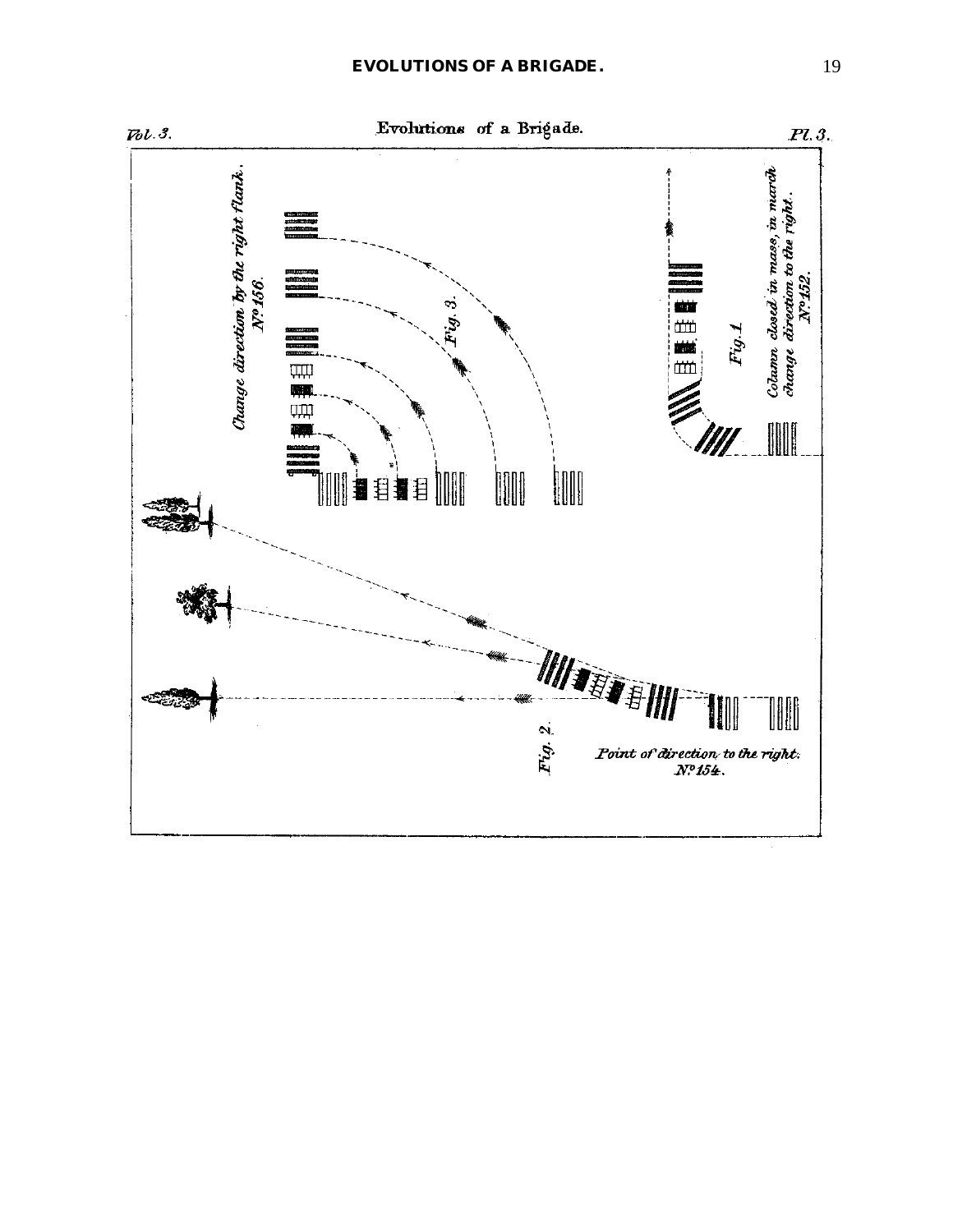#### 1. *Change direction by the right flank*.

**157.** This having been repeated, each colonel will command: *Battalion, right*—FACE. The general will then add:

#### 2. MARCH (or *double quick*—MARCH).

**158.** At this, the column will march by the right flank into the new direction in conformity with the principles prescribed in the *S. B.*, No. 367 and following.

**159.** The colonels will see, pending the execution of the movement, that the files do not open out, that the subdivisions enter in a square with the new direction, and that the prescribed distance between their battalions be exactly observed.

**160.** The lieutenant-colonel of the leading battalion will place himself some paces in front and face to the guide of the first subdivision of the column, in order to assure the direction of the guides of his battalion; the lieutenant-colonel of each of the following battalions will place himself successively behind its left guides as they arrive on the new direction, to assure them in their positions.

**161.** A column in mass will change direction to the right by inverse means, and be conducted by the left flank into the new direction.

## **ARTICLE IX.**

## **Being in column at half distance, of closed in mass, to take distances.**

#### *1st. To take distances by the head of the column.*

**162.** A column by company being at half distance and at a halt, when the general shall wish it to take distances, he will indicate to the lieutenant-colonel of the leading battalion the point of direction in front, and then command:

#### *By the head of column, take wheeling distance.*

**163.** This having been repeated, the first battalion will take its distances by the means indicated in the *S. B.*, No. 387 and following.

**164.** Each of the other battalions will take its distances in like manner; but it will not commence its movement till the last subdivision of the battalion immediately preceding has left, besides the space equal to the front of a company, the distance of twenty-two paces.

**165.** If the column be in march, it will take distances according to the principles prescribed in the *S. B.*, and by the commands above indicated.

## *2nd. To take distances on the rear of the column.*

**166.** The column being at half distance, and at a halt, when the general shall wish it to take distances on the rearmost company, say the eighth company fourth battalion, he will first determine the direction of the line of battle, and direct two markers to be placed on this line as prescribed in the *S. B.*, No. 397. The markers being established, he will cause this line to be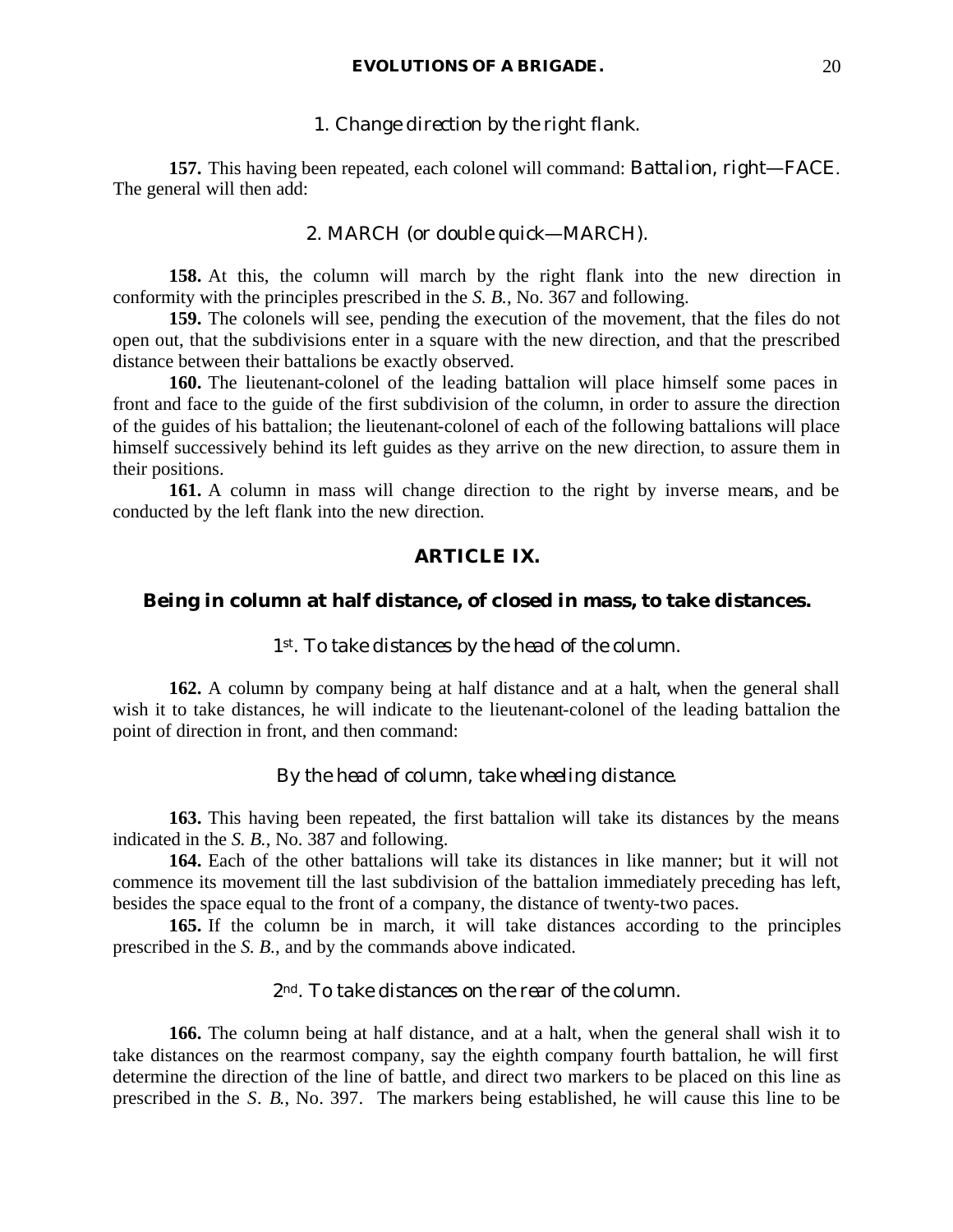prolonged by one of the means indicated in the *S. B.*, No. 229 and following, and as soon as these dispositions the made, he will command:

## 1. *On the eighth company, fourth battalion, take wheeling distance*.

**167.** This having been repeated, the colonels will each command: 1. *Column, forward*; 2. *Guide left*.

**168.** At this, the captains of the fourth battalion will place themselves on the left flank of the column; those of the other battalions will remain before the centres of their companies.

**169.** The lieutenant-colonel and the senior major of the first battalion, will remain in their places in column; in the other battalions each lieutenant-colonel will place himself abreast with his rearmost company, and the senior majors each abreast with his first.

**170.** The general will then add:

## 2. MARCH (or *double quick*—MARCH).

**171.** At this, the whole column, except the directing company, will step off the lieutenant-colonel of the first battalion will take care to direct the leading guide a little within the line of battle.

**172.** The fourth battalion will take its distances as prescribed in the *S. B.*, No. 398 and following.

**173.** When the colonel of the third sees that only one company of the fourth remains to take its distance, he will command: *Captains, on the flank of the column*.

**174.** At this, the captains will place themselves outside of their guides; the lieutenantcolonel will hasten to the point where his rearmost company ought to be halted, observing to take, between it and the first company of the fourth battalion, a distance equal to the front of a company and twenty-two paces.

**175.** When his rearmost company shall arrive abreast with the lieutenant-colonel, its captain will halt and align it by the left. The other companies of the third will take their distances as prescribed for those of the fourth battalion.

**176.** The remaining battalions will successively execute what has just been prescribed for the third. The lieutenant-colonel of the first will direct the march of its leading guide to the point where the rearmost company of this battalion ought to be halted, and then the senior major will replace him momentarily at the head of the column.

**177.** The colonels, lieutenant-colonels, and senior majors, will conform themselves to what is prescribed for each in the *S. B.*, Nos. 405-407.

## *3rd. To take distances on the head of the column.*

**178.** When the general shall wish to cause distances to be taken on the head of the column, say the first company, of the first battalion, he will direct two markers to be placed on the line of direction as prescribed in the *S. B.*, No. 408, and cause this line to be prolonged to the rear by the means indicated in the *S. B.*, No. 229 and following, these dispositions being made, he will command:

1. *On the first company, first battalion, take wheeling distance*.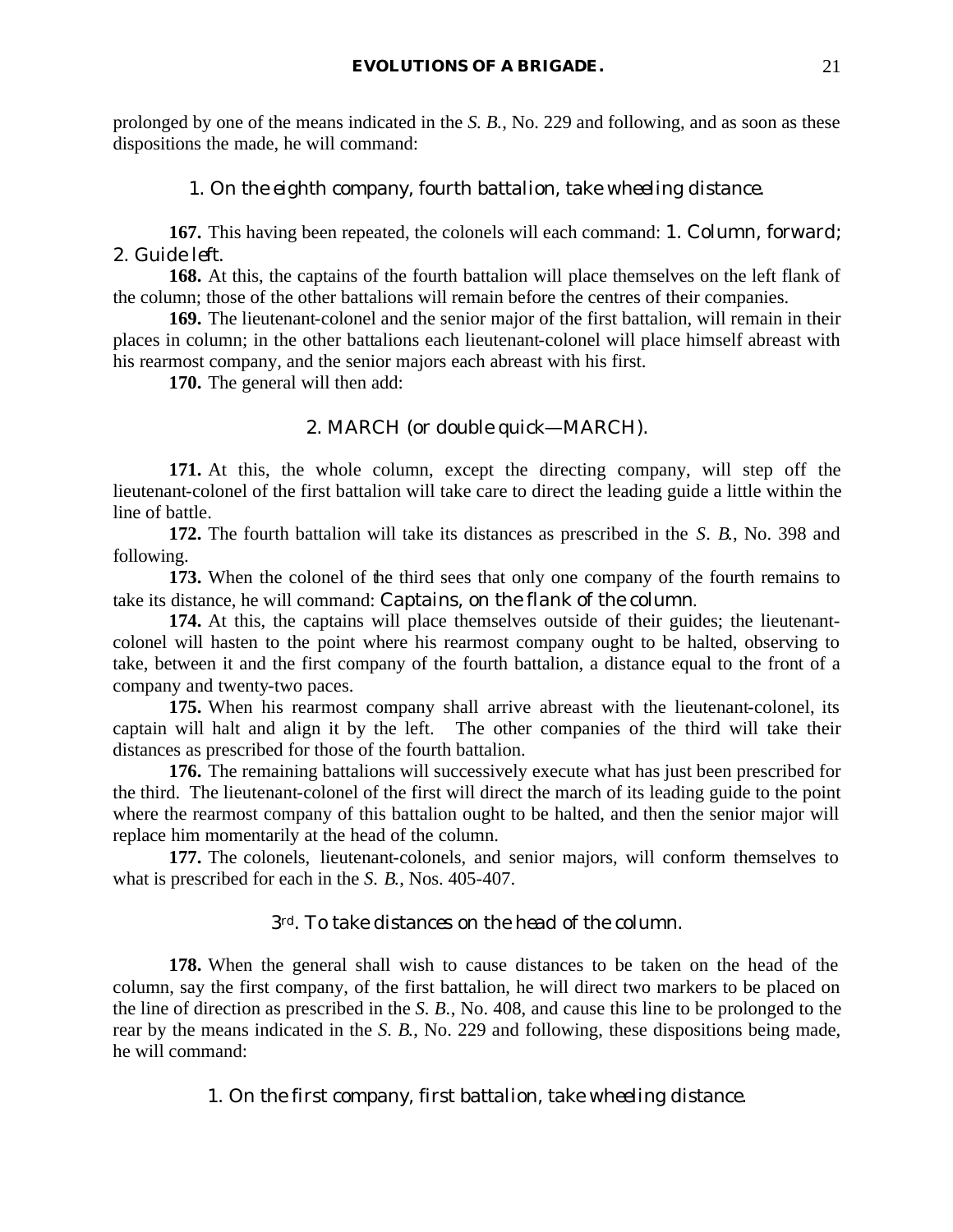**179.** This having been repeated, each colonel will command: 1. *Battalion, about*— FACE; 2. *Column, forward*; 3. *Guide right*.

**180.** At the third comma nd, the captains of the first battalion will place themselves on the directing flank of the column; those of the other battalions will remain behind the centres of their companies.

**181.** The lieutenant-colonel of the fourth battalion will place himself abreast with his now leading company, and the senior major abreast with its rearmost one; in the other battalions the positions of the lieutenant-colonels and senior majors will be the reverse.

**182.** The general will then add:

## 2. MARCH (or *double quick*—MARCH).

**183.** At this, the whole column, except the directing company, which has not faced about, will step off; the lieutenant-colonel of the fourth battalion, placed by the side of the guide of its now leading company, will take care to direct this guide a little within the line of battle.

**184.** The first battalion will take its distances in the manner indicated in the *S. B.*, No. 409 and following.

**185.** When the last company but one of the first battalion shall have taken its distance, the colonel of the second will command: *Captains, on the flank of the column*; at the same time, the lieutenant-colonel of this battalion will go to the point at which the first company ought to be halted.

**186.** This company having arrived abreast with the lieutenant-colonel, its captain will halt it, face it about, and align it by the left; the other companies of this battalion will take their distances as prescribed for those of the first battalion.

**187.** Each remaining battalion will conform itself to what has just been prescribed for the second. The lieutenant-colonel of the fourth will direct the march of its leading guide to the point at which its now rearmost company ought to be halted, when he will change place with the senior major.

**188.** The field officers will conform themselves to what is prescribed for each in the *S. B.*, No. 417.

#### *4th. To take distances on an interior battalion.*

**189.** When the general shall wish to cause distances to be taken on an interior company of the column, say the first company of the third battalion, he will establish the direction in the manner indicated No. 178, and cause it to be prolonged to the front and rear; which being executed, he will command:

## 1. *On the first company, third battalion, take wheeling distance*.

**190.** This having been repeated, the colonel of the third, and the colonel of the following battalion, will each command: 1. *Battalion, about*—FACE; 2. *Column, forward*; 3. *Guide right*. The colonels of the battalions in front of the third will each command: 1. *Column, forward*; 2. *Guide left*.

**191.** The general will then add: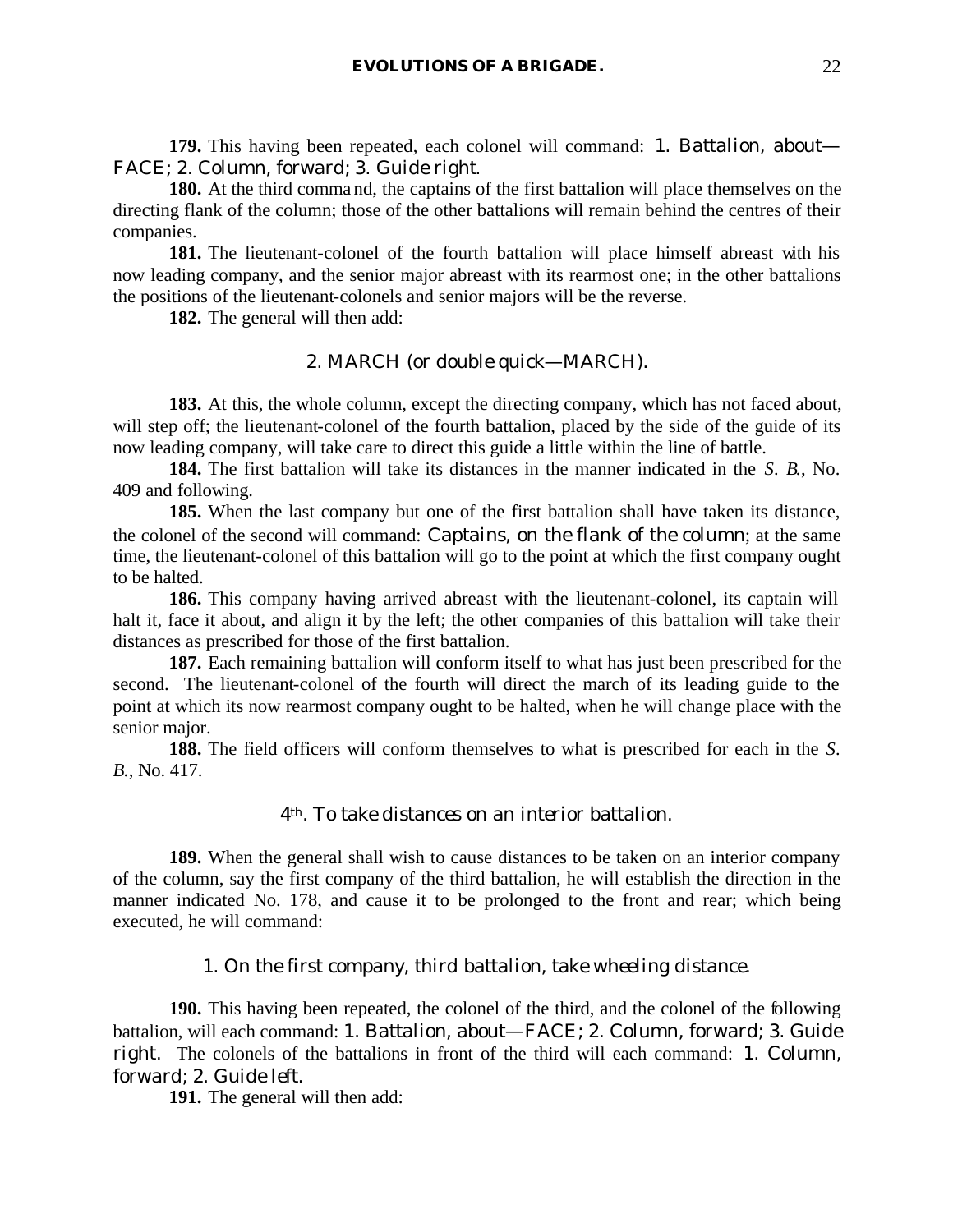#### 2. MARCH (or *double quick*—MARCH).

**192.** The third and fourth battalions will execute their movement in the manner indicated No. 180 and following, for taking distances on the head of the column, the third will conform itself to what is prescribed, in that case, for the first battalion.

**193.** The first and second battalions will execute the movement as prescribed No. 168 and following, for taking distances on the rear of the column. At the commencement of the movement, the second battalion will put itself in march with the rest, and its rearmost company will be halted the moment there is between it and the first company of the third battalion, a distance equal to the front of a company, and twenty-two paces.

**194.** When distances are taken on an interior battalion of the column, the headmost or rearmost company of this battalion will be designated as the directing company.

**195.** A column in mass will take full distances by the commands and means just indicated. When it has to take half distances, the general will substitute in the first command, the indication *half* for that of *wheeling* distance.

**196.** All those movements will be executed according to the same principles in a column left in front.

**197.** In a column by division, distances will be taken according to the same principles as in a column by company.

## **REMARKS ON TAKING DISTANCES.**

**198.** When the column takes wheeling distances on any of its subdivisions, or by the head of the column, the general will first direct the battery to leave the column, and will then close the interval which it occupied, by causing the three battalions which already have subdivision intervals between them, to close to subdivision distance upon the one which is isolated; or he will close this latter upon the others. He will then proceed to take wheeling distances, as prescribed No. 162 and following.

## **ARTICLE X.**

#### **Countermarch.**

**199.** A column, right in front, being at full or half distance, w hen the general shall wish to cause it to execute the countermarch, he will command:

#### 1. *Countermarch*.

**200.** This being repeated by all the colonels, each will immediately command: 1. *Battalion, right*—FACE; 2. *By file left*.

**201.** The general will then add:

## 2. MARCH (or *double quick*—MARCH).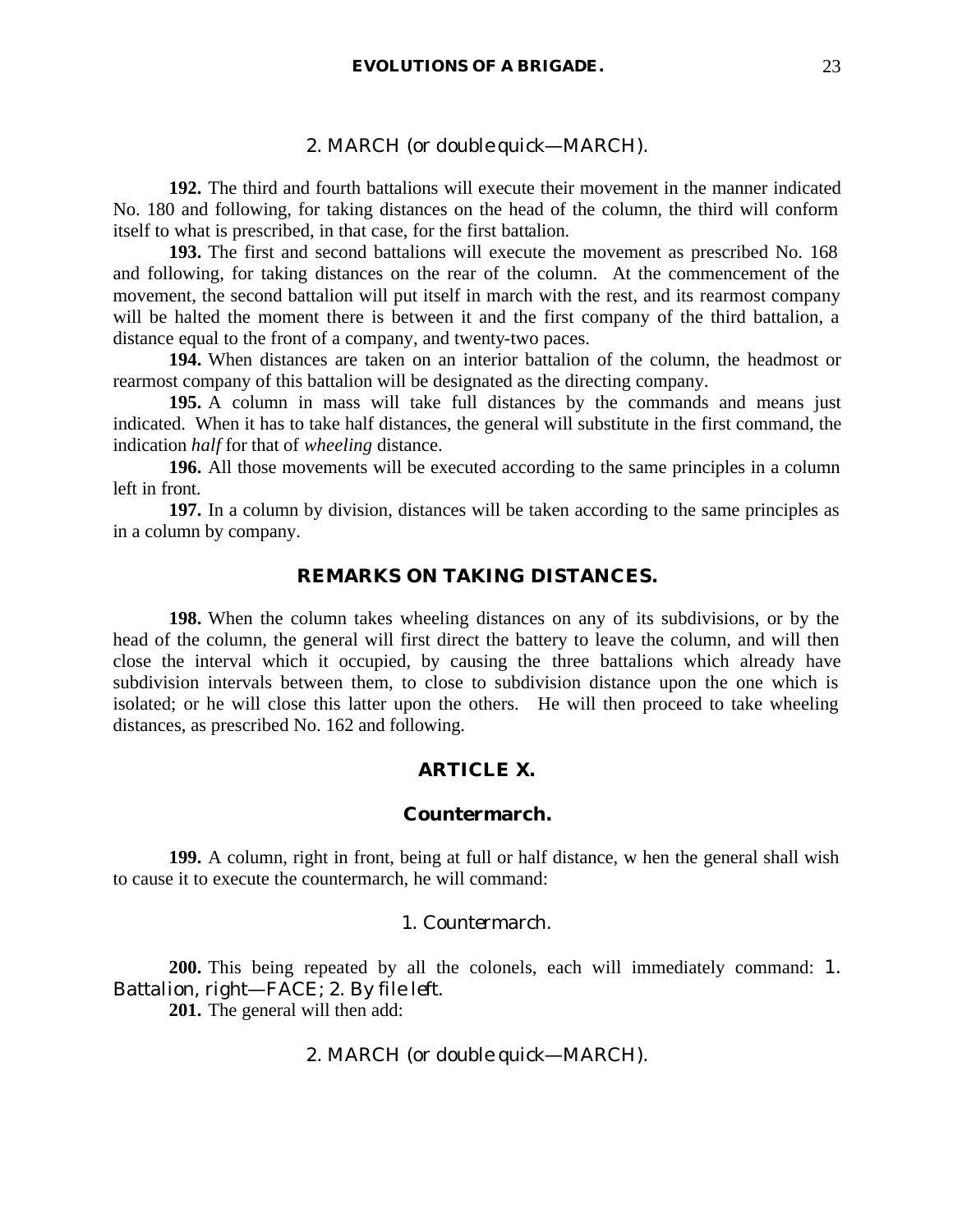**202.** At this, briskly repeated, all the subdivisions of the column will execute the countermarch, as prescribed in the *S. B.*

**203.** With the left in front, the countermarch will be executed according to the same principles.

## **Countermarch of a column closed in mass.**

**204.** When a column in mass has to execute the countermarch, the general will command:

#### 1. *Countermarch*.

**205.** This being briskly repeated by all the colonels, each will immediately command: 1. *Battalion, right and left*—FACE; 2. *By file, left and right*. **206.** The general will then add:

## 2. MARCH (or *double quick*—MARCH).

**207.** At this, briskly repeated, the subdivisions will put themselves in movement, and the countermarch will be executed as prescribed in the *S. B.*, No. 426 and following.

#### **ARTICLE XI.**

### **Being in column by company, to form divisions.**

**208.** The column being by company, right in front, and at a halt, when the general shall wish divisions to be formed, he will command:

## 1. *Form divisions*.

**209.** This being repeated by the colonels, each will immediately command: *Left companies, left*—FACE.

**210.** The general will then add:

#### 2. MARCH (or *double quick*—MARCH).

**211.** At this, briskly repeated, the movement will be executed as prescribed in the *S. B.*

**212.** Each colonel will command: *Guides*—POSTS, as soon as the divisions of his battalion are formed.

**213.** If the left be in front, the general will give the same commands, and the colonels will conform themselves to what is prescribed in the *S. B.*, No. 455.

**214.** If the column is in march, divisions will be formed by the commands and means above indicated, and in conformity with the principles prescribed in the *S. B.*

#### **REMARKS ON THE POSITION OF THE BATTERY IN THE COLUMN.**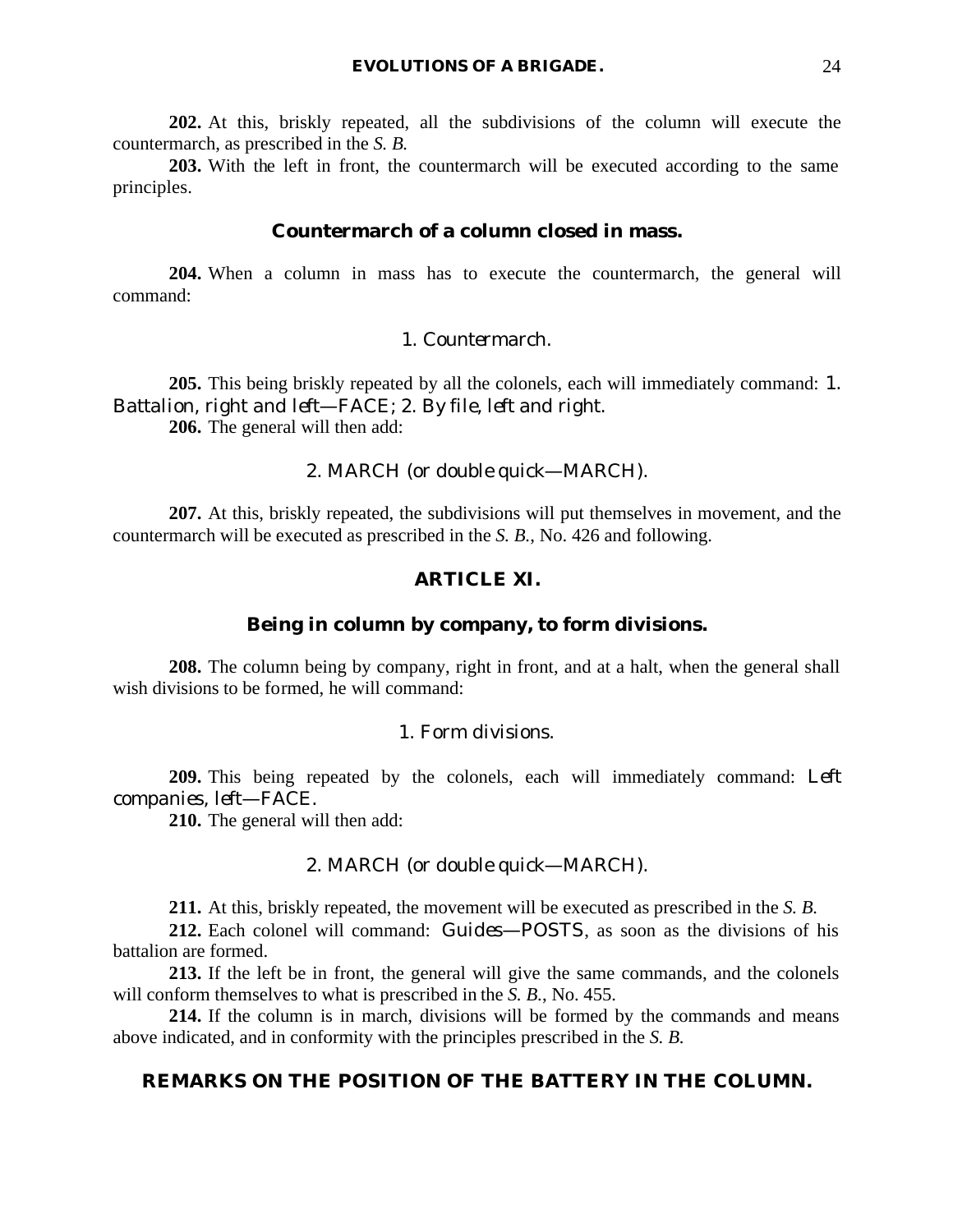**215.** In marching in advance in the cadenced step, the battery of the brigade will take post directly in rear of its leading battalion. Marching in retreat, the battery will be posted directly in advance of its rearmost battalion. The pieces, in these cases, will in column, be formed four abreast.

**216.** Before putting a column, either by division, or company closed in mass, or at half distance, in march, the general, after giving the command: *Column, forward*, will cause the leading, or three leading battalions, as the march is in advance, or retreat, to move forward, the distance of sixty, or one hundred paces, as the column may be by division, or company, in order that the battery may take its position in the column. The interval thus formed for the battery will be one hundred and forty paces.

**217.** In *marching*, in the route step, the battery will take post in rear of the column.

#### **POSITION OF THE CAVALRY.**

**218.** When in column, the cavalry will take such position either in front, flank, or rear, as the general may direct.

### **PART FOURTH.**

## **DIFFERENT MODES OF PASSING FROM THE ORDER IN COLUMN TO ORDER IN BATTLE.**

#### **ARTICLE I.**

#### **Manner of determining the line of battle.**

**219.** The different manners of determining the line of battle have been explained in the *S. B.*

## **ARTICLE II.**

#### **Mode of passing from column at full distance into line of battle.**

#### *To the left (or right) into line of battle.*

**220.** The column being supposed to have the right in front, when the general shall wish to form it to the left into line, he will first assure the direction of the guides by one of the means prescribed No. 115, and following; which being executed, he will command:

## 1. *Left into line, wheel*.

**221.** This having been repeated by the colonels, the right guide of the company at the head of each battalion will place himself on the direction of the left guides, in conformity with what is prescribed in the *S. B.*, No. 465; the general will then add:

2. MARCH (or *double qu*ick—MARCH).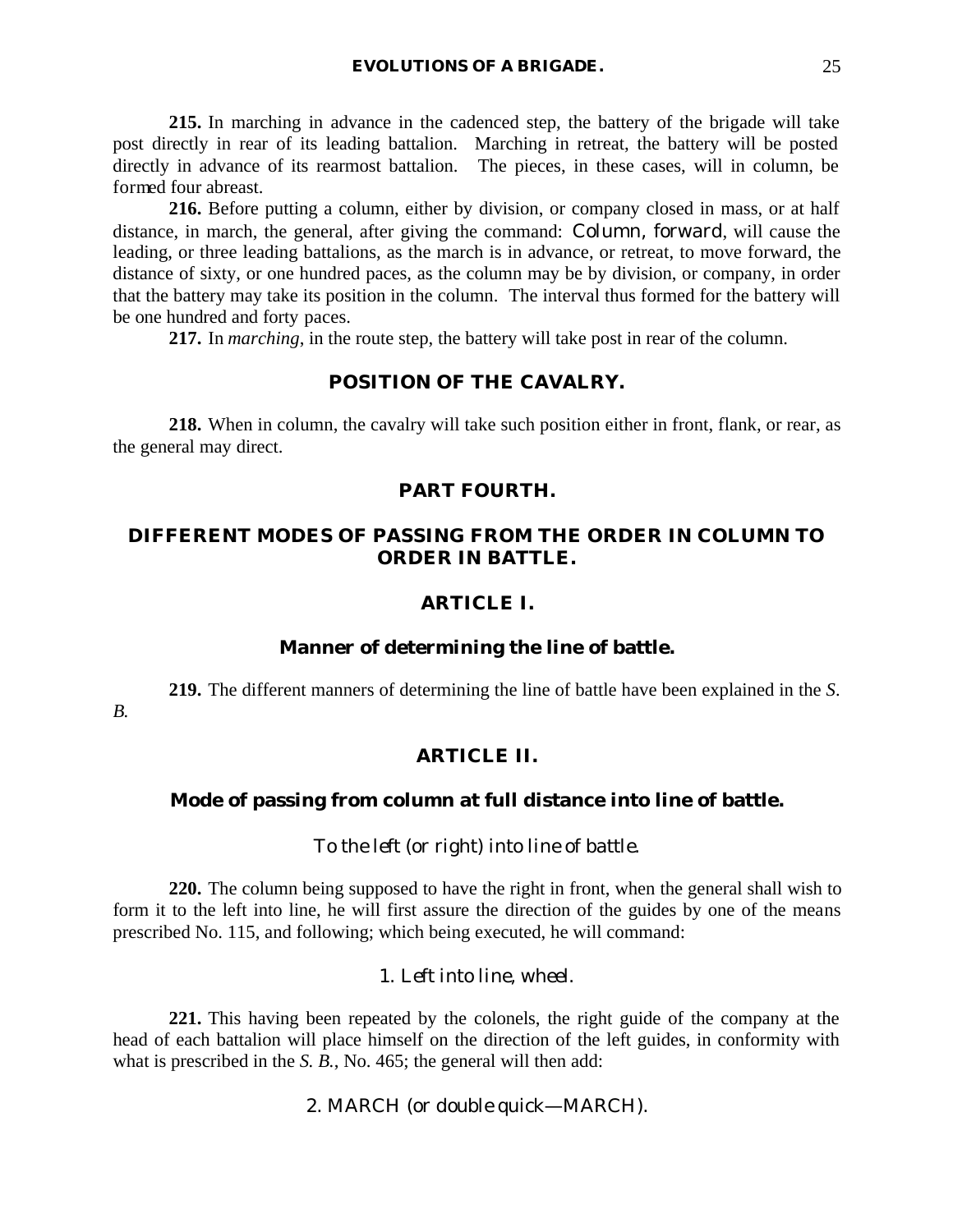**222.** At this, briskly repeated, the column will form to the left into line of battle, and the moment it is formed the general will command:

#### 3. *Guides*—POSTS.

**223.** At this, the guides will take their places in line of battle.

**224.** A column, left in front, will form to the right into line of battle according to the same principles.

#### **By inversion, to the right (or left) into line of battle.**

**225.** If circumstances require that a column, right in front, should form to the right into line of battle, the general, without occupying himself with rectifying the right guides of the column, will command:

#### 1. *By inversion, right into line, wheel*.

**226.** At this, the lieutenant-colonel and the left guide of every company at the head of a battalion, will conform themselves to what is prescribed in the *S. B.*, No. 485.

**227.** The colonels having repeated the above command, will each immediately give this: *Battalion, guide right*; the lieutenant-colonels and senior majors will rectify, with the utmost promptitude, the direction of the right guides of their respective battalions, without occupying themselves with the general direction of the column: and as soon as these dispositions are made, the general will add:

## 2. MARCH (or *double quick*—MARCH).

**228.** At this, briskly repeated, each battalion will wheel up into line in conformity to what is prescribed in the *S. B.*, No. 486.

**229.** The line being formed, the general will command:

#### 3. *Guides*—POSTS.

**230.** If, with the left in front, it be necessary to form the column to the left into line of battle, the movement will be executed according to the same principles.

**231.** If the general should desire to march forward without halting the line formed from the column on march, it will be executed in accordance with the commands and means prescribed in the *S. B.*

#### **Successive Formations.**

**232.** In the successive formations, the lieutenant-colonel of each subordinate battalion will always precede it on the line of battle, and establish a marker at the point where the right or left of his leading subdivision is to rest. He will take care to leave between this marker and the next battalion already established on the line, the interval of twenty-two paces, and then place a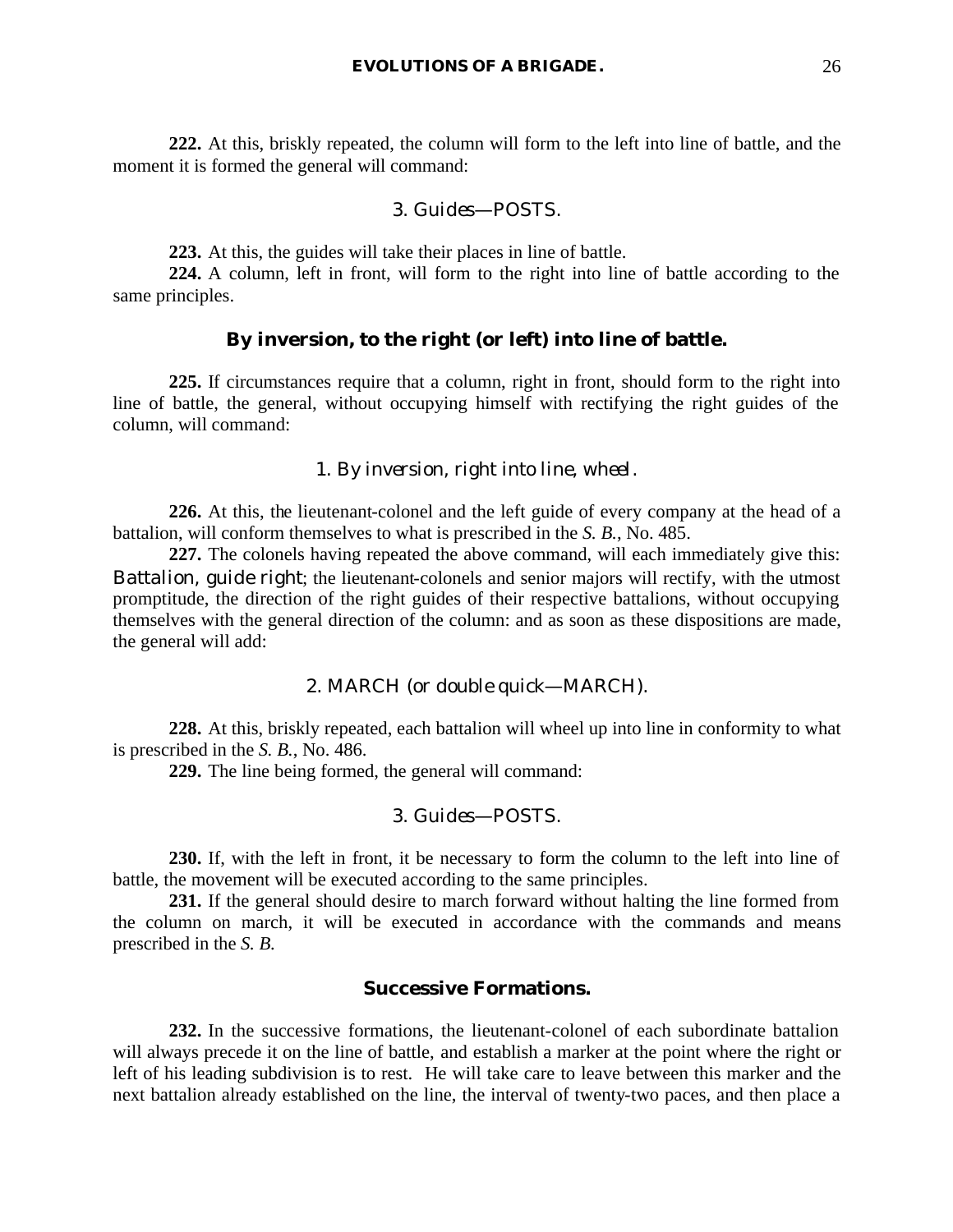second marker on the line at a little less than subdivision distance from the first. The moment the lieutenant-colonel detaches himself, he will be replaced at the head of his column by the senior major.

**233.** As soon as the color subdivision of each battalion arrives on the line of battle, the color-bearer will step out and place himself opposite to his file on the alignment of the guides already established on that line, taking care to hold up his lance perpendicularly between his eyes.

**234.** As soon as there shall be two colors on the line of battle, the colonels will command: *Guides*—POSTS, after the last subdivision of their battalions is established on that line; but the color-bearers will remain in front until the entire line is formed. The general will then command: *Colors*—POSTS.

**235.** The lieutenant-colonels will assure with the utmost care the markers of their respective battalions on the line of battle, taking the colors as the basis of alignment as soon as there are two established on that line, and then assure with equal precision the direction of the following guides and color-bearer as they successively common the line of battle.

**236.** Each colonel, after ordering in his guides, will cause his battalion to order arms.

## **ARTICLE III.**

## **Different modes of passing from column at half distance into line of battle.**

into line of battle.

- 1. To the left (or right)
- 2. On the right (or left)
- 3. Forward, by deployment, 1. To the left (or right)<br>2. On the right (or left)<br>3. Forward, by deployment,<br>4. Faced to the rear,
- 

*1st. Column at half distance, to the left (or right), into line of battle.*

**237.** A column at half distance having to form to the left (or right) into line of battle, the general will first cause it to take distances on the subdivision he may choose to designate, by the means prescribed No. 162 and following; which being executed, he will form the column into line of battle as indicated No. 220 and following.

**238.** The general, when he judges it necessary, may order each battalion to form itself into line of battle as it shall successively have its distances, without waiting for the battalions engaged in the execution of this preliminary movement.

**239.** If the column be in march, and it be necessary to form rapidly into line of battle, the general will cause it to be executed by the commands, and according to the principles prescribed in the *S. B.*, No. 493 and following.

## *2nd. Column at half distance, on the right* (or *on the left*)*, into line of battle.*

**240.** A column by company, right in front, being in march, when the general shall wish to form it on the right into line of battle, he will first determine the direction of that line, and then indicate to the lieutenant-colonel of the first battalion the point where the right is to rest; this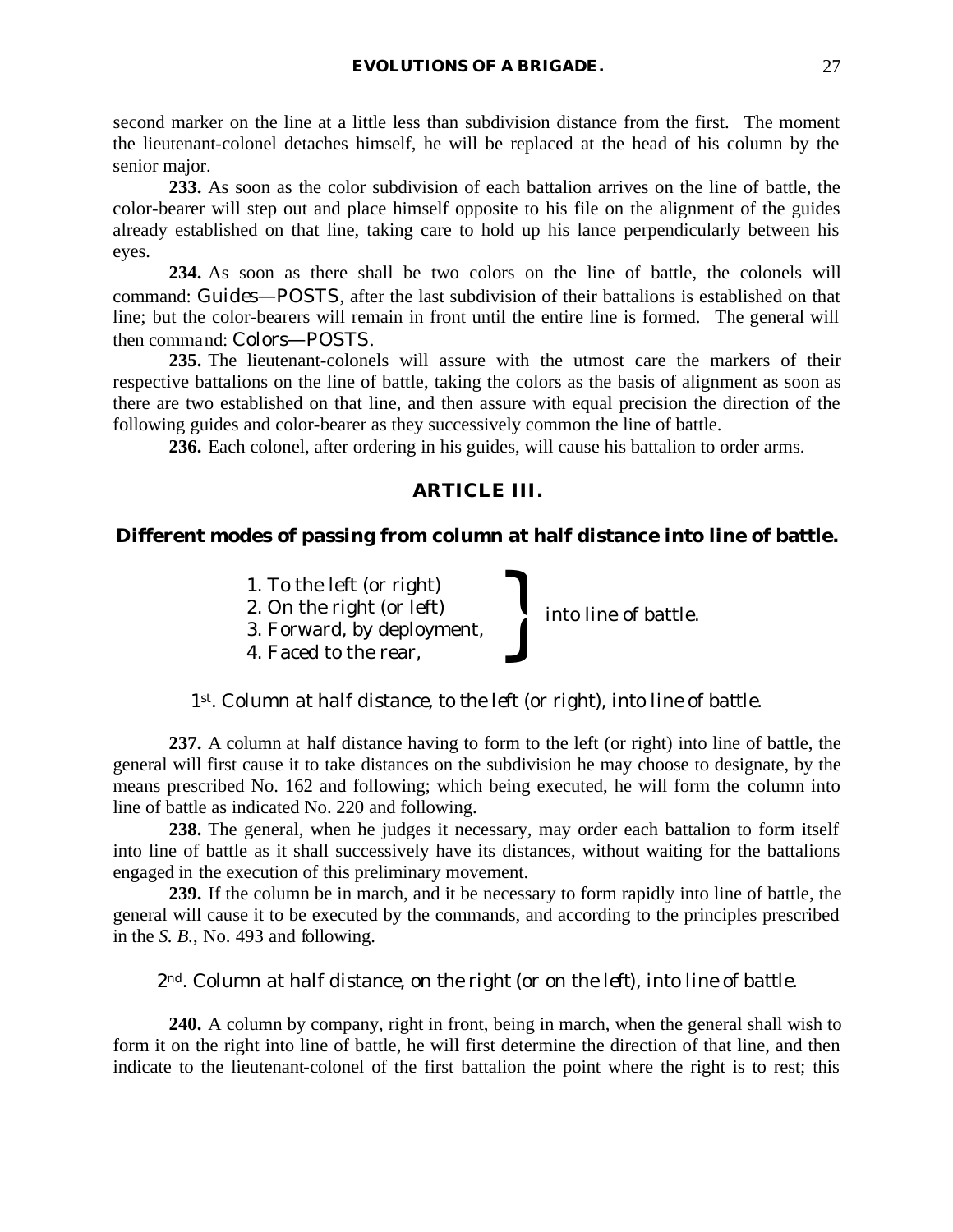officer will immediately detach himself with two markers, and establish them as indicated in the *S. B.*, No. 501.

**241.** If the direction of the line of battle be not parallel, or nearly so, to that of the column, the general, a little in advance, will take care to direct the march of the leading subdivision parallelly to that line, by the means indicated in the *S. B.*, No. 525, so that its guide, after turning to the right, may have at least ten paces to take in order to come upon it.

**242.** These dispositions being made, when the general shall wish the movement to commence, he will command: *On the right, into line.*

**243.** This having been repeated by the colonels, each will add: *Battalion, guide right*.

**244.** The leading subdivision having arrived opposite to the marker placed at the *point d'appui* will turn to the right, and the formation into line of battle will be executed as prescribed in the *S. B.*, No., 505 and following.

**245.** When the lieutenant-colonel of the second battalion sees the last subdivision of the first turn to the right, in order to move upon the line, he will detach himself with two markers, whom he will establish on the direction of the guides of the first battalion.

**246.** The leading subdivision of the second battalion having arrived opposite to the first marker, will turn to the right at the command of its captain, who will halt it three paces from the line of battle, and align it by the right against the two markers, placed in advance by the lieutenant-colonel.

**247.** The following battalions will execute their movement as just prescribed for the second.

**248.** The line being formed, the general will command: *Colors*—POSTS.

**249.** At this, the color-bearers will return to their places in line of battle.

**250.** The general, placed at the *point d'appui*, will see that the colors of the two right battalions place themselves correctly on the direction which he may have determined for the line of battle.

**251.** The field officers will conform themselves, pending the formation into line of battle of their respective battalions, to what has been prescribed in the *S. B.*, Nos. 519-520.

**252.** A column, left in front, will be formed on the left, into line of battle, according to the same principles.

**253.** If the general should wish to commence firing pending the execution of the movement, he will give an order to that effect, and the several battalions will successively conform themselves to what is prescribed in the *S. B.*, No. 528. *This rule is general for all successive formations.*

#### *3rd. Column at half distance, forward into line of battle.*

**254.** When a column at half distance, right in front, shall arrive behind the right of the line on which it has to form line of battle, the general will first determine the direction of that line, either at right angles, or oblique with the direction of the column, and then indicate to the lieutenant-colonel of the leading battalion the point at which the right ought to rest; this officer will immediately detach himself with two markers, and establish them on the direction indicated, as explained in the *S. B.*, No. 501.

**255.** The head of the column having arrived at three paces from the line of battle, the general will halt the column, cause the colonel of the first to establish his battalion perpendicular to the line, if not already so, and then command: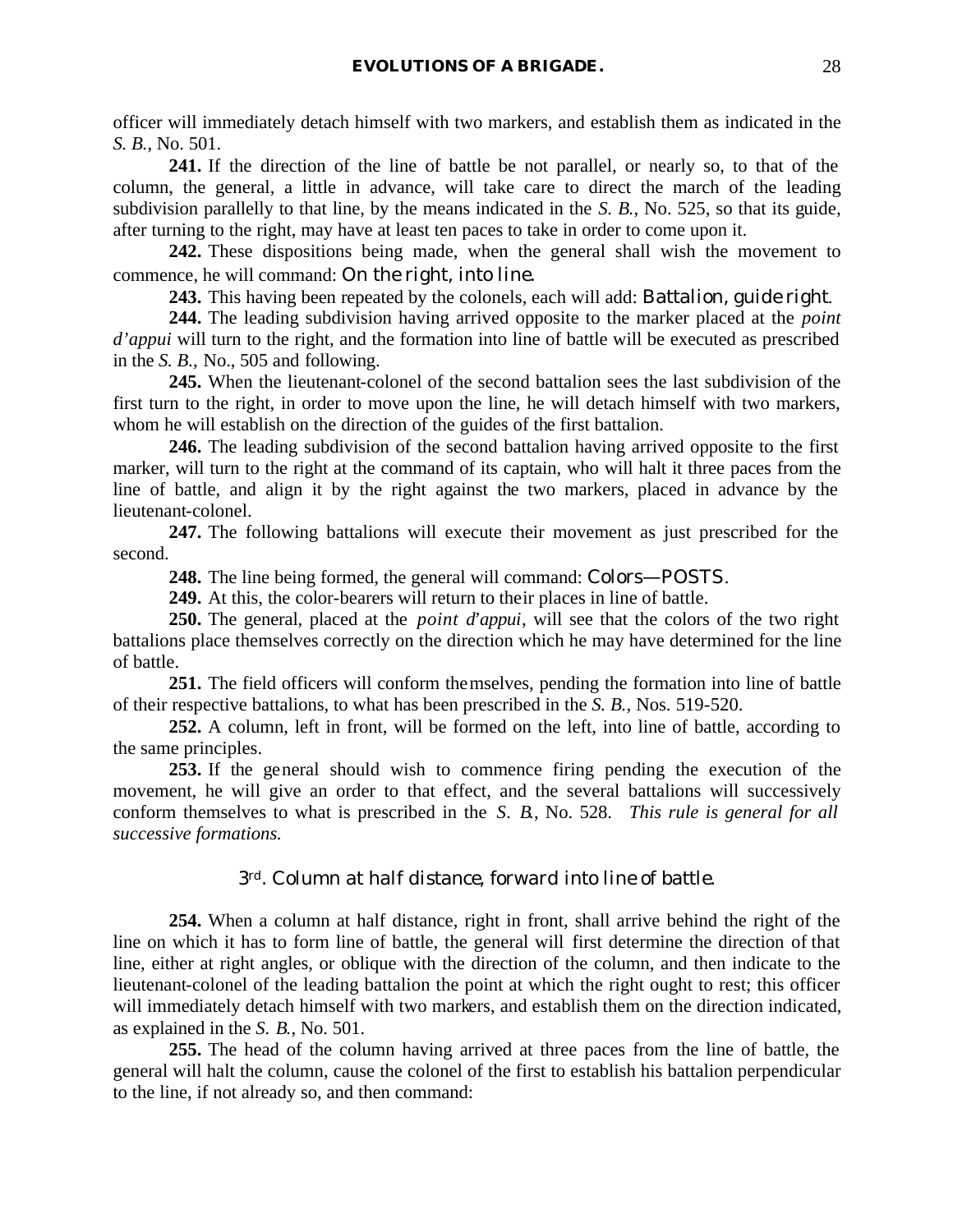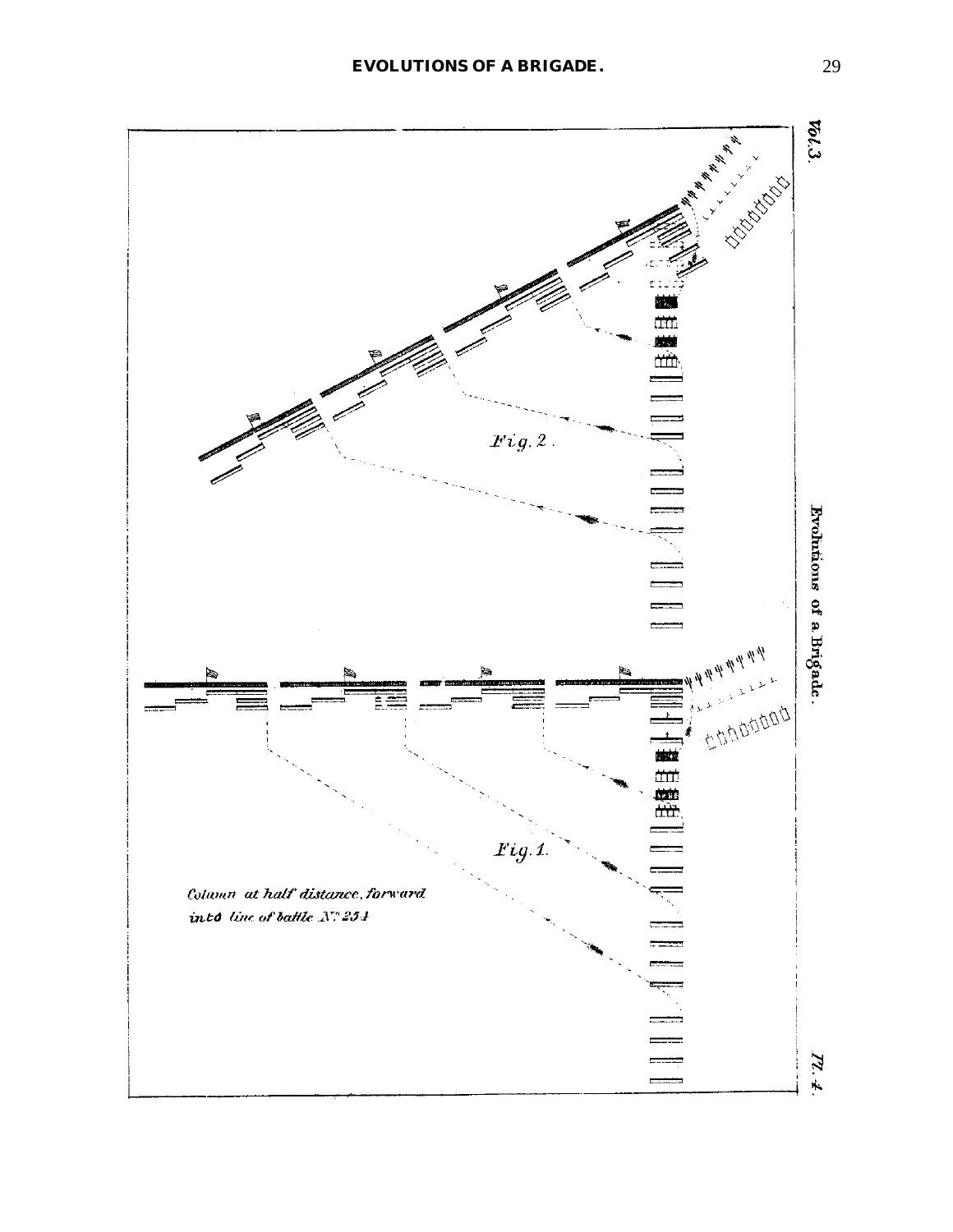#### 1. *Forward into line*.

**256.** This having been repeated, the colonel of the first battalion will command: *Column, close in mass*; the other colonels will each command: 1. *Battalion, guide right*; 2. *Head of column to the left*.

**257.** The general will then add:

## 2. MARCH (or *double quick*—MARCH).

**258.** At this, briskly repeated, the first battalion will close in mass, and then deploy on its first subdivision, by the means prescribed in the *S. B.*, No. 560 and following.

**259.** The remaining battalions will march in column, by battalion, toward the line of battle; to this end, the leading subdivision of each will break from the general column by a wheel to the left, and then direct itself diagonally forward, so as to arrive opposite to the *point d'appui* of its battalion, but distant from this point at least the depth of the battalion in column.

**260.** The head of each of these battalions, having arrived opposite its *point d'appui*, will turn to the right, in order to advance in a square with the line of battle, and when it shall be about three paces from that line, the colonel will close his column in mass, and deploy it on its first subdivision. If it is the wish of the general that the battalions shall remain in column, after arriving on the line, he will so direct the colonels.

**261.** The line being formed, the general will command:

#### *Colors*—POSTS.

**262.** If the general should wish to form forward, into line without halting, he will cause the line to he marked in advance, and the movement will be executed according to the commands and means prescribed No. 255 and following, and the principles indicated *S. B.* Should he wish to continue the march without halting, the line will not be marked in advance, and the movement will be executed in conformity with the principles prescribed in the same school.

#### **REMARKS ON FORMING FORWARD, INTO LINE OF BATTLE.**

**263.** The precision of this movement depends on the diagonal direction taken by the battalions in passing from the general column toward the line of battle; the better to assure this direction, the general, colonels, and lieutenant-colonels will observe the following rules.

**264.** Before beginning the movement, the general will charge two aides-de-camp to determine the *points d'appui* on the line of battle for the right flanks of the different battalions, which will be executed as follows.

**265.** The first aide will gallop to battalion distance, and twenty-two paces from the general, placed at the *point d'appui*, and face to him; the general will, by signal of the sword, align him on the point of direction to the left. The second aide will gallop at the same time to a like distance behind the first, face to the right, and align himself on the first aide and the general.

**266.** The two aides being thus established on the line of battle, the general will cause the movement to commence; the second battalion will direct itself on the first aide, and the third on the second; when the lieutenant-colonel of the second battalion arrives on the line, the first aide will gallop to battalion distance, and twenty-two paces behind the second aide, and align himself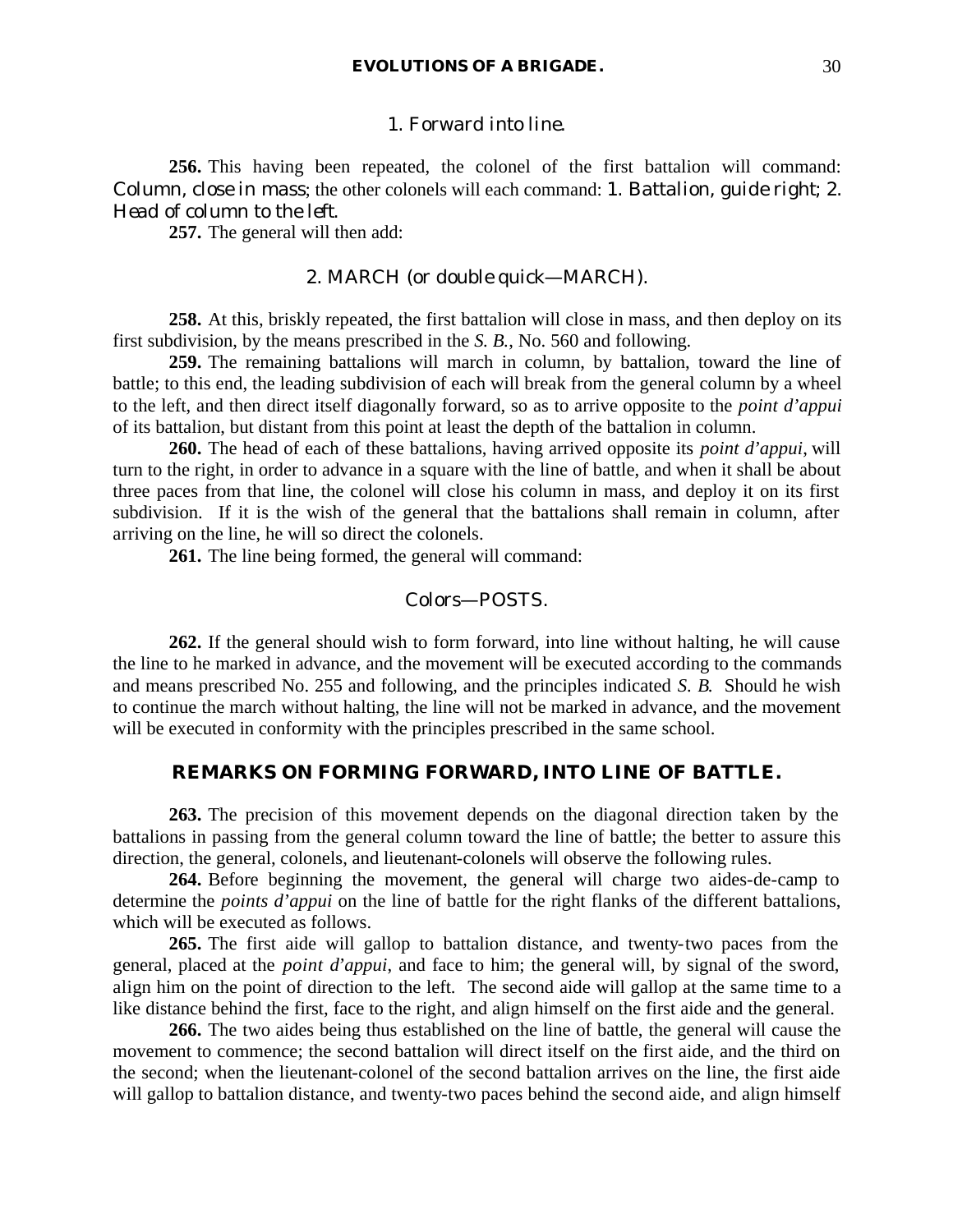on the latter, and the color to the right; the colonel of the fourth will immediately direct his battalion on this aide. Accordingly, it will be seen that the two aides will thus in turn place themselves one behind the other at battalion distance, and an interval of twenty-two paces, as soon as the lieutenant-colonel of the battalion, which directs itself on either, comes to replace him. The aides-de-camp will be careful to place themselves accurately on the line of battle, and at the true distance from each other.

**267.** From the commencement of the movement, the general, or the officer he may substitute, will place himself at the *point d'appui*, as in the formation on the right, into line of battle, and for the like purpose.

**268.** Every colonel will hold himself abreast with his leading company on the directing flank, pending the march of his battalion toward the line of battle; and when the battalion begins to form, he will conform himself to what is prescribed in the *S. B.*, No. 590.

**269.** Each lieutenant-colonel will detach himself, in order to take the place of the aide-decamp on the line of battle, when the head of his battalion is at about one hundred and forty paces from that line, and he will then discharge the functions, pending the formation of his battalion, which have been prescribed in the *S. B.*, No. 520.

**270.** A column, left in front, arriving behind the left of the line of battle, will form forward on that line, according to the same principles and by inverse means.

#### *4th. Column at half distance faced to the rear, into line of battle.*

**271.** When a column at half distance, right in front, arrives in front of the right of the line on which it has to form in order of battle, the general will first determine the direction of that line, and indicate to the lieutenant-colonel of the headmost battalion the *point d'appui* for its right; this officer will immediately detach himself with two markers, and establish them on the direction indicated, as explained in the *S. B.*, No. 501.

**272.** The head of the column having arrived at about company distance from the markers, the general will halt the column, and cause the leading subdivision to be marched and dressed against the markers, in the manner indicated in the *S. B.*, No. 532. He will then command:

#### 1. *Into line, faced to the rear*.

**273.** This having been repeated, the colonel of the first will immediately command: *Battalion right*—FACE; the colonels of the following battalions will each command: 1. *Battalion, guide left*; 2. *Head of the column to the right*.

**274.** The general will then add:

#### 2. MARCH (or *double quick*—MARCH).

**275.** This being briskly repeated, the first battalion will form into line of battle, faced to the rear, as prescribed in the *S. B.*, No. 536 and following.

**276.** The remaining battalions will march in column, by battalion, toward the line of battle; to this end, the leading subdivision of each will break from the general column by a wheel to the right, and the battalion will then direct itself toward the line of battle, as in the formation *forward, into line*.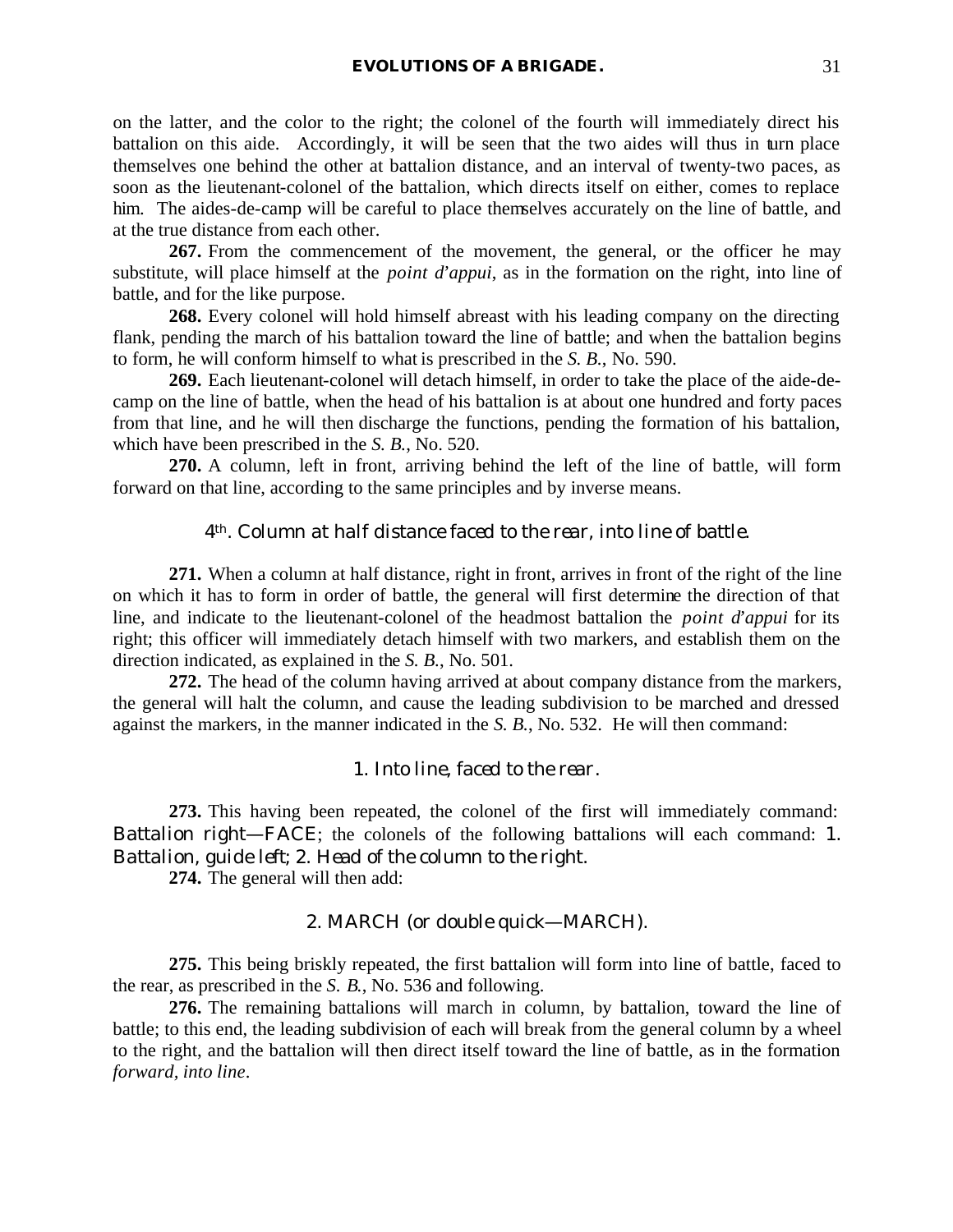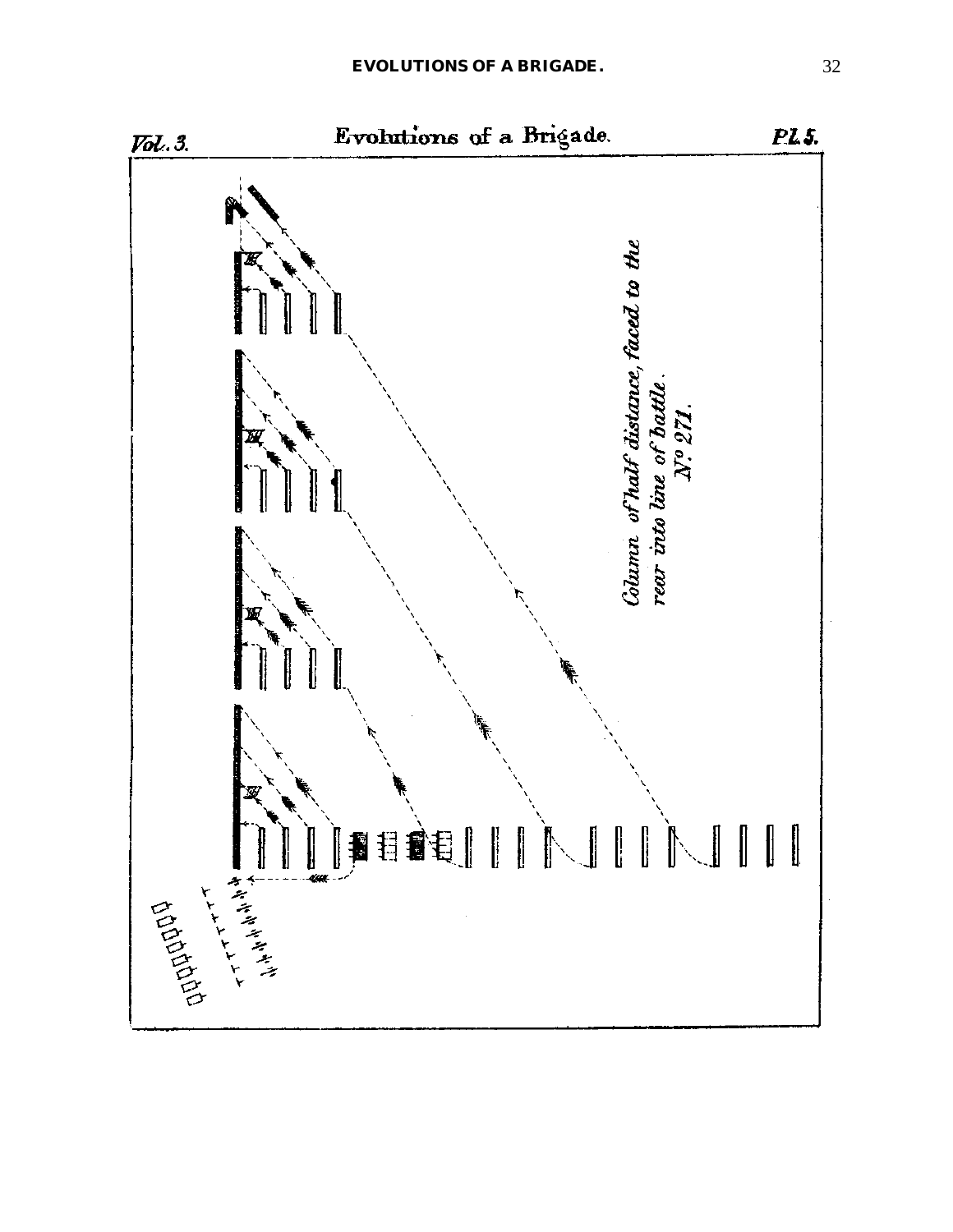**277.** The head of each of these battalions having arrived opposite its *point d'appui*, will turn to the left, in order to advance in a square with the line of battle; and when at about company distance from that line, on which the lieutenant-colonel will have established two markers, as indicated No. 232, the colonel will halt his battalion, and cause it to form faced to the rear, into line of battle, by the means and commands prescribed in the *S. B.*, No. 531 and following.

**278.** The line being formed, the general will command:

#### 3. *Colors*—POSTS.

**279.** The general, colonels, and lieutenant-colonels, will conform themselves to what is prescribed No. 267 and following.

**280.** A column, left in front, arriving before the left of the line of battle, will be formed faced to the rear, into line of battle, according to the same principles and by inverse means.

**281.** If the general should wish to form into line faced to the rear, without halting, he will cause the line to be marked in advance, and the movement will be performed according to the commands and means prescribed No. 272 and following, and the principles indicated in the school of the battalion.

#### **ARTICLE IV.**

## **Column closed in mass, forward into line of battle, or into line faced to the rear.**

**282.** A column closed in mass, will be formed forward into line, or into line faced to the rear, by the commands and means prescribed for a column at half distance, observing what follows. If the movement is forward into line, at the first command by the general, the colonel of the first battalion will command: *On the first* (or *last*) (subdivision) *deploy column*; the other colonels, will each command: 1. *Guide, right* (or *left*). 2. *Battalion, left* (or *right*) *wheel*.

#### **ARTICLE V.**

#### **Formations into line of battle, composed of two movements.**

**283.** Habitually, and especially in the presence of the enemy, the formations will be made on the head of the column.

**284.** When, from peculiar circumstances, it is found necessary to form a column, which is at half distance, or closed in mass, right or left in front, either *faced to the front* or *rear* into line, on any battalion, other than that at the head of the column, the formation will be executed by the union of two movements, as will be explained.

**285.** In the first case, or faced to the front, the battalion on which the movement is made, and those in its rear, will form *forward into line of battle*; the other battalions will countermarch, and form *faced to the rear into line of battle*.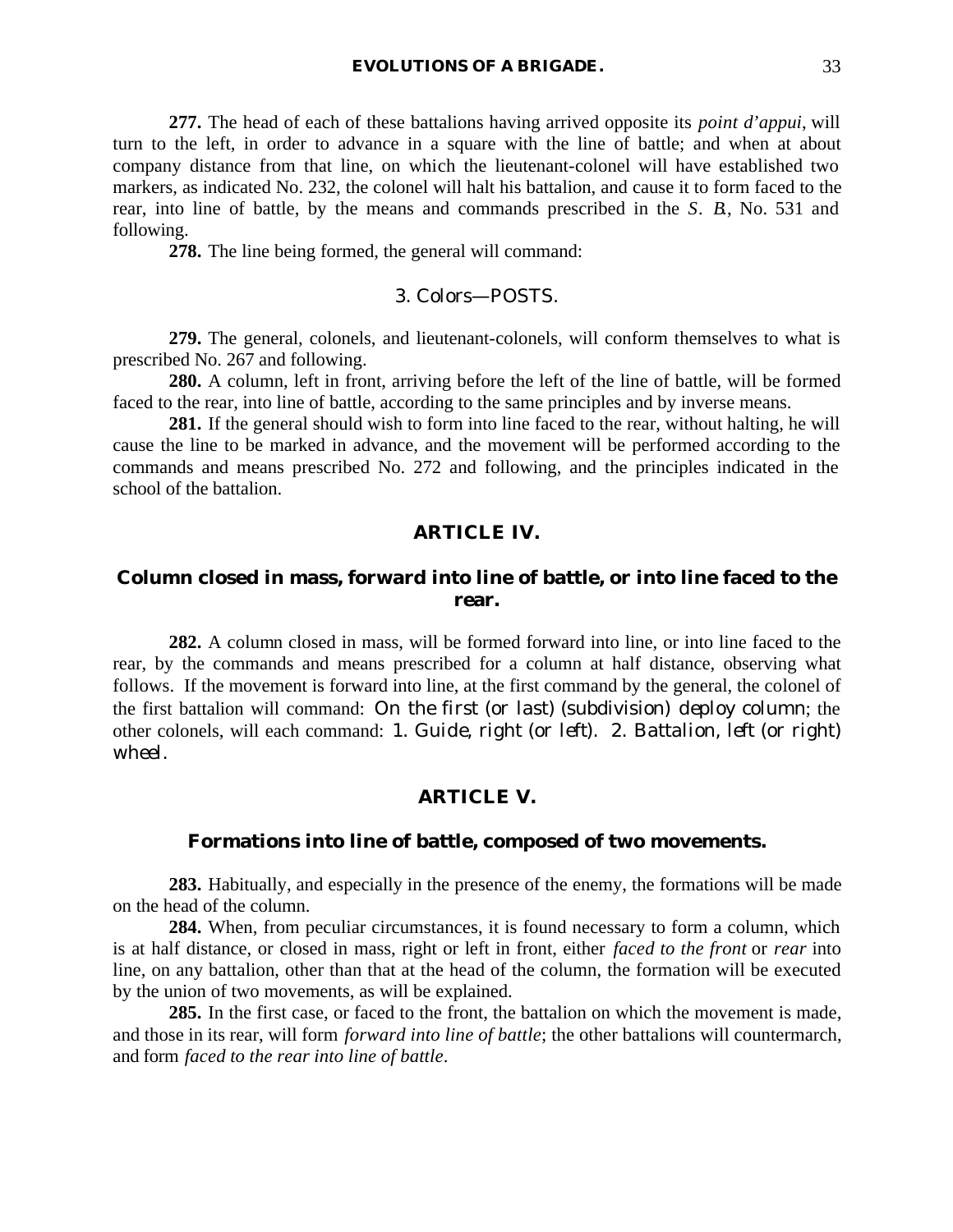**286.** In the second case, the column having to form faced to the rear of the column, the battalion on which the movement is made, and those which follow, will form *faced to the rear into line of battle*, the other battalions will countermarch, and form *forward into line of battle*.

**287.** These movements will be executed by the commands and means already explained, observing what follows. The general, before commencing the movement, will cause the battalions in front of the line to be countermarched.

## **ARTICLE VI.**

## **Columns closed in mass.**

#### *Deployment by battalion in mass.*

**288.** The brigade column in mass, may be formed into line of battle by deployment: 1<sup>st</sup>. Faced to the front;  $2^{nd}$ . Faced to the rear;  $3^{rd}$ . Faced to the left;  $4^{th}$ . Faced to the right;  $5^{th}$ . Oblique to the front or rear.

#### *1st. Faced to the front.*

**289.** The general, wishing to deploy the column faced to the front, will first determine the direction of the line of battle, and cause it to be marked by one of the means already indicated, taking care, if the column be in march, to cause a mounted officer to be placed on that line, at the point where the head of the column ought to arrive.

**290.** If the column be at a halt, the general before deploying it, will establish it perpendicularly to the line of battle, if it be not already so by the means indicated No. 149, or No. 155 and following; if the column be in march, he will direct it on the point marked as above, but so that it may arrive perpendicularly to the line of battle, and he will halt it at three paces from that line.

**291.** The column being thus established, the general will cause it to deploy by battalion in mass, on whatever battalion he may choose to designate, say the first. He will place on the line of battle two markers, the first before the right, and the second before the left file of the headmost division, and then order a mounted officer to go beyond the point at which the left battalion will arrive, and to place himself exactly on the prolongation of the basis of the alignment.

**292.** These dispositions being made, the general will command:

#### 1. *By battalion, in mass, in the first battalion, deploy column*.

**293.** This having been repeated, the colonel of the first battalion will caution it to stand fast. The colonel of the second will command: *Battalion, left*—FACE. The other colonels will each command: 1. *Guide right*. 2. *Battalion, left wheel*.

**294.** The general will then add:

## 2. MARCH (or *double quick*—MARCH).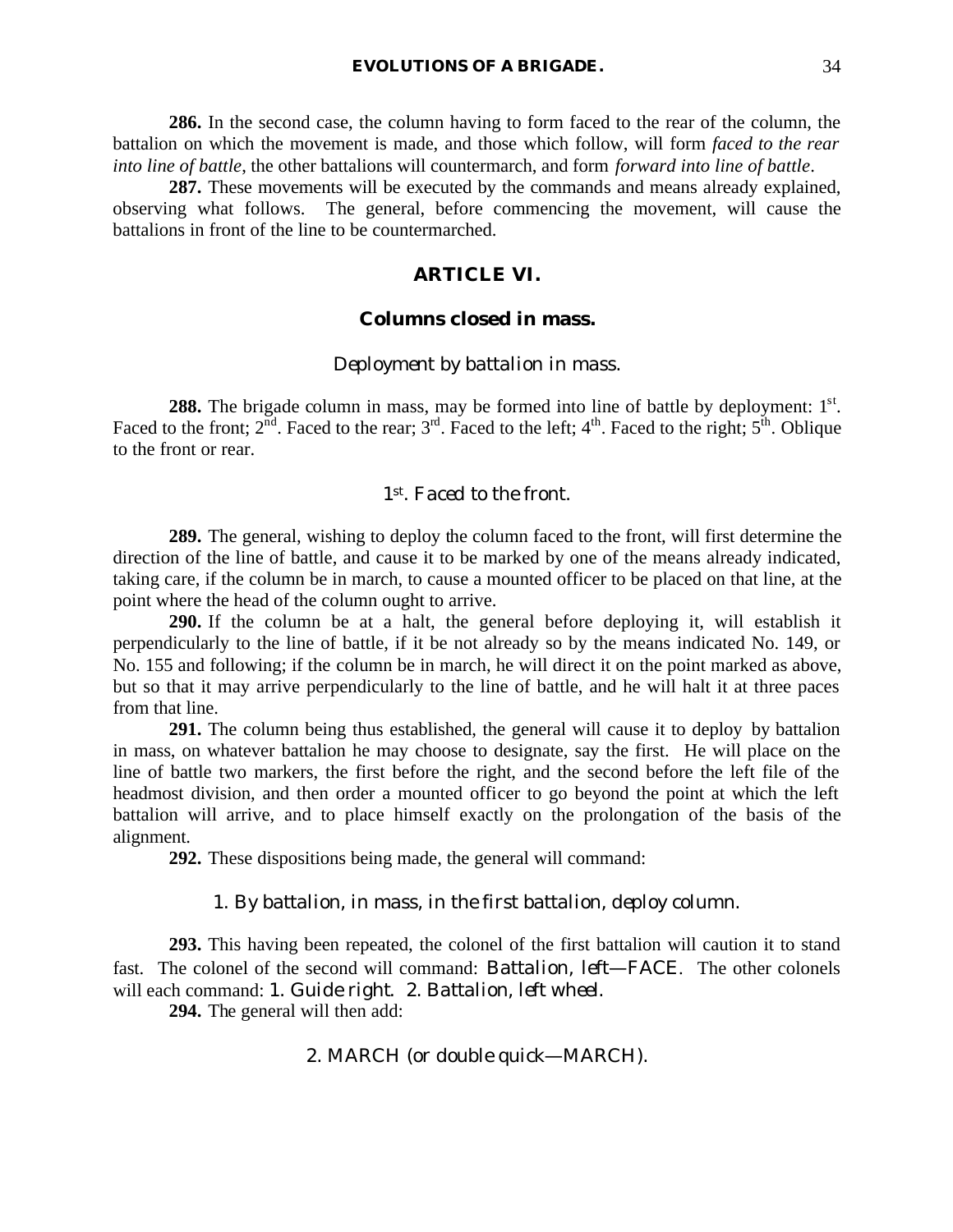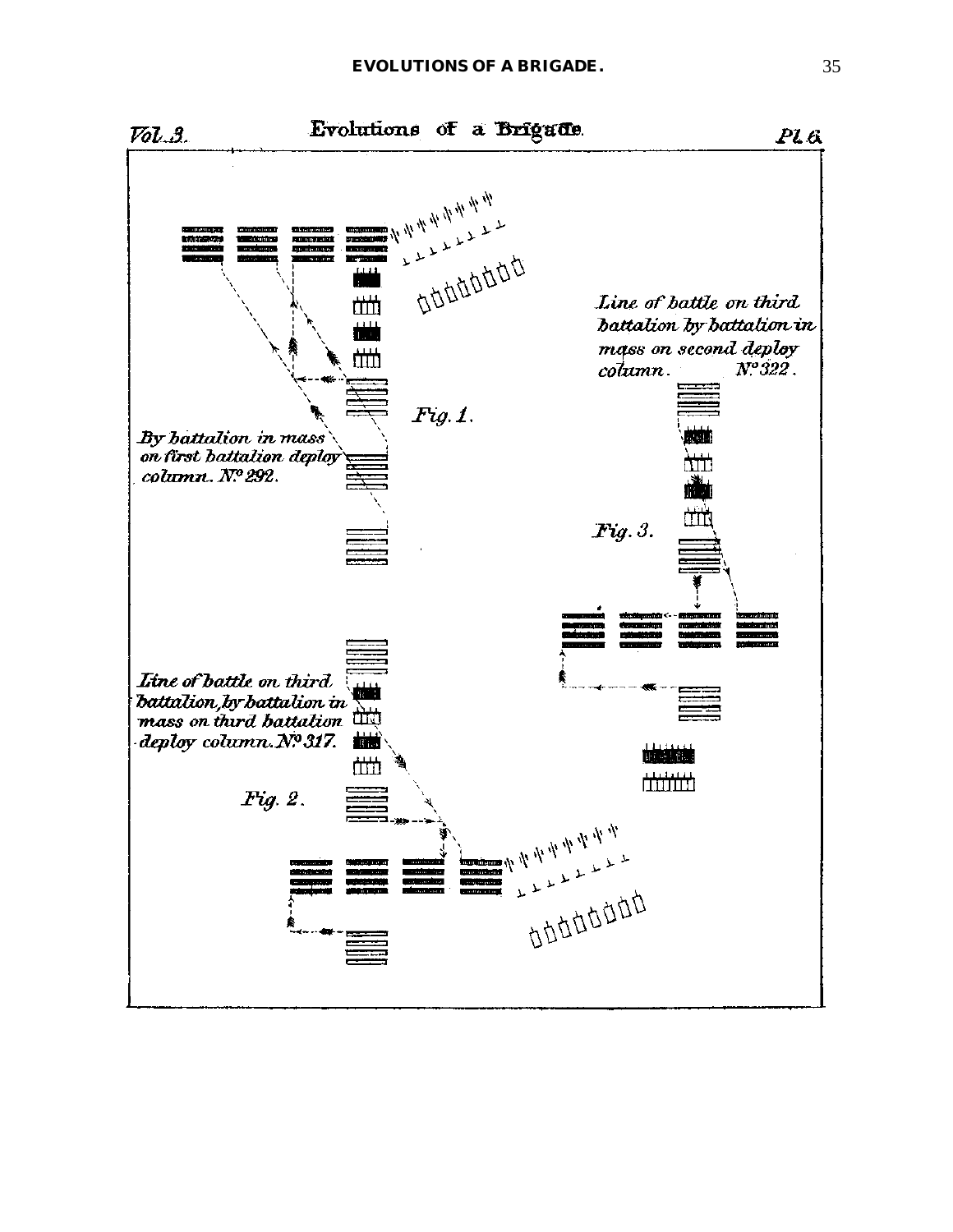**295.** At the command *march*, briskly repeated, the movement will commence; the colonel of the first will command: *Right*—DRESS; at which the first division will dress up against the markers, and be aligned by the right. At the same time, the guides of the other divisions will cover each other accurately, each following guide taking the distance of six paces from the guide immediately preceding; the senior major will establish them promptly on the direction, and as soon as they are assured in their positions, each chief will align his division by the right. The chief of the first division, after having commanded *front*, instead of placing himself before its centre, will remain on the right of the front rank, and the right guide will fall back to the rear rank.

**296.** The second battalion will march straight-forward, and when it arrives opposite its place, it will be faced by the right flank, and moved on the line; the others will march in column by battalion, toward the line of battle, directing themselves as prescribed No. 259.

**297.** The instant the movement commences, the senior major of the second battalion will place himself twenty-two paces from the left flank of the column, to mark the point at which the battalion will face to the right in order to advance upon the line of battle.

**298.** The lieutenant-colonel of the second, at the commencement of the movement, and the lieutenant-colonels of the other battalions as indicated No. 269, will establish two markers on the line of battle, the right marker of each succeeding battalion, at twenty-two paces from the left of the preceding battalion.

**299.** After changing direction, for the purpose of marching in a square with the line, the right guide of the first division of each of the battalions, other than the first, will so direct himself, as to bring the right file opposite to the first marker, and when the head of the battalion is at three paces from the line of battle, the colonel will halt it, and command: *Right*—DRESS. At this command, each battalion will be aligned by the right, in the manner indicated for the first battalion.

**300.** The colonels will place themselves opposite the centre of the flanks of their battalions respectively, and on the side of the present guides.

**301.** The deployment being ended, the general will command:

### 3. *Guides*—POSTS.

**302.** At this, the markers, placed before the masses, will retire.

**303.** If the general should wish to form faced to the front into line without halting, he will cause the line to be marked in advance, and the movement will be executed according to the commands and means prescribed No. 292 and following, and by the principles indicated in the *S. B.* Should he wish to continue the march without halting, the line will not be marked in advance, and the moveme nt will be executed in conformity with the principles prescribed in the same school.

**304.** If, instead of deploying the column on the first battalion, the general shall wish to deploy it on the fourth, he will begin by causing the dispositions prescribed, No. 289 and following, to be made, and then order a mounted officer to place himself on the line of battle a little beyond the point at which the right battalion will arrive; this officer will establish himself exactly on the prolongation of the markers placed before the head of the column.

**305.** The general will then command: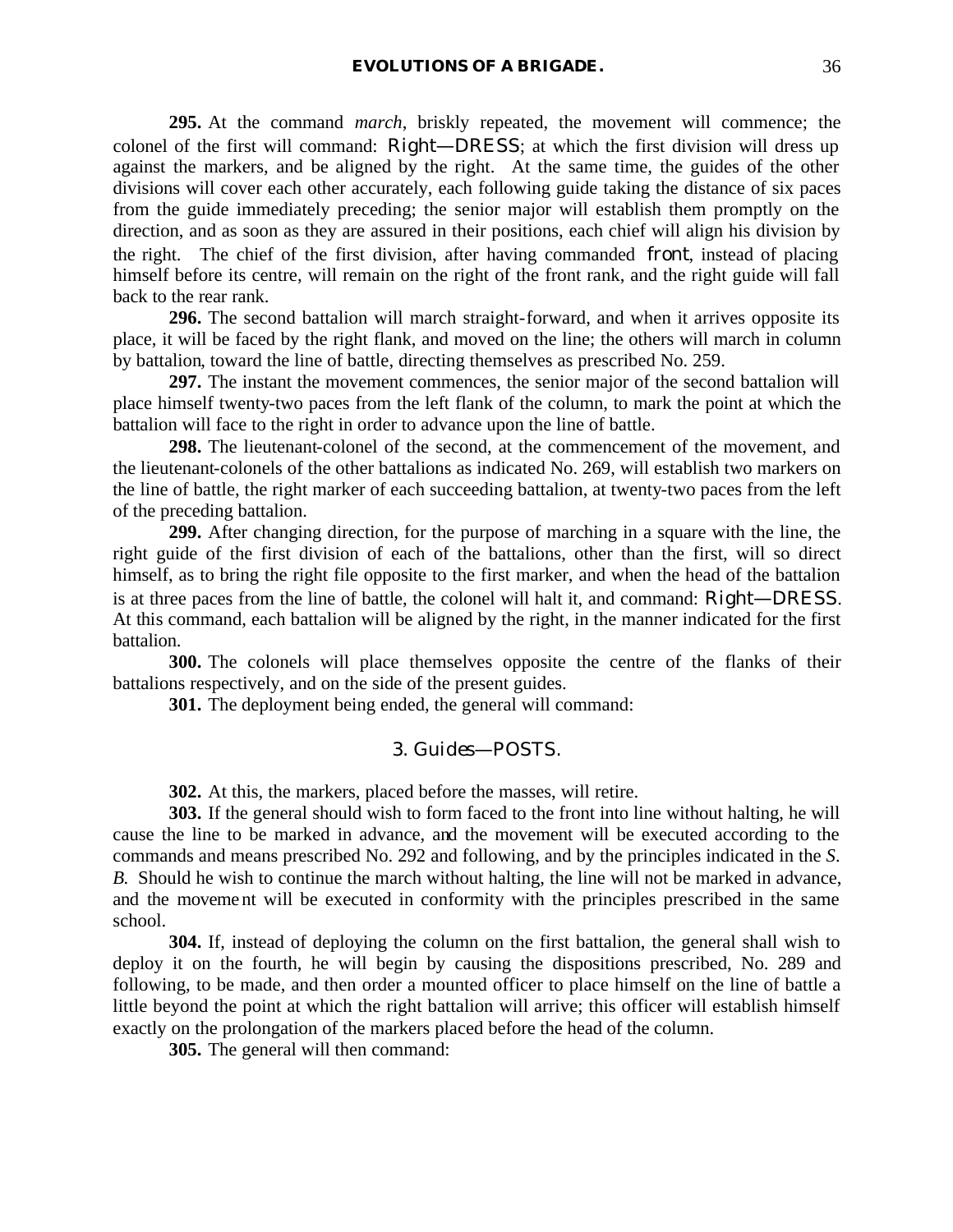# 1. *By battalion in mass, on the fourth battalion, deploy columns*. 2. MARCH (or *double quick*—MARCH).

**306.** At the first command, the colonel of the fourth battalion will caution it to stand fast. The colonels of the first and second will each command: *Battalion, right*—FACE. The colonel of the third will command: 1. *Guide left*. 2. *Battalion, rig at wheel*.

**307.** At the command *march*, the first three battalions will put themselves in movement; the first division of the first battalion, conducted by the lieutenant-colonel, will direct itself a little within the line of battle and parallelly to that line; the other battalions will execute their movements in conformity with the principles prescribed No. 296 and following.

**308.** The colonel of the fourth, seeing his battalion nearly unmasked, will command: 1. *Column forward*. 2. *Guide left*. 3. MARCH (or *double quick*—MARCH).

**309.** At the command *march*, which will be given the moment the battalion is unmasked, the colonel will conduct it toward the line of battle, and when at three paces from that line, he will halt it and align it by the left. The chief of the first division will then shift to the right as prescribed No. 295.

**310.** When the left file, first division, first battalion, is abreast with the marker, which has been placed by the lieutenant-colonel on the line the colonel will command: 1. *Battalion*. 2. *Halt*. 3. *Front*. 4. *Left dress*; and the battalion will be dressed as prescribed No. 295.

**311.** The movement being ended, the general will command:

### 3. *Guides*—POSTS.

**312.** Should the general wish to continue the march without halting, the line will not be marked in advance, and the movement will be executed in conformity with the principles prescribed in the *S. B.*

**313.** According to the same principles, the deployment may be made on an interior battalion of the column. The general, after having established two markers before the head of the column, will order two mounted officers to place themselves respectively a little beyond the points at which the right and left battalions will arrive.

**314.** These different movements will be executed according to the same principles in a column with the left in front.

**315.** In the preceding examples the line of battle has been established in front of the head of the column; the general may also establish it in front of any interior battalion, and then deploy the column on this battalion, or on any other that he may judge proper.

**316.** It will be supposed that the line of battle ought to be established in front of the third, and that it is intended to deploy on this battalion: the general will cause two markers to be placed before the first division of the designated battalion, and order two mounted officers to place themselves, respectively, a little beyond the points at which the right and left battalions will arrive; he will then command:

### 1. *Line of battle on the third battalion*.

**317.** This having been repeated, the first and second battalions, which are in front of the line of battle, will face by the rear rank; which being executed, the general will add: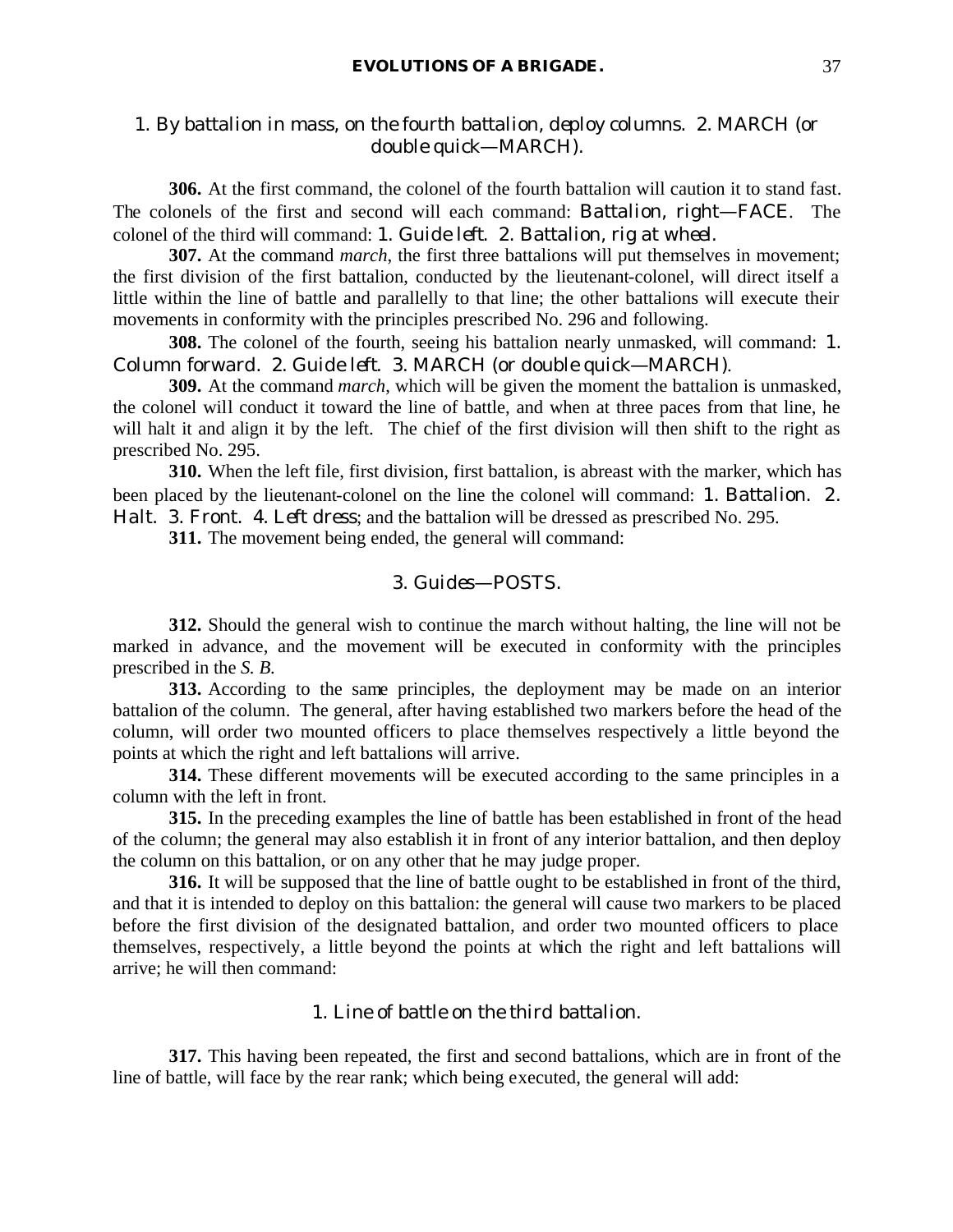# 2. *By battalion in mass, on the third battalion; deploy column*. 3. MARCH (or *double quick*—MARCH).

**318.** At the second command, the colonel of the third will caution his battalion to stand fast. The colonels of the second and fourth will each command: *Battalion left*—FACE. The colonel of the first will command: 1. *Guide right*. 2. *Battalion, left wheel*.

**319.** At the command *march*, the deployment will commence, the colonel of the third will align his battalion by the left. The other battalions will regulate themselves in conformity with the principles prescribed No. 295 and following. The markers, placed in the line by the lieutenant-colonels, to mark the places where the battalions which have faced by the rear rank are to cross the line of battle, will be a little more than a division distance apart, in order that the battalions can pass.

**320.** The battalions which have faced by the rear rank, will cross the line of battle between the markers, and when the first division of each battalion has passed the line three paces, the colonel, who will have remained in front of that line, will halt the battalion, and face it by the front rank; the two guides of the first division, and the covering sergeant of its left company, will place themselves on the line of battle, and will be assured in their positions by the lieutenant-colonel; which being executed, the colonel will cause the battalion to be aligned by the left.

**321.** The movement ended, the general will command:

### 4. *Guides*—POSTS.

**322.** If, in establishing the line of battle on the third, the general shall wish to deploy the column on any other, say the second battalion, he will command:

# 1. *Line of battle on the third battalion*. 2. *By battalion in mass, on the second battalion, deploy column*. 3. MARCH (or *double quick*—MARCH).

**323.** This movement will be executed according to the principles just prescribed, but observing what follows.

**324.** The markers w horn the general will cause to be established before the third battalion to serve as the basis of alignment, will be far enough apart to permit the battalion on which the deployment is made to pass between them.

**325.** At the first command the first and second battalions which are in advance of the line of battle, will face by the rear rank.

**326.** At the second command, the colonel of the second will caution his battalion to stand fast. The colonels of the third and fourth will each command: *Battalion, left*—FACE. The colonel of the first will command: 1. *Guide right*. 2. *Battalion, left wheel*.

**327.** As soon as the second battalion is unmasked, it will march; cross the line of battle, and when the first division has passed three paces beyond, the colonel will halt the battalion, face it by the front rank, and align it by the left.

**328.** When the third battalion has gained in marching by the flank, the twenty-two paces which ought to separate it from the second, its colonel will halt it, face it to the front, and establish it on the line of battle.

**329.** The other battalions will be deployed as in the preceding examples.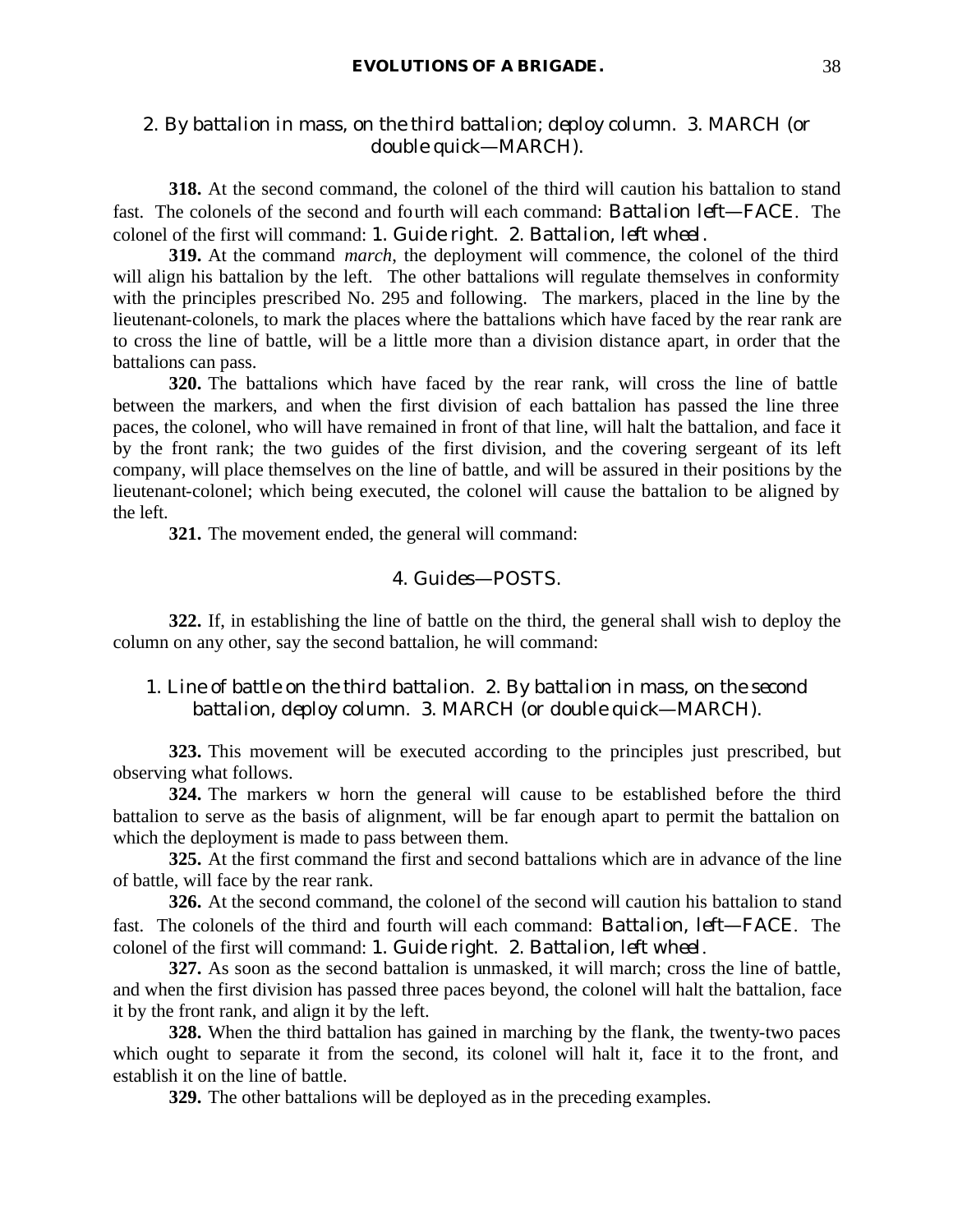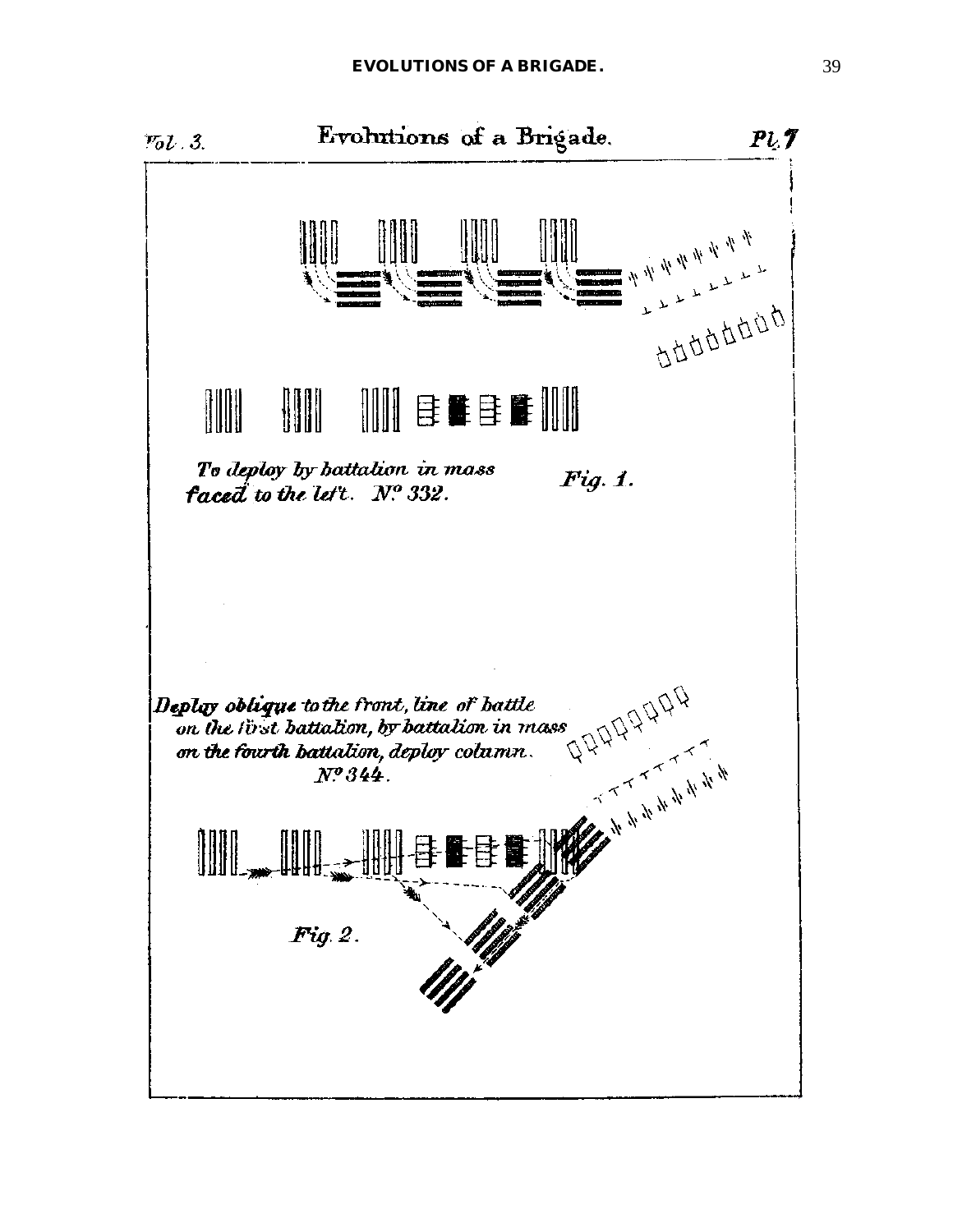### *2nd. Faced to the rear.*

**330.** When the general shall wish to deploy the column faced to the rear, he will cause it to execute the countermarch, and then deploy it by the commands and means prescribed for deploying face to the front.

### *3rd. Faced to the left.*

**331.** A closed column, right in front, having to deploy by battalion in mass, faced to the left, will execute the movement in the following manner:

**332.** The general will first determine the line of battle, on the right flank of the column, then cause the battery to leave the column, and the interval between the first and last three battalions to be closed up. He will then command:

# 1. *Deploy faced to the left*. 2. *By battalion in mass, change direction by the right flank*.

**333.** This having been repeated, each colonel will command: *Battalion, right*—FACE. **334.** The general will then add:

#### 3. MARCH (or *double quick*—MARCH).

**335.** At this, briskly repeated, each battalion will execute a change of direction as indicated in the *S. B.*, No. 365 and following, except that the chief of the first division of each battalion will place himself on the right of his division, after having aligned it.

**336.** The movement being ended, the general will command:

### 4. *Guides*—POSTS.

**337.** A column, left in front, will be deployed by battalion in mass, faced to the right, according to the same principles.

# *4th. Faced to the right.*

**338.** A closed column, right in front, having to deploy by battalion in mass, faced to the right, it will change direction by the left flank, and then deploy by the means and commands above indicated; but as this movement is much longer than the preceding one, the general may, when circumstances require it, deploy the column by inversion, according to the principles prescribed for deploying faced to the left, observing what follows.

**339.** The general will first determine the line of battle on the left flank of the column, order out the battery, and close the intervals, as prescribed No. 332, and will then command:

# 1. *Deploy by inversion faced to the right*. 2. *By battalion in mass, change direction by the left flank*. 3. MARCH (or *double quick*—MARCH).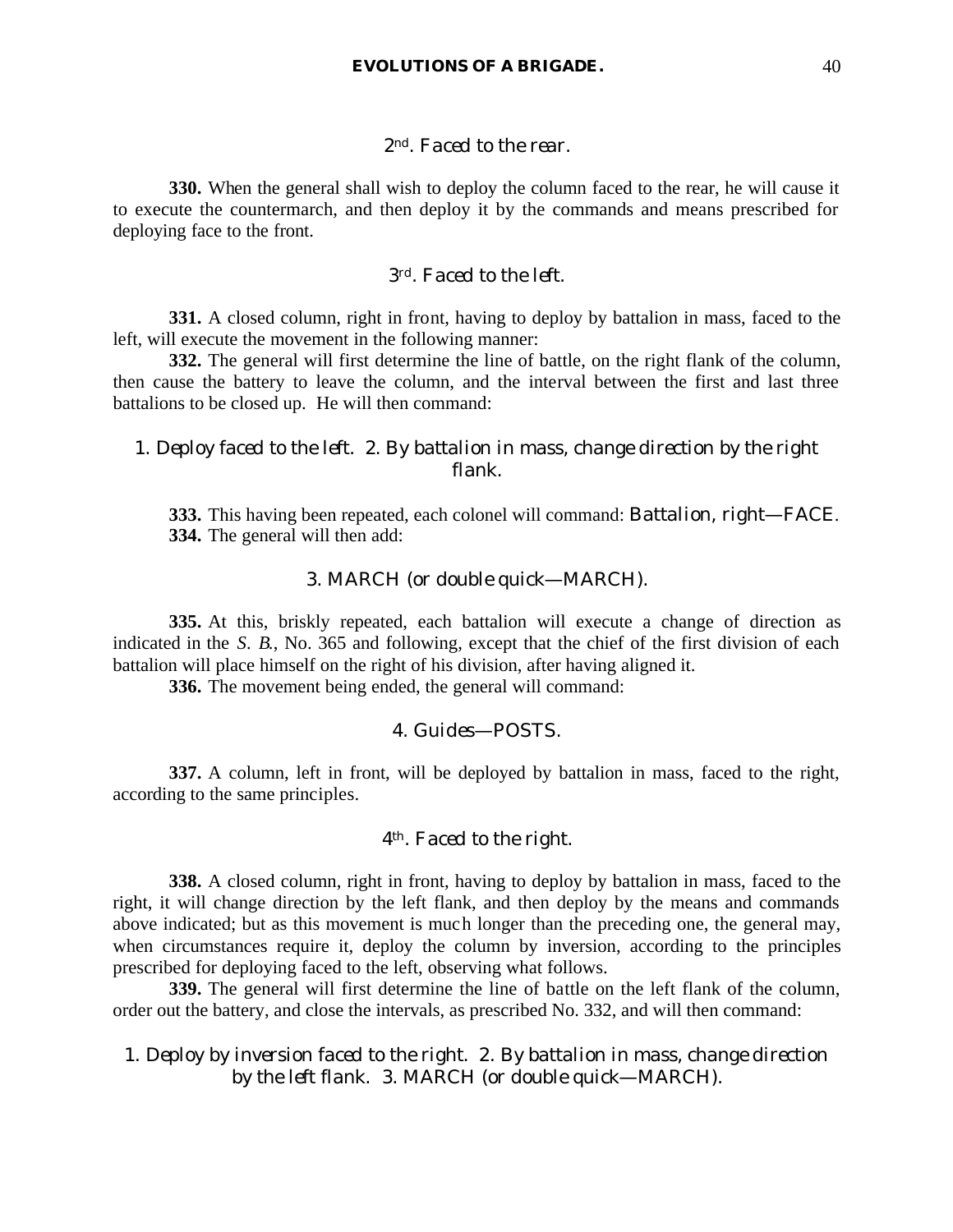**340.** This movement will be executed according to the principles prescribed No. 335. **341.** The deployment being ended, the general will add:

### 4. *Guides*—POSTS.

**342.** The battalions being thus placed by inversion, the masses will be deployed into line of battle in the direct order, when each battalion will be, in respect to the others, in the inverse, whilst its own subdivisions are in the direct order.

**343.** A closed column, left in front, will be deployed by inversion faced to the left, according to the same principles.

#### *5th. Oblique to the front or rear.*

**344.** If the column is so oblique to the line of battle, as to require any considerable movement of the whole column, in order to establish a perpendicularity, the general will cause the line to be marked oblique to the column.

**345.** The deployments will be executed as prescribed No. 292 and following, observing what follows.

**346.** The battalions next to the one of formation will be governed in their movements by the direction of the line of battle.

# **REMARKS ON THE MOVEMENTS OF THE BATTALIONS OF THE SECOND LINE.**

**347.** In taking wheeling distance preliminary to forming to the left or right into line of battle, in wheeling to the left or right into line, and in all the formations from column into line, if it is the intention of the general that the brigade shall be formed in two lines, he will, previously to the commencement of the movement, direct the colonels of the battalions constituting the second line, to move them out of the column, whence they will be marched to their proper positions in rear of the first line, under the direction of their chiefs.

# **REMARKS ON THE DISPOSITION OF THE BRIGADE BATTERY IN FORMATIONS FROM COLUMN INTO LINE.**

**348.** In the successive formations from column into line, the brigade battery will generally take post on the flank of the brigade, and nearest the *point d'appui* of the formation.

**349.** It will endeavor to bring an oblique fire on the enemy, and will, if possible, silence the opposing artillery, before commencing fire on the infantry masses.

## **Movements which may be executed by a line of battalions in masses.**

## *1st. The advance in line.*

**350.** The line being deployed by battalion in mass, when the general shall, wish it to advance, he will designate the directing battalion (the third will here be supposed) then place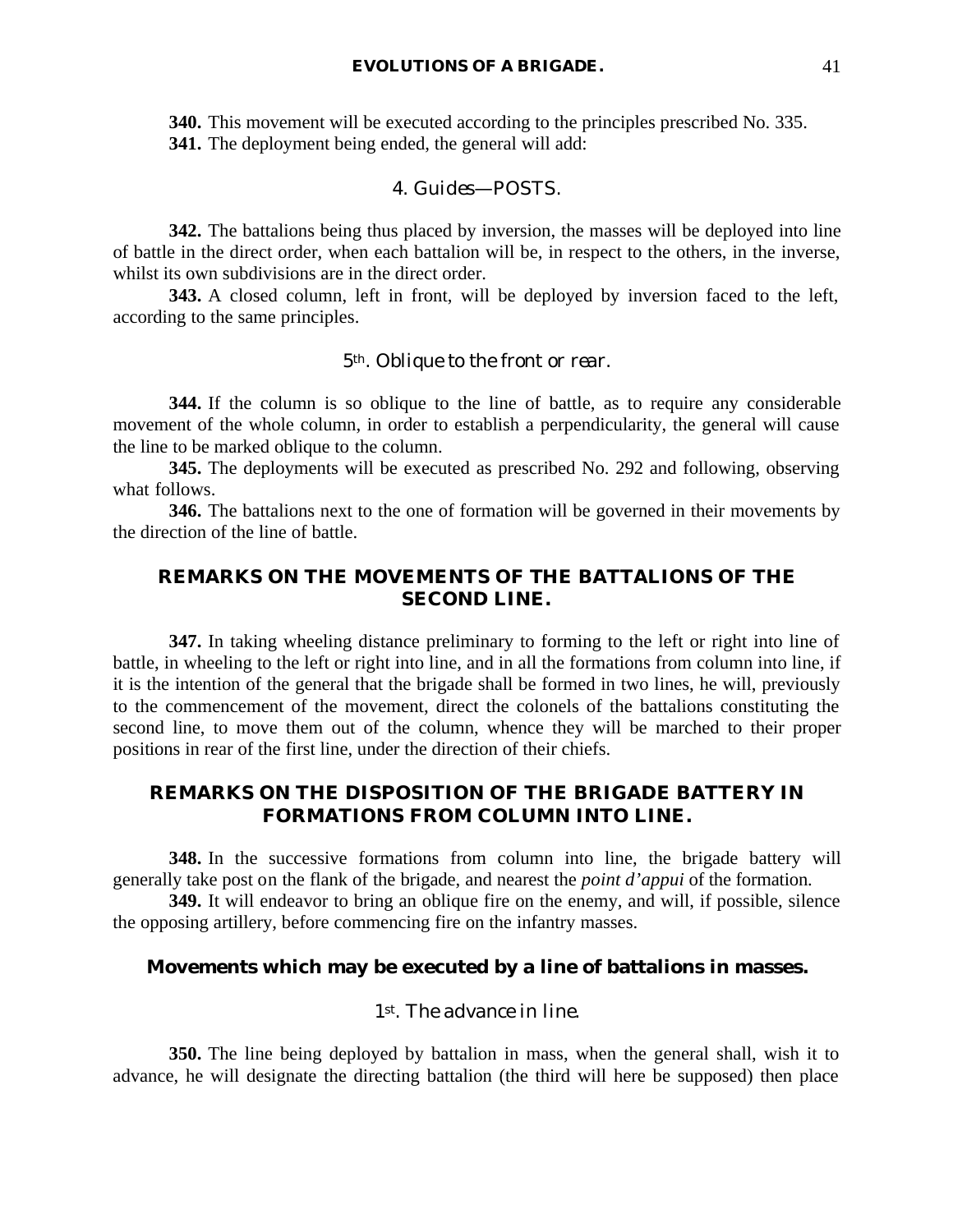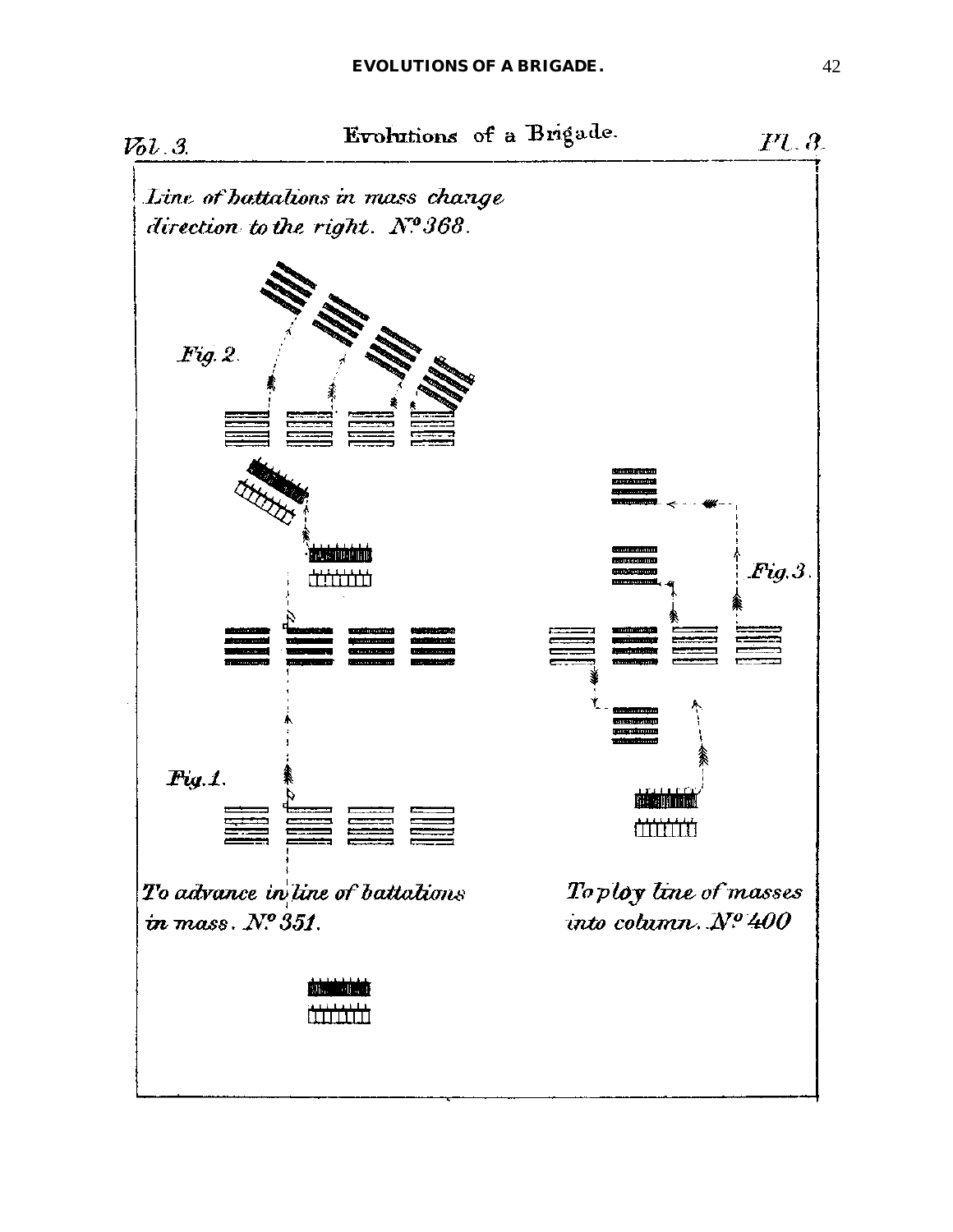himself in front of this battalion, verifying the direction of its guides in respect to their perpendicularity to the line of battle, rectify the direction, if necessary, and command:

## 1. *The third the battalion of direction*.

**351.** At this, the lieutenant-colonel of the directing battalion will place himself twentyfive or thirty paces in front of the guides, face to them, and establish himself correctly on their prolongation; the general, placing himself in rear of those guides, will verify the position of the lieutenant-colonel, rectify it, if necessary, and then command:

#### 2. *Battalions, forward*.

**352.** This having been repeated, the colonel of the directing battalion will command: *guide left*, and the other colonels, *guide left* (or *right*), according as they may find themselves to the right or left of the directing battalion.

**353.** At this command, the right general guide of the directing battalion will place himself six paces in front of his left guides; the lieutenant-colonel will establish him on the perpendicular, and as soon as assured in that position, he will take points on the ground in conformity with what is prescribed in the *S. B.*, No. 651.

**354.** The chief of the first division of the battalion to the left of the directing one will pass to the left of his division, taking post in the front rank, and the guide of that flank will fall back to the rear rank.

**355.** The lieutenant-colonel of every subordinate battalion will indicate to the guide of its headmost division the direction he ought to follow, and this guide will immediately take his points on the ground.

**356.** These dispositions being made, the general will add:

## 3. MARCH (or *double quick*—MARCH).

**357.** At this, briskly repeated, the line will put itself in movement; the general guide of the directing battalion will carefully conform himself to what is prescribed for the color-bearer in the *S. B.*, No. 659; the guide of its headmost division will march exactly in the trace of the general guide, preserving the original distance of six paces from him, but without constraining himself, in this, to minute exactness; the guides of the other battalions will direct themselves perpendicularly to the front.

**358.** The lieutenant-colonel of each battalion, being, pending the march, placed by the side of the guide of his first division, will take care to maintain between his battalion and that next to its right or left, on the side of the direction, the interval of twenty-two paces.

**359.** The chief of each first division will maintain himself exactly abreast with its guide on the opposite flank, and will superintend the march of the division, according to what is prescribed in the *S. B.*, No. 667 and following.

**360.** The other divisions will conform themselves to the rules for the march in column.

**361.** The colonels will hold themselves on the flanks of their respective battalions, each on the side of direction, and superintend the movement.

*2nd. To halt the line, marching in advance, and to align it.*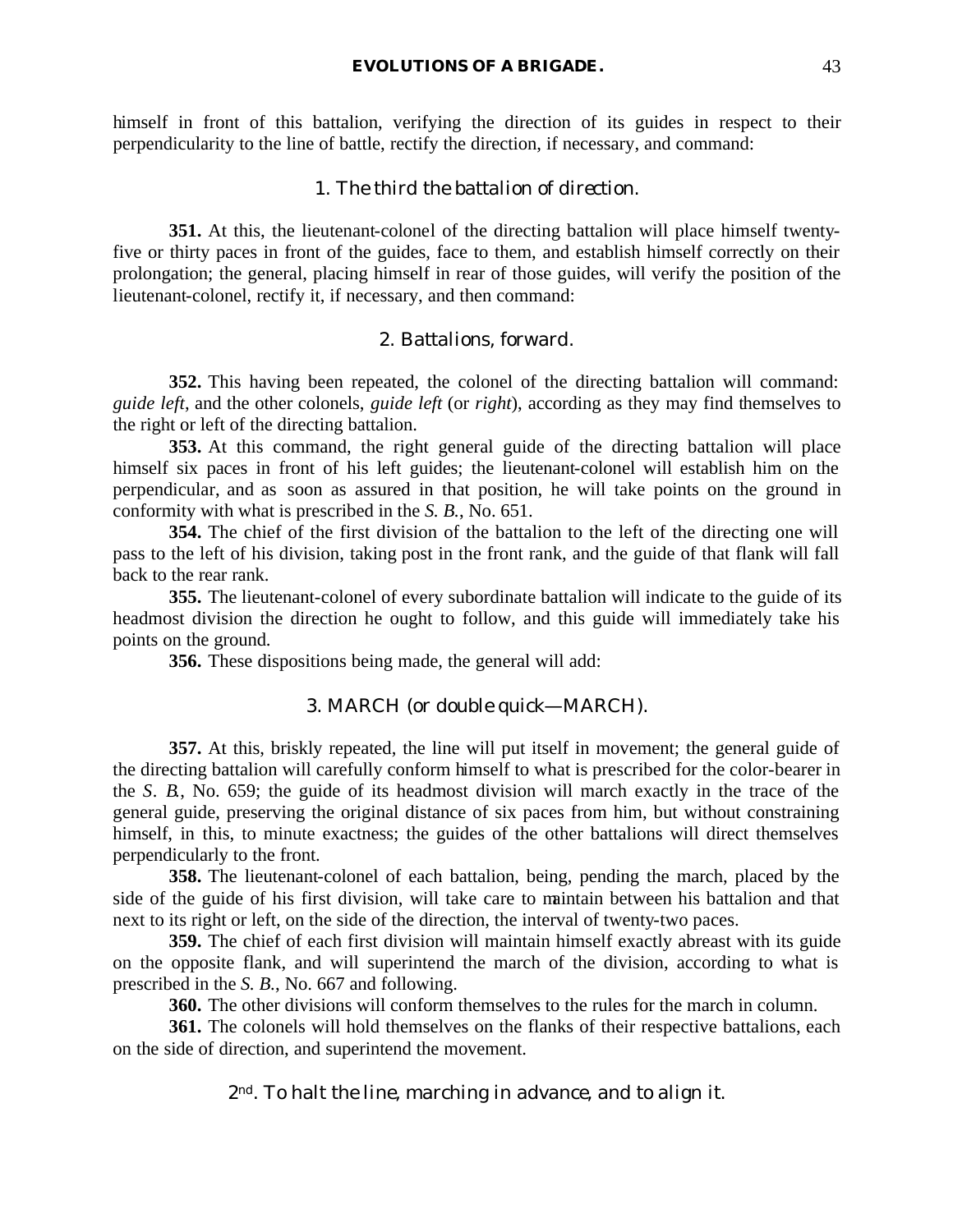**362.** The line being in march, when the general shall wish to halt it, he will command:

## 1. *Battalions*. 2. HALT.

**363.** The line being halted, if the general wish to give a general alignment, he will place two markers before the directing battalion, and then command:

### 1. *Guides on the line*.

**364.** At this, the lieutenant-colonel of each subordinate battalion will place two markers before its head on the alignment of those established by the general; and the chief of each first division will pass to the flank of his division on the side of the direction.

**365.** As soon as the markers are correctly established on the line of battle, the colonels, without regulating themselves on each other, will align their battalions by the flank of direction in the manner prescribed No. 295.

**366.** The battalions being aligned, the general will command:

## 2. *Guides*—POSTS.

#### *3rd. The line marching in advance, to cause it to change direction.*

**367.** The line being in march, it is supposed that the general wishes to cause it to change direction to the right; he will go to the point at which he may wish the right of the new line to rest, and place two markers, one at the *point d'appui*, the other at division distance from the first.

**368.** These dispositions being made, the general will command:

### 1. *Change direction to the right*.

**369.** This having been repeated, the colonel of the first battalion will command: 1. *Guide left*; 2. *Battalion, right wheel*; at this command, the chief of the first division will place himself before the centre of his division.

**370.** The other colonels will each command: *Guide right*; at this command, the chief of each first division will place himself before its centre.

**371.** The general will then add:

## 2. MARCH (or *double quick*—MARCH).

**372.** At the command *march*, briskly repeated, the first battalion will change direction by wheeling, according to the principle prescribed in the *S. B.*, No. 348 and following; its colonel will cause it to wheel until its front is parallel to the line of battle; he will then conduct it forward, halt it three paces from this line, and align it by the right.

**373.** The other battalions will be marched toward the line of battle, each executing in succession slight changes of direction to the right, so that, on arriving at twenty paces from that line, the headmost division may be parallel to it; to this end, the leading guide, advancing insensibly the left shoulder, will direct himself circularly to the right; the other guides will follow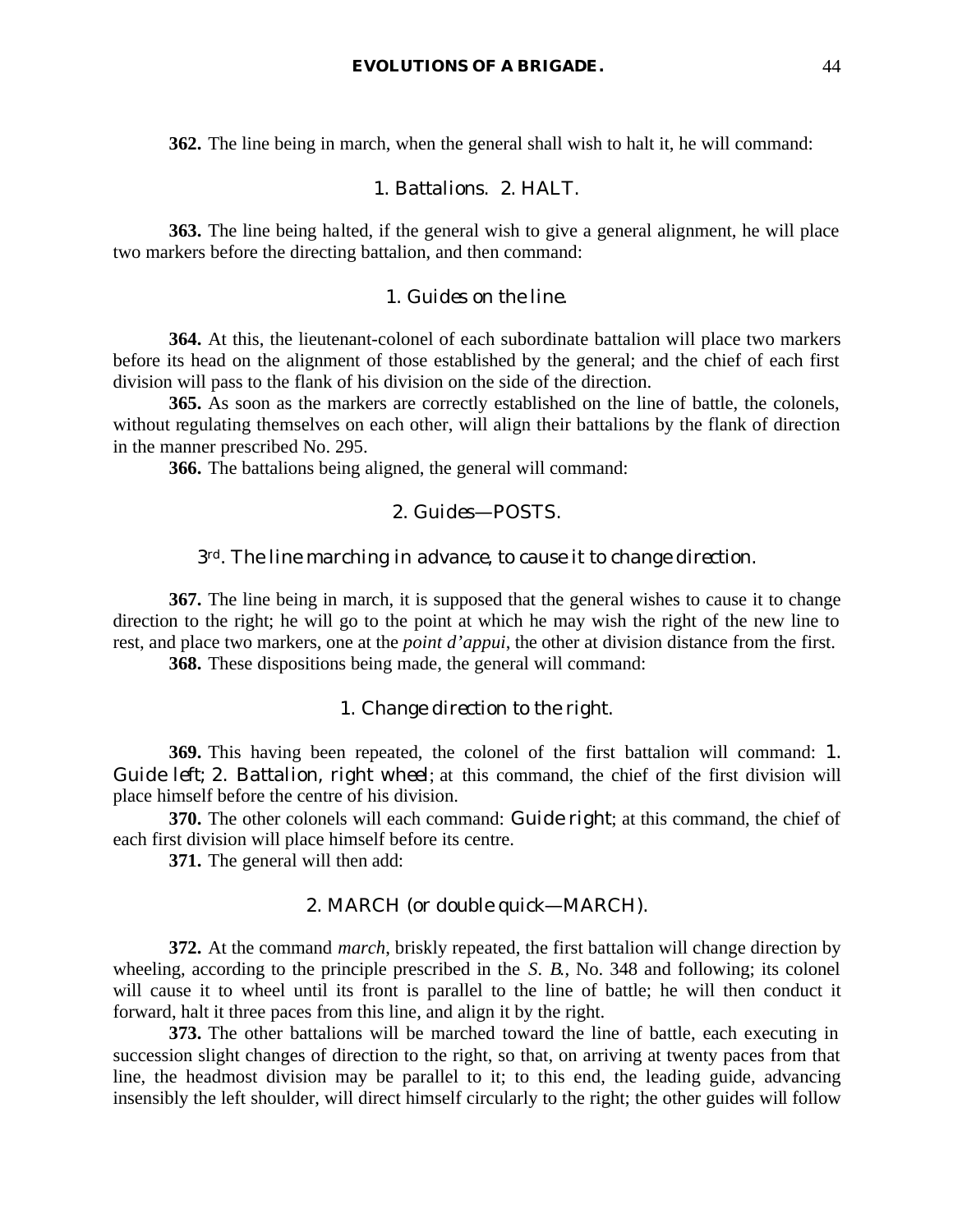his movement in marching exactly in his trace, and the divisions will each conform itself to the movement of its guide as prescribed No. 154.

**374.** At the commencement of the movement, the lieutenant-colonel of the second battalion will place himself on the line of battle, and immediately establish a marker at twentytwo paces from the left flank of the first battalion, and another at division distance from the first, and at the instant of detaching himself, he will be replaced at the head of the column by its senior major.

**375.** The lieutenant-colonels of the other battalions will successively conform themselves to what has just been prescribed for the lieutenant-colonel of the second; each will precede his battalion, on the line of battle, by about fifty-five paces.

**376.** The movement ended, the general will add:

## 3. *Guides*—POSTS.

**377.** Changes of direction to the left will be executed according to the same principles and by inverse means.

#### **REMARK.**

**378.** It is essential that the battalion on which the movement is made should arrive perpendicularly to the line of battle; to this end, and conformably to the principle established in the *S. B.*, No. 352, the colonel of this battalion will cause the step of the pivot to be shortened, if this should become necessary; and if, notwithstanding this precaution, some of the divisions be not able to conform themselves exactly to the movement of the first, they will, on halting the battalion, be promptly conducted by the flank into the true direction before the battalion is aligned.

# *4th. To march the line in retreat.*

**379.** The line being at halt, when the general shall wish it to march in retreat, he will command:

#### *Face by the rear rank*.

**380.** This having been repeated, the battalions will face in the manner indicated in the *S. B.*, No. 1223 and following; the chief of the fourth (or last) division of each battalion will place himself on the left of his division in the rear rank, now become the front rank, and the chief of each first division will place himself before its centre.

**381.** These dispositions being executed, the general will designate the directing battalion, and cause the direction to be traced as under the first head, to advance in line, No. 350, and then command:

# 1. *Battalions, forward*.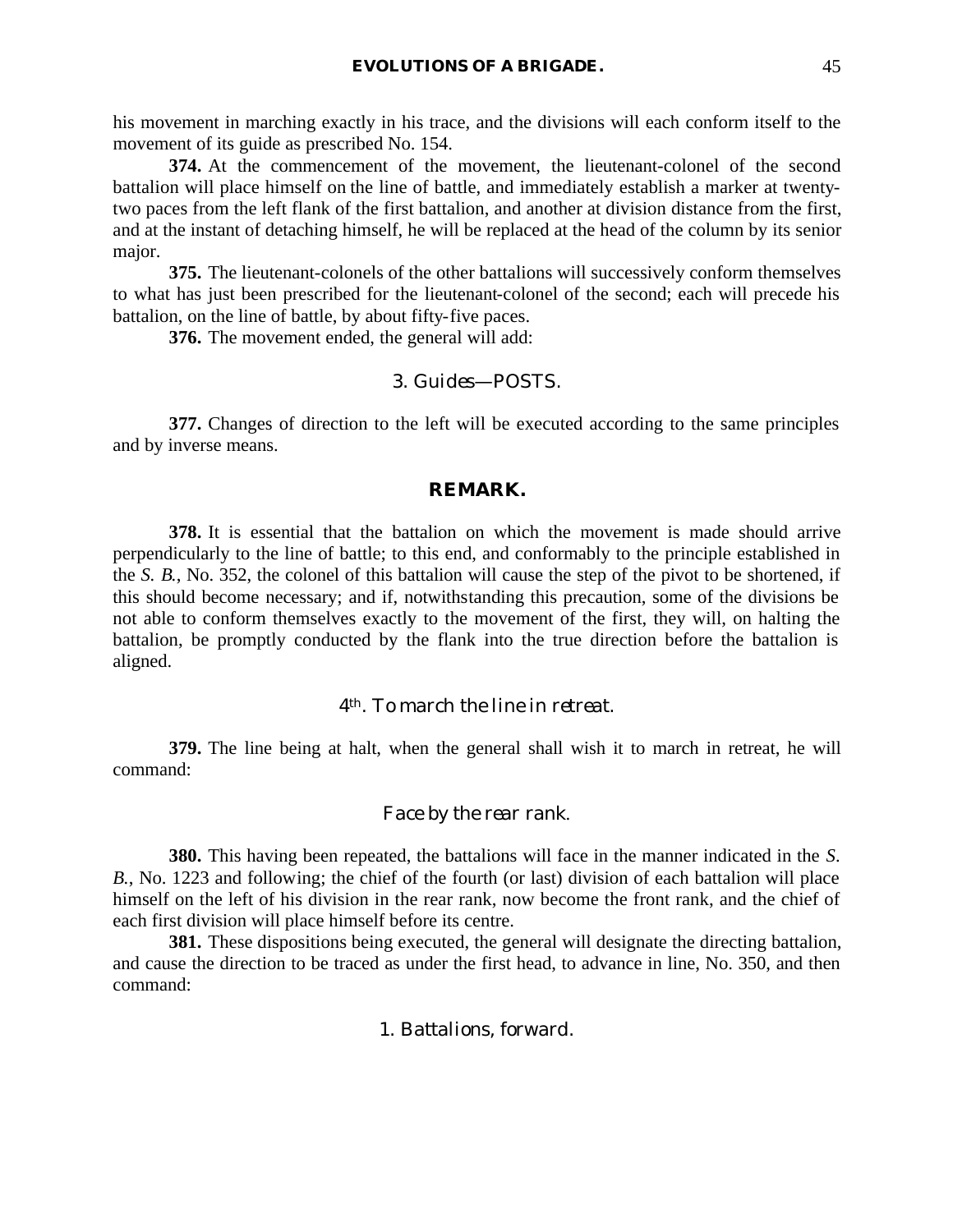**382.** This having been repeated, the colonel of the directing battalion will command: guide right, and the other colonels, guide left (or right,) according as they may find themselves to the left or right of the directing battalion.

**383.** The general will then add:

## 2. MARCH (or *double quick*—MARCH).

**384.** The line will march in retreat according to the principles prescribed for marching in advance.

**385.** The line in march can be marched in retreat without halting by the commands and means indicated No. 380 and following, observing what follows. The command: *Right about* will be substituted for the command, *Face by the rear rank*, and the command: *Battalions forward* will be omitted.

**386.** The general having halted the line, and wishing to face it by the front rank, will command:

### *Face by the front rank*.

**387.** This having been repeated, each battalion will face by the front rank; which being executed, the chief of the first division will retake his place in line, and the chief of the fourth his in column.

## *5th. To change direction of the line marching in retreat.*

**388.** The line marching in retreat will change direction by the same means and commands as if it were advancing, observing what follows.

**389.** It is supposed that the general wishes to change direction to the left; he will place two markers on the new direction, the first at the *point d'appui*, and the second at such distance from the first that the battalion may easily pass between them.

**390.** The first battalion will be conducted to and established on the new direction as indicated Nos. 368 and 372; but it will cross the line of battle: and when the first division has passed three paces beyond, the colonel will halt the battalion, and face it by the front rank.

**391.** As soon as the battalion faces, the guides of the first division will place themselves on the line of battle, and be assured in their positions by the lieutenant-colonel; which being done, the colonel will align the battalion by the right.

**392.** The other colonels will each direct his battalion so that it may arrive when at twenty paces, parallelly to the line of battle; he will then cause it to pass that line, between the two markers placed in advance by the lieutenant-colonel in the manner indicated No. 389. When the first division has passed three paces beyond the line, the battalion will be halted, faced by the front rank, and aligned as prescribed for the first.

**393.** A line of battalion masses, left in front, will march and change direction, advancing and retreating, according to the same principles and inverse means; the fourth or last division of each mass will conform itself to what is prescribed for the first, and reciprocally.

*6th. To break the line formed by battalion in mass, into column.*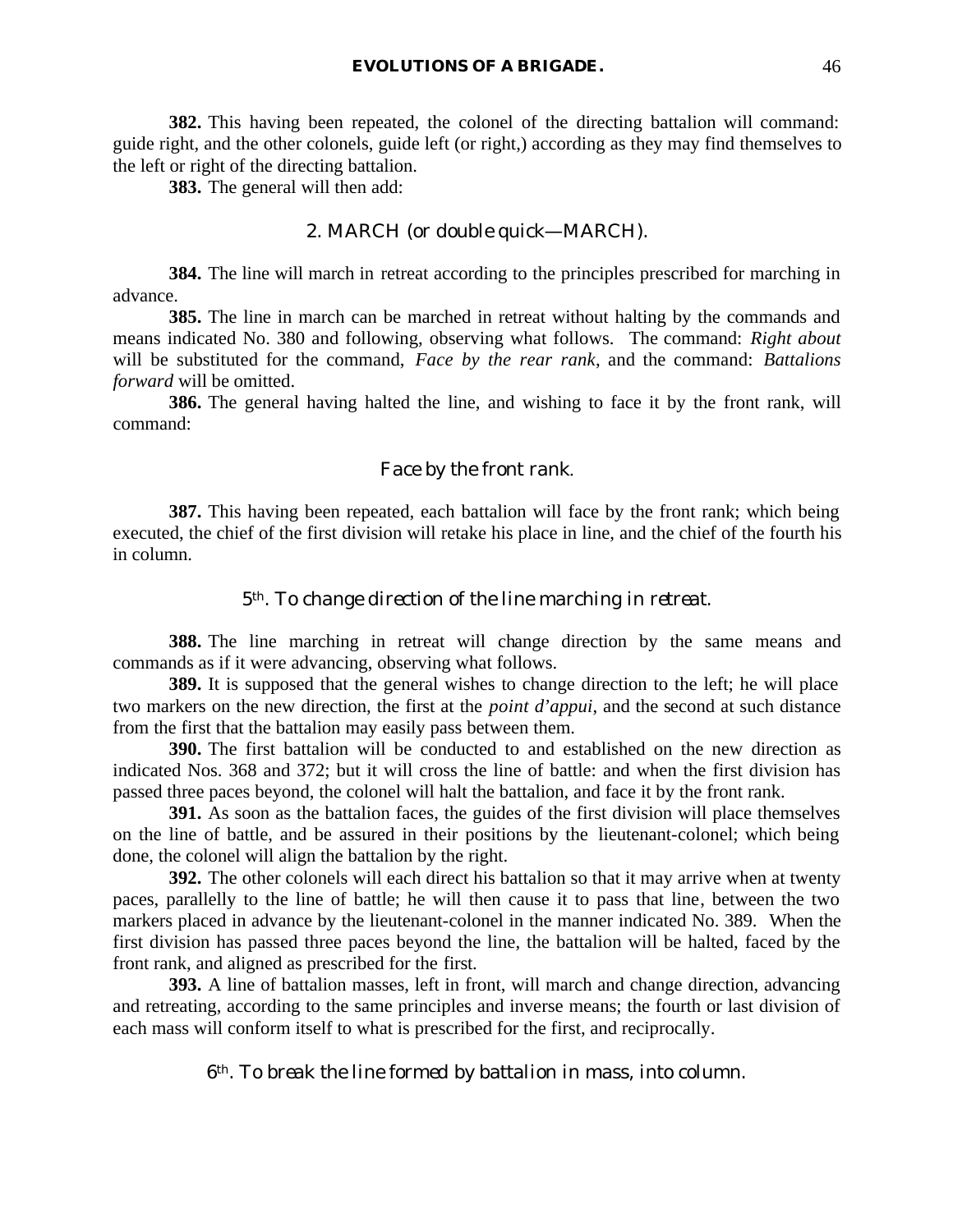**394.** The line being at a halt, when the general shall wish to break it to the right into column by battalion, he will command:

#### 1. *By battalion, right in front, into column*.

**395.** This having been repeated, the lieutenant-colonel of each battalion will place a marker before the left guide of its first division, and a second at division distance from the first in a direction perpendicular to the line of battle.

**396.** At the same time, each colonel will command: 1. *Change direction by the left flank*; 2. *Battalion, left*—FACE.

**397.** These dispositions being made, the general will add:

## 2. MARCH (or *double quick*—MARCH).

**398.** At this, each battalion will change direction by the means indicated in the *S. B.*

## 7th. To ploy the line of masses into column.

**399.** When a line of battalions in mass has to be ployed into column, as the battalions, by reason of their depth, and the smallness of the intervals between them, cannot be directed diagonally toward the points at which they ought respectively to enter the column, the movement will be executed in the following manner:

**400.** It will be supposed that the line ought to be ployed on the third battalion, right in front; the general will place himself in front of this battalion, and after assuring himself that the guides are correctly placed, he will command:

# 1. *By battalion in mass, on the third battalion, right in front, into column*. 2. MARCH (or *double quick*—MARCH).

**401.** At the first command, each colonel who finds himself to the right of the directing battalion, will command: 1. *Column, forward*. 2. *Guide left*.

**402.** The colonel to the left of the directing battalion, will give the same commands after causing his battalion to face about.

**403.** At the command *march*, the movement will commence: the first and second battalions will march to the front, and when the last division of the second battalion shall have passed division distance, beyond the first division of the third, the colonel will cause his battalion to face to the left, in marching, in order to take its place in column; when the left guides arrive on the direction of those of the third, the colonel of the second will halt it, and cause it to face to the front.

**404.** At the moment of halting, the left guides, facing to the rear, will place themselves on the prolongation of those of the third battalion; and the lieutenant-colonel, placed in their rear, will assure them on the direction; which being done, the colonel will cause his battalion to be aligned by the left, and then order the guides to face about.

**405.** The colonel of the first battalion will conform himself to what has just been prescribed for the colonel of the second, as his last division has passed division distance beyond the front rank, first division, of the battalion which entered the column next before his own.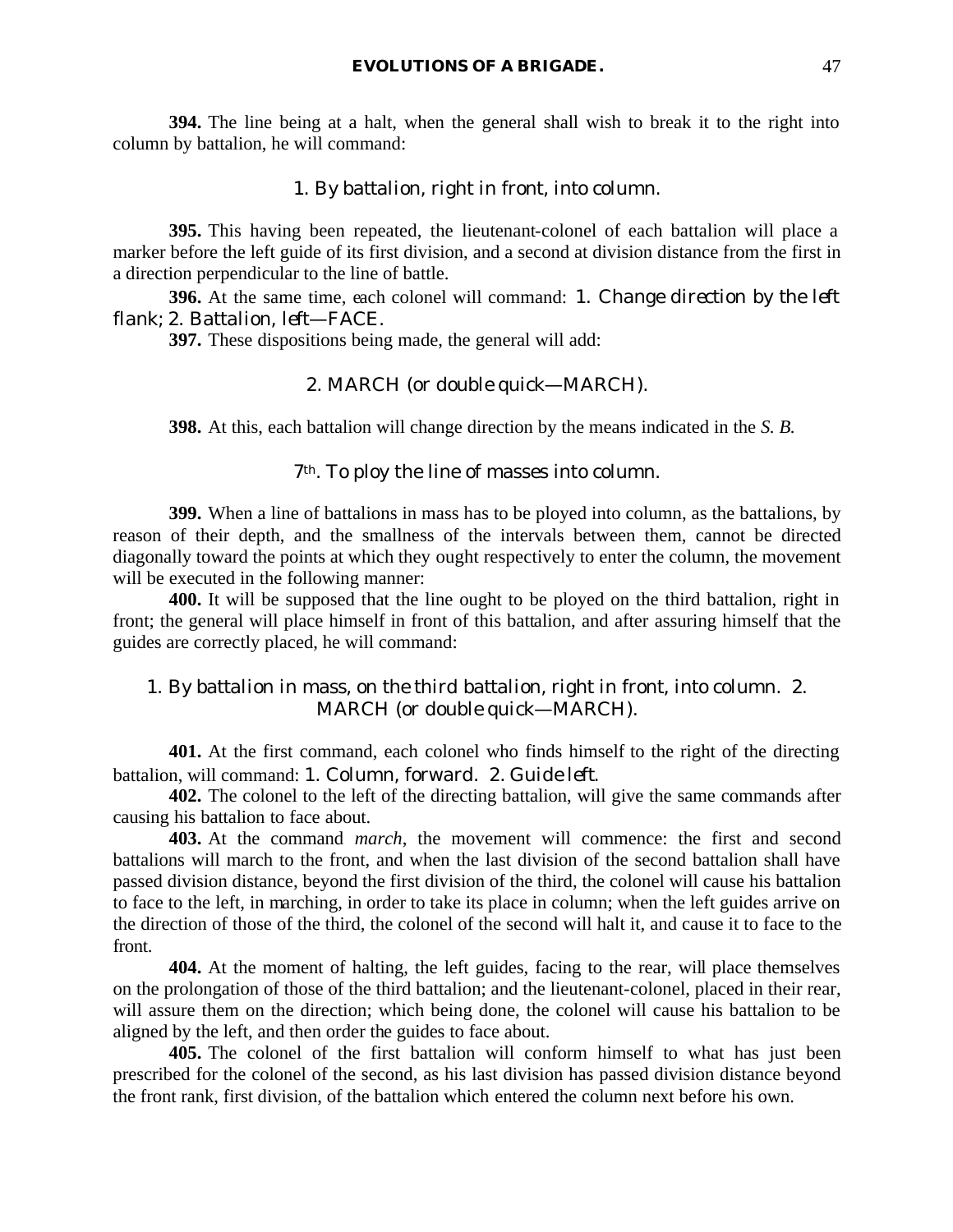**406.** The fourth battalion will enter the column in like manner; the colonel of the fourth will cause it to face to the left in marching, when its first division has passed division distance beyond the rear rank, last division, of the third battalion, and he will halt his battalion when its left guides are on the direction of those of the third.

**407.** At the moment of halting, the guides of the fourth will promptly place themselves on the prolongation of those of the third battalion, and the lieutenant-colonel will assure them on that direction; which being done, the colonel will cause his battalion to be aligned by the left.

**408.** A line of masses will be ployed into column, left in front, according to the same principles and by inverse means.

**409.** If the line of battalions in mass are in march, the column can be formed either in rear of the first, or last battalion of the line, without halting, by the commands and means prescribed No. 399 and following; and by the principles indicated No. 199 and following, *S. B.*, observing what follows. The battalions to the right or left of the one of formation, will face by the left or right flank, instead of facing about, and each will take its place in column, as soon as able to pass.

# **REMARKS ON FORMING A COLUMN CLOSED IN MASS, FROM A LINE OF BATTALIONS IN MASS.**

**410.** If it is found expedient to give a greater concentration to the troops, the general may form the whole column closed in mass, with a distance of but six paces between the division guides.

# *8th. To take deploying intervals from a line formed by battalions in mass.*

**411.** The line being at a halt, when the general shall wish to take deploying intervals by battalion in mass, on any battalion, say the third, he will cause two markers to be placed in front of that battalion, a little less than division distance apart, and three paces in front of the line; he will then cause the line to be prolonged, to the right and left, by the means prescribed No. 291.

**412.** These dispositions being made, the general will command:

# 1. *By battalion in mass, on the third battalion, take deploying intervals*. 2. MARCH (or *double quick*—MARCH).

**413.** At the first command, the colonel of the third will caution his battalion to stand fast; the colonels of the first two battalions, will command: 1. *Right face*; 2. *Battalion forward, guide left*. The colonel of the fourth, will command: 1. *Left face*; 2. *Battalion forward, guide right*.

**414.** At the command *march*, briskly repeated, the colonel of the third will establish his battalion on the markers in front, dressing it to the left, in the manner prescribed No. 295; the first, second, and fourth battalions will put themselves in march by the flanks, and when each of the battalions on the right of the directing one, separates itself from the battalion on its left, a distance equal to twenty-two paces and the front of three divisions, its colonel will halt it, face it to the front, and dress it to the left upon the markers, which have been established by the lieutenant-colonel.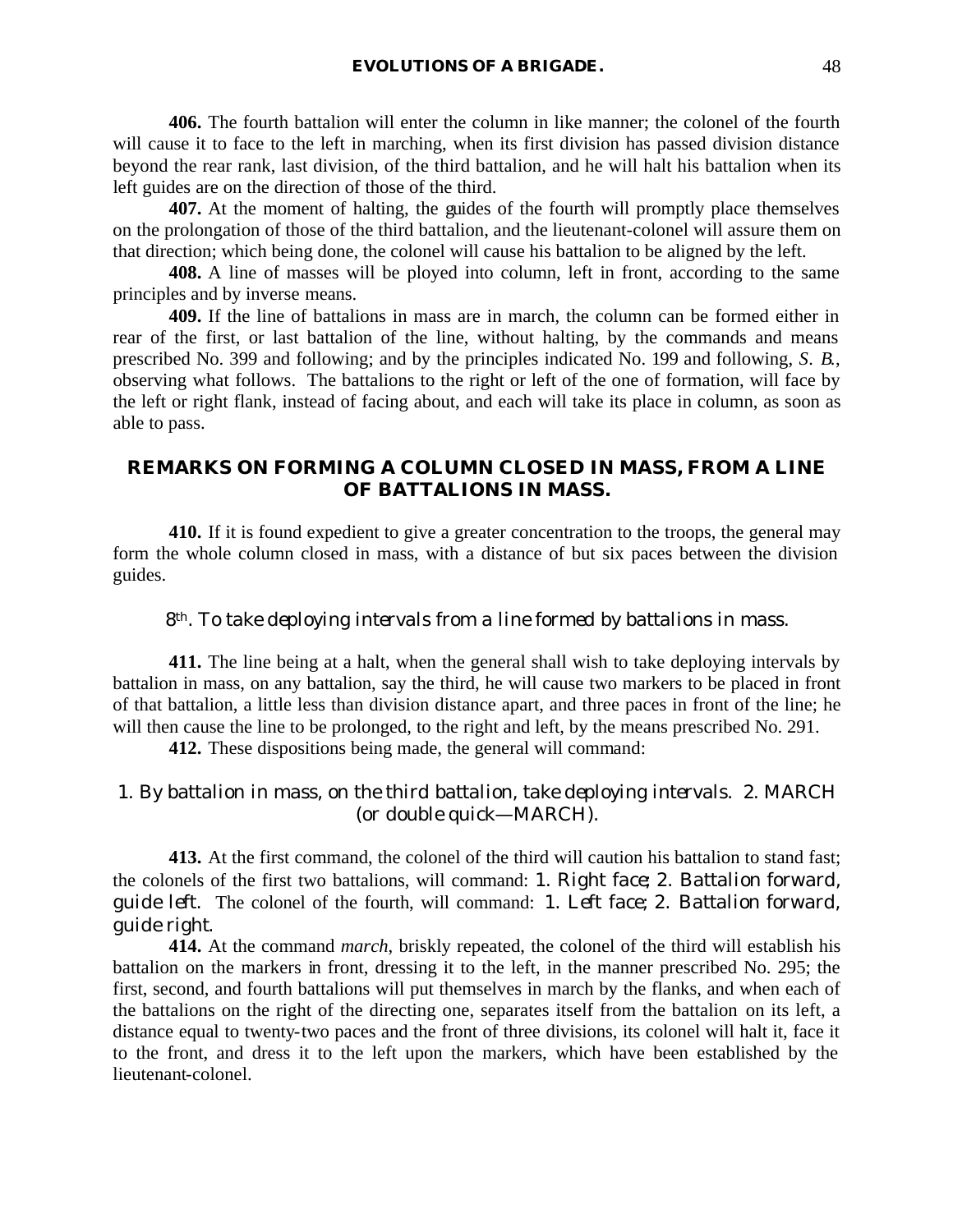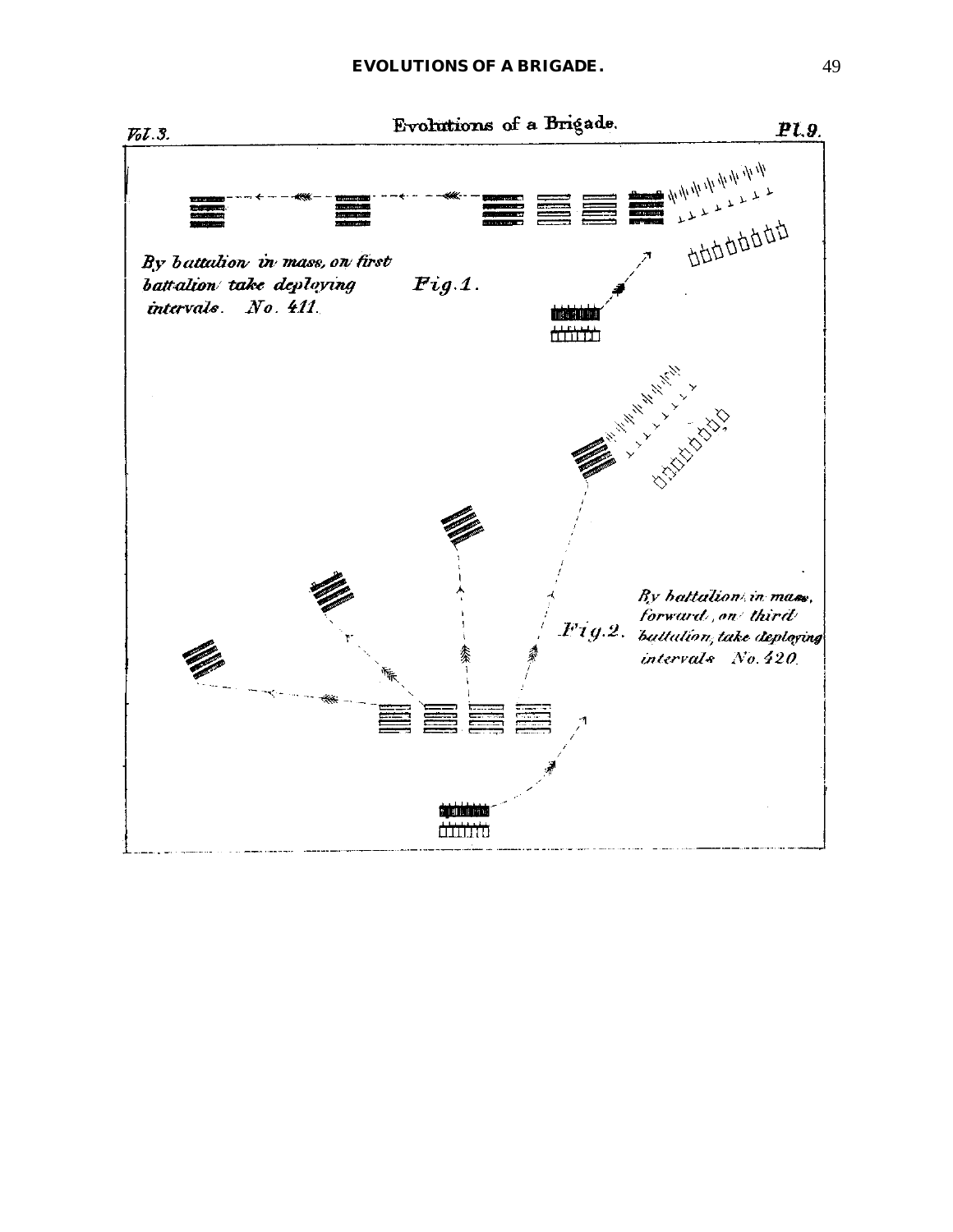**415.** The colonel of the fourth, when he has separated his battalion a like distance from the third, will halt it, face it to the front, and dress it to the right upon the markers, as indicated above.

**416.** The lieutenant-colonels of the battalions, other than the third, will each establish for his battalion, two markers on the line of battle, in the manner indicated No. 269.

**417.** The movement being ended, the general will command:

## 3. *Guides*—POSTS.

**418.** If, however, it should be the wish of the general to establish the battalions in mass, at deploying intervals, on a line of battle in front of the present one, either *parallel* or *oblique* to it, he will establish two markers to indicate where the battalion of direction, say the third, shall rest, and cause the line of battle to be marked, as prescribed No. 291.

**419.** [Editor's note: Paragraph 419 is not listed in the original document – it is probably a type-o.]

**420.** These dispositions being made, the general will then command:

# 1. *By battalion in mass, forward, on the third battalion, take deploying intervals*. 2. MARCH (or *double quick*—MARCH).

**421.** At the first command, the colonels of different battalions, seeing the position of the markers of the directing battalion, will give such cautionary commands as shall be necessary, in order to direct their battalions toward their positions on the new line of battle.

**422.** At the command *march*, briskly repeated, the battalions will be put in march, and, conducted by their colonels, will be established in their proper posts on the new line of battle.

**423.** The lieutenant-colonels, as prescribed No. 269, will each precede his battalion upon the new line of battle, and establish markers to indicate where the head of his battalion shall rest.

**424.** The movement being ended, the general will command:

## 3. *Guides*—POSTS.

# **REMARKS ON THE DISPOSITIONS OF THE COMPANIES OF SKIRMISHERS IN A LINE OF BATTALIONS IN MASS.**

**0-425.** Whenever the battalions are formed by mass into line of battle, with an interval of twenty-two paces between them, the platoon columns of skirmishers of each battalion will take a position closed in mass in rear of its last division; the first platoon column, in rear of the outer platoon of the right company, and the second platoon column in rear of the outer platoon of the left company. In marching in advance, or retreat, or in changing direction, they will retain this position. On the formation of column, or when deploying intervals are taken, the skirmishers will resume their proper places, as prescribed in the *S. B.*

#### **REMARKS ON INVERSIONS.**

**426.** The principles prescribed in the *S. B.*, No. 642 and following, for *breaking* or *ploying* into column a single battalion, formed in line of battle by inversion, are applicable to a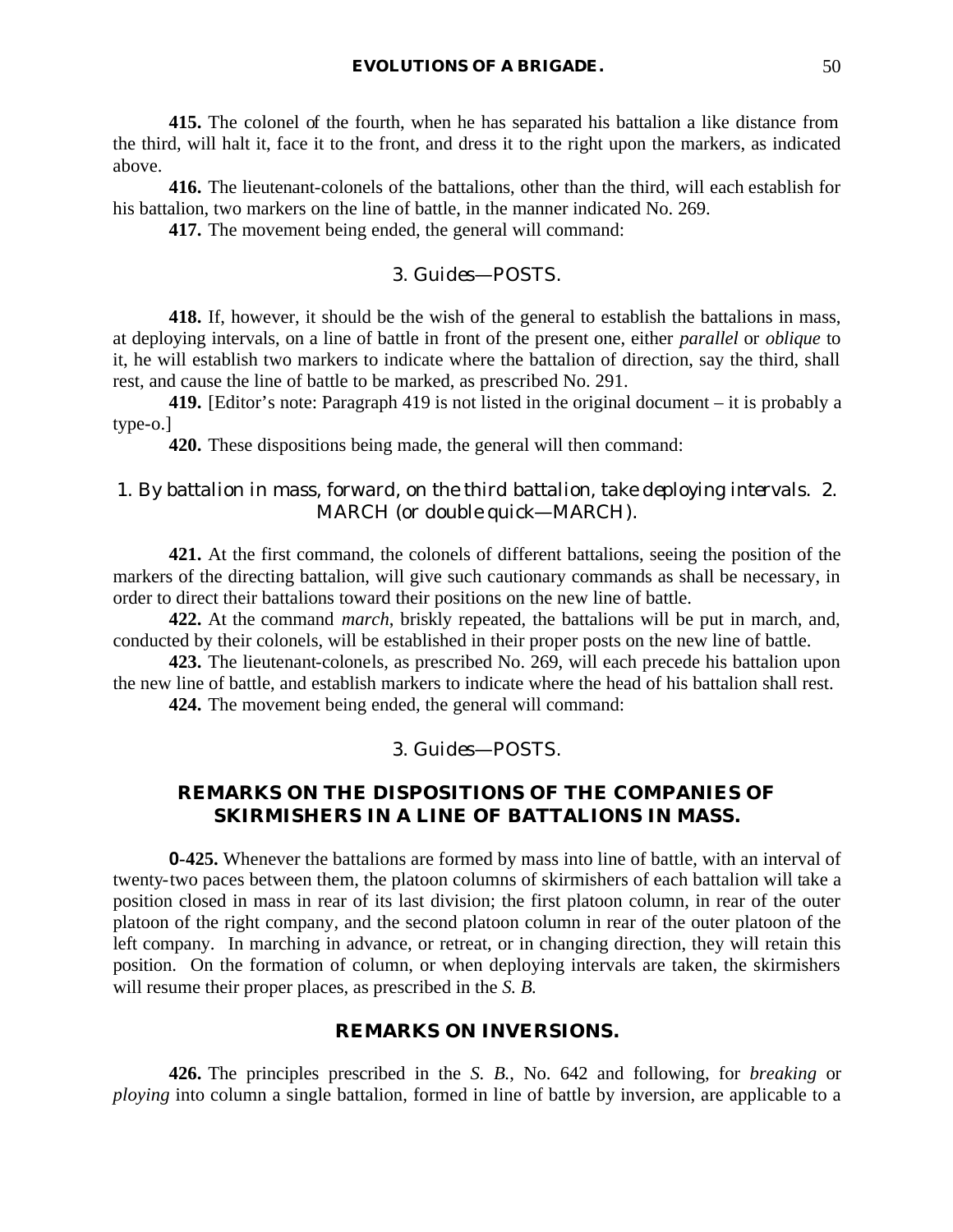brigade, when formed in line by inversion in the manner indicated No. 226 and following; but when the battalions are placed, in respect to each other, in the inverse order, whilst their subdivisions are in the direct order, as indicated No. 342, other means, to be immediately prescribed, will be employed for breaking or ploying the line into column if it be desired to replace the battalions in the direct order. The principles prescribed in the *S. B.*, Nos. 639-641 are also applicable to a brigade.

**427.** It will be supposed that the general, in causing the line to break, wishes to march it to the left; he will order each colonel to cause his battalion to break to the right in order to march toward the left (in column at full distance) as if it were isolated; and as soon as the battalions break he will put them in march all at the same time: in this way the column will find itself united and formed in the direct order as soon as the last subdivision of each battalion has turned into the new direction.

**428.** If, instead of breaking the line (into column at full distance), the general shall wish to ploy it into column, say on the third battalion, so that the first battalion may be in front, he will order the colonel of the third to ploy it into column, right in front, on its second division; at the same time he will order the other colonels to ploy their respective battalions, right in front, on the division nearest to the directing battalion, and then cause the masses to enter the column as follows: the first and second battalions in iron; and the fourth in rear of the directing battalion.

**429.** If in breaking the line, it be desired to march toward the right, or if, in ploying it, it be desired to place the fourth battalion in front, the movement will be executed according to the same principles and by inverse means.

## **PART FIFTH.**

## **ARTICLE I.**

## **To advance in line of battle deployed.**

**430.** The general, wishing to cause the line to advance in this order, will choose as the directing battalion, say the third, the one which he may deem most favorably placed for the purpose; he will approach this battalion and command:

### 1. *The third the battalion of direction*.

**431.** This having been repeated, the colonel and lieutenant-colonel of every battalion will place themselves in rear and in front of the color-file of their respective battalions, as prescribed in the *S. B.*, Nos. 648-649.

**432.** The colonel of the directing battalion, having assured his lieutenant-colonel on the perpendicular, will promptly establish two markers behind his battalion, as prescribed in the *S. B.*, No. 650.

**433.** The general will verify the direction of these markers, rectify it if necessary, and charge an officer to superintend, pending the march, the successive replacing of them.

**434.** The general will then command:

# 2. *Battalions forward*.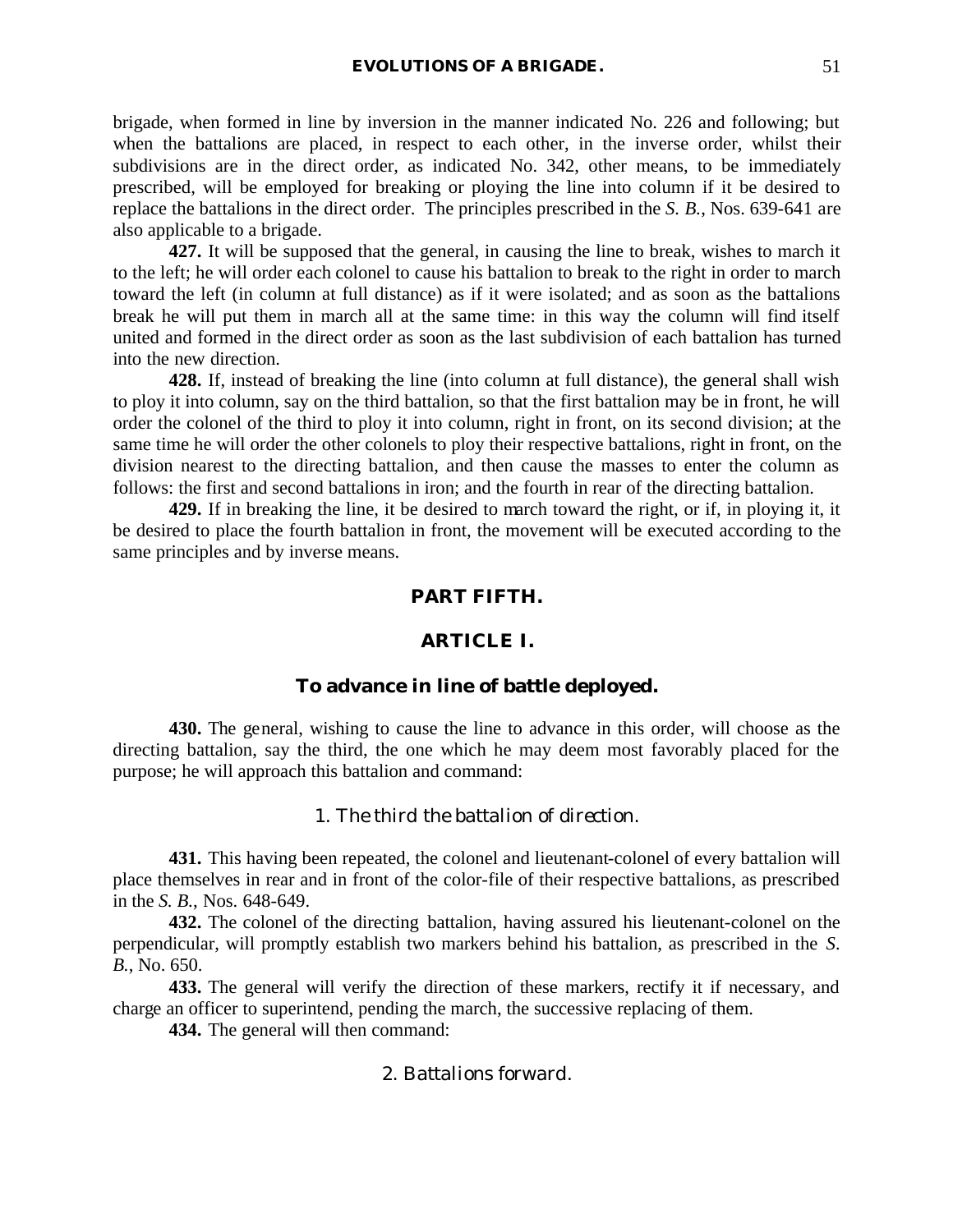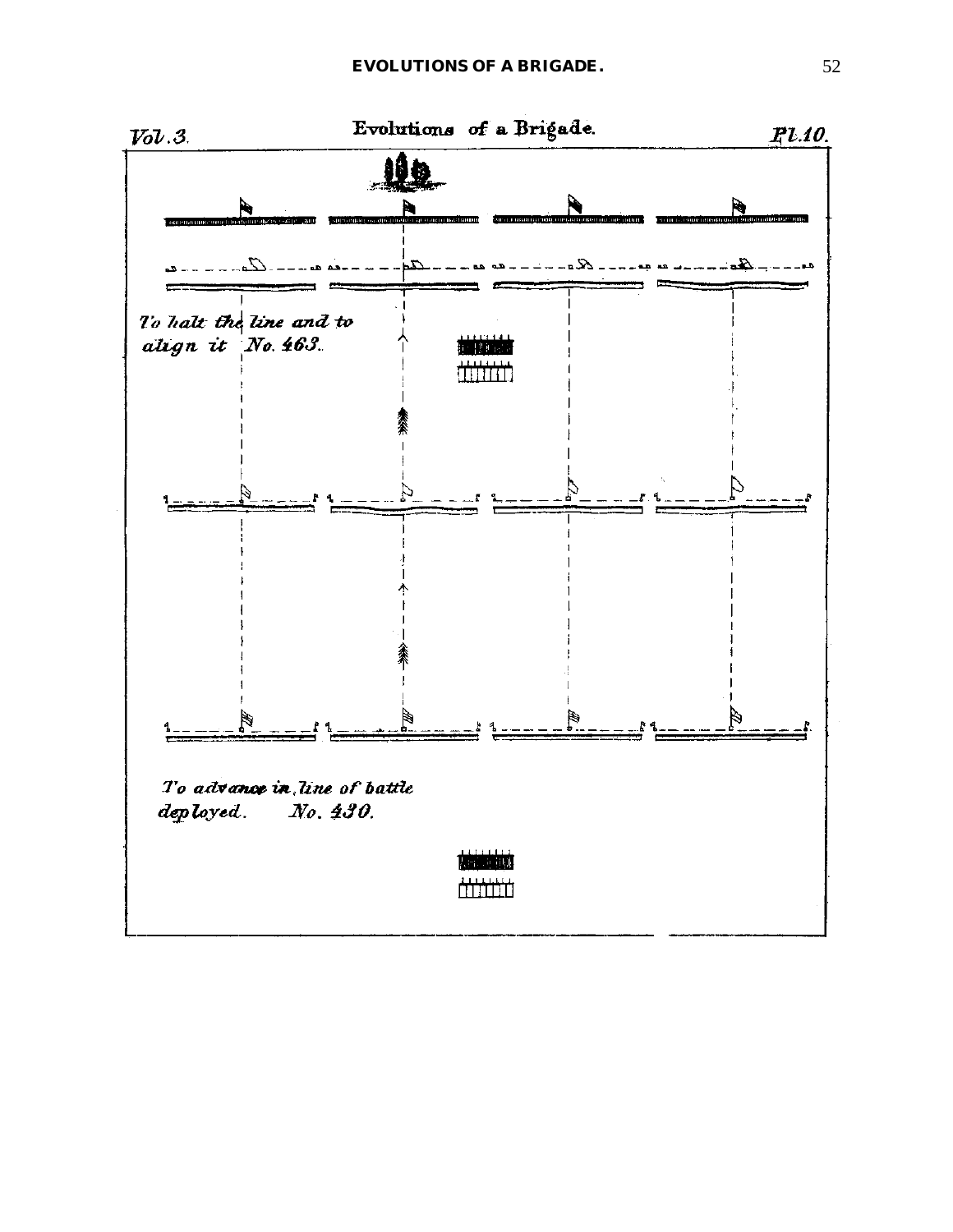**435.** This command having been repeated, the color-rank of every battalion will advance six paces, and its two general guides will place themselves out abreast with this rank; the senior major will place himself at six or eight paces from the flank of the color-rank, and on the side opposite to the directing battalion.

**436.** The general need not occupy himself with the general alignment of the color-ranks and general guides of the different battalions; it will suffice if those of each battalion conform themselves to what has just been prescribed.

**437.** These dispositions having been made, the general will add:

# 3. MARCH (or *double quick*—MARCH).

**438.** At this, repeated with the greatest rapidity, the line will step off with life; each battalion will observe with the utmost care the principles prescribed in the *S. B.* for marching in line of battle.

**439.** Each colonel and lieutenant-colonel will conform himself, for the maintenance of the direction and alignment, to the principles prescribed in the *S. B.*

**440.** The directing battalion being regarded as infallible by all the others, and having thus the greatest influence on them, its march will be superintended with the utmost care; consequently, the general or the officer deputed by him, placed in front of this battalion, will labor to maintain its centre steadily on the perpendicular; to this end, he will frequently place himself from thirty to forty paces in front of the color-bearer, face to the rear, and align himself correctly on the markers established behind the battalion; he will rectify, if necessary, the direction of the centre corporal, as well as that of the color-bearer.

**441.** If the line of direction of this battalion be badly chosen, and this may often happen, as it is very difficult to determine the perpendicular with precision, the general and the colonel of this battalion will perceive it at the end of a few paces by the crowdings in one wing, and the openings of files in the other.

**442.** If, for example, the line of direction, instead of being perpendicular to the primitive line of battle, be taken to the right of the perpendicular, the directing battalion will soon be in an oblique position to both of those lines; the interval to its right will be more and more diminished, and that to the left increased in the same proportion, which will force all the subordinate battalions to oblique to the right to regain their intervals; the general, by placing himself on either flank of the directing battalion, will perceive that the battalions to its right are in advance, and those to its left in the rear, in respect to the false direction of that battalion.

**443.** Promptly to remedy this fault, the general will order the senior major of the directing battalion to place himself thirty or forty paces before its centre, and to face to the rear; he will himself go at the same time to a like distance behind its rear, and place, by signal of the sword, the senior major on the direction he may choose to give; the colonel of this battalion will immediately caution the centre corporal and the color-bearer to conform themselves to this new direction, and the officer superintending the markers in the rear will immediately establish them on that direction.

**444.** If, at the end of a few paces, the general perceive that the new direction is not exact, he will promptly give another; but with a good *coup d'œil*, and the habit of directing lines, he will rarely find it necessary to change the direction more than once.

**445.** Each subordinate battalion will maintain its interval on the side of the directing battalion.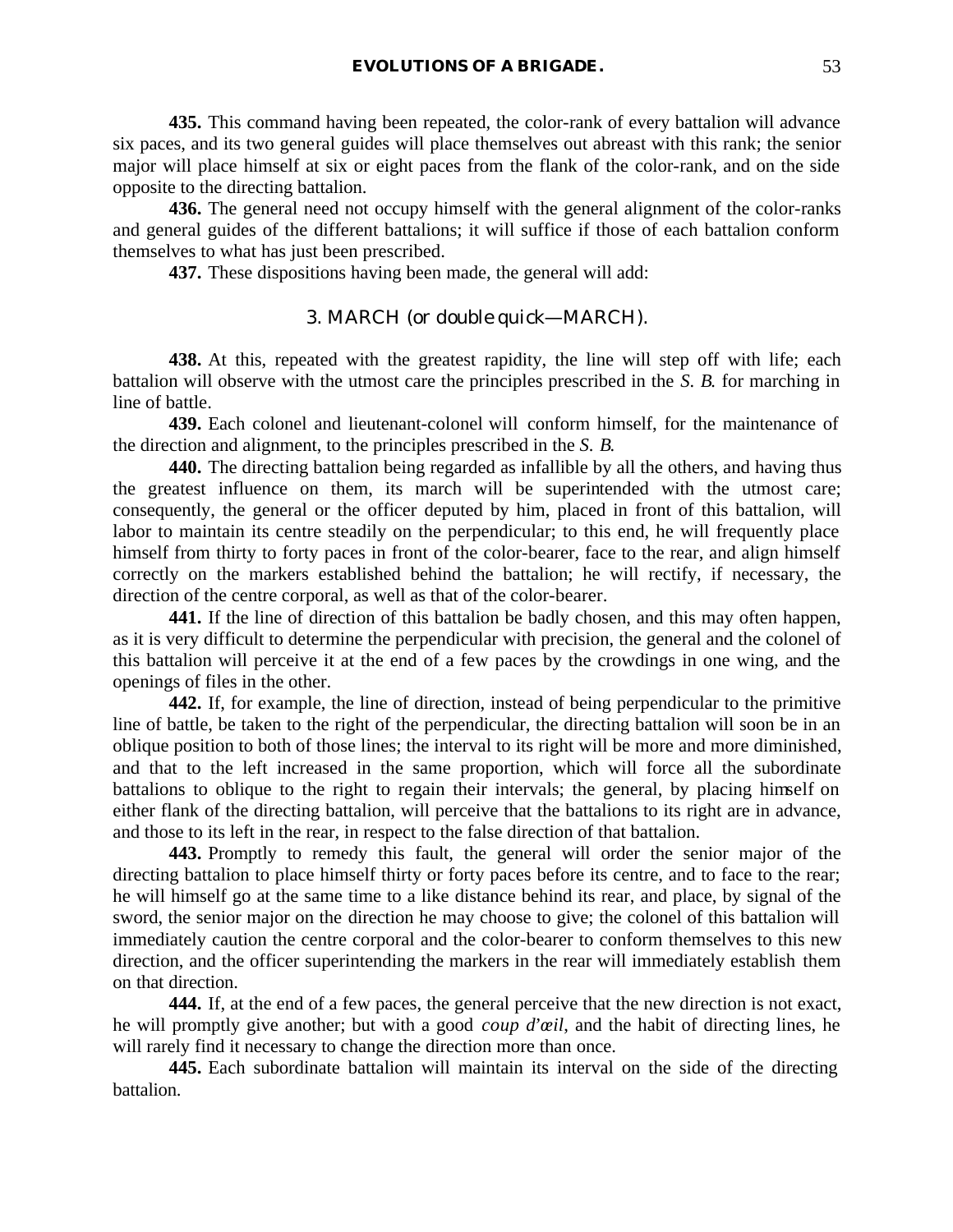**446.** The preservation of intervals between battalions being the most essential point in the march in line, the colonels will give to it the utmost attention.

**447.** A battalion can only lose its interval, from another, by the false direction pursued by its color-bearer. The colonel may early perceive this by the indications noticed Nos. 441-442, and as a remedy, he will apply the means indicated in the *S. B.*, No. 670 and following.

**448.** The interval may be momentarily diminished by openings between files; in this case, it will suffice to cause the files to close insensibly upon the centre of their battalion.

**449.** The general being further in rear of the line than the colonels, may see at once several battalions; hence it will be easy for him to perceive whence the loss of intervals, and he will give prompt notice thereof to the colonels.

**450.** When the loss of interval is but slight, and the battalion does not slant in respect to the perpendicular, the colonel may confine himself to cautioning the color-bearer to incline insensibly to the right or left, without taking the oblique step; by this means the interval may be re-established without inconvenience. As to the general alignment, the following rules will be observed.

**451.** A scrupulous attention need not be given to the maintenance of the colors and general guides of the several battalions exactly abreast with each other; consequently, the senior major of each battalion placed on the flank of his color-rank on the side opposite to the direction, will not cause the color-bearer to shorten or lengthen the step, but when this may be evidently necessary to the preservation of a certain degree of general harmony.

**452.** The two general guides of each battalion will conform themselves steadily to the direction of the color-rank of the same battalion, and hold themselves abreast with this rank, without deference to the colors and general guides of the other battalions.

**453.** Nothing contributes more to fatigue soldiers, and to derange the interior order of battalions, than frequent variations of step; the three corporals placed in the centre of each battalion will observe steadily the length and cadence of the pace, without endeavoring to maintain themselves exactly at the distance of six paces from the color-rank; consequently, they will not vary in either of those particulars except on a caution, to that effect, from their colonel or lieutenant-colonel.

**454.** To carry through the same principle, colonels will not scrupulously endeavor to maintain their battalions abreast with each other; consequently, they will not cause the step to be lengthened or shortened, the time to be marked or quickened, except when one or the other shall evidently be necessary in order to preserve a certain degree of harmony in the line; if it happen that a battalion find itself a pace or two in advance or in rear of the neighboring battalions, this slight irregularity may soon correct itself without particular orders or interference.

**455.** Colonels will carefully look to the direction and interior order of their respective battalions, and the lieutenant-colonels to the alignment.

**456.** The general will occupy himself more particularly with the directing battalion, but his attention will at the same time be given to the whole line.

### **GENERAL REMARKS ON THE MARCH IN LINE OF BATTLE.**

**457.** The march in line of battle cannot be effected with the necessary order and harmony of parts, if the several battalions have not been previously and individually exercised according to the same principles or in the *S. B.*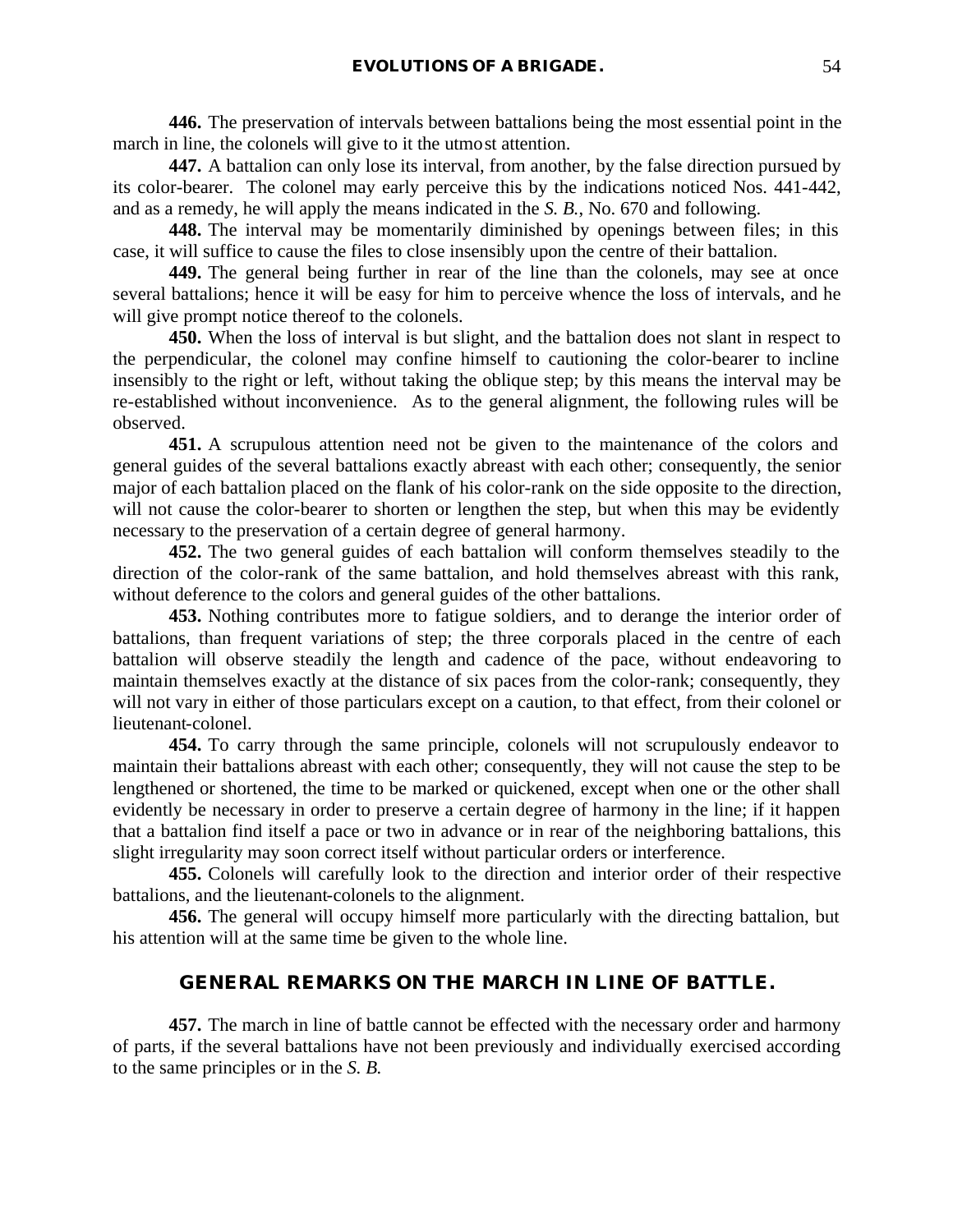**458.** Although uniformity of step be the first element in the march in line of battle, the movement will be imperfect if the color-bearer be not accustomed to prolong, without variation, a given direction, and if the colonels have not the habit of conducting their battalions with address and intelligence.

**459.** It is by the uniformity of step that the different battalions can alone maintain themselves, without effort, abreast, or nearly so, with each other, pending the march.

**460.** By exercising frequently, in advance, the sergeants as color-bearers, in prolonging a given direction, colonels may best prevent the loss of intervals in marching, in line.

**461.** Finally, it is in forming the *coup d'œil*, by a persevering exercise, that generals and colonels can alone acquire accuracy and facility in judging the line of direction, and of conducting battalions on every sort of ground with the address and intelligence necessary to prevent faults, or promptly to correct them.

**462.** The general may choose, as the directing battalion, either in the line that he may judge the best posted for the particular march, yet, other considerations being equal, he ought to give the preference to a central battalion.

## **ARTICLE II.**

# **To halt the line, and to align it.**

**463.** The line being in march, and the general wishing to halt it, he will command:

### 1. *Battalions*.

**464.** This having been repeated, the general will add:

### 2. HALT.

**465.** This having been repeated with the utmost rapidity, the line will halt. The colorrank and general guides of each battalion, will halt, but remain in front of the line.

**466.** The line being halted, and the general wishing to give it a general alignment, he will place himself some paces on the right of the directing color, in order the better to see the whole line, and thence to determine the new direction.

**467.** He will next order the color-bearer and the left general guide of this battalion toface to him, when he will place them on the direction he shall have chosen; the right general guide will face to the left, and align himself on the color-bearer and the left general guide of the same battalion; the lieutenant-colonel will assure him on this direction, and the two corporals of the color-rank will fall back into their places in the line of battle.

**468.** The basis of alignment being thus assured, the general will command:

# 1. *Colors and general guides on the line*.

**469.** This having been repeated, the color-bearers and general guides of all the battalions will face to the color of the directing battalion: those of the next battalion to the right and left, respectively, will align themselves correctly on the color and general guides of that battalion; those of the other battalion will align themselves on the colors; the lieutenant-colonel and senior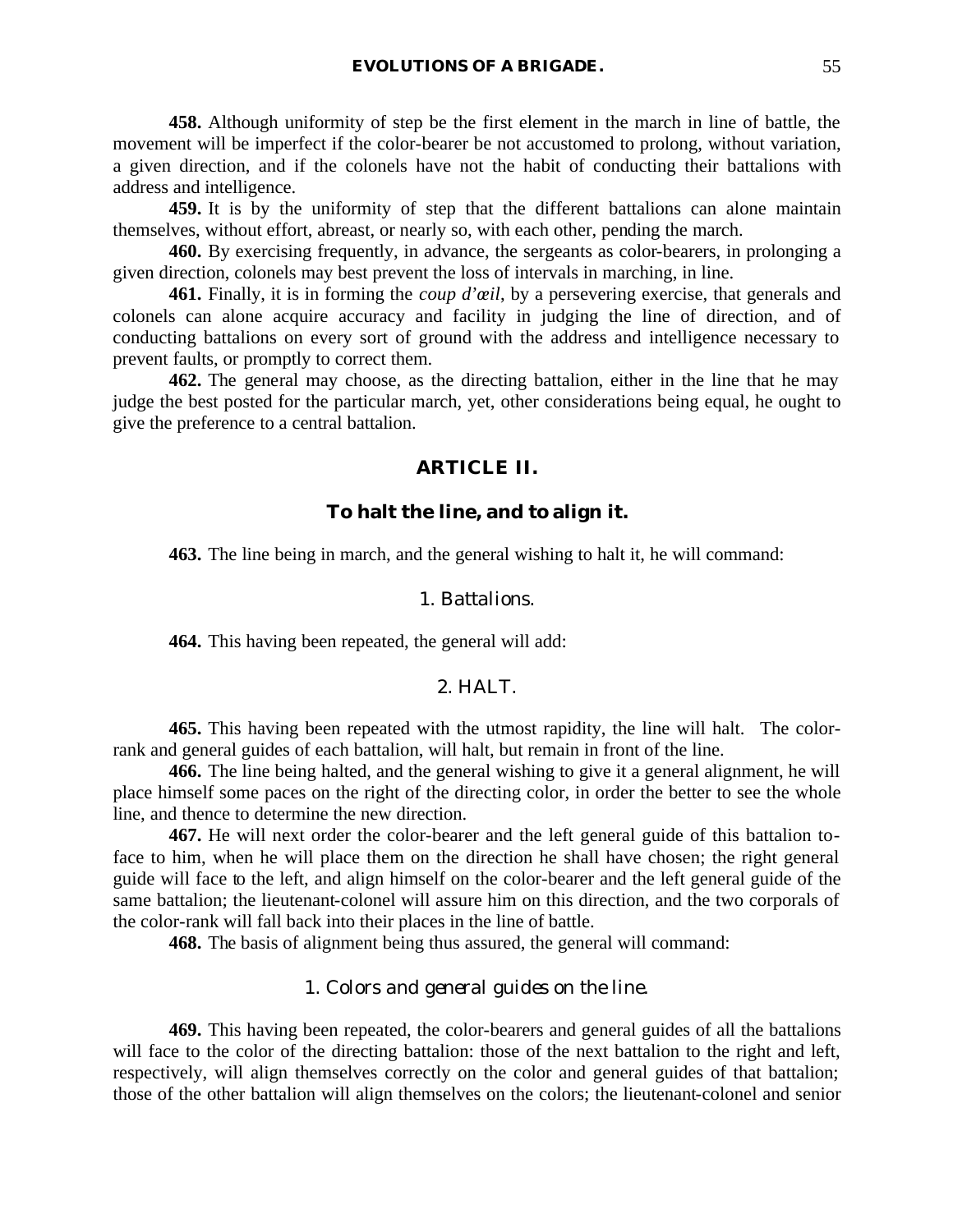major of each battalion, will promptly assure the color-bearer and general guides of their battalions on the new direction: all the bearers will carry their colors perpendicularly between their eyes, and the corporals of their rank will fall back into their places in line.

**470.** These arrangements being made, the general will add:

## 2. *Guides on the line*.

**471.** This having been repeated, it will be executed in conformity with what is prescribed in the *S. B.*, No. 706 and following; and as soon as the guides are assured on the line, each colonel will cause his battalion to be aligned upon its centre without regulating itself on the other battalions.

**472.** All the battalions being aligned, the general will command:

## 3. *Colors and guides*—POSTS.

**473.** If the new direction should throw one or more battalions back from the position occupied at halting, each colonel of these battalions, as soon as he perceives the necessity by the direction of the colors, will face his battalion about, march it to the rear, and then face it about when it has passed the new direction.

# **ARTICLE III.**

# **Change of direction marching in line of battle.**

**474.** A deployed line, marching in the order in battle, when the general shall wish to cause it to change direction, so as to throw forward a wing, the movement will be executed as follows.

**475.** If the left wing be the one intended to be thrown forward, the general will go to the right battalion, and place before it, on the new direction he may wish to give to the line of battle, two markers, distant from each other fifty or sixty paces, the first marker at the *point d'appui* for the right of the line; the markers being established, he will cause the line to be prolonged by mounted officers.

**476.** These dispositions made, the general will command:

### 1. *Change direction to the right*. 2. MARCH (or *double quick*—MARCH).

**477.** At the command *march*, briskly repeated, the movement will commence: each battalion will change direction according to the principles prescribed in the *S. B.*, No. 718 and following: the right battalion will wheel until it is parallel to the new line of battle; its colonel will then direct it forward, halt it four paces within the markers, and command: 1. *Color and general guides*—ON THE LINE.

**478.** The color-bearer and general guides will face to the general placed on the right of the line, who will then establish them on the new direction; which being executed, the colonel will add: 2. *Guides*—ON THE LINE. 3. *On the centre*—DRESS.

**479.** As each battalion has sufficiently disengaged itself by wheeling, its colonel will add: *Forward*—MARCH; at this, the battalion will resume the direct march.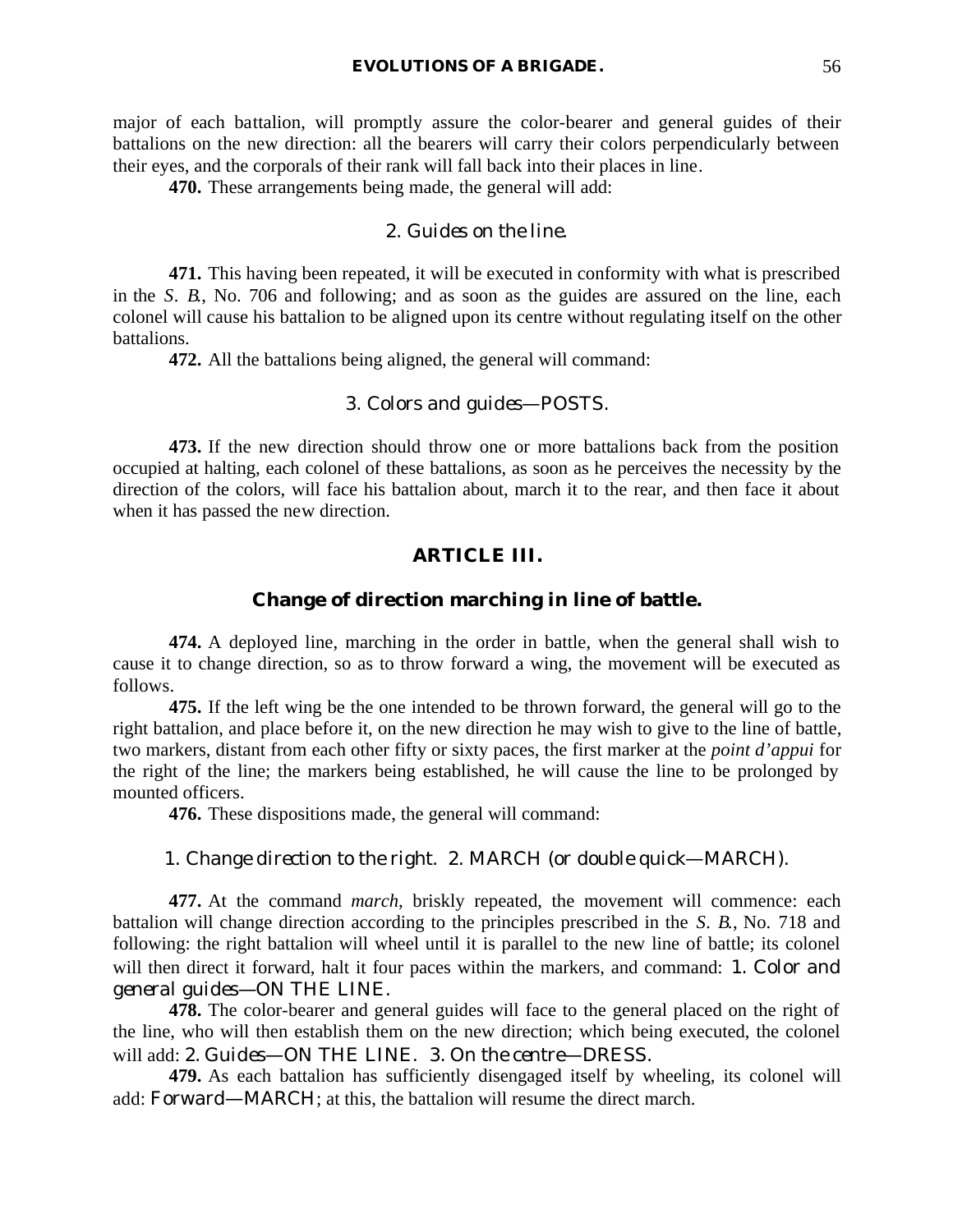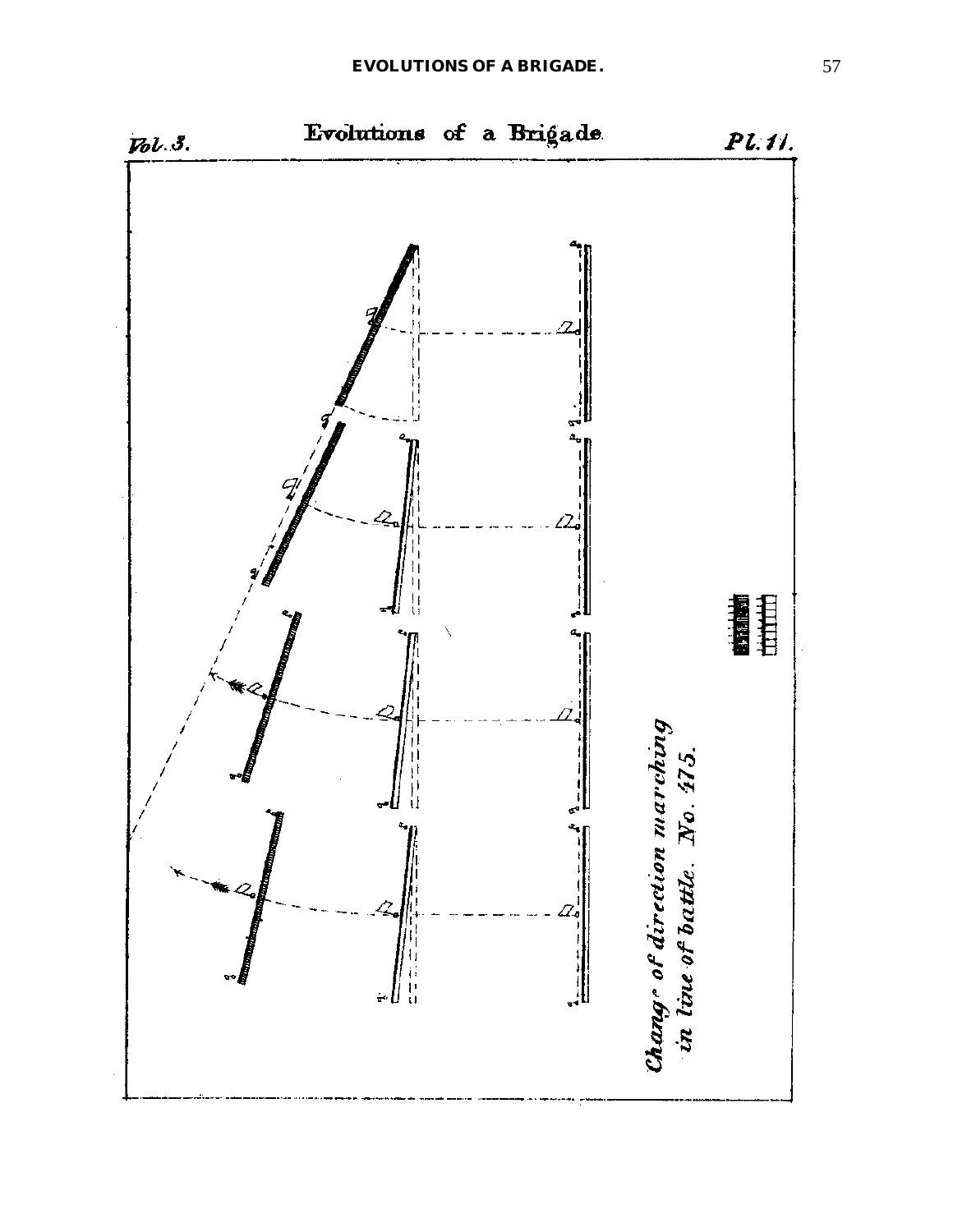**480.** The colonel of the second battalion will so direct it as to cause it to arrive parallelly to the new line; and to this end, he will cause it to execute successively slight changes of direction in proportion as it advances toward the line.

**481.** Its lieutenant-colonel will, in advance, place himself on the line, and establish upon it two markers, as indicated No. 475.

**482.** The colonel of the second having halted his battalion at four paces from the new line, will command: 1. *Color and general guides*—ON THE LINE.

**483.** At this, the color-bearer and two general guides of the second battalion will face to the right, and promptly place themselves on the line of battle. The senior-major, from the rear of the left general guide, will align them correctly on those of the first battalion; which being executed, the colonel will add: 2. *Guides*—ON THE LINE; 3. *On the centre*—DRESS.

**484.** Each of the remaining battalions will conform itself to what is just prescribed for the second.

**485.** The lieutenant-colonel of each battalion will precede it on the line, by about one hundred paces, and conform himself to what is prescribed for the lieutenant-colonel of the second.

**486.** The general, or the officer whom he may substitute, placed on the right of the line, will take care that the colors of the first two battalions are correctly assured on the new direction: and when the last battalion is established on the line, he will command:

## 3. *Colors*—POSTS.

**487.** Changes of direction to the left, in order to throw forward the right wing, will be executed according to the same principles and by inverse means.

# **REMARKS ON CHANGES OF DIRECTION MARCHING IN LINE OF BATTLE.**

**488.** The means prescribed for changing the direction of a line marching in the order in battle, whether to throw forward, or to refuse one of its wings, give the facility of establishing a line on any direction that may be deemed best, without breaking the battalions into subdivisions.

**489.** The battalions marching in echelons, are reciprocally protected: and if, before the end of the movement, it should become necessary to re-form the line, the battalions not yet on the new direction, say the third and fourth, inclusive, may form themselves into a full line, by an opposite change of direction to the one they were engaged in executing. This line would form an angle with the first already established on the new direction.

# **ARTICLE IV.**

# **To retreat in line of battle.**

**490.** The line being halted, when the general shall wish to cause it to march in retreat, he will command:

1. *Face to the rear*.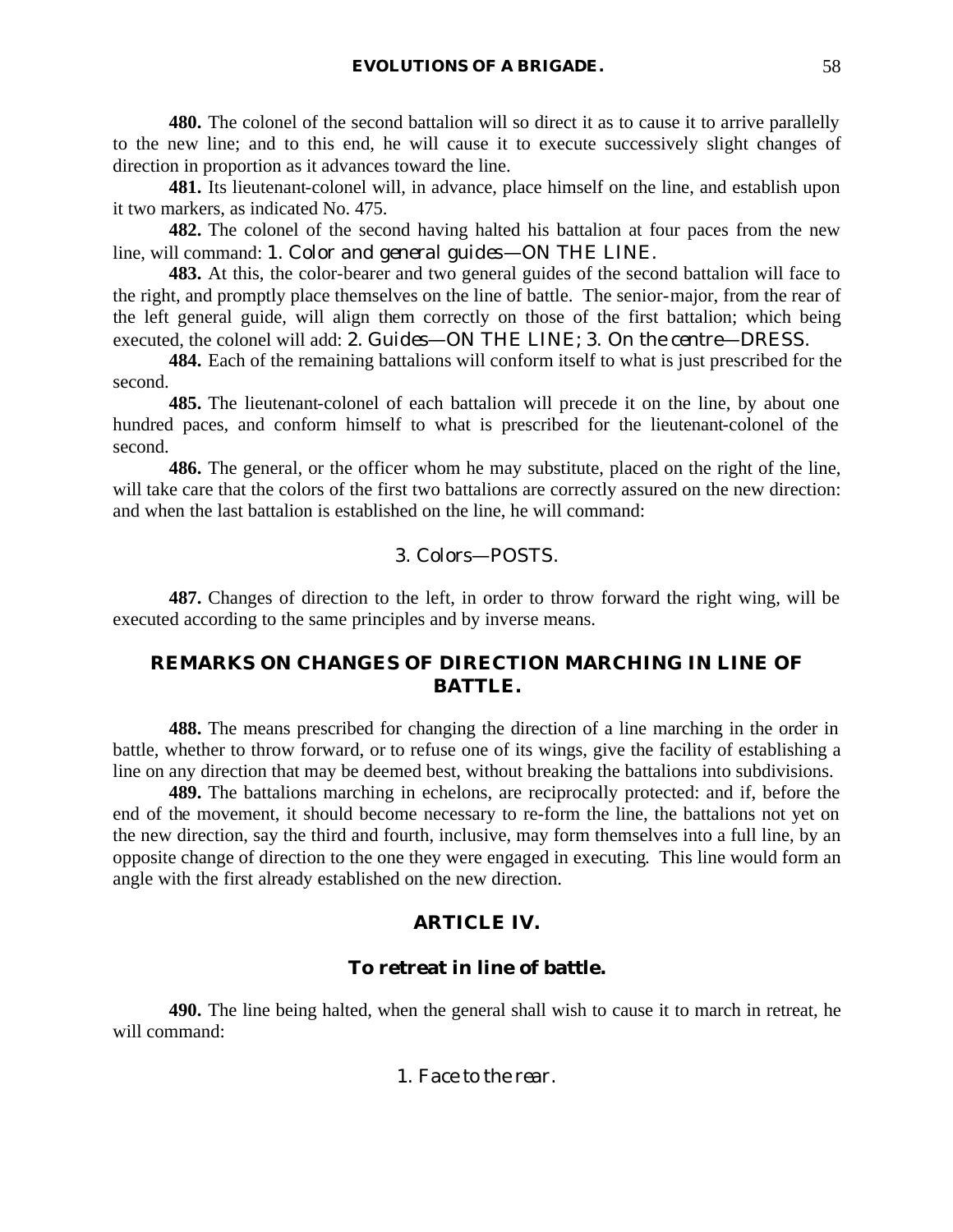**491.** This having been repeated, each colonel will command: *Battalion, about*— FACE; when the line will face about, each battalion conforming itself to what is prescribed in the *S. B.*, No. 731.

**492.** The general will then add:

## 2. *The* (—) *the battalion of direction*.

**493.** At this, the colonels and lieutenant-colonels will conform themselves, within their respective battalions, to what is indicated in the *S. B.*, No. 733; and the colonel of the directing battalion will cause markers to be established as prescribed No. 734 of the same school. These dispositions being made, the general will add:

## 3. *Battalions, forward*.

**494.** This having been repeated, the color-rank, the general guides of each battalion, the captains, covering sergeants, and file closers, will conform themselves to what is prescribed in the *S. B.* The general will then command:

## 4. MARCH (or *double quick*—MARCH).

**495.** The line will march in retreat according to the principles prescribed for advancing in line of battle.

#### **ARTICLE V.**

## **To halt the line marching in retreat, and to align it.**

**496.** A deployed line, marching in retreat, will be halted by the same commands as a line marching in advance; and when the general shall wish to re-face it, he will command:

## 1. *Face to the front*.

**497.** This having been repeated, each colonel will command: *Battalion, about*— FACE; when the line will face about, each battalion conforming itself to what is prescribed in the *S. B.*, No. 745.

# **ARTICLE VI.**

#### **Change of direction in marching in retreat.**

**498.** A deployed line, marching in retreat, if the general wish to cause it to change direction in order to refuse the one or other wing, he will cause the movement to be executed as follows:

**499.** It will be supposed that it is the left wing, become the right, that the general wishes to refuse; he will pass to the right battalion, now the left, and establish two markers before it on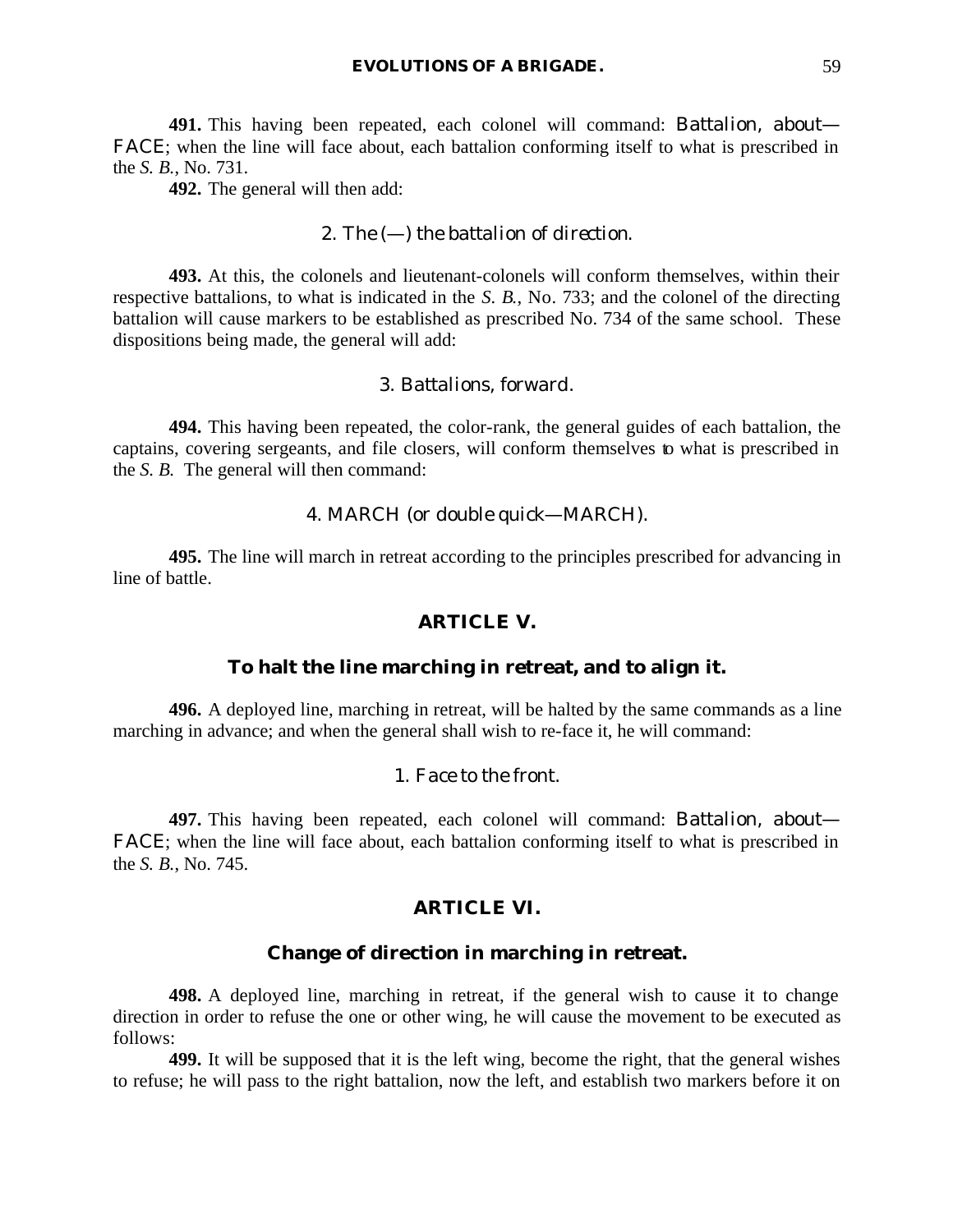the new direction which he may wish to give to the line, in the manner prescribed for changing direction in marching in advance; he will then command:

#### 1. *Change direction to the left*.

**500.** This having been repeated, the general will add:

## 2. MARCH (or *double quick*—MARCH).

**501.** This briskly repeated, every battalion will commence its change of direction according to the principles prescribed in the *S. B.*, No. 751.

**502.** The first battalion will wheel until it find itself parallel to the markers; the colonel will then march it forward, cause it to cross the line of battle, and when the front rank, now in the rear, shall have passed four paces beyond this line, he will halt the battalion, face it about, and establish it on the line by the commands and means indicated Nos. 482-483.

**503.** The colonel of each of the other battalions will direct it toward the line of battle as indicated Nos. 479-480, so that it may be parallel to this line several paces before arriving upon it; the colonel will then cause the battalion to pass the line, and when four paces beyond it he will halt and face the battalion about; he will then establish it on the line by the means prescribed for changing direction advancing.

**504.** The lieutenant-colonels will conform themselves to what is prescribed Nos. 481 and 485, and the general to what is indicated No. 486.

**505.** Changes of direction to the right, in order to refuse the right wing, become the left, will be executed according to the same principles, and by in verse means.

**506.** A deployed line on a march will be marched in retreat without halting, by the commands and means prescribed No. 490 and following, observing what follows. The command, *right about*, will be substituted for *face to the rear*, and the second and third commands will be omitted.

#### **ARTICLE VII.**

## **March in line of battle of a line of battalions in columns.**

**507.** The march in line of battle of a deployed line, presenting many difficulties, particularly if the ground be not favorable, it may frequently be advantageous to ploy each battalion into column, and to cause the line to march in this order, pre serving between every two battalions the interval necessary for deployment.

**508.** The general wishing to ploy or to break each battalion into column doubled on the centre or into simple column, either by division or by company, will command:

# 1. *Movement by battalion*.

**509.** This having been repeated, the general will give the commands of caution prescribed in the *S. B.* for the particular formation into column which he may desire to have executed.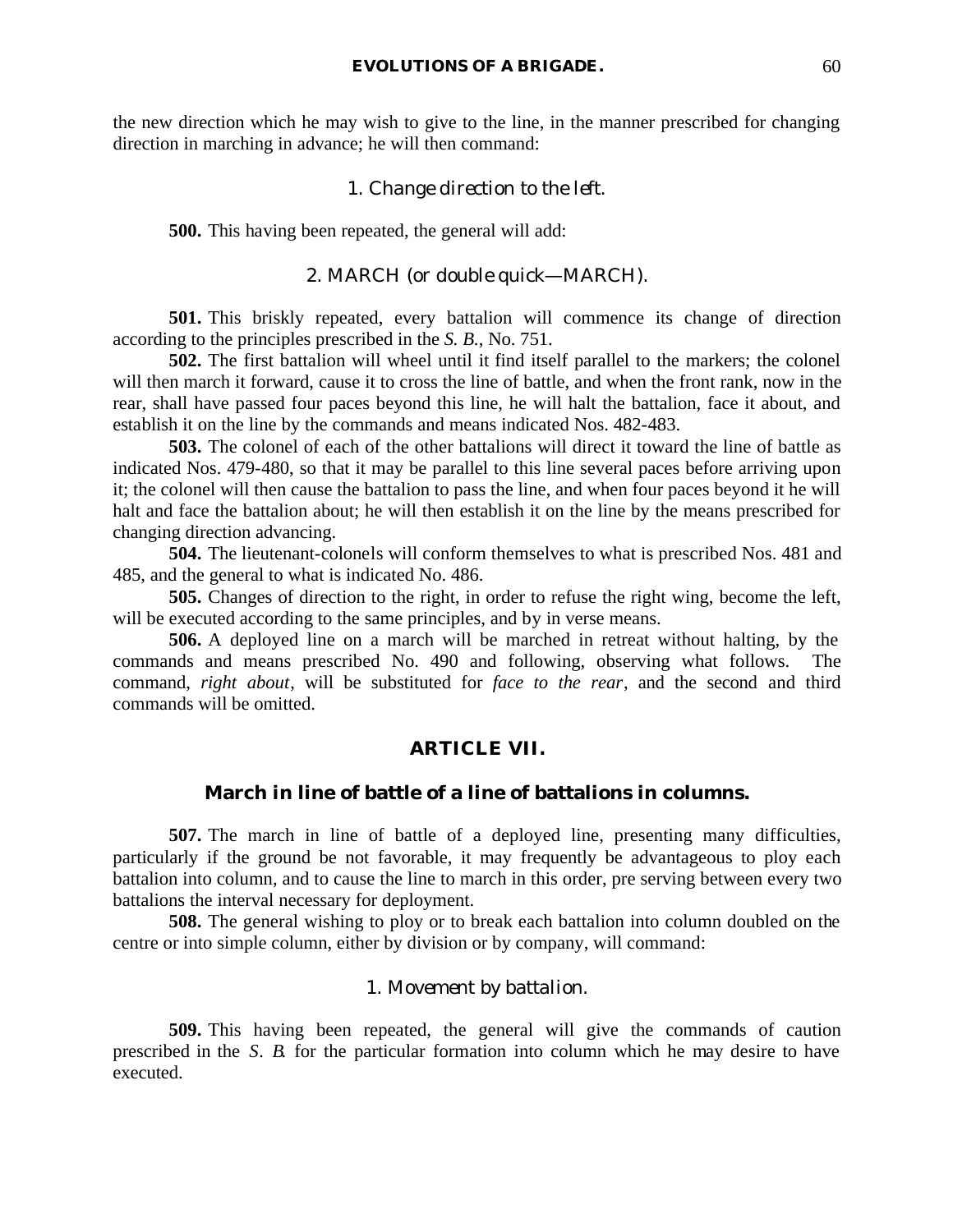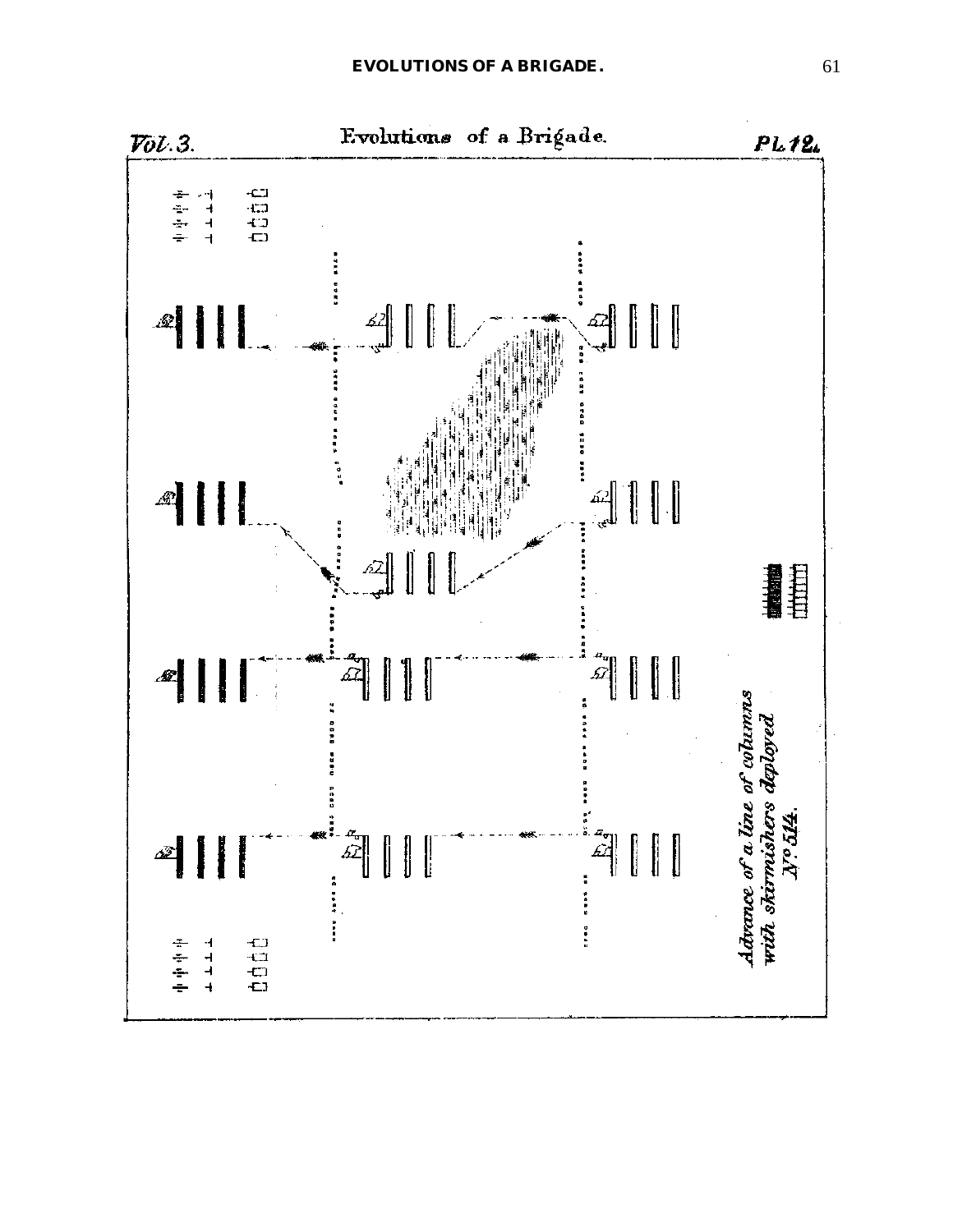**510.** These commands having been repeated, each colonel will give the preparatory commands required for the particular movement indicated by the general.

**511.** The general will then add:

### 2. MARCH (or *double quick*—MARCH).

**512.** At this, each battalion will ploy itself into column in the manner prescribed in the school of the battalion.

**513.** The line thus formed, will march according to the same principles as a line of battalions deployed, but observing what follows.

# *1st. To cause the line of columns to advance.*

**514.** It will be supposed that each battalion has been ployed into double column, and that the general has chosen the third as the directing battalion: he will go to this battalion, see whether the direction of its guides be perpendicular to the line of battle, rectify the direction, if necessary, and then command:

## 1. *The third the battalion of direction*.

**515.** The colonel of each subordinate battalion having repeated this command, will see whether his guides on the side of the directing battalion be established perpendicularly to the line of battle; if not, he will make the necessary rectification, and then place himself thirty paces to the rear on the prolongation of those guides; the lieutenant-colonel will place himself a like distance in front, and on the same perpendicular.

**516.** The colonel of the directing battalion will establish in the rear two markers on the prolongation of the guides, as prescribed No. 432.

**517.** The general will now command:

## 2. *Battalions, forward*.

**518.** This having been repeated, the colonel of the directing battalion and the colonel to his left, will immediately command: *Guide right*, and the other colonels, *guide left*.

**519.** At this, the right general guide of each battalion will place himself six paces in front of its headmost guide; he will be assured on the perpendicular by the lieutenant-colonel, and immediately take points on the ground, as prescribed for the color-bearer, in the *S. B.*, No. 651; the lieutenant-colonel will then fall back to the side of his headmost guide.

**520.** The chief of each leading division will take post in the front rank of his division, on the flank opposite to that of direction, and the guide who was there will fall back into the rear rank.

**521.** The senior major will place himself in rear of the guides charged with the direction.

**522.** These dispositions being made, the general will add:

#### 3. MARCH (or *double quick*—MARCH).

**523.** At this, repeated with the utmost rapidity, the line will step off with life.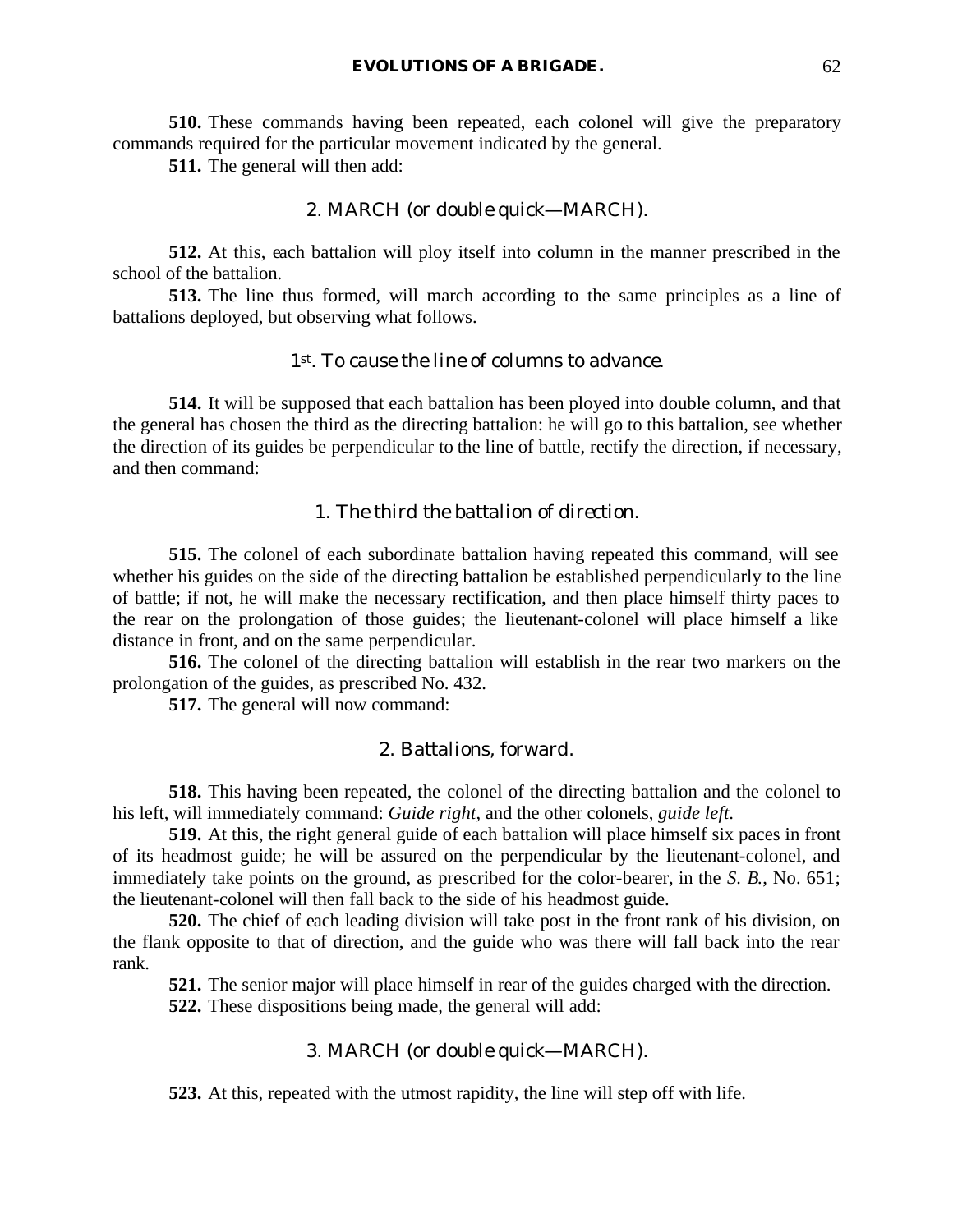**524.** The right general guide of each battalion will direct his march perpendicularly to the front, and the leading guide will follow exactly in his trace.

**525.** The chief of the leading division will maintain himself abreast with his guide on the opposite flank, and see that the march of the division be in conformity with the principles prescribed in the *S. B.*, No. 667. The other divisions will conform themselves to the rules for marching in column.

**526.** The lieutenant-colonel and senior major will conform themselves to what is prescribed in the *S. B.*, Nos. 223-224.

**527.** Every colonel, placed on the side of direction, will superintend the march of his battalion in column, and labor to preserve its interval.

**528.** As the directing battalion has to be regarded as infallible by all the others, the general will attach himself to it, and with the greatest care maintain the general guide and guides of this battalion on the perpendicular, according to the principles established No. 440.

**529.** If the direction given to this battalion has been badly chosen, the general will promptly perceive it by the crowdings and openings among the files of the headmost division, according to the side to which the guide deviates from the perpendicular. Those irregularities, although less sensible than they would be in a deployed battalion, will nevertheless sufficiently show that the false direction of the general guide ought to be promptly corrected.

**530.** Colonels of the subordinate battalions will look with so much the greater care to the preservation of intervals, as a fault committed in this respect will not be as promptly perceived as in a deployed line.

**531.** In every battalion the lieutenant-colonel will perform the duty attributed to the senior major, in the *S. B.*, No. 671, as often as the colonel may wish to change the point of direction.

**532.** The line of battalions in columns being in march, when a subordinate battalion encounters an obstacle, this battalion will turn it in a manner so as to deviate the least from the direction it ought to follow, and take the double quick step as prescribed in the *S. B.*, No. 761, in order to return into line as soon as the obstacle is passed. When again in line, the battalion will be careful to re-establish its interval by insensible degrees.

**533.** If it be an interior battalion that has to execute the passage of an obstacle, the next battalion toward the side of the direction will take care to keep a double interval until the former battalion comes again into line.

# **REMARKS ON THE MARCH OF A LINE OF BATTALION COLUMNS WITH DEPLOYING INTERVALS.**

**534.** It has been supposed above, that the battalions of the line were ployed into double columns; but the rules just prescribed are equally applicable to a line of battalion columns formed in any other manner.

**535.** When the battalions of the line are in simple columns, the directing battalion will take the guide to the left or right, according as it may have the right or left in front, and the subordinate battalions will take the guide on the side next to the directing battalion.

**536.** With the right in front, the right general guide in each battalion will be charged with its direction; the left general guide in the reverse case.

**537.** If the battalions be in masses, each colonel will hold himself, pending the march, at thirty paces in the rear of his battalion on the prolongation of its guides; the columns being at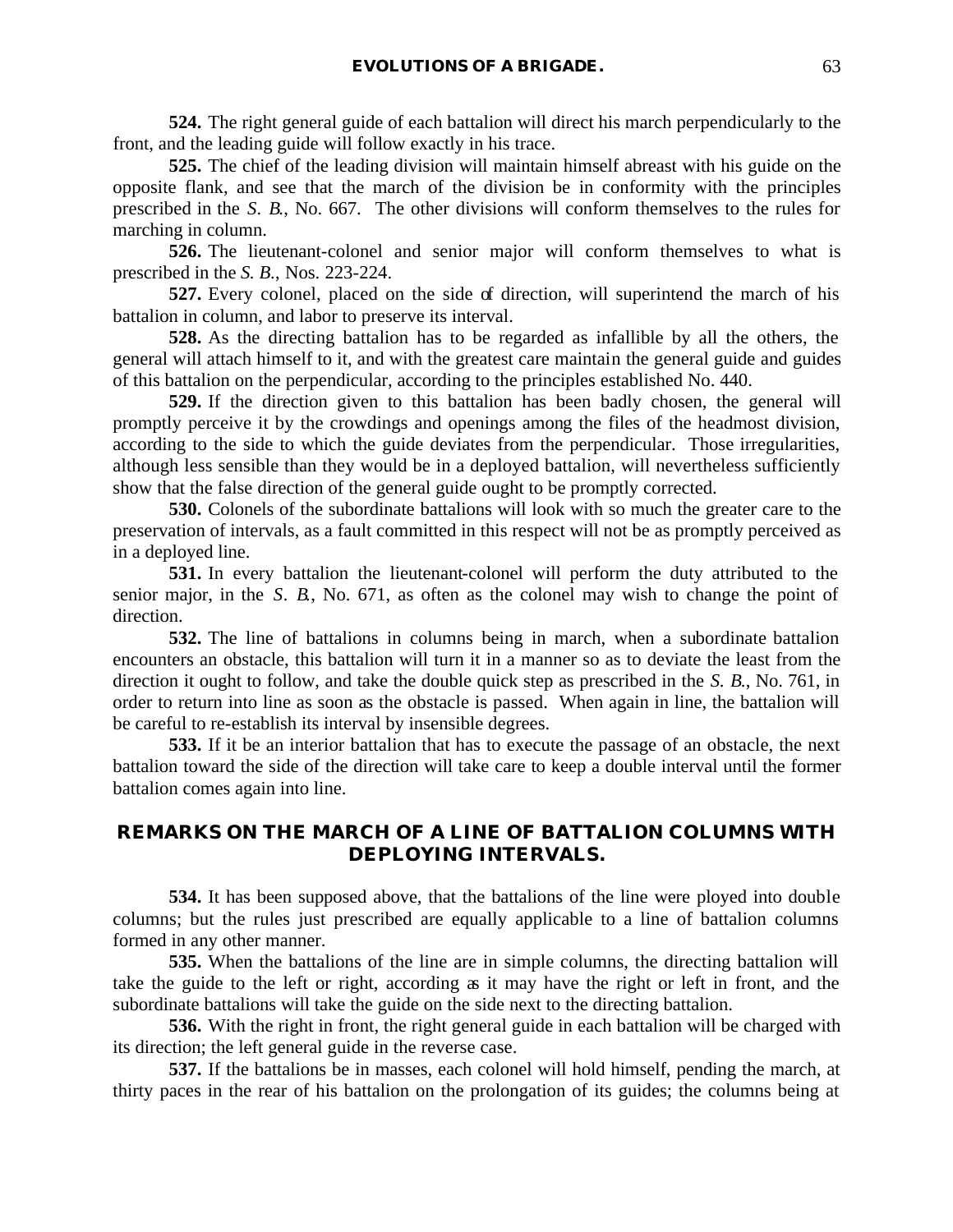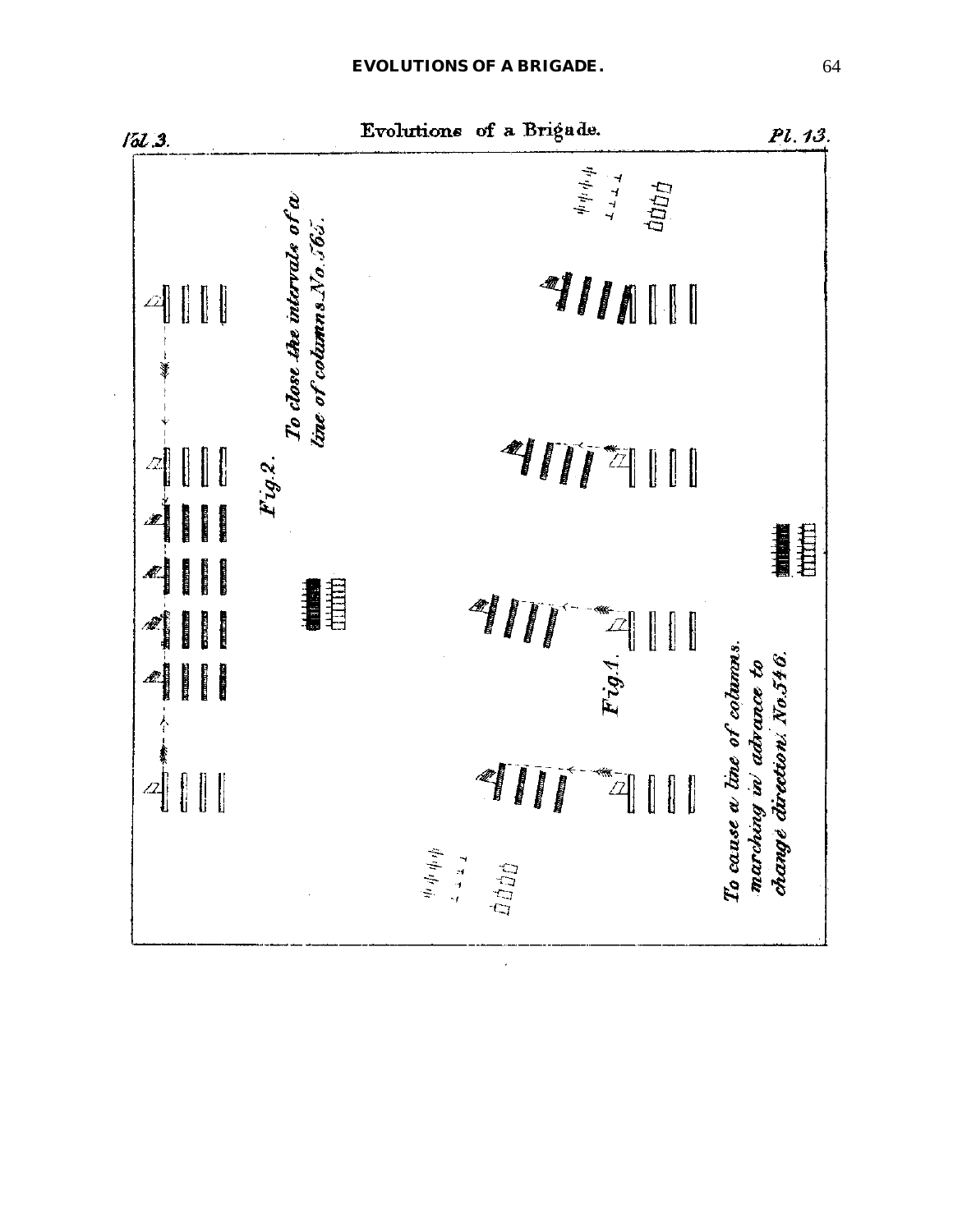half distance, each colonel will hold himself on the flank of his column on the side of the direction.

### *2nd. To halt the line of columns, and to deploy it.*

**538.** A line of battalions in columns will be halted by the same commands as a line of battalions deployed.

**539.** The line being at a halt, if it be the wish of the general to give a general alignment, he will conform himself to what is prescribed No. 363 and following.

**540.** If the battalions be in columns at half distance, and the general shall wish to deploy them, he will halt the line by these commands:

#### 1. *Columns, close in mass*. 2. MARCH (or *double quick*—MARCH).

**541.** At the command *march*, each battalion will close up on its leading subdivision.

**542.** The line being halted and aligned, if it be the wish of the general to deploy the battalions, and they are in double columns, he will command:

## 1. *Deploy columns*. 2. MARCH (or *double quick*—MARCH).

**543.** If the battalions be in simple columns, the general will, in his first command, designate the subdivision on which each battalion ought to deploy itself.

**544.** In both cases, the movements will be executed, in every battalion, in the manner proscribed in the *S. B.*

**545.** If the general does not wish to halt the battalion columns when they close in mass, and should he also wish to deploy while on the march, the movements will be executed according to the principles prescribed in the *S. B.*

#### *3rd. The line of column marching in advance, to cause it to change direction.*

**546.** A line of battalions in columns, marching to the front, and it being the wish of the general to cause it to change direction to the right, he will establish two markers on the new line of battle in front of the position to be occupied by the right battalion; he will at the same time charge two mounted officers to determine successively, in the manner indicated No. 264 and following, the points at which the other battalions ought respectively to arrive; these dispositions made, he will command:

#### 1. *Change direction to the right*. 2. MARCH (or *double quick*—MARCH).

**547.** The first command having been repeated, each colonel will cause his battalion to take the guide to the right, if that be not already the directing flank; at the same time the chief of the leading division in each battalion will place himself before the centre of his division, and the general guide, charged with the direction, will retire. If the columns be closed in mass, the colonel of the first battalion will cause his battalion to take the guide to the left.

**548.** At the command *march*, the colonel of the right battalion will cause it to change direction to the right, and then direct it against the two markers placed by the general; when its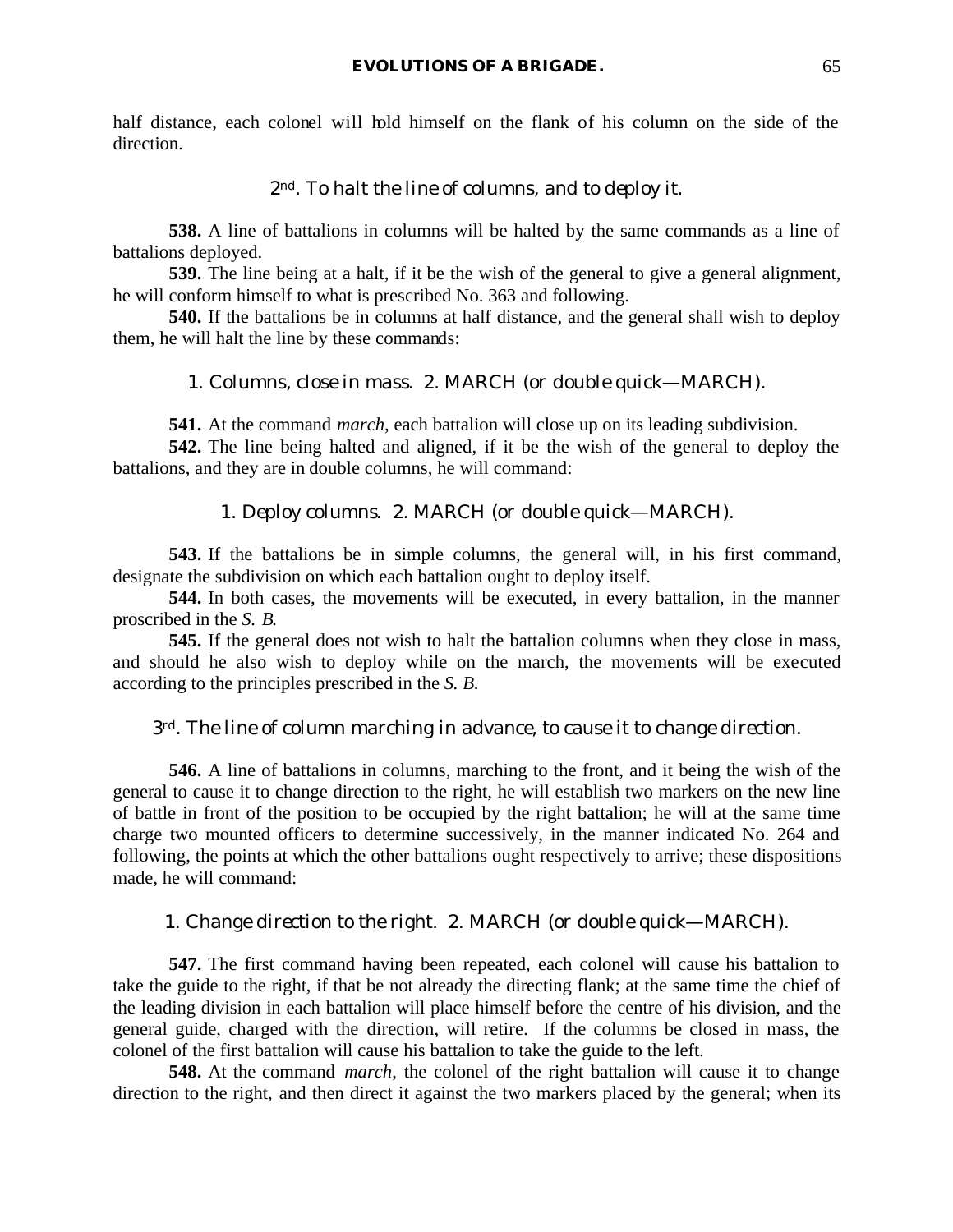leading division is at three paces from the markers, the colonel will halt the battalion; if the rear divisions have not yet entered the new direction, their chiefs will promptly bring them into it, and as soon as they are established on it the colonel will align the battalion by the right.

**549.** Each of the other colonels will direct his battalion toward the new line of battle, so that its leading division may be, when at a distance equal to the depth of a column, parallel to that line; to this end, the colonel will cause the guides of this division to advance, insensibly and successively, the left shoulder; and when this guide has arrived at three paces from the line of battle, the colonel will halt the battalion, and cause it to be aligned by the right.

**550.** At the beginning of the movement, the lieutenant-colonel of the second battalion will place himself on the line of battle, and replace the mounted officer whom the general had sent thither; he will immediately establish two markers for the head of his battalion, the first at deploying distance from the battalion to the right, and the second at division distance from the first: the lieutenant-colonel of each of the other battalions will place himself in like manner on the line of battle, when the head of his battalion is at a hundred paces from this line.

**551.** The last battalion column being established on the line, the general will command:

### 3. *Guides*—POSTS.

**552.** Changes of direction to the left will be executed according to the same principles and by inverse means.

**553.** If the general shall wish to cause the columns to deploy, he will give the order to that effect to the colonels, who will cause their battalions to close up in halting, and then deploy them.

### *4th. To cause the line of columns to march in retreat.*

**554.** A line of battalions, in columns, being halted, when the general shall wish to cause it to march in retreat, he will command:

### 1. *Face by the rear rank*.

**555.** This having been repeated, each battalion will face by the rear rank; the chief of the last division of each battalion will place himself in the rear rank, become the front on the side opposite to that of the direction; the chief of each first division will take his place in the column.

**556.** The line being thus faced by the rear rank, it will be put in march by the same commands and means as a line of battalions in columns faced by the front rank, observing to establish markers before the directing battalion, according to the principles prescribed in the *S. B.*, No. 734.

**557.** The line marching in retreat will conform itself to the principles prescribed for a line of battalions in columns marching in advance.

#### *5th. To halt the line of columns marching in retreat, and to align it.*

**558.** The line marching in retreat will be halted by the same commands as if it were marching in advance; and when the general shall wish to face it about, he will command: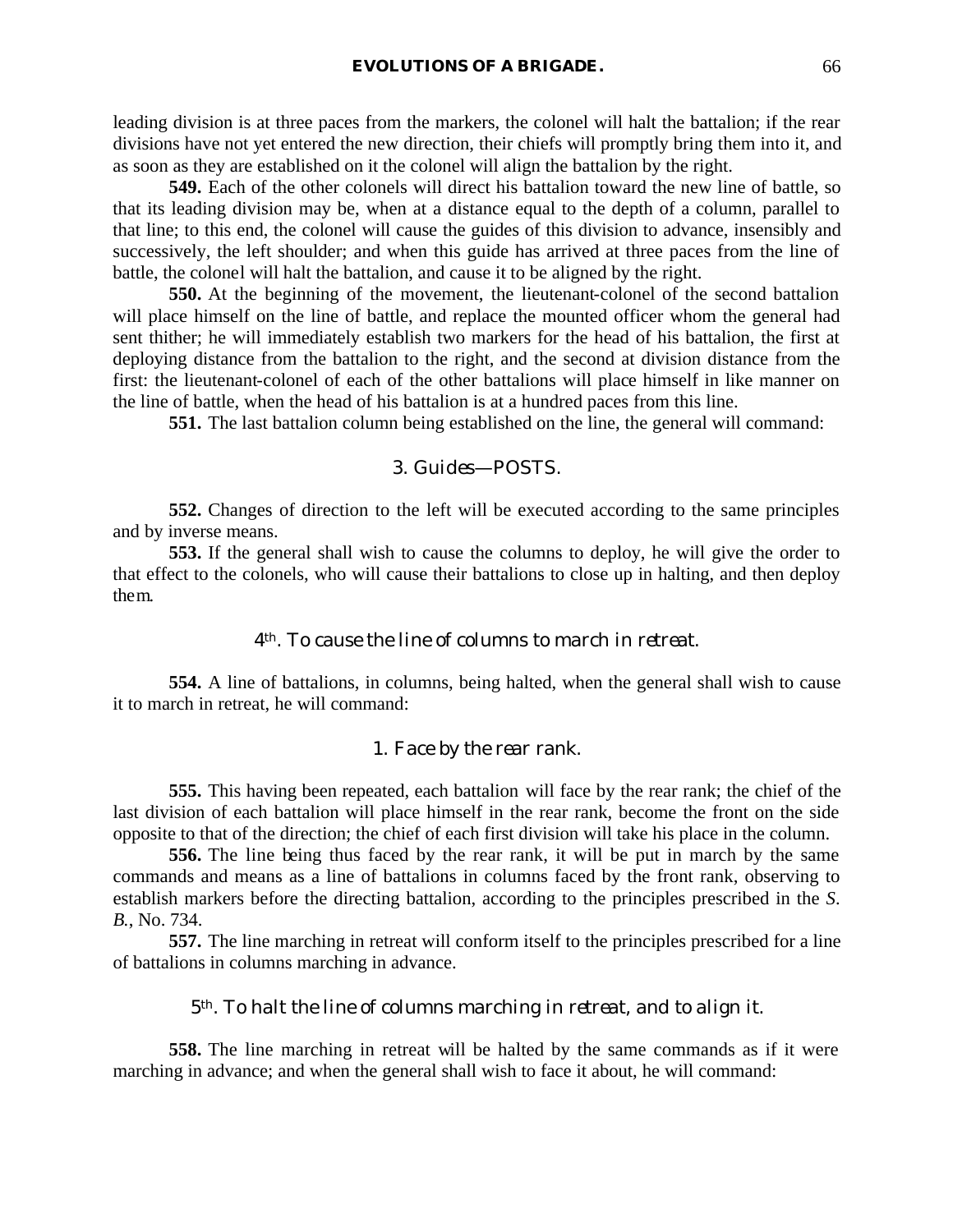### 1. *Face by the front rank*.

**559.** This having been repeated, each battalion will be faced by the front rank; the chief of the first division in each will retake his place in line, and the chief of each last division his in column.

### *6th. The line of columns marching in retreat, to cause it to change direction.*

**560.** The line, marching in retreat, will change direction by the same commands and means as if it marched by the front rank, observing what follows.

**561.** The two markers established by the general before the position to be occupied at halting by the first battalion, instead of being opposite to the right and left files respectively of the leading division, will be far enough apart to permit this battalion to cross the line of battle between them, and the same of the markers established for the other battalions.

**562.** Each colonel will direct his battalion toward the line of battle as prescribed for a change of direction forward and so that all its divisions may be parallel to this line before passing it; when the first division, now in the rear, is three paces beyond the line, the colonel will halt the battalion and face it by the front rank; the guides of the first division will place themselves on the line between the two markers; and as soon as they are assured in their positions by the lieutenantcolonel, the colonel will align the battalion by the right.

**563.** The general, if it be his wish to deploy the columns, will give a caution to that effect to the colonels, who, in halting, will each cause his battalion to close up on its leading division as soon as the latter has passed the line of battle by a distance equal to the depth of the column and three paces more; he will then face the battalion by the front rank and deploy it.

**564.** The line of battalion columns, in march, can be marched in retreat without halting, as prescribed No. 385. The colonel of each battalion will see that his interval is maintained.

# *7th. To close the intervals of a line of columns.*

**565.** The line of columns, either simple or double, being at a halt, if the general should wish to close the intervals between them to twenty-two paces, on any battalion, say the third, he will cause two markers to be placed in front of that battalion, as indicated No. 411.

**566.** These dispositions being made, the general will command:

# 1. *On the third battalion close intervals*. 2. MARCH (or *double quick*—MARCH).

**567.** At the first command, the colonel of the third will caution his battalion to stand fast: the colonels of the first two battalions will command: 1. *Left face*. 2. *Battalion forward, guide right*. The colonel of the fourth will command: 1. *Right face*. 2. *Battalion forward, guide left*.

**568.** At the command *march*, briskly repeated, the colonel of the third will establish his battalion as prescribed No. 295, the others will march their battalions straight-forward, and having closed the interval which should separate them from the battalion on their left or right respectively, to twenty-two paces, will each halt his battalion, face it to the front, and dress it on the markers established by the lieutenant-colonels.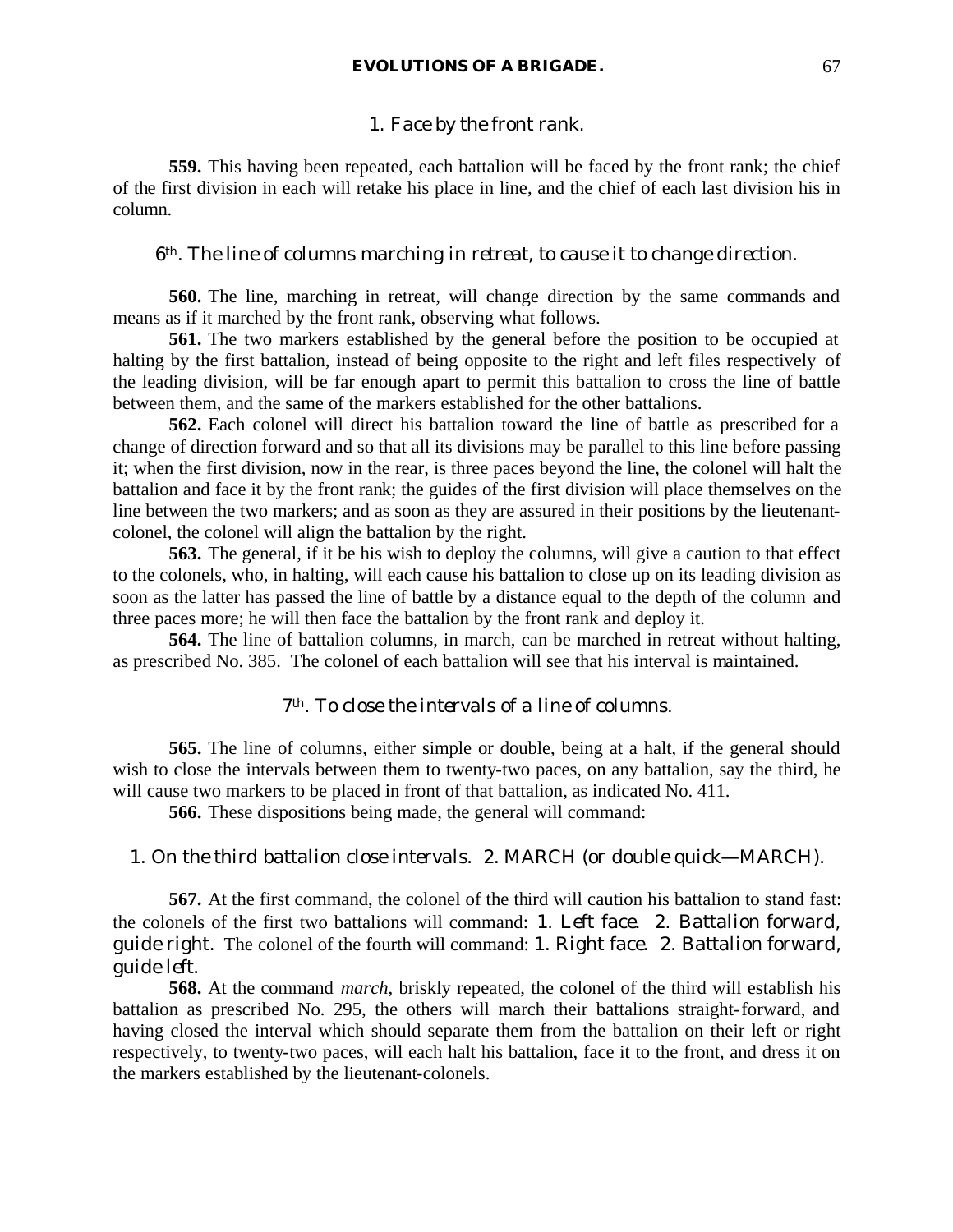**569.** The lieutenant-colonels of the battalions, other than the third, will execute what is prescribed No. 416.

**570.** The movement being ended, the general will command:

#### 3. *Guides*—POSTS.

**571.** These battalions may again be made to resume their positions in line of battle, with deploying intervals, by the commands and means prescribed No. 411 and following.

**572.** A line of battalions in mass, can be closed or opened while on a march, by the commands and means prescribed No. 565 and following, and No. 411 and following, observing what follows. The line will not be marked in advance, and the colonels on the right and left of the directing battalion, will establish their battalions at the proper intervals, by causing them to oblique to the right or left, as the case may be.

# **ARTICLE VIII.**

# **March in line of battle, of a line of deployed battalions, by the flanks of companies.**

**573.** A line of deployed battalions, either at a halt or in march, will advance or retire by the flanks of companies, by the commands prescribed, and according to the means indicated No. 507 and following.

**574.** The line thus formed, either at a halt or on a march, advancing or retiring, will be reformed by the commands prescribed in the *S. B.*, No. 150 and following, and means indicated No. 507 and following, of these evolutions.

## **ARTICLE IX.**

#### **March in line of battle, of a line of battalions formed in division columns.**

**575.** A deployed line, either in a halt or on the march, will advance or retire, in division columns by the commands and means indicated No. 507 and following.

**576.** Double columns will be formed from the division columns, and reciprocally, as prescribed in the school of the battalion. The division columns will deploy, as prescribed in the same school.

# **REMARKS ON THE DISPOSITION OF THE ARTILLERY WITH LINES OF BATTLE.**

**577.** If the march is in line, without the active sphere of battle, the brigade battery will follow the movement in its place; but if a position is to be attacked, the battery will cover the march of the troops, engage the enemy, and prepare for the attack.

### **ARTICLE X.**

#### **To pass a defile in front.**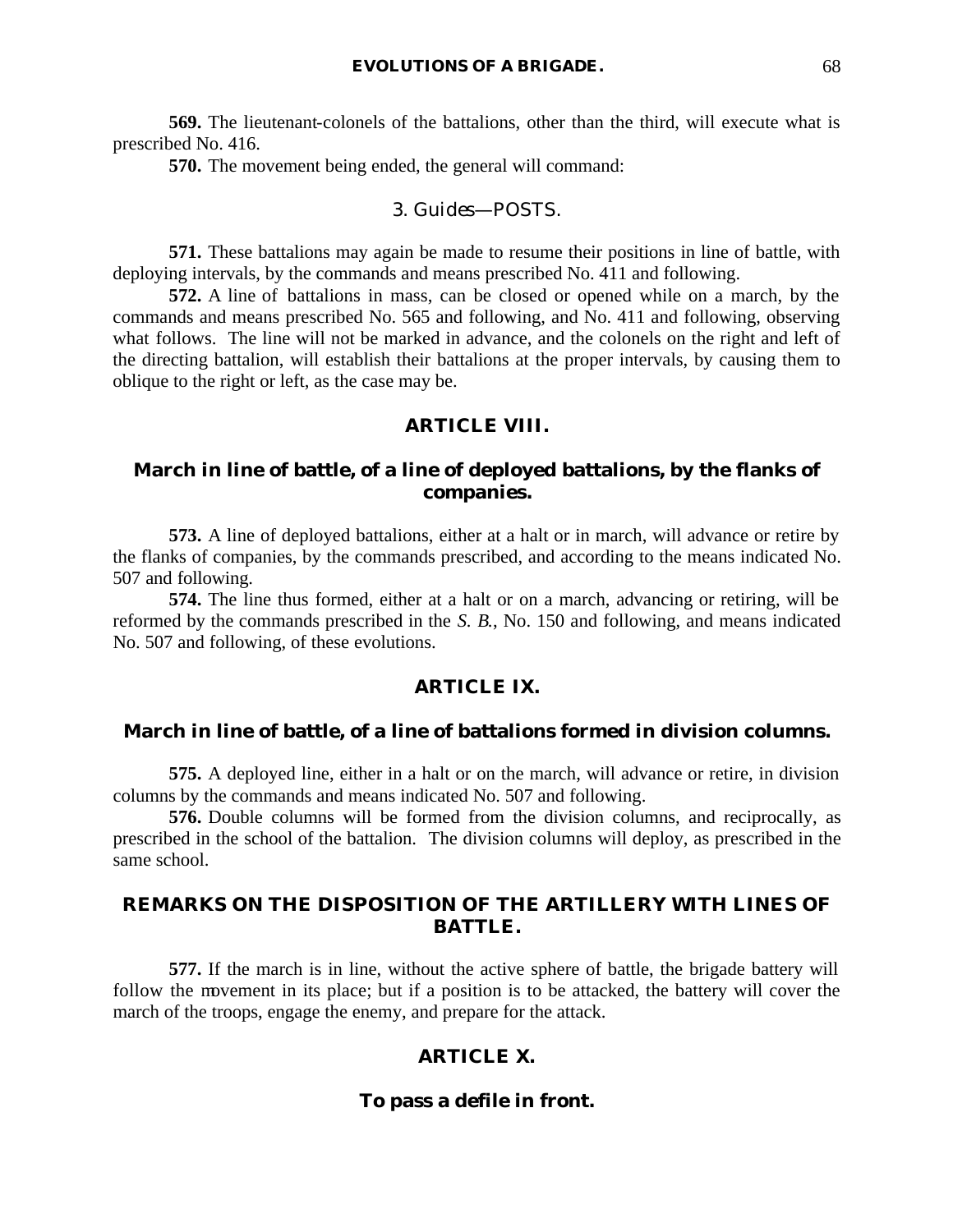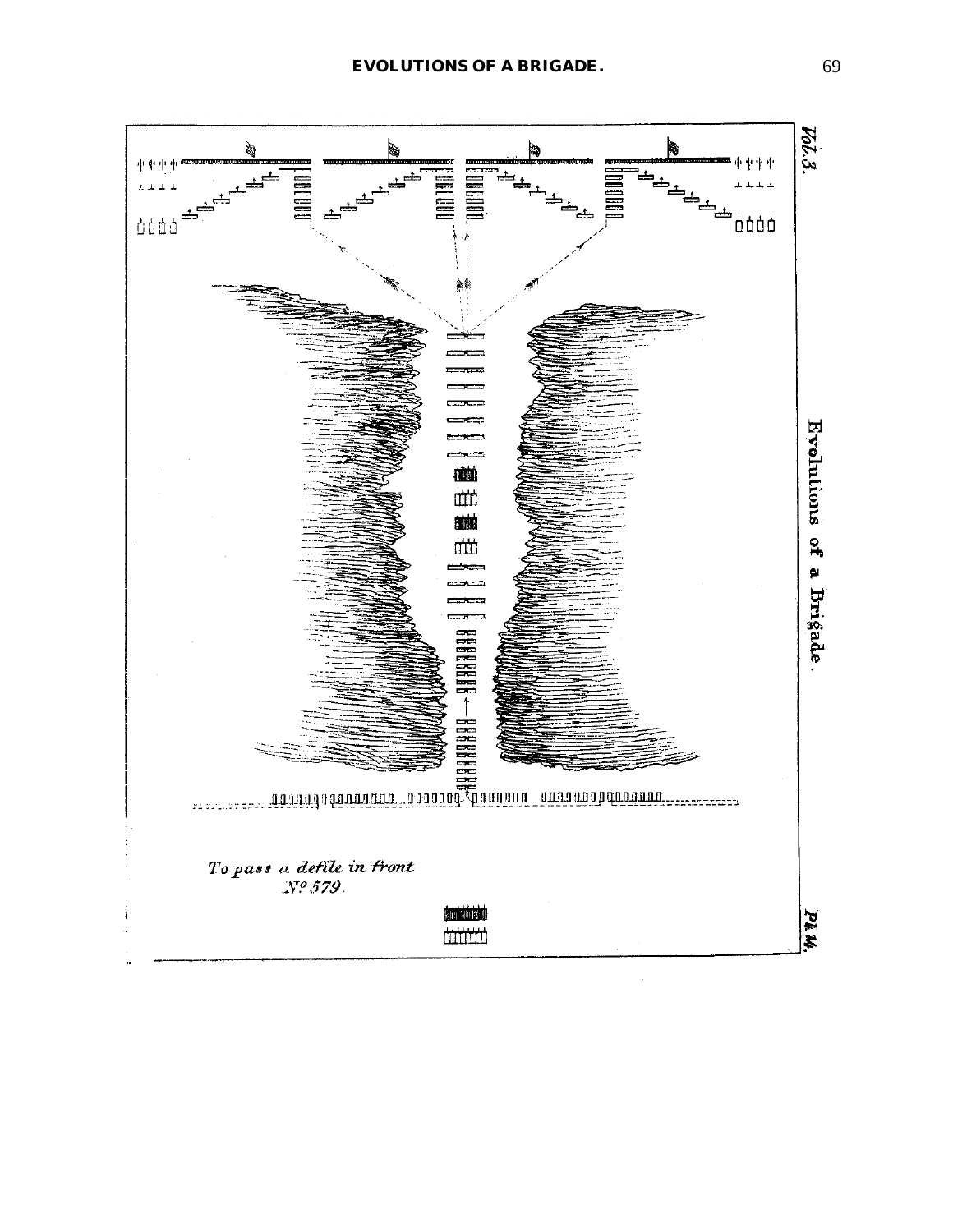**578.** A deployed line encountering, in advancing, a defile which it has to pass, will execute the movement as follows:

**579.** It will be supposed that the defile is opposite to the interval between the second and third battalions, and that its width is sufficient to give passage to the front of a company: the general, seeing that the line has arrived near the defile, will halt it, and command:

# 1. *To pass defile in front, by the right of the third battalion*. 2. *By platoon, left and right, into column*.

**580.** These commands having been repeated, the colonels of the first two battalions will each command: *By platoon, left wheel*, and the other colonels: *By platoon, right wheel*. **581.** The general will then add:

### 3. MARCH (or *double quick*—MARCH).

**582.** At this, briskly repeated, the battalions will break by platoon to the left or right.

**583.** The battalions having broken, the general will cause two markers to be placed at the points around which the two columns ought to turn in order to enter the defile; the markers will be posted a little more than the front of a company apart. The general will then command:

## 4. *Column, forward*.

**584.** This having been repeated, each colonel, whose battalion has broken to the left, will command: *Guide right*, and each whose battalion has broken to the right, *Guide left*. The general will now add:

# 5. MARCH (or *double quick*—MARCH).

**585.** At this command, briskly repeated, the two columns will march to meet each other, and when the two leading platoons have arrived opposite to the respective markers, they will turn one to the right, and the other to the left, in order to unite in the defile; at the moment of union, they will take, by command of their respective chiefs, the platoon on the right, the guide to the left, and the left platoon, the guide to the right.

**586.** The two united platoons will march side by side, each regulating itself on the two guides placed elbow to elbow between them: these guides will direct themselves by the defile.

**587.** The two next platoons, and, successively, all the others, will conform themselves to what has just been prescribed for the two leading platoons on coming up with the markers placed before the entrance of the defile. If there is an odd battalion, it will form in simple column by company, behind the column nearest to it.

**588.** The united platoons will pass the defile in the cadenced pace, and with ranks closed, each regulating itself on the two guides placed in the centre, who will march elbow to elbow exactly in the traces of, and at platoon distance from, the guides who immediately precede them.

**589.** In proportion as the two columns issue from the defile, each captain will re-form his company as follows: in the right column, the first platoon, which is in rear of the second of the same company, will oblique to the right until it find itself unmasked, and then march forward: in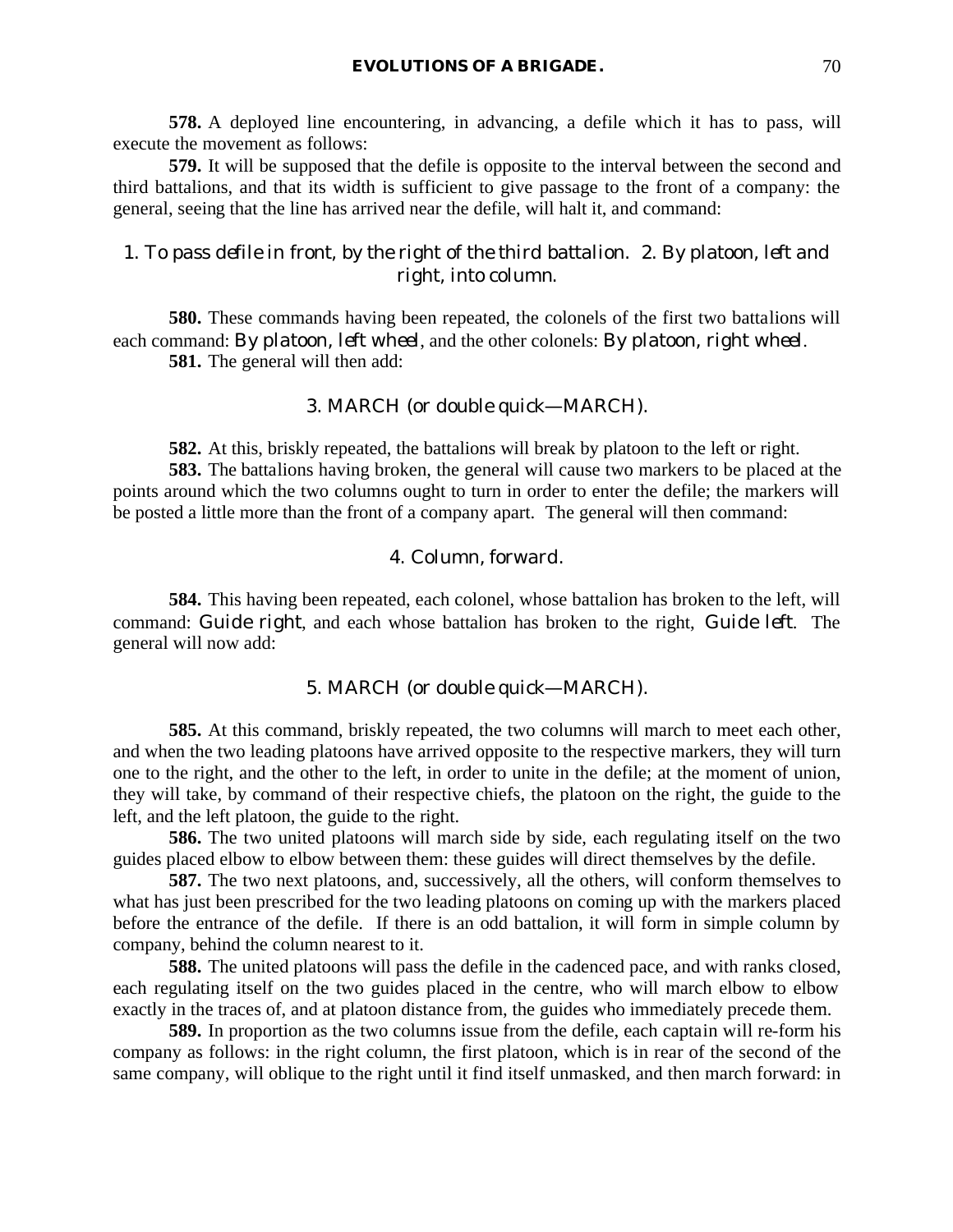the left column, it will be the second platoon of each company, which will oblique to the left, and then march up abreast with its first.

**590.** If it be the wish of the general, after passing the defile, to re-form the line, he will, immediately after passing, place himself in advance at the distance to which he may wish to establish the line of battle, and place two markers on this line for the head of the right column, and the two others for the head of the left, leaving the interval of twenty-two paces between the two columns.

**591.** The head of the column having passed the defile, the general will order the colonels of the second and third battalions to direct them respectively on the markers which he has established; and when the leading subdivision of each of these battalions has arrived at three paces from the line of battle, each colonel will cause his battalion to close in mass in halting, and deploy their battalions, the second on its last, and the third on its first subdivision.

**592.** The colonels of the first and fourth will each, as the head of his battalion issues from the defile, cause it to change direction, the first to the right, and the fourth to the left, and then direct it perpendicularly toward the line of battle, the first at twenty-two paces from the right of the second, and the fourth the same distance from the left of the third. In halting, at three paces from that line, each battalion will be closed in mass on its leading company, and will then be deployed, the first on its last, and the fourth on its first subdivision.

**593.** If, instead of re-establishing the line, as in the preceding example, it be the wish of the general to rest one of the wings, say the right, at the defile, he will cause both columns to take the guide to the right, and halt them the instant that the first company of the first battalion in the right column issues from the defile: this column, composed of the first and second battalions, will then be formed *to the right*, and the left column, composed of the third and fourth battalions, will close to half distance in marching, and form *on the right* into line of battle.

**594.** If it be the left wing that is to rest at the defile, the line may be formed according to the same principles, and by inverse means.

# **REMARKS ON THE PASSAGE OF DEFILES IN ADVANCING.**

**595.** The two columns being formed by platoon, if the defile should widen sufficiently, companies may be formed in each column without waiting till the head has issued from the defile.

**596.** When a sudden narrowing of the defile shall oblige the chiefs of platoon to break off, for the moment, one or two files to the rear, this diminution of front, as an exception to the rule established in the *S. C.*, No. 310, will be made from the side opposite to the guide.

**597.** If the defile be of sufficient width to receive the front of a division, the general, instead of causing the line to break by platoon, will cause it to break by company; but, in this case, the company that is to lead in each column, instead of wheeling, will march forward twice the extent of its front; and when the columns are put in movement, these companies will close upon each other, marching by the flank, in order to unite at the entrance of the defile.

**598.** If the defile be not of sufficient width to receive the front of a company, it will be passed in simple column by platoon, right or left in front.

**599.** The passage of defiles to the front will always be executed by the subdivision of the right, or that of the left of a battalion; and when the defile happens not to be exactly opposite to an interval between two battalions, the leading subdivisions, after uniting, will direct themselves diagonally toward the entrance of the defile.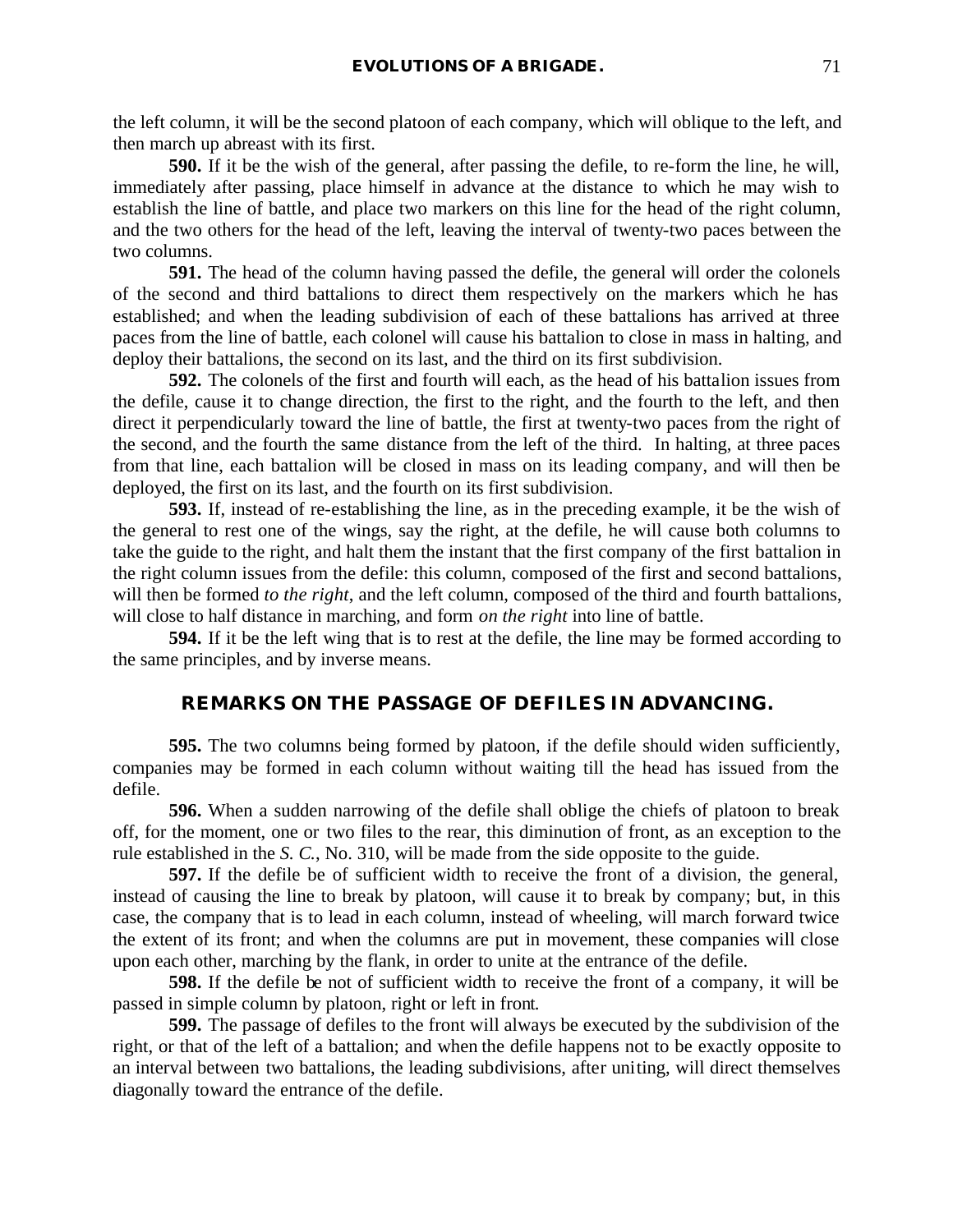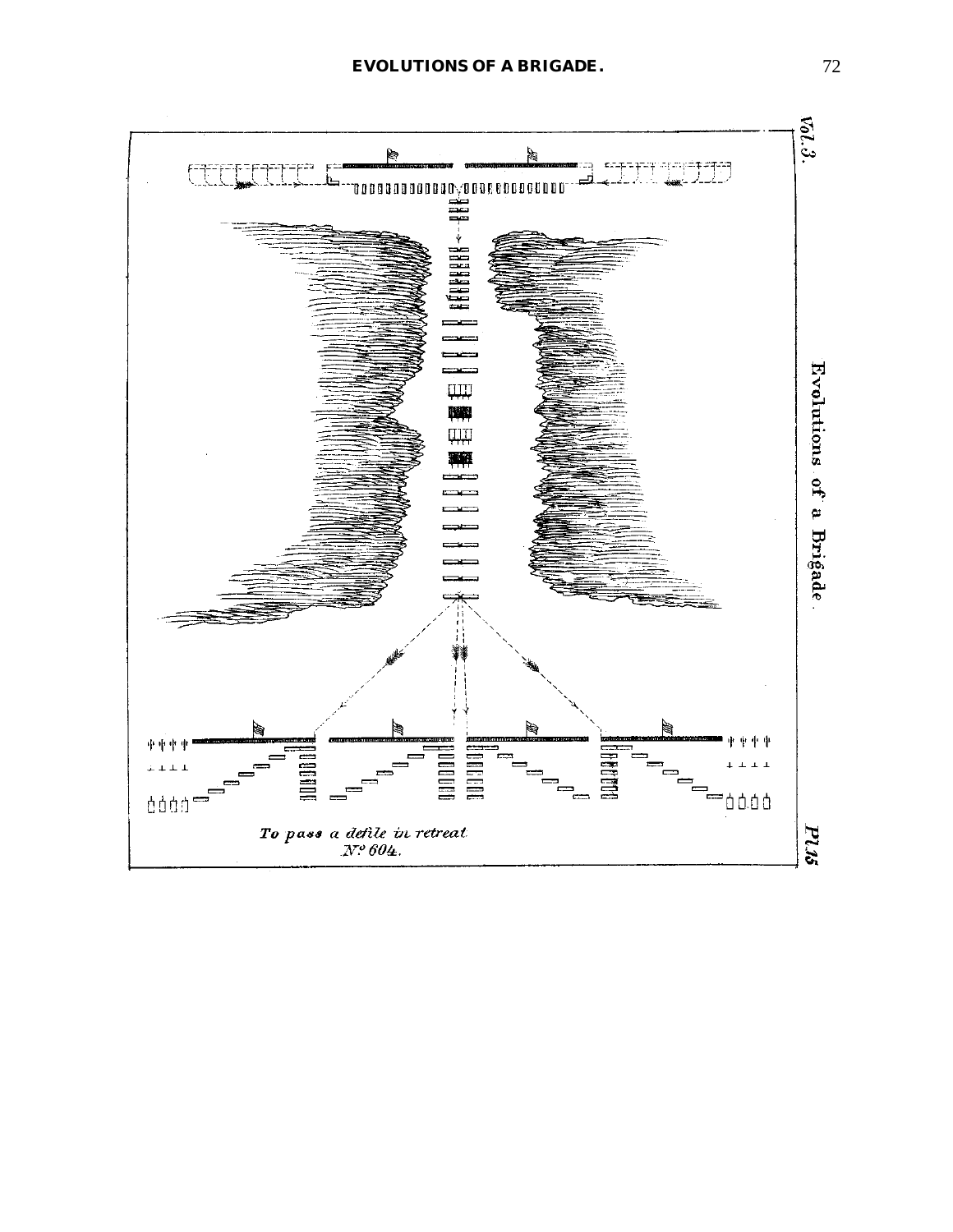# **REMARKS ON THE DISPOSITION OF THE COMPANIES OF SKIRMISHERS IN PASSING A DEFILE TO THE FRONT.**

**0-600.** Generally, the skirmishers of each battalion will precede their battalion companies in passing a defile to the front. In this case, the companies of skirmishers of each battalion, under the command of the junior major, will pass the defile either by file, platoon or company front, as the width may admit, those of the battalions nearest the defile passing first.

**0-601.** If, however, the skirmishers are required to pass the defile with their battalions, the first company of each battalion will be posted in front or rear of its first battalion company, closed up on that company, and with a platoon or company front, as the column may be formed by platoon or company. The second company of skirmishers will be posted in like manner in front or rear of the last battalion company.

# **REMARKS ON THE PASSAGE OF THE DEFILE IN FRONT BY THE SECOND LINE.**

**602.** If the formation is in two lines, while the first line is passing the defile the general will cause each battalion of the second line to form by company or platoon, according to the manner in which the first line may have broken. After the first line has passed the defile, the corresponding battalions of the second will pass in a similar manner.

# **ARTICLE XI.**

#### **To pass a defile in retreat.**

**603.** The line marching in retreat, and encountering a defile which it has to pass, the general will cause a halt, and face the line to the front.

**604.** It will be supposed that the defile is opposite to the interval between the two centre battalions, and its width sufficient to give passage to the front of a company. The general will cause two markers to be placed at fifteen or twenty paces behind the file closers, in front of the defile, and at a little more than company distance apart, in order to indicate to the two columns the points around which they ought to change direction to enter the defile: which being executed, he will command:

## *To the rear, by the wings, pass the defile.*

**605.** This having been repeated, the colonel of the right battalion of the line will command: *To the rear, by the right flank, pass the defile*; and the colonel of the left battalion, *To the rear, by the left flank, pass the defile*.

**606.** The two battalions of the wings will immediately commence the movement in conformity with what is prescribed in the *S. B.*, No. 790 and following; and when the leading platoon of each column has arrived opposite to the marker placed at the point for changing direction, these two platoons will turn at the same time, one to the left and the other to the light, in order to unite in the defile. To this end, if the head of one of the columns arrive before the other, it will wait for the head of the corresponding battalion before turning. As soon as the two platoons unite, they will take, by command of their respective chiefs – the platoon, now on the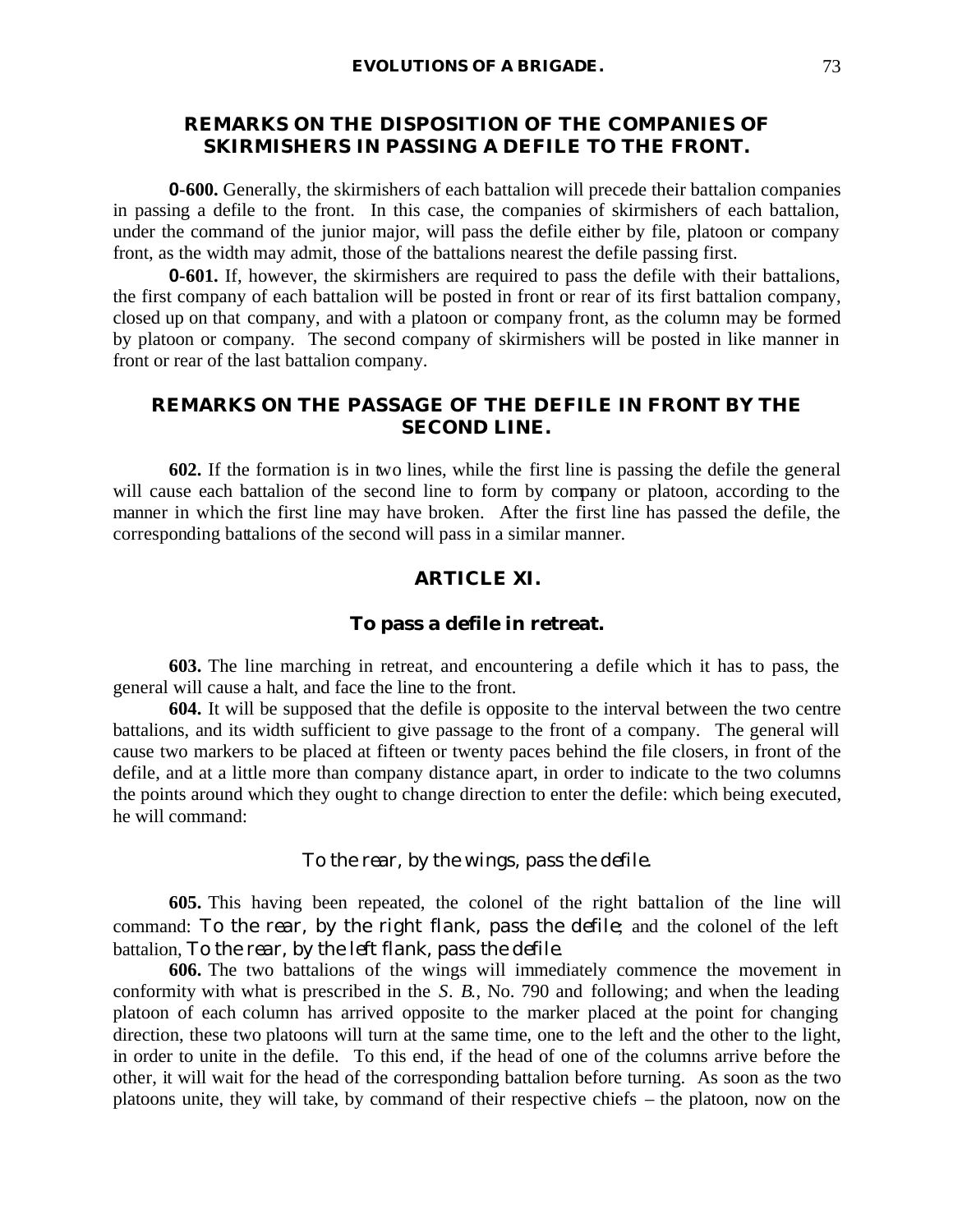left, the guide to the right, and the other the guide to the left; the remaining platoons of these two battalions will successively conform themselves to what has just been prescribed for those of the head, and the two columns will thus march together according to the principles indicated No. 586 and following, for the passage of a defile in front.

**607.** The other battalions will successively execute the same movement; the colonel of each will give one of the commands prescribed No. 605, according as his battalion has to pass the defile by the right or left flank, and so that its leading platoon may follow at the desired distance, the rearmost platoon of the battalion immediately preceding; the battalions will enter the defile side by side, as prescribed for the two battalions of the wings.

**608.** If the defile become of sufficient width to give passage to a division marching by the front, each captain, as his platoons successively enter the enlarged width, will cause them to form company according to the principles prescribed No. 589; otherwise, this movement will only be executed as each company issues from the defile.

**609.** If it be the wish of the general, after passing, to re-form line facing to the defile, he will go either to the point at which he may wish the left of the first battalion to rest, or to the point at which he may wish the right of the fourth, or last battalion to rest, and determine the direction of the new line of battle by establishing two markers, distance from each other a little more than the front of a subdivision; he will then cause the line to be prolonged to the left and right by mounted officers.

**610.** As each battalion clears the defile, it will break from the column, and be directed toward the point at which it should cross the line of battle.

**611.** Each battalion will close in mass while marching, and be so directed as to arrive on a square with the line, and when four paces beyond it, will be halted by the colonel, countermarched, and deployed, the first and second battalions on their last, and the third and fourth battalions on their first subdivisions.

**612.** The lieutenant-colonel of each battalion will precede it, as prescribed in No. 269, and establish two markers, the first at deploying distance, and twenty-two paces from the one on his right or left, as the formation is on the left or right, the second a little more than subdivision distance from the first.

**613.** The defile, in the preceding example, has been supposed to be behind the centre of the line composed of an even number of battalions; but it may frequently be otherwise. For instance: it may be that there are three battalions on the right, and only one on the left side of the defile. In this case the general would first send an order to the colonels of the first and second battalions to pass the defile in simple column in advance, and then seizing the proper time, give the command indicated No. 604, so that there may be no interruption in the movement. So, if the line present an odd number of battalions, a similar course would be pursued in respect to the odd battalion on the right or left of the defile.

**614.** When the defile happens to be behind the right or left battalion of the line, the general will cause it to pass by a single wing; to this end, he will substitute, in his command, the indication by the left wing or by the right wing, for that of by the wings. The movement will commence by the wing farthest from the defile, so that the battalion opposite to it may be the last to enter.

# **REMARKS ON THE DISPOSITION OF THE SKIRMISHERS IN PASSING THE DEFILE IN RETREAT.**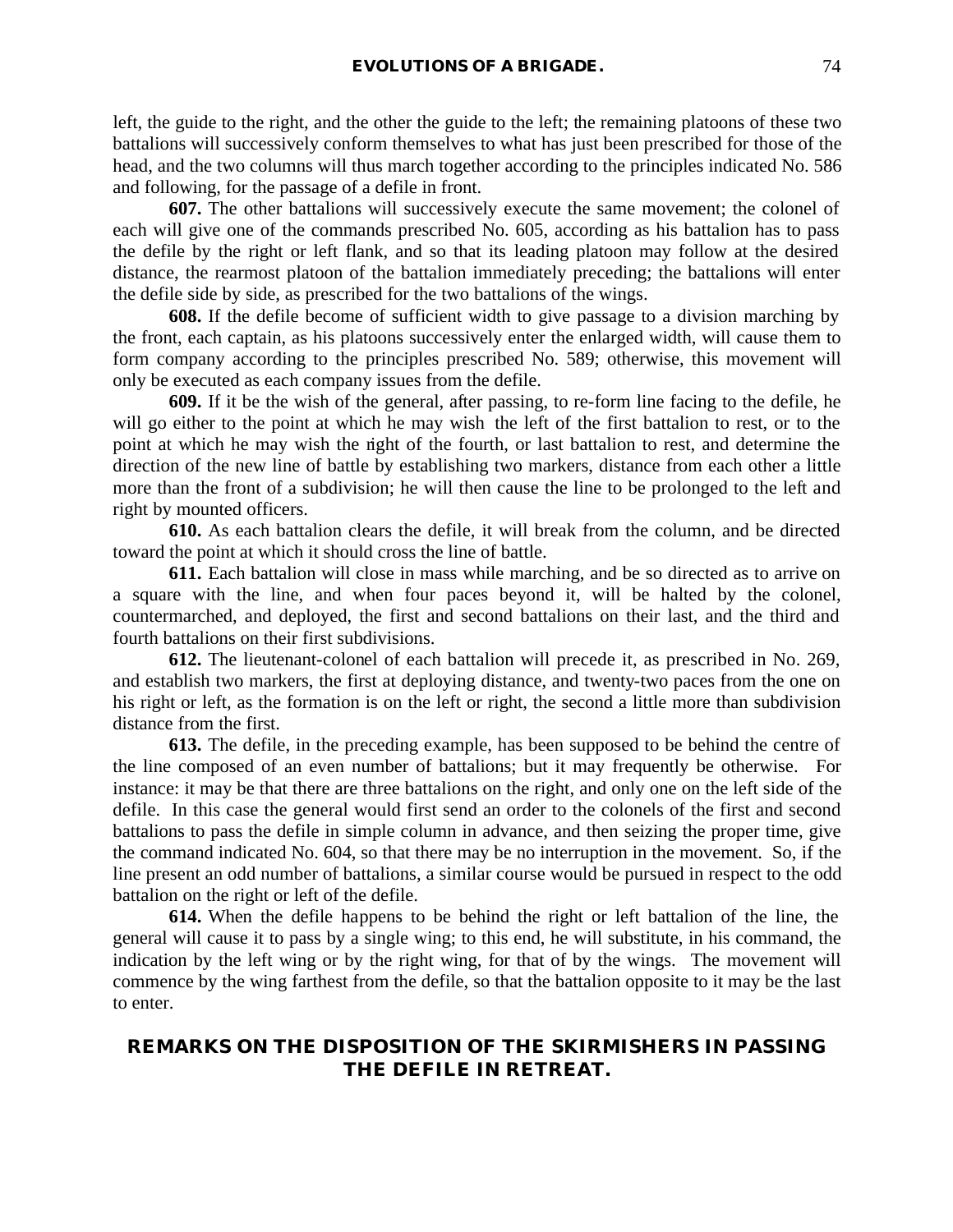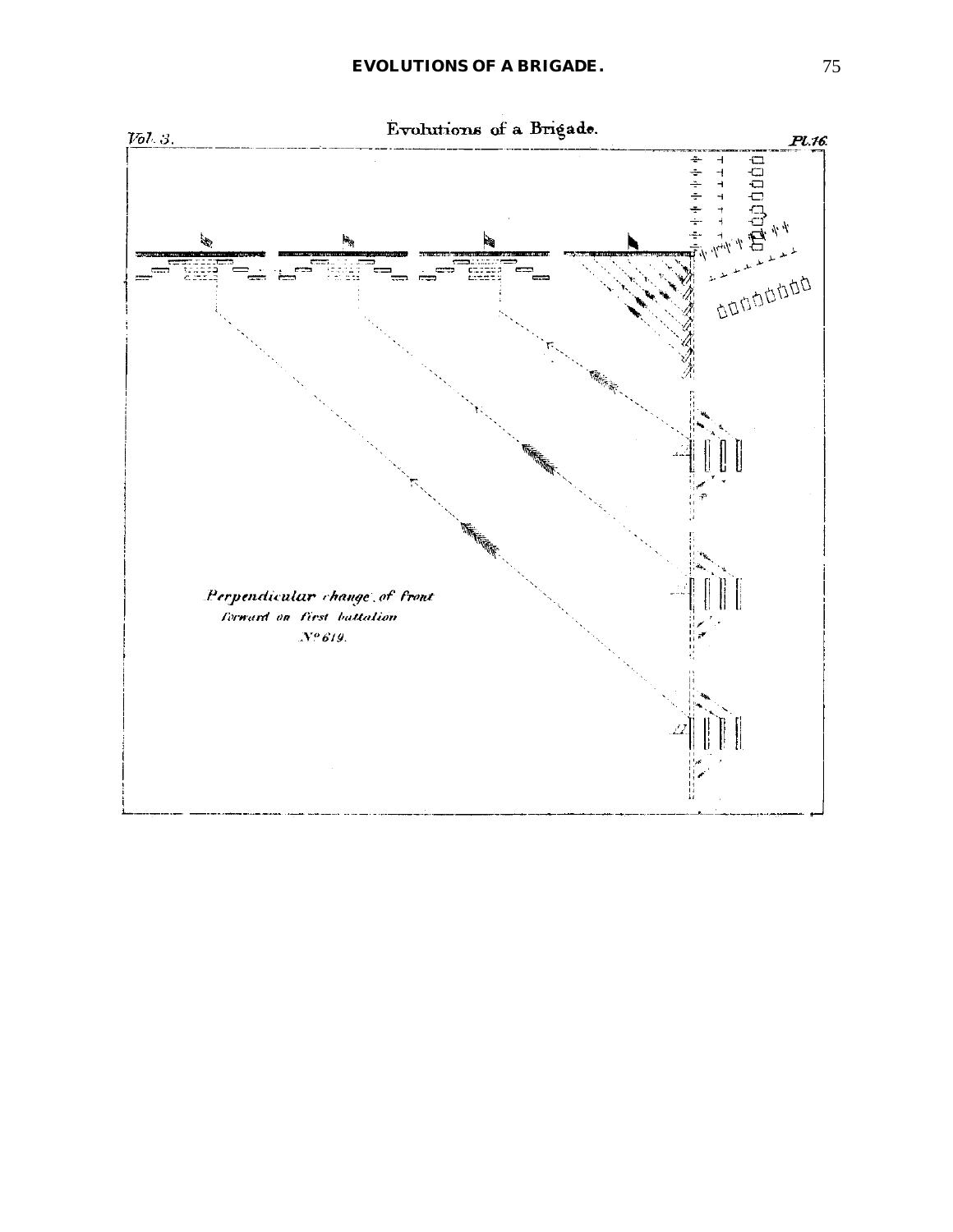**0-615.** If it is not the intention of the general to open the fire of the line before passing the defile in retreat, the skirmishers will generally cover the retreat, and not pass until the line has passed. If, on the contrary, the general intends to open the fire of the line, the skirmishers will generally pass the defile previous to the line, those of the battalions near the defile passing first.

# **REMARK ON THE PASSING OF THE DEFILE IN RETREAT BY THE SECOND LINE.**

**616.** If the formation is in two lines, the general will, according to the width of the defile, and previous to passing the defile by the first line, cause each battalion of the second line to take the formation indicated No. 602. The battalions will then countermarch, and pass the defile previous to the first line, and as prescribed in the same paragraph.

# **REMARKS ON THE DISPOSITION OF THE ARTILLERY IN PASSING DEFILE IN FRONT, OR IN RETREAT.**

**617.** In passing the defile to the front, the battery will habitually follow immediately after the first two battalion columns that pass.

**618.** In passing defile in retreat, should a stand be made by the line at its entrance, the battery, or a portion of it, will generally take a position to assist in sustaining the line, and will pass the defile immediately in front of the two last battalion columns. In case it is not intended that the line should make a stand, the battery will generally pass the defile in front of the battalion columns. The disposition of the battery must, however, depend greatly upon circumstances.

## **ARTICLE XII.**

## **Changes of front.**

#### *Perpendicular changes of front.*

#### *1st . Change of front forward.*

**619.** The line being deployed, and the general wishing to cause it to change front on the right, he will first determine the direction of the new line of battle, cause two markers to be placed on it before the position to be occupied by the right company, first battalion, and immediately cause this company to be established against those markers; he will at the same time charge two mounted officers to determine successively the points on the line at which the subordinate battalions ought respectively to arrive, as indicated No. 265 and following. He will then command:

## 1. *Change front forward, on the first battalion*.

**620.** This having been repeated, the colonel of the first will immediately cause his battalion to execute a change of front forward, as prescribed in the *S. B.*, No. 832 and following.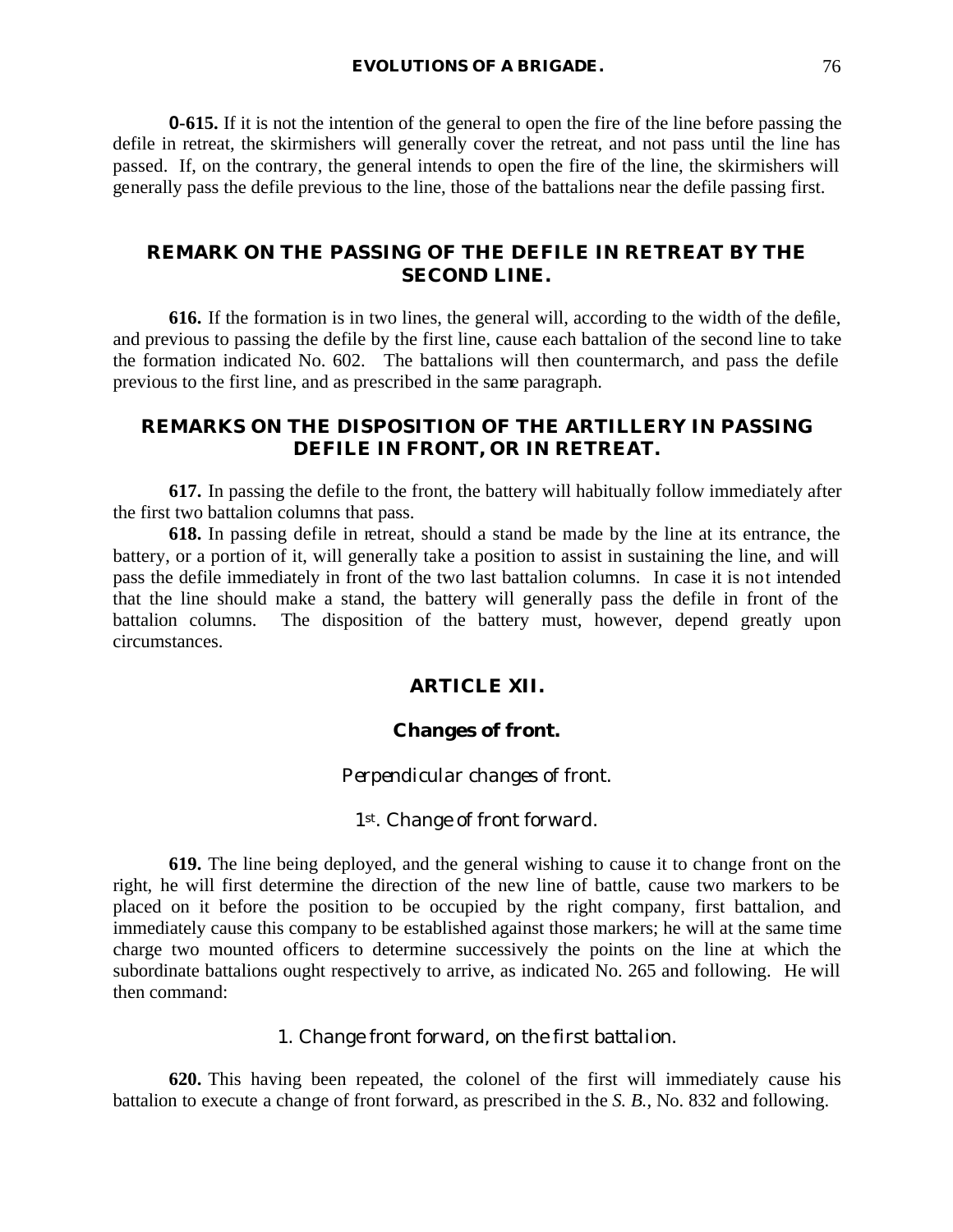**621.** Each of the other colonels will cause his battalion to ploy into double column, at company distance; which being executed, he will command: 1. *Column forward*; 2. *Guide right*.

**622.** These dispositions being made, the general will add:

## 2. MARCH (or *double quick*—MARCH).

**623.** At this, briskly repeated, the subordinate battalions will put themselves in movement toward the line of battle; the leading guide of each, advancing the left shoulder, will so direct himself that, on arriving at a point opposite to the right marker, placed in advance by the lieutenant-colonel, he may find himself at a distance from the line of battle equal to the depth of the column.

**624.** The head of each battalion having arrived at this point will turn to the right, in order to march perpendicularly up to the line of battle, and when at three paces from this line, its colonel will cause the column to close in mass, and to deploy.

**625.** Each colonel will hold himself on the side of the direction, abreast with the leading division of his battalion, pending its march toward the line of battle.

**626.** The lieutenant-colonels will place themselves in advance on the line, as prescribed No. 550, for changes of direction of a line of battalions in columns.

**627.** The line being formed, the general will command:

#### 3. *Colors*—POSTS.

**628.** A line will change front forward on its left, according to the same principles and by inverse means.

### *2nd. Change of front to the rear.*

**629.** To change front to the rear, on the right of the line, the general will cause the right company, first battalion, to be established on the new direction, and place two markers before this company, as prescribed in the *S. B.*, No. 852, he will then command:

# 1. *Change front to the rear, on the first battalion*.

**630.** This having been repeated, the colonel of the first will immediately cause his battalion to execute a change of front to the rear, as prescribed in the *S. B.*, No. 854 and following.

**631.** Each of the other colonels will cause his battalion to ploy into double column at company distance, face it by the rear rank, and then command: 1. *Column, forward*; 2. *Guide left*.

**632.** These dispositions being made, the general will add:

#### 2. MARCH (or *double quick*—MARCH).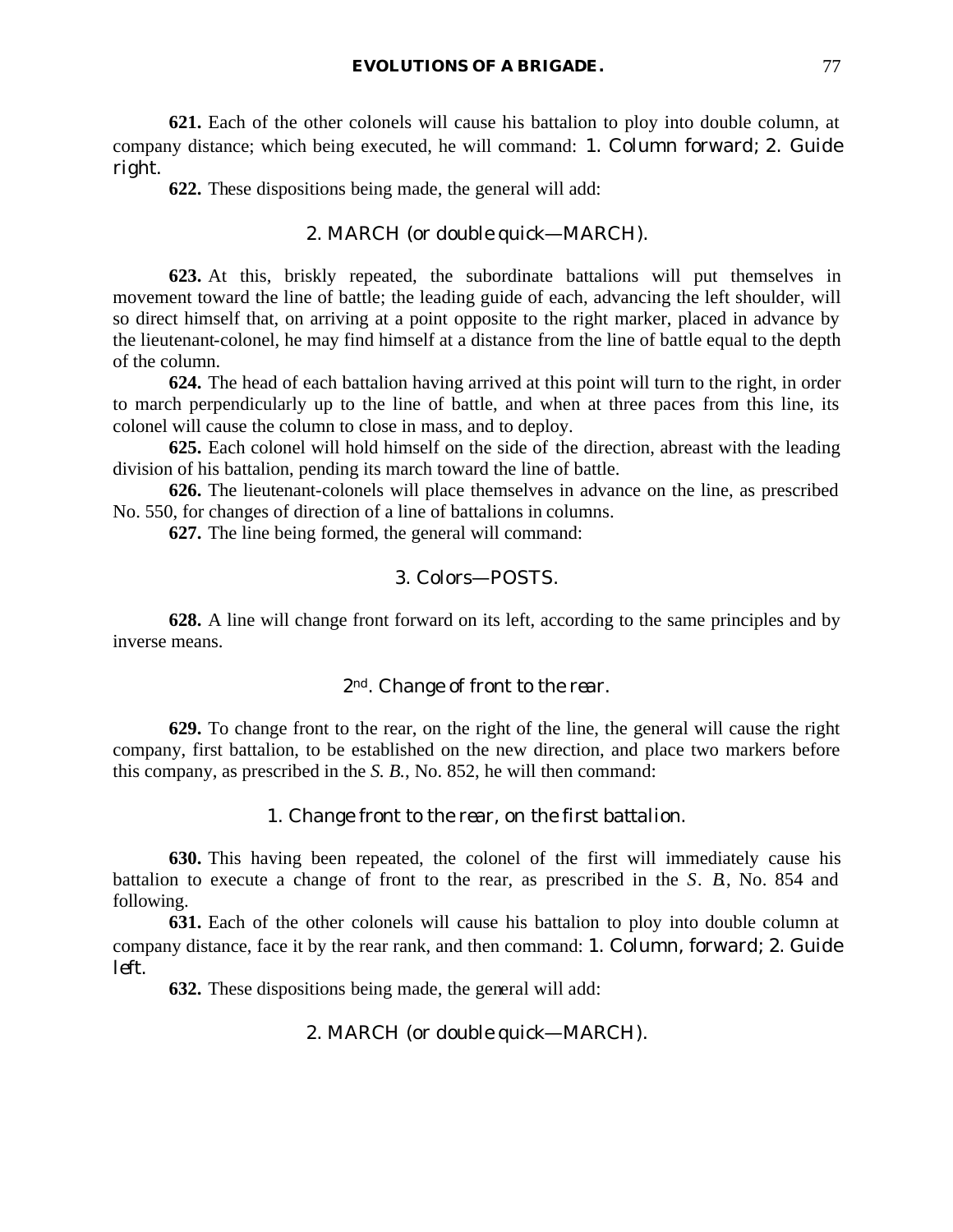**633.** This having been briskly repeated, the subordinate battalions will put themselves in movement toward the line of battle; the leading guide advancing the right shoulder, will direct himself as prescribed No. 623.

**634.** The leading division of each battalion having arrived at a point opposite to the markers, will turn to the left in order to march up perpendicularly to the line of battle, then cross this line between the two markers placed in advance by the lieutenant-colonel; and when the head of the battalion has passed the line a distance equal to its depth dosed, and three paces more, the colonel will cause the column to close in mass, to face by the front rank, and to deploy.

**635.** The lieutenant-colonels will place themselves in advance on the line of battle, and establish upon it the two markers as prescribed No. 561.

**636.** Changes of front to the rear, on the left of the line, will be executed according to the same principles and by inverse means.

## *3rd. Central change of front.*

**637.** The general wishing to change front on the third battalion, by throwing forward the left wing, will cause two markers to be placed on the direction he may wish to give to the new line before the position to be occupied by the right company of that battalion, and then cause this company to be established against the markers; he will, at the same time, order the colonel of the second to have the left company of his battalion conducted to and established on the same alignment, at twenty-two paces from the right of the third battalion.

**638.** These dispositions being made, the general will command:

# 1. *Change front on the third battalion, left wing forward*. 2. MARCH (or *double quick*—MARCH).

**639.** The colonel of the third will immediately cause his battalion to execute a change of front forward on its right company, and the colonel of the second a change of front to the rear on the left company of his battalion.

**640.** The battalion to the left of the third will execute its movement as prescribed for the subordinate battalions in changes of front forward on the right of the line, and the battalion to the right of the second will execute its movement as indicated for changes of front to the rear on the left battalion.

**641.** The general wishing to throw the right wing forward, instead of the left, will take, as the basis of alignment, the left company of the second battalion, and command:

## 1. *Change front on the second battalion, right wing forward*. 2. MARCH (or *double quick*—MARCH).

**642.** The second and the battalion to its right will execute a change of front forward, on the left of the second battalion.

**643.** The third and the battalion to its left, will execute a change of front to the rear, on the right of the third battalion.

# **Oblique changes of front.**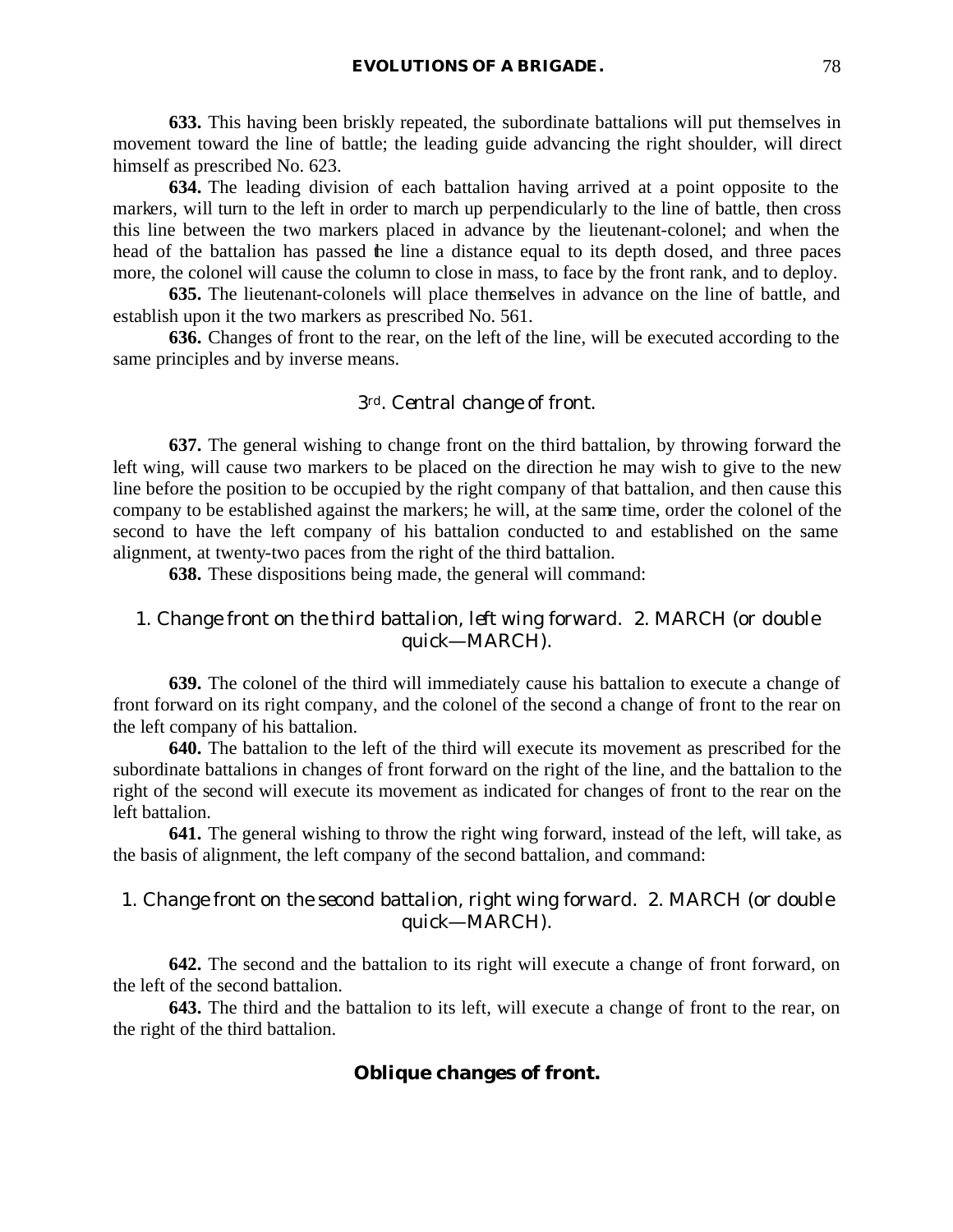

Evolutions of a Brigade.

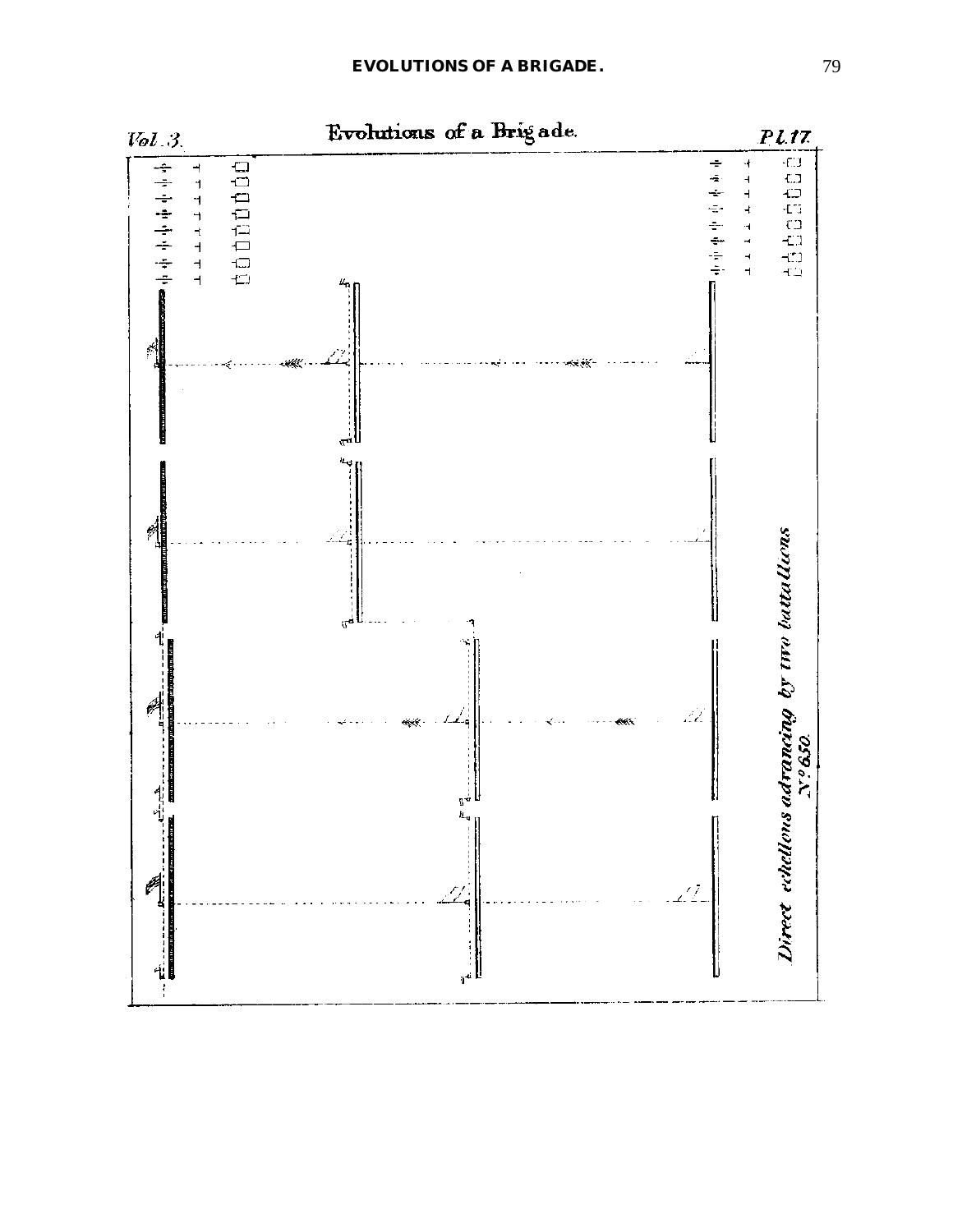**644.** Oblique changes of front will be executed according to the same principles as the perpendicular changes, but observing what follows:

**645.** The directing battalion will conform itself to what is prescribed in the *S. B.*, No. 872; the subordinate battalions, after being ployed into double columns, will be directed toward the new line of battle by the means indicated, No. 549 or No. 562, according as their change of front may be forward or to the rear.

**646.** If the line is in march, the changes of front will be executed by the commands and means prescribed No. 619 and following, and by the principles indicated No. 844 and following, and 872 and following, *S. B.* If the change is central, the battalions which should retire will halt at the commencement of the movement.

# **REMARK ON CHANGES OF FRONT.**

**647.** In changes of front, the general will always take the right or left company of one of the battalions as the basis of the movement.

#### **Changes of front of two lines.**

**648.** If the formation is in two lines, the first will always execute its movements as if it were alone. The battalions of the second line, conducted by their colonels, will move to their proper posts, taking care to preserve their relative positions with the corresponding battalions of the first line.

## **ARTICLE XIII.**

#### **Order in echelon.**

**649.** Echelons may be formed parallelly, or obliquely to the line of battle, either by the right or left of the line, and by battalion, or by two battalions, as will be explained.

#### **Direct echelons in advancing.**

**650.** The general wishing to form direct echelons by the right and by two battalions, will command:

# 1. *Echelons by two battalions, at* (so many) *paces*. 2. *Forward, by the right, form echelons*.

**651.** These commands having been repeated, the ranking chief of battalion of the two right battalions will put them in march by the commands and means indicated No. 430 and following, for marching a line in the order in battle, and take the first as the directing battalion.

**652.** The right battalion of the first echelon becoming thus the regulator of the march of both the echelons, the general, if he think it necessary, will cause markers to be placed behind this battalion in order to assure its direction.

**653.** The second echelon will, in succession, put itself in march, observing to maintain between itself and the preceding echelon the number of paces prescribed in the first command;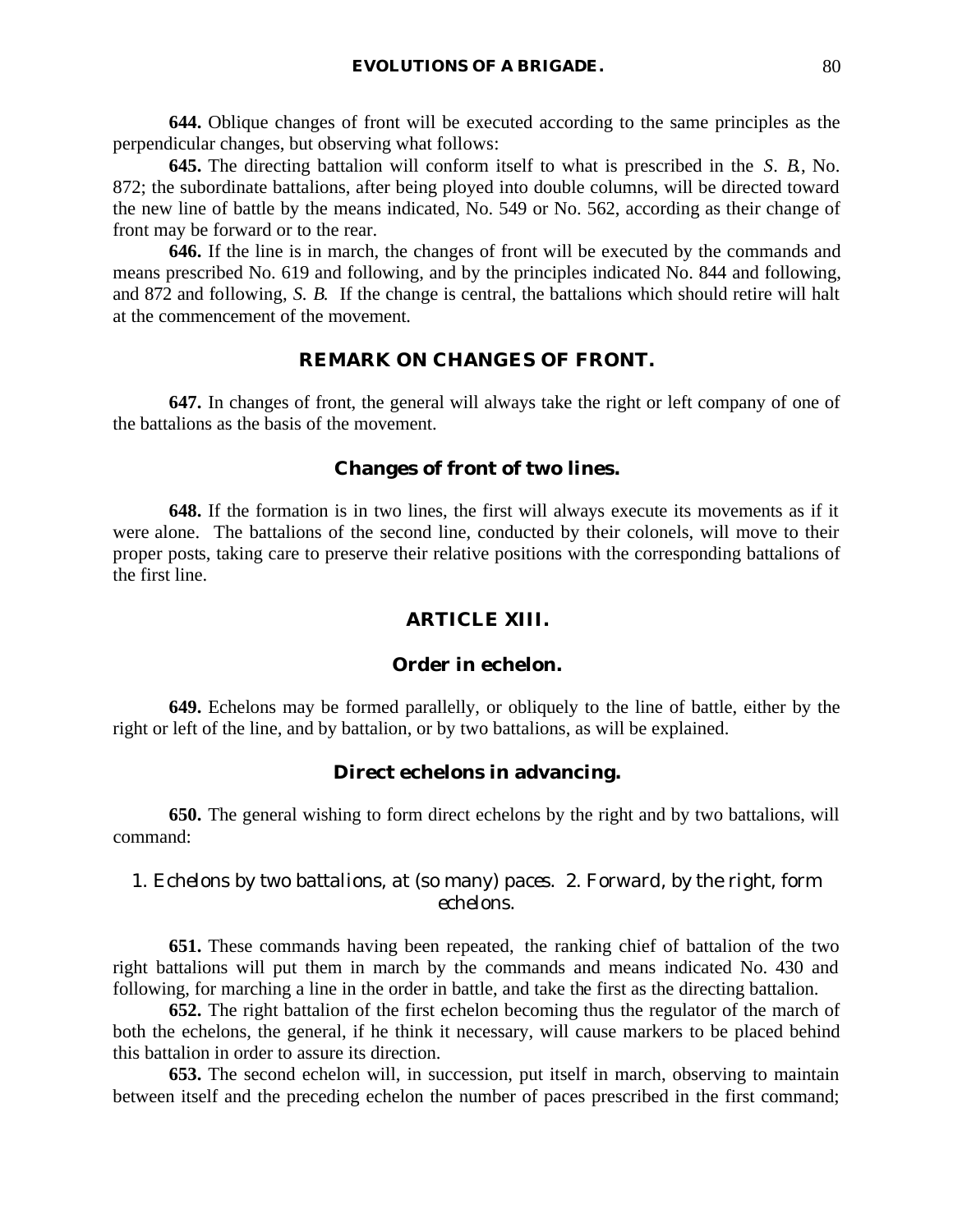its commander will cause that number of paces, taken by the preceding echelon, to be counted, before putting his own in march.

**654.** In the subordinate echelon, a file closer, designated in advance, will place himself in rear of and opposite to the left file of the preceding echelon. This file closer will march exactly in the trace of that file and abreast with his own battalion; by this means, the chief of the right battalion in the subordinate echelon will always be able to maintain the interval between his own battalion and that on the left of the preceding echelon.

**655.** The right battalion in each echelon will be charged with preserving the perpendicular distance which ought to separate it from the preceding echelon; the left battalion will march abreast with that on its right, and take care to preserve its interval to the right.

**656.** The echelon being in march, when the general shall wish to re-form the line, he will give an order to the commander of the first echelon to halt it.

**657.** The first echelon being halted, the general will determine the direction to be given to the line, and the commander of the first echelon will establish it on that direction.

**658.** The second echelon will continue to march, and be successively halted by its chief at four paces from the line of battle.

**659.** The second echelon being halted, its chief will command: 1. *Colors and general guides*—ON THE LINE. At this, the colors and general guides of each battalion will face to the right, and promptly place themselves on the alignment of the colors of the first echelon; which being done, the commander of the second will add: 2. *Guides*—ON THE LINE. Each chief of battalion, seeing his guides established, will align his battalion.

**660.** Each chief of echelon will give the command, *Guides*—POSTS, as soon as his echelon is aligned; but the colors will not fall back into their places until the general shall add: *Colors*—POSTS, which will be given after the establishment of the last echelon on the line of battle.

**661.** If, instead of re-forming the line, it be the wish of the general to halt the echelons, he will give an order to that effect to the chief of the first, and send a caution to the chief of the second to halt his echelon in the position where it finds itself.

**662.** Echelons by the left will be formed according to the same principles and by inverse means.

# **Direct echelons in retreat.**

**663.** It being the wish of the general to march in retreat by echelon of two battalions he will command:

# 1. *Echelons by two battalions, at* (so many) *paces*. 2. *In retreat, by the right, form echelons*.

**664.** These commands having been repeated, the commander of the first echelon will cause it to face about, and then put it in march.

**665.** The commander of the second echelon will cause it to face about, soon enough to be able to put it in march the moment it has its distance from the first.

**666.** The second echelon will throw out a file closer in the manner and for the purpose prescribed No. 654.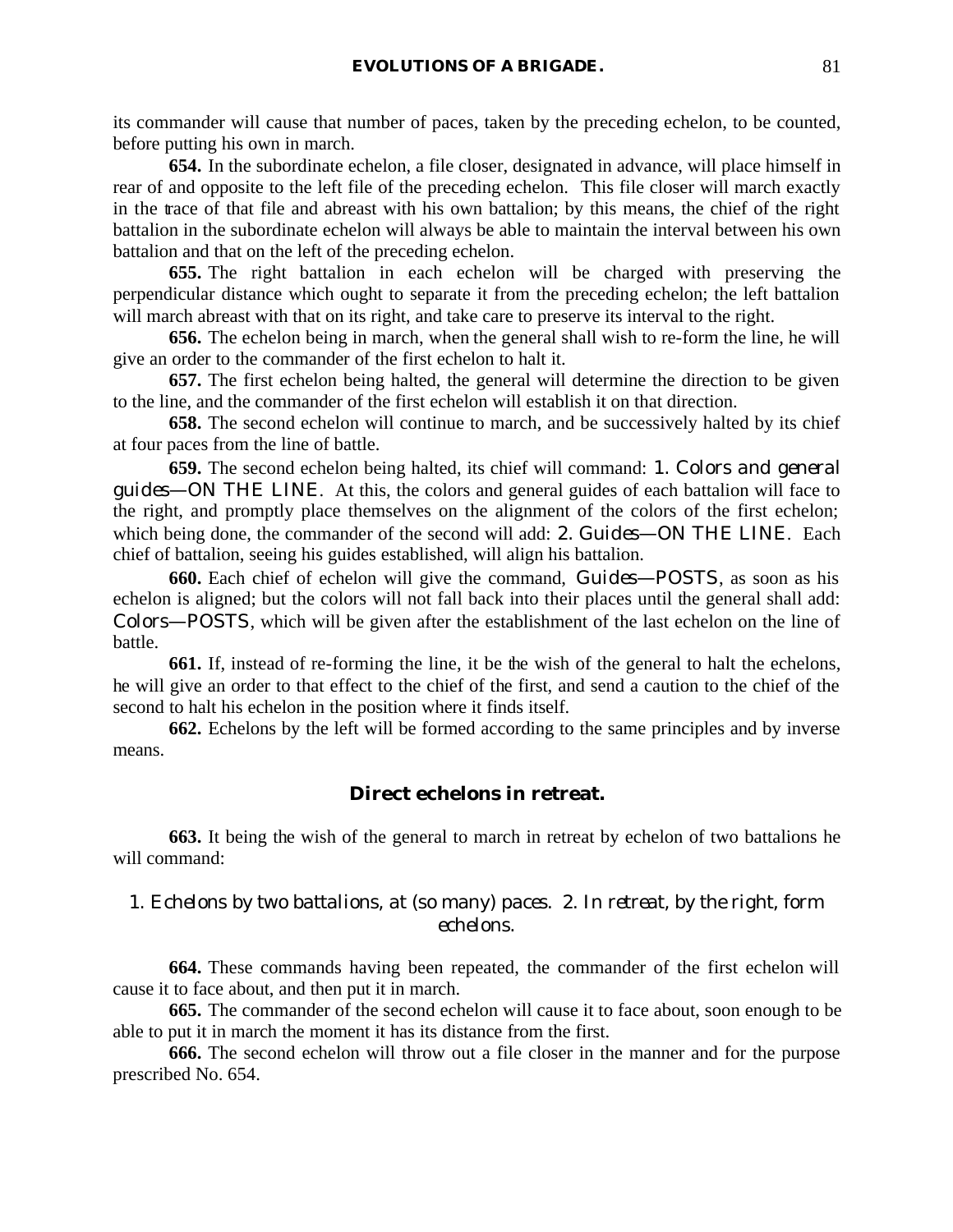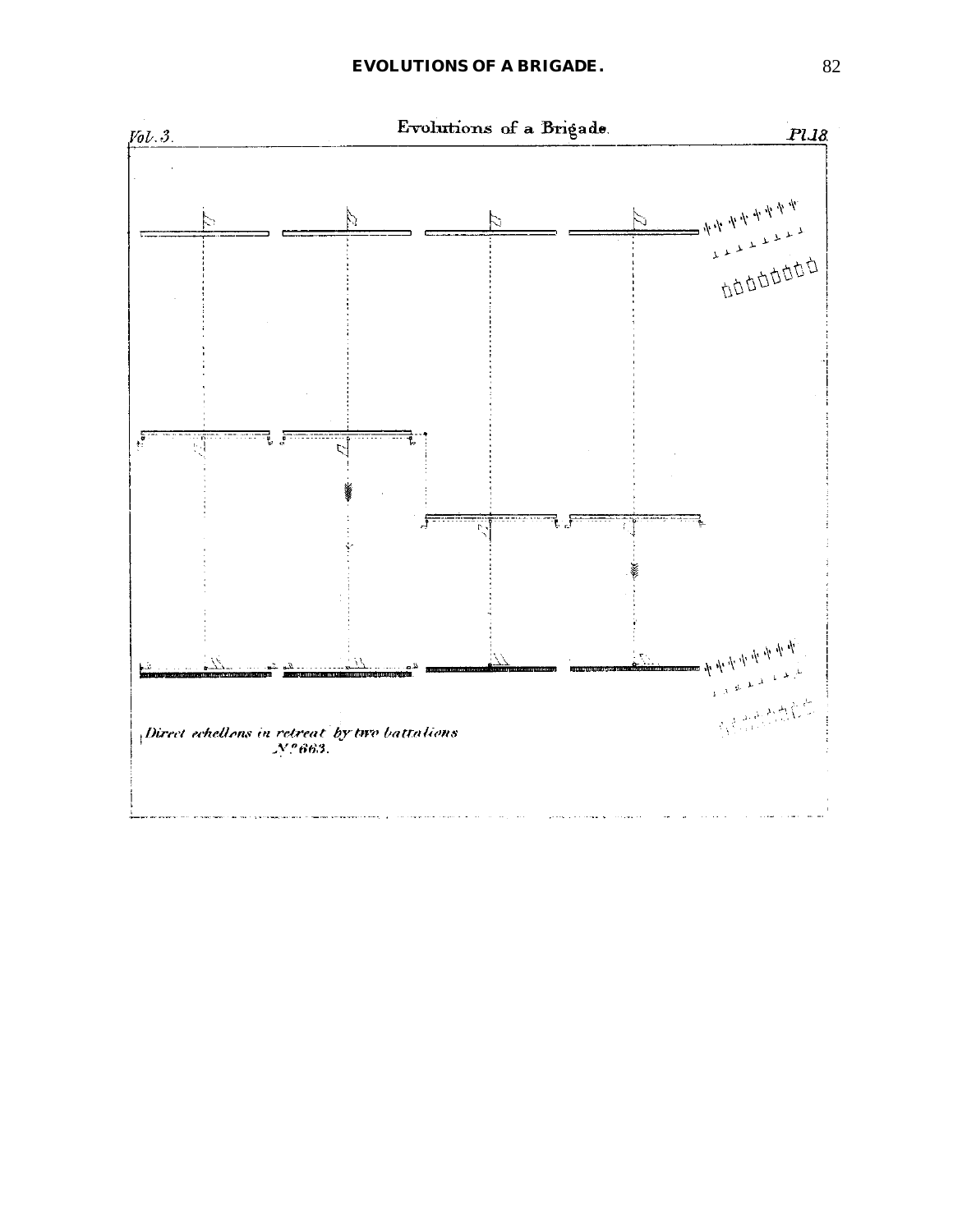**667.** The general, wishing to re-form the line, will order the commander of the first echelon to halt it.

**668.** This echelon being halted, its chief will face it to the front, and establish it on the direction which may be indicated to him.

**669.** The second echelon will continue to march, and when at four paces beyond the line of battle, its chief will halt it, face it to the front, and establish it on the line by the means prescribed Nos. 659 and 660.

**670.** Echelons in retreat will be formed by the left according to the same principles and by inverse means.

## **Oblique echelons.**

**671.** It being intended to form echelons obliquely to the line of battle, the movement will be executed in the following manner.

**672.** Say that the movement is to be made by the right; the general will go to the right of the line, and determine the new direction according to his views.

**673.** The lieutenant-colonel of the right battalion will then on an intimation from the general, place himself before and near the right file of this battalion; then face to the left, march fifty paces along the front rank, halt, and face to his right; he will next march perpendicularly to the front of this battalion, counting his paces; the general placed on the right, will halt him the moment he comes between himself and the point of direction to the left of the new position, for the purpose of measuring the angle formed by the new and old directions.

**674.** It will be supposed that the opening of this angle is such, that the lieutenant-colonel, after marching fifty paces along the front of the battalion, had to take thirty perpendicularly forward, to bring himself in a line between the general and the point of direction to the left.

**675.** The opening of the angle being thus ascertained, the chief of the first echelon will immediately cause it to change front forward on its right company.

**676.** The general will then send an order to the other chief of echelon to cause his echelon to change front forward to thirty paces on its right company.

**677.** As the subordinate echelon shall have changed front, its chief will cause it to take its interval from the left of the echelon on its right; to this end, he will cause it to break to the rear into column by company by the left; which being executed, he will order the left general guide of the left battalion to place himself on the prolongation of the light guides a little beyond the point where the left of the echelon will rest when in line.

**678.** The general guide being correctly established, the chief of the echelon will put the column in march in order to prolong it on its line of battle; the leading guide will direct himself on the general guide, and when the right company, now in the rear, shall have passed twenty-two paces beyond the left of the echelon on its right, the chief of the echelon, in column, will halt it, and form it *to the right* into line of battle.

**679.** The echelons being thus formed, the general will order the chief of the first echelon to put it in march; the other chief of echelon will put his echelon in march as soon as he sees the preceding one in movement.

**680.** The echelons thus disposed will march, be halted, or re-formed into line, according to the principles prescribed No. 650; and following, for direct echelons.

**681.** Echelons will be formed obliquely by the left according to the same principles and by inverse means.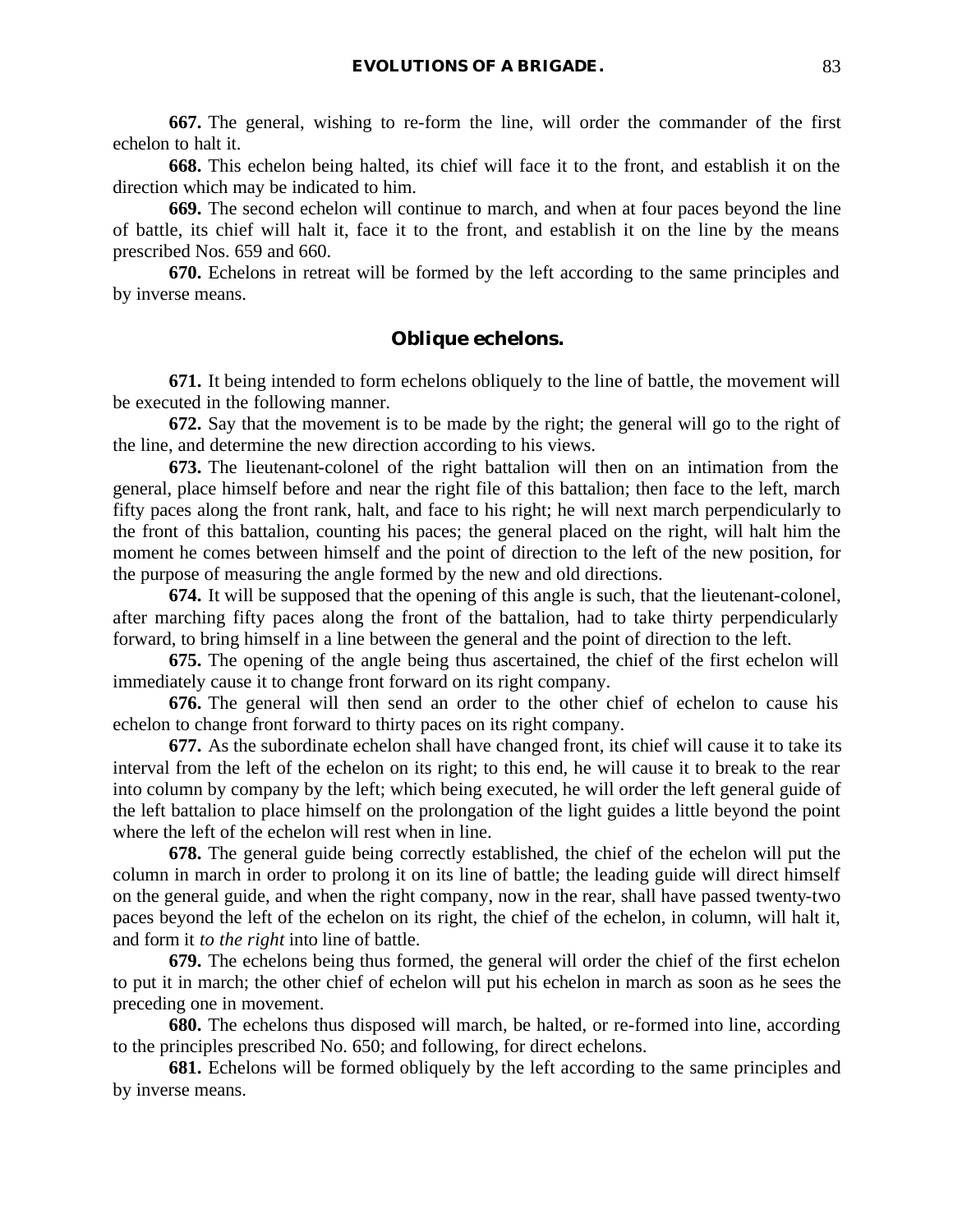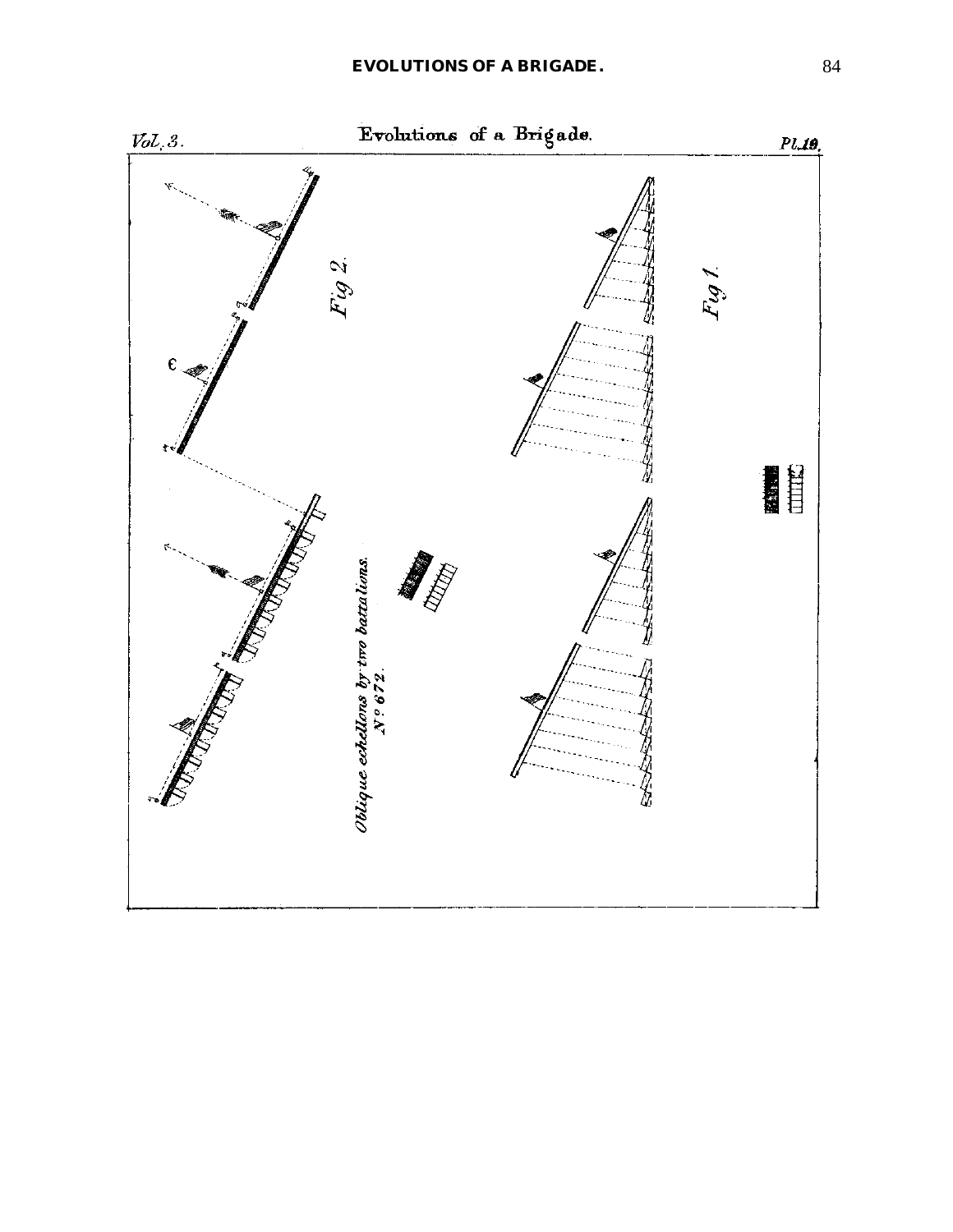#### **REMARKS ON THE ORDER IN ECHELON.**

**682.** The distance between echelons cannot be fixed, the number of paces necessarily depending on the views of the general; but it ought to be such as to allow the battalion or battalions in the echelons to be formed into squares, without danger of their firing into the other echelons.

**683.** In the formation of oblique echelons, the distance between them will depend on the extent of their fronts and the angle formed by the old and new directions; this distance may be either too great or too small; if too great, the general, before putting the echelons in march, will give an order to the chief of the subordinate echelon to advance, and then halt it at the prescribed distance. If, on the contrary, the distance be too small, the subordinate echelon will only put itself in movement when it has the given distance from the one next in its front.

**684.** In changes of front, for the formation of oblique echelons, the angle formed by the old and new directions being necessarily acute, the subordinate battalion in each echelon will change front by the same means as the directing one, instead of ploying into double column in order to march and deploy on the new line.

**685.** The line of battalions, deployed, will habitually march in echelons; but if the general judge it to be more advantageous, he may ploy each battalion into column by division, in rear of its first division, if the echelons are formed by the right, and in rear of the last division of the battalion, if echelons be formed by the left.

**686.** When the echelons are composed of battalions in columns, if the movement be by the right, the file closer, who ought to march abreast with the directing battalion of the subordinate echelon, will place himself on the prolongation of the right guides of the left battalion in the echelon preceding his own, and march exactly in the trace of those guides. If the movement be made by the left, the file closer will place himself on the prolongation of the left guides of the right battalion in the preceding echelon.

**687.** If the formation is in two lines, each battalion of the second line will, in forming echelons, preserve its relative position with regard to its corresponding one of the first line. In this case, echelon by battalion would involve the movement of two battalions, and echelon by two battalions of the whole brigade.

#### **ARTICLE XIV.**

#### **To retreat by alternate battalions.**

**688.** The retreat by alternate battalions, or odd and even battalions, will be executed as follows:

**689.** The general, intending to execute the retreat by alternate battalions, will give information of his purpose to the two next officers in rank, who are respectively to command the lines of odd and even battalions, and at the same time indicate to the one who is to commence the movement the position in which he will halt his line. The general will then command:

# 1. *Retreat by alternate battalions*. 2. *Odd* (or *even*) *battalions, commence the movement*.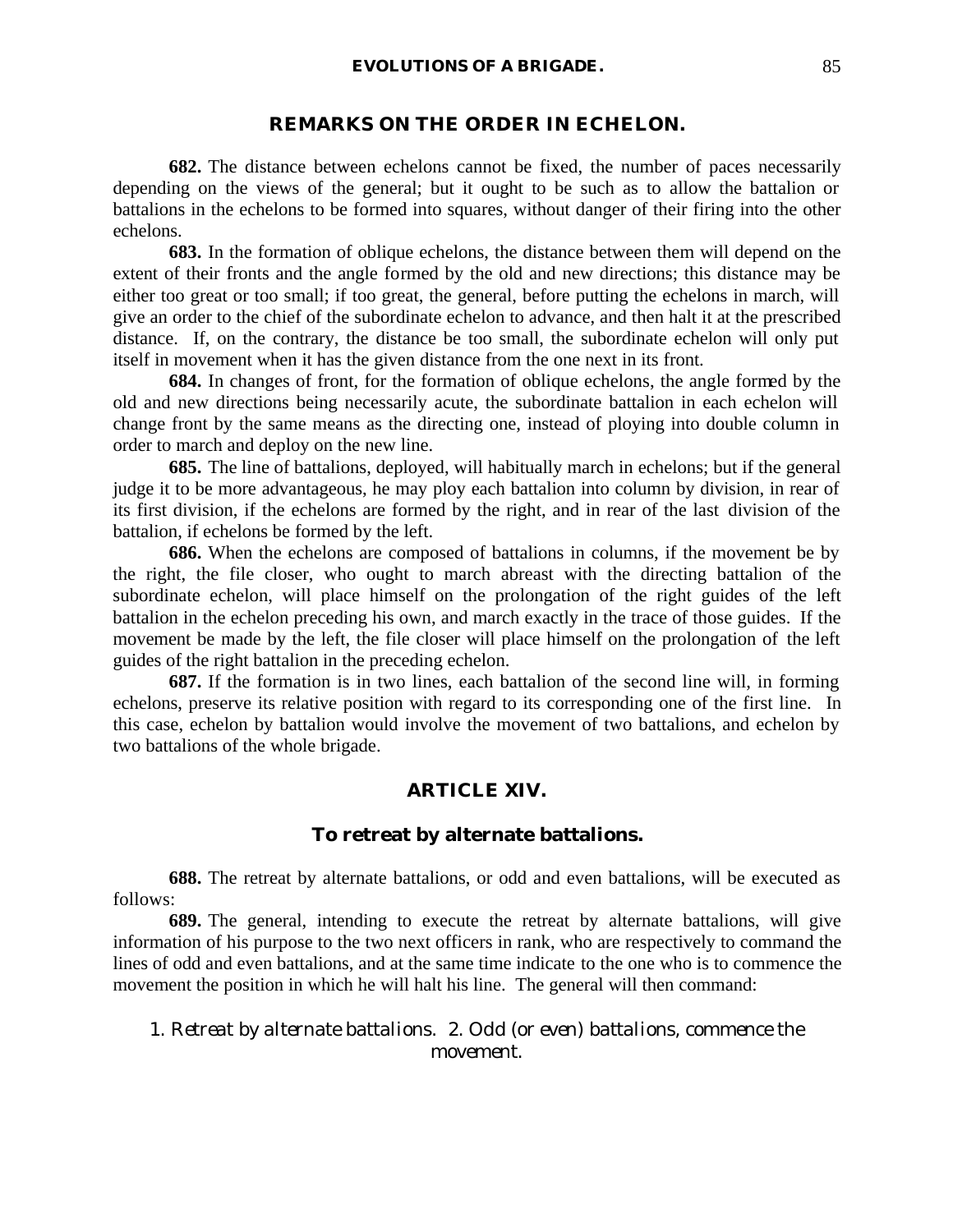**690.** These commands having been repeated, the officer entitled to command the line of odd battalions, and which line it is supposed ought to commence the movement, will command:

# 1. *Odd battalions, face to the rear*.

**691.** This having also been repeated, the chiefs of the designated battalions will cause them to face about.

**692.** The commander of the odd battalions will then add:

# 2. *The* (—) *the battalion of direction*. 3. *Battalions, forward*. 4. MARCH (or *double quick*—MARCH).

**693.** At the command *march*, briskly repeated by the chiefs of the odd battalions, these battalions will commence the march, and direct themselves perpendicularly to the rear. The chief of the subordinate battalion will maintain it abreast with the directing one in conformity with what is prescribed No. 454, and when the line arrives at the position indicated by the general, the chief of this line will command:

# 1. *Battalions*. 2. HALT.

**694.** At the second command the line will halt, each chief of battalion will immediately face his battalion about, the commander of the line will rectify the alignment of the directing battalion, the other battalion will be dressed by that, without constraint, however, as to being absolutely on the same general alignment.

**695.** As soon as the odd battalions which form the second line have faced about, the chief of the first line, of even battalions, will command:

#### 1. *Face to the rear*.

**696.** This will be executed as prescribed No. 691; the chief of this line will then command:

# 2. *The* (—) *the battalion of direction*. 3. *Battalions forward*. 4. MARCH (or *double quick*—MARCH).

**697.** The first line will march in retreat by the means prescribed No. 693; each battalion will be directed upon the middle of the corresponding interval in the second line, cross this line, and march perpendicularly to the rear. When it arrives at the position indicated by the general, the first line will be halted and faced about by the commands and means indicated Nos. 693-694.

**698.** The second line, become first, will execute the same movement, and so on alternately.

**699.** The general will superintend both lines, and determine, according to the ground, the distance he may wish to have between the lines, and the position each ought successively to occupy.

# **To re-form the line.**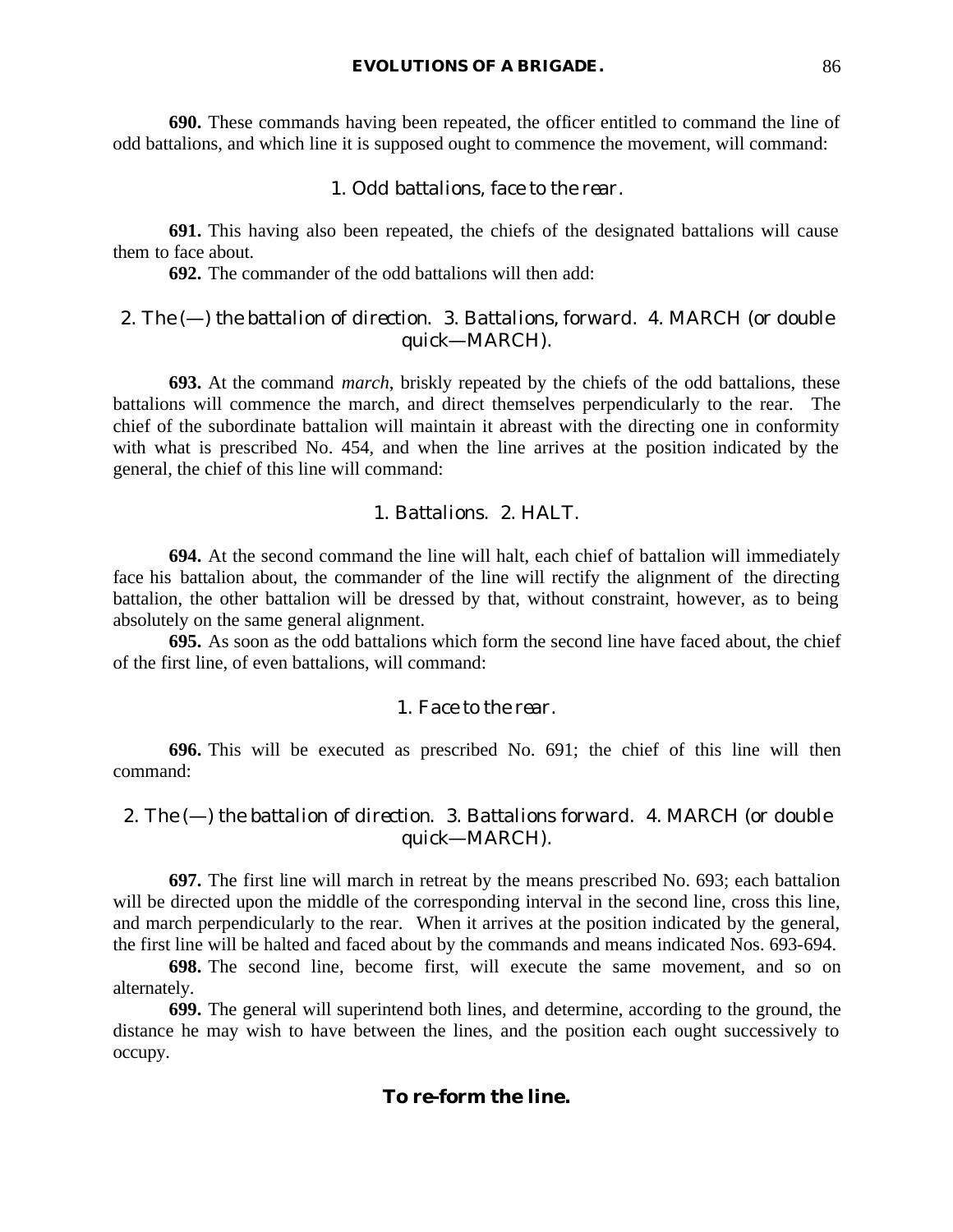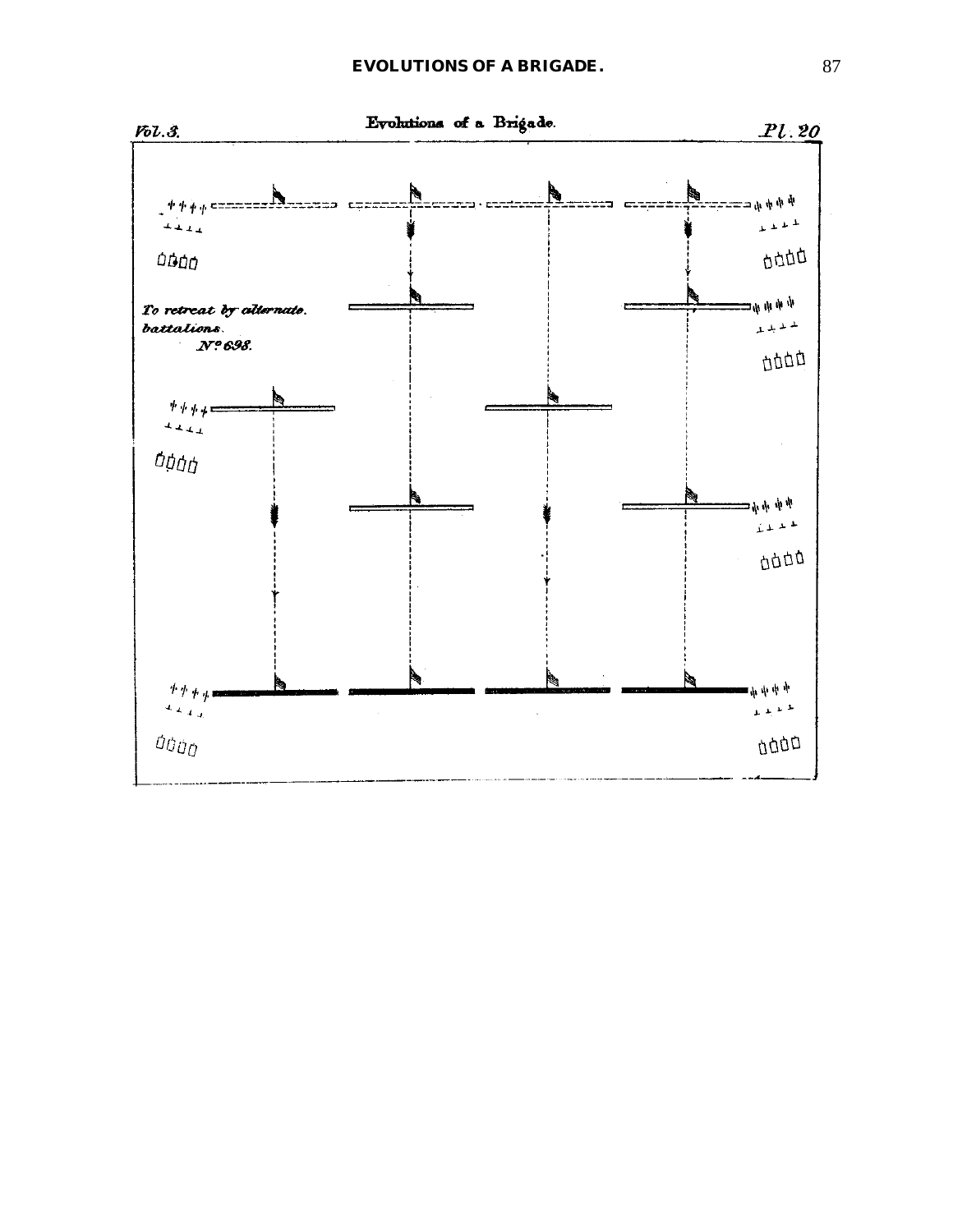**700.** The general, wishing to re-form the line, will cause the drums to beat a short roll, or the bugles to sound *the assembly*, after the first line (the one actually in front) is put in march, which roll or sound will be briskly repeated by all the drums or bugles of this line.

**701.** The battalions of the first line will continue to march, and when they find themselves exactly in their intervals of the second, their respective colonels will halt them, face them about, and rectify their alignment; the general will then give a general alignment if he judge it necessary.

# **REMARKS ON THE RETREAT BY ALTERNATE BATTALIONS.**

**702.** The commander of each line will endeavor to maintain the necessary harmony between its battalions, notwithstanding the interval between them; to this end, he will look to the strict execution of what is prescribed Nos. 693 and 694.

**703.** He will more particularly see that the battalions, after crossing the second line, direct themselves perpendicularly to the rear, this being the only means by which the interval can be preserved with sufficient accuracy to enable the two lines to re-form into one.

**704.** If the formation is in two lines, the odd or even battalions of the second line will face about at the same time with their corresponding ones of the first line; they will march to the rear at the same time with them, taking care to preserve their proper relative positions and distances.

# **REMARKS ON THE MOVEMENTS OF THE ARTILLERY IN RETREATING BY ALTERNATE BATTALIONS.**

**705.** The movement of the battery must depend much upon the state of the action, but generally it will keep abreast with the line nearest the enemy, and take such position as will most effectively cover the retreat.

## **ARTICLE XV.**

## **Passage of lines.**

**706.** The general, wishing to execute the passage of lines, will send an order to the commander of the second line to place it in the position it ought to occupy.

**707.** The battalions of this line will form double columns, closed in mass, and so disposed that the centre of each mass may be opposite to the middle of the interval to the right or left of the corresponding battalion of the first line, according to the order given by the general.

**708.** The second line being thus disposed, the general will send an order to the commander of this line, to execute the passage of lines, and give notice thereof to the commander of the first line.

**709.** The chief of the second line will immediately command:

### 1. *Pass the line in front*. 2. *Battalions, forward*.

**710.** These commands having been repeated, each chief of battalion will command: *Guide centre*.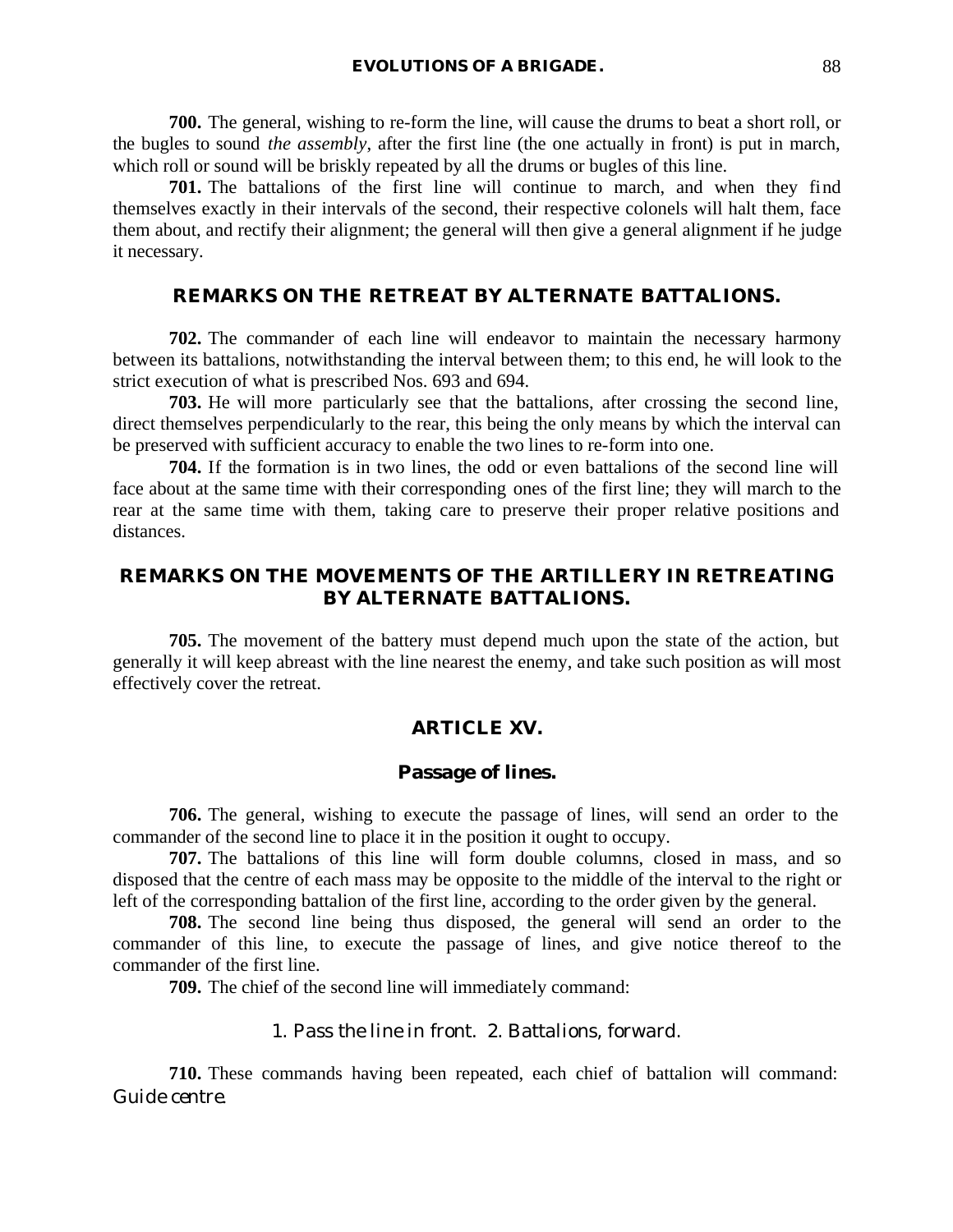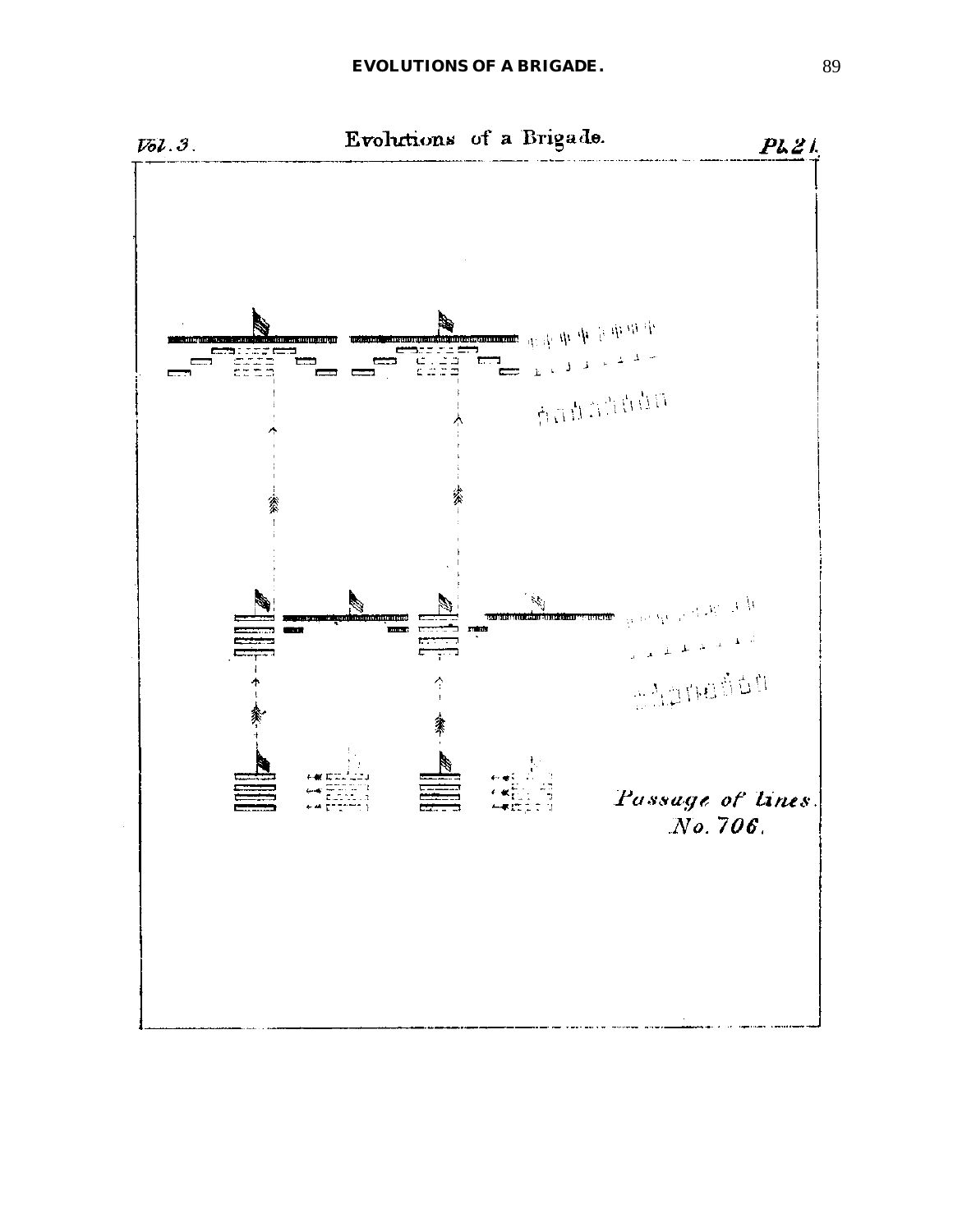**711.** The commander of the line will then add:

#### 3. MARCH (or *double quick*—MARCH).

**712.** At this, briskly repeated, the second line will advance; each battalion will direct itself upon the middle of the corresponding interval in the first line.

**713.** At the approach of the second line, each chief of battalion in the first will cause the right and left companies of his battalion to be ployed, as in mass, behind the contiguous companies, in time not to arrest the movement of the battalions of the second line.

**714.** The battalions of the second line will thus pass the first; and when they shall have cleared it, the commander of the second will designate the directing battalion. This battalion will take the guide to the right, and the subordinate battalion will take the guide on the side next to the directing battalion.

**715.** The battalions having arrived at the given position, the commander of the line will cause them to halt and to deploy, or they may deploy on the march, so as to finish their deployment at the required place of halting.

**716.** As soon as the second line has passed the first, the chiefs of battalion of the latter will cause the right and left companies of their respective battalions to return into line. They will then ploy their respective battalions, either in simple or double column, as the general may direct, and take their proper positions in rear of the corresponding battalions of the second line.

# **REMARKS ON THE DISPOSITION OF THE ARTILLERY IN THE PASSAGE OF LINES.**

**717.** If the second line passes the first for the purpose of relieving the latter, the battery will take a favorable position to cover the movement and fire with the greatest rapidity, without changing its position while the movement is being executed.

**718.** If the first line is passed for the purpose of an offensive movement, the battery will take a position in advance of the line, and cover the movements of the troops.

# **ARTICLE XVI.**

# **Dispositions against cavalry.**

**719.** No matter what the number of battalions which compose a column or line, not more than one will be formed into the same square. The squares will generally be formed by echelons.

**720.** A brigade containing four battalions will be supposed in column, by company, at half distance. The general, wishing to form square, will first cause divisions to be formed.

**721.** If it is supposed that the general wishes to form echelons on one of the centre battalions, he will command:

# 1. *To form square*. 2. *Echelons by battalion at* (so many) *paces*. 3. *On* (such) *battalion right* (or *left*) *in front, form echelons*.

**722.** At this, the colonel of each battalion in front of the designated one will either command: *Battalion right face*, or, 1. *Guide left*; 2. *Head of column to the right*; and the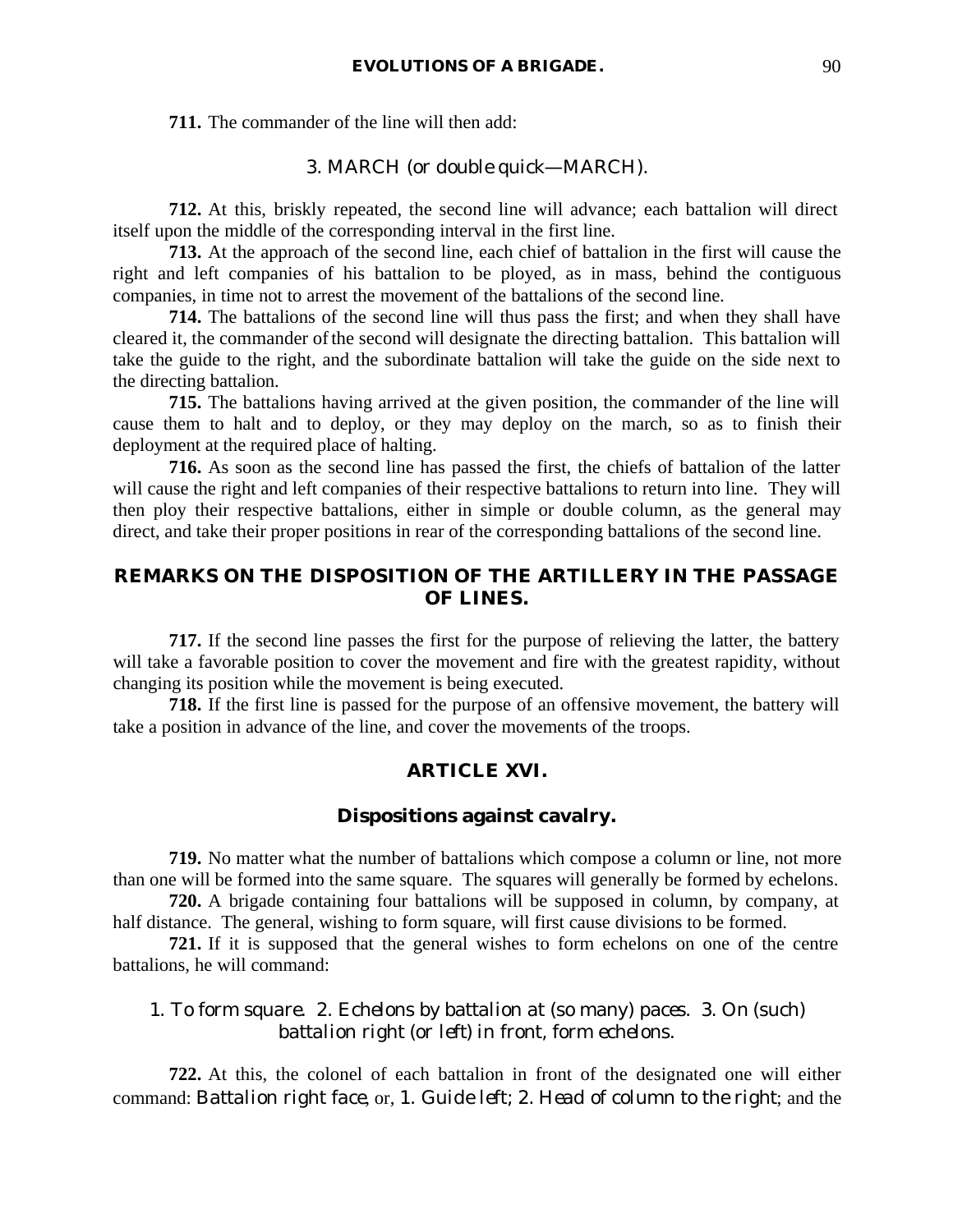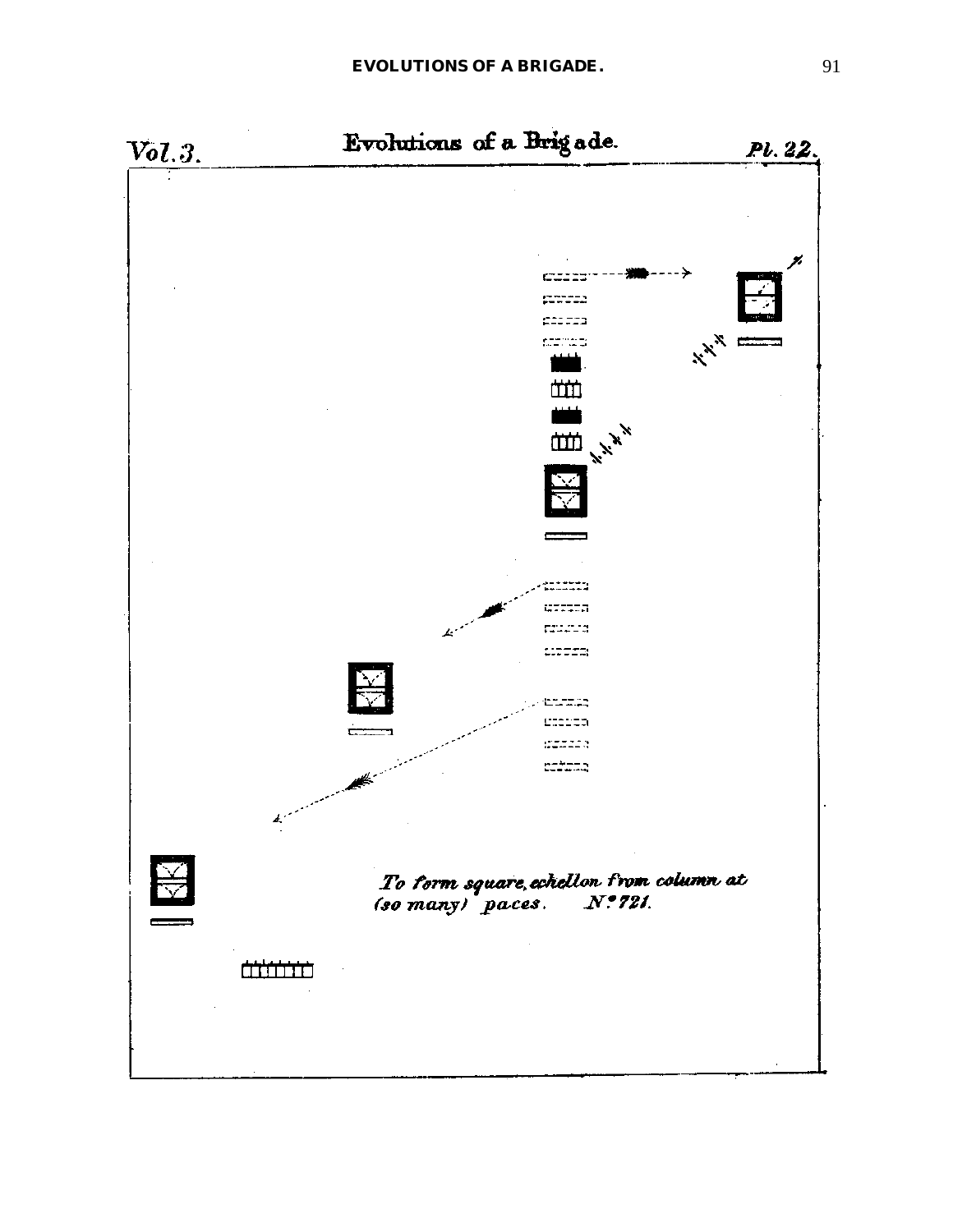colonel of each battalion in rear of the designated one will either command: *Battalion left face*, or 1. *Guide right*; 2. *Head of column to the left*, as the general may have previously caused to be indicated.

**723.** These dispositions having been made, the general will command:

## 4. MARCH (or *double quick*—MARCH).

**724.** At the command *march*, the portion of the column which is to form the directing echelon will stand fast.

**725.** All the other echelons will put themselves in march at the same time, each taking its direction from the side of the directing echelon; and whether it march to the right or left, it will be halted by its commander when it has taken the given number of paces from the next echelon on the side of the direction.

**726.** At the commencement of the movement, the directing echelon will form square; the commander of each of the other echelons, after halting it, will rectify the alignment so that it may be parallel to the directing echelon, and then cause it to form square.

**727.** If the column is at full, instead of half distance, the general will first form divisions, and then close the column to half distance on any designated division, by the means heretofore indicated. He will then form square by echelon, as prescribed above.

**728.** If the column be closed in mass, the general will cause it to take company distance, on any division he may designate, by the means heretofore indicated. He will then form square by echelon, as prescribed above.

**729.** If the column at half distance is so immediately menaced by cavalry, that there is no time to place it in echelon, the general will command:

#### *Form squares.*

**730.** This having been repeated, each colonel will form his battalion into square on its ground.

**731.** When a column closed in mass, is so suddenly threatened by cavalry as not to allow time to take distances, it will be formed as follows. The general will command:

## *Column against cavalry.*

**732.** This having been repeated, each colonel will form his battalion into square as prescribed in the *S. B.*, No. 1202 and following.

**733.** Squares will be marched, columns will be formed, and squares reduced, by the commands and means prescribed in the *S. B.*, No. 1049 and following; No. 1060 and following; No. 1086 and following, and No. 1207 and following.

#### **To form square from line of battle.**

**734.** The square from line of battle, will always be formed by battalion, and disposed in echelon if there is sufficient time. The perpendicular distance between the echelons will be such that, the squares being formed, the first front of the second may find itself at least fifty paces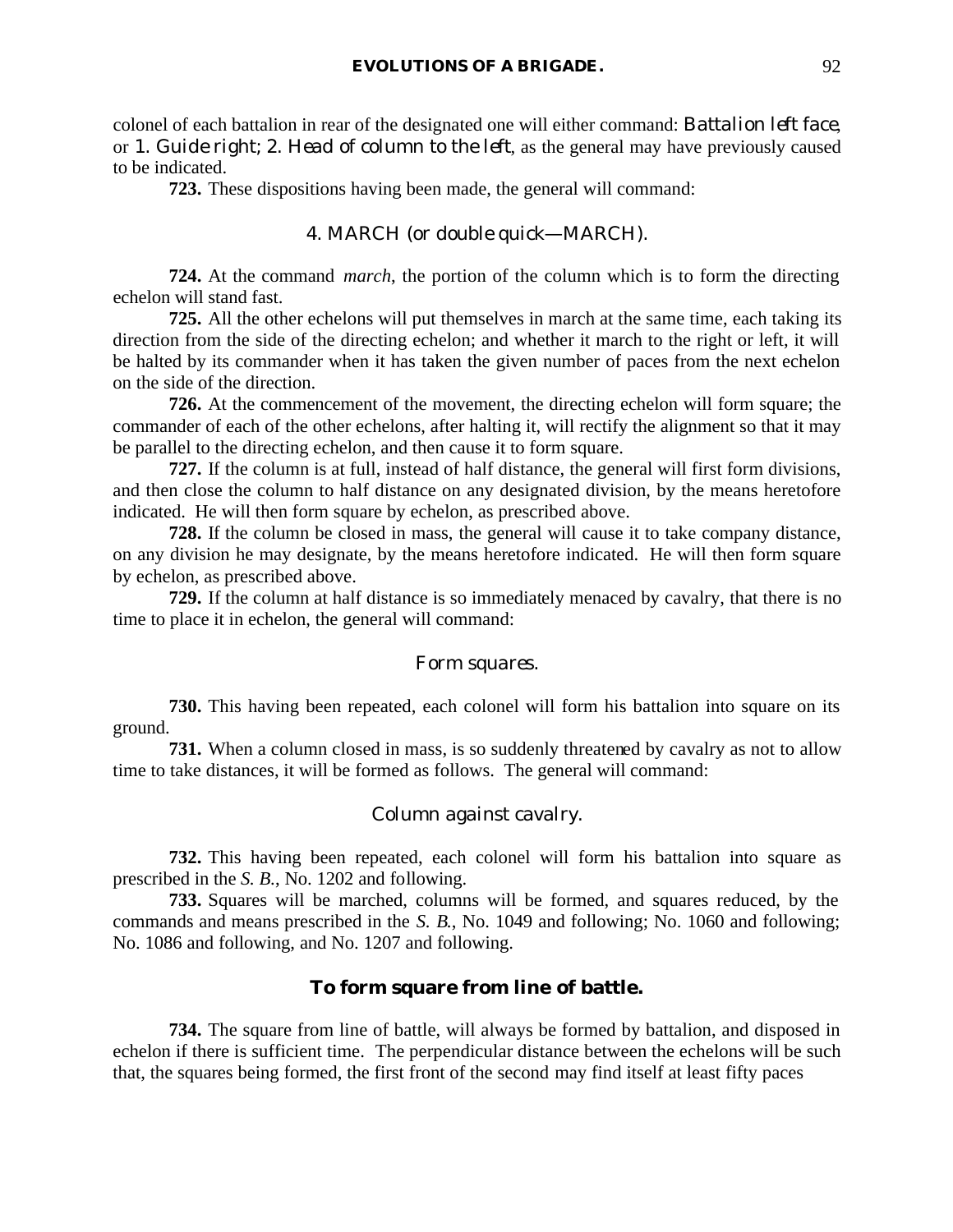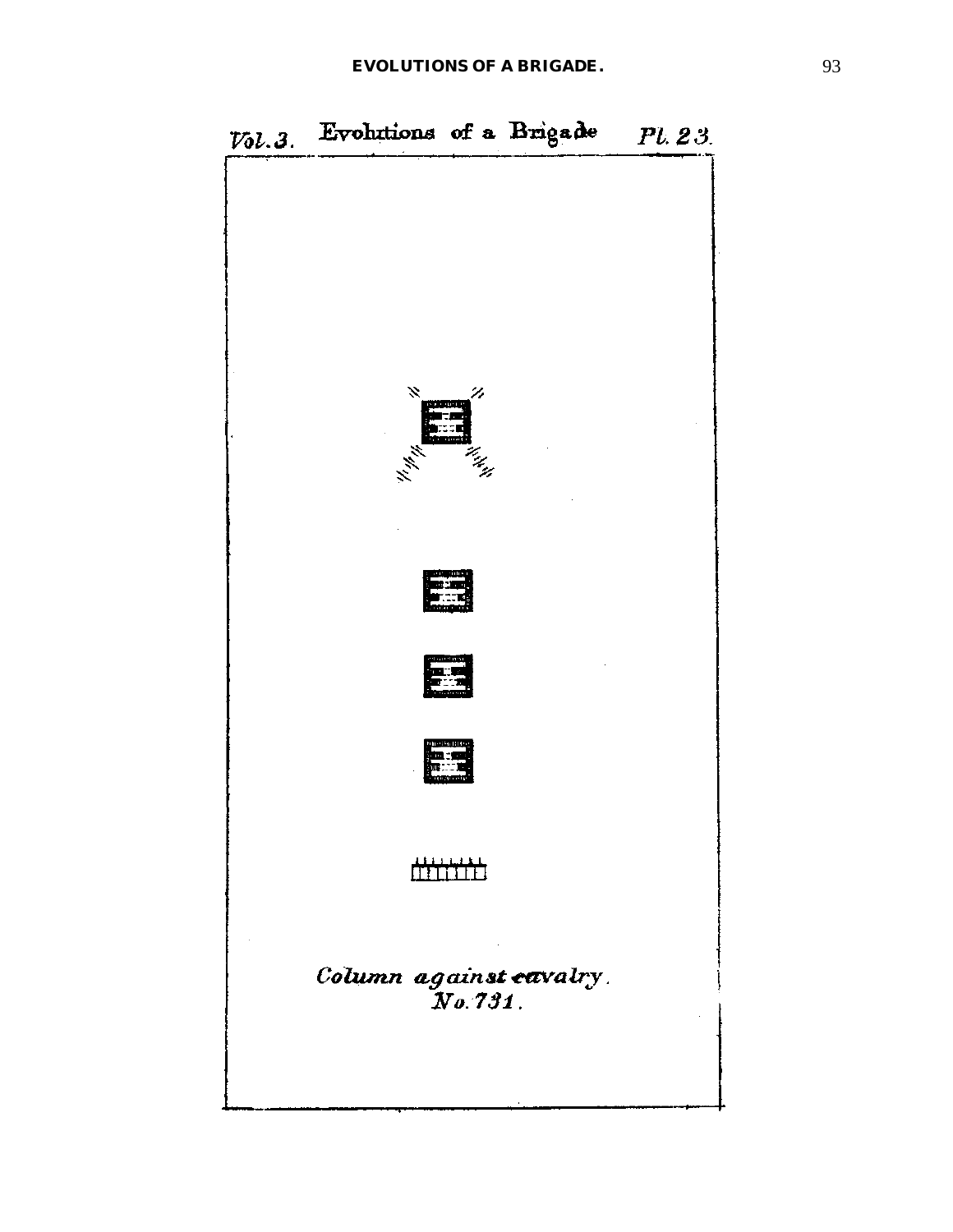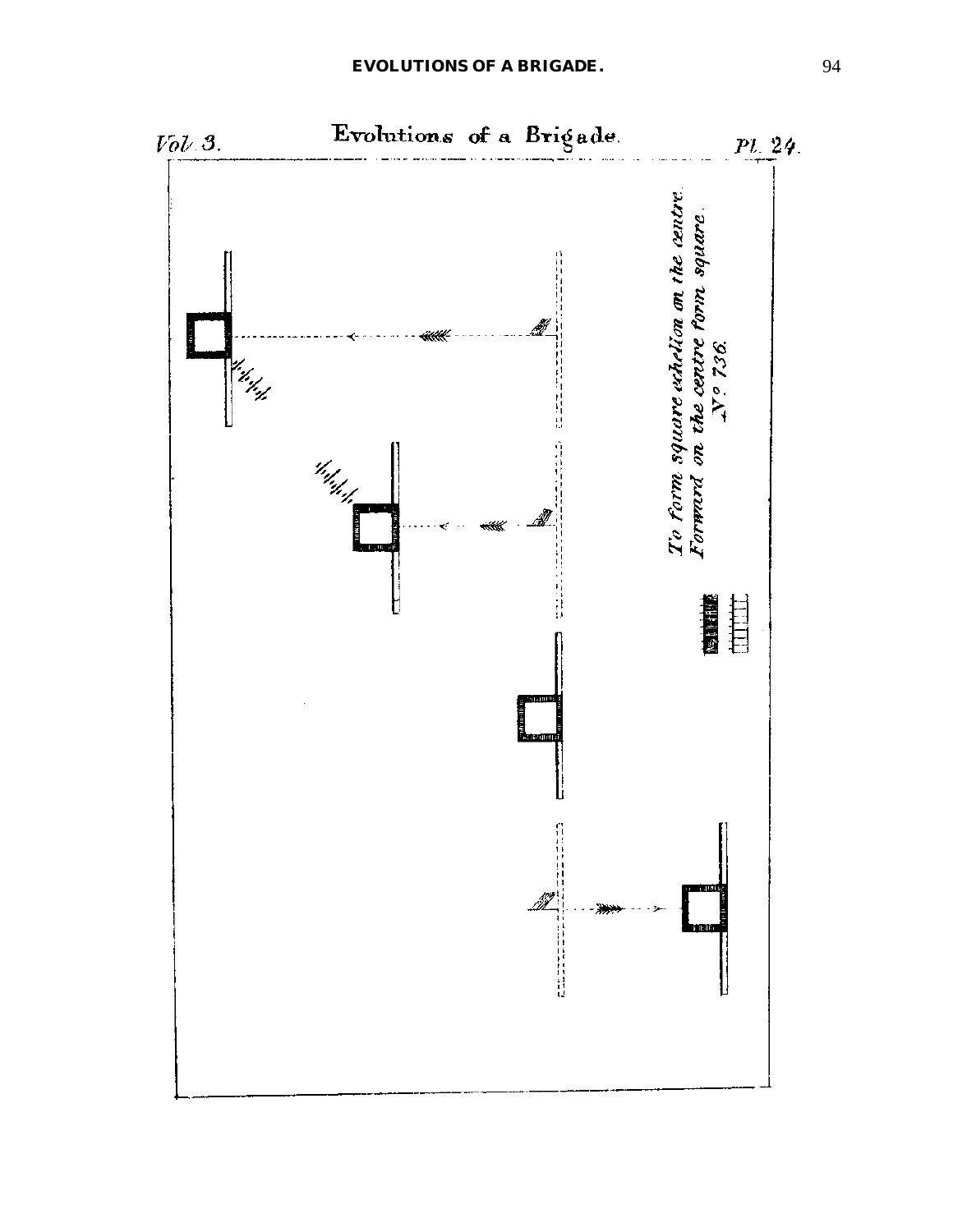farther to the rear than the fourth front of the first echelon. This rule is equally applicable to a column to be formed into squares.

**735.** When the echelons have to march in advance or in retreat, they will be formed according to the principles prescribed No. 650 and following, whether the battalions, which are to compose the echelons, be already disposed for the formation of squares, or be yet deployed. If the echelons are to remain at a halt, they will be formed on the centre, or on one of the wings, as will be explained.

**736.** It is supposed that the general wishes to form the echelons on the centre, he will command:

# 1. *To form square*. 2. *Echelons by battalion at* (so many) *paces*. 3. *On* (such) *battalion right* (or *left*) *wing in front form echelons*. 4. MARCH (or *double quick*— MARCH).

**737.** At the command *march*, the portion of the line which is to form the directing echelon, will stand fast. The echelons will then execute what is prescribed Nos. 724 and 725.

**738.** If the general should wish the echelons to form square, as if formed from double column, it will be executed by the commands and means prescribed in the *S. B.*, No. 1103 and following; each colonel taking care to give his cautionary commands in time, so that his echelon will halt in its proper place.

**739.** If the formation is in two lines, the battalions of the second line will move at the same time with the corresponding ones of the first line, and form square at the same time. Each battalion of the second line, will, however, before forming square, be moved either to the right or left, so as to unmask its corresponding one of the first line.

#### **Oblique squares.**

**740.** A line threatened by cavalry, and without time to form squares disposed in echelon, will be formed into oblique squares by battalion in the following manner: The general will command:

#### 1. *Oblique square by battalion*. 2. *On the first division, form square*.

**741.** At the second command, the colonel of each battalion will immediately form his battalion into oblique square on its first division, by the commands and means prescribed in the *S. B.* No. 1167 and following.

**742.** The formation of battalions into oblique squares, on the left division of each, will be executed according to the same principles, and by inverse means.

**743.** In the preceding example the line was supposed to be deployed; but if it be formed of battalions already in columns with deploying intervals, the desired obliquity will be established by causing each battalion to change direction by the flank; to this end, the general will command:

# 1. *To form oblique squares by battalion*. 2. *Change direction by the right* (or *left*) *flank*.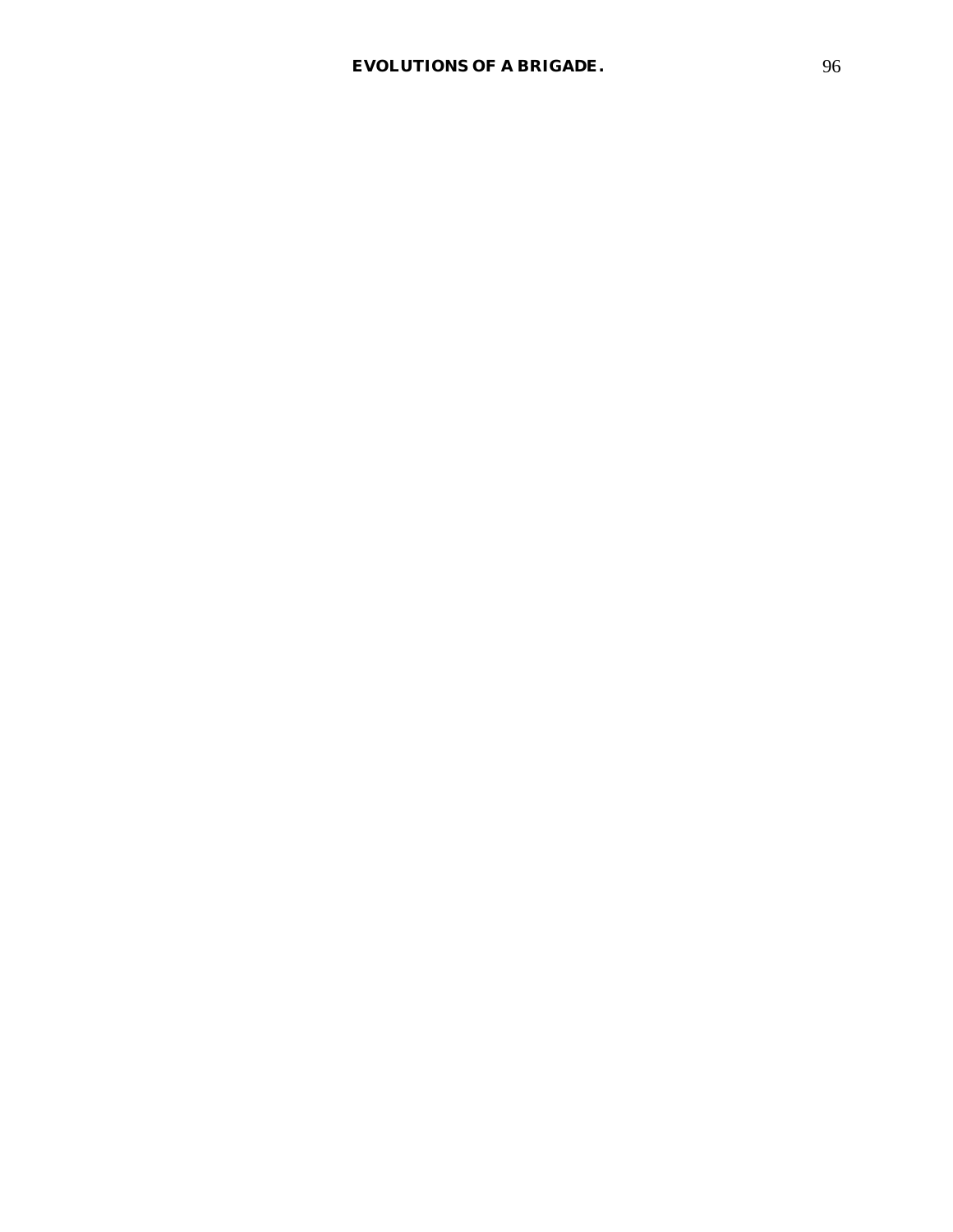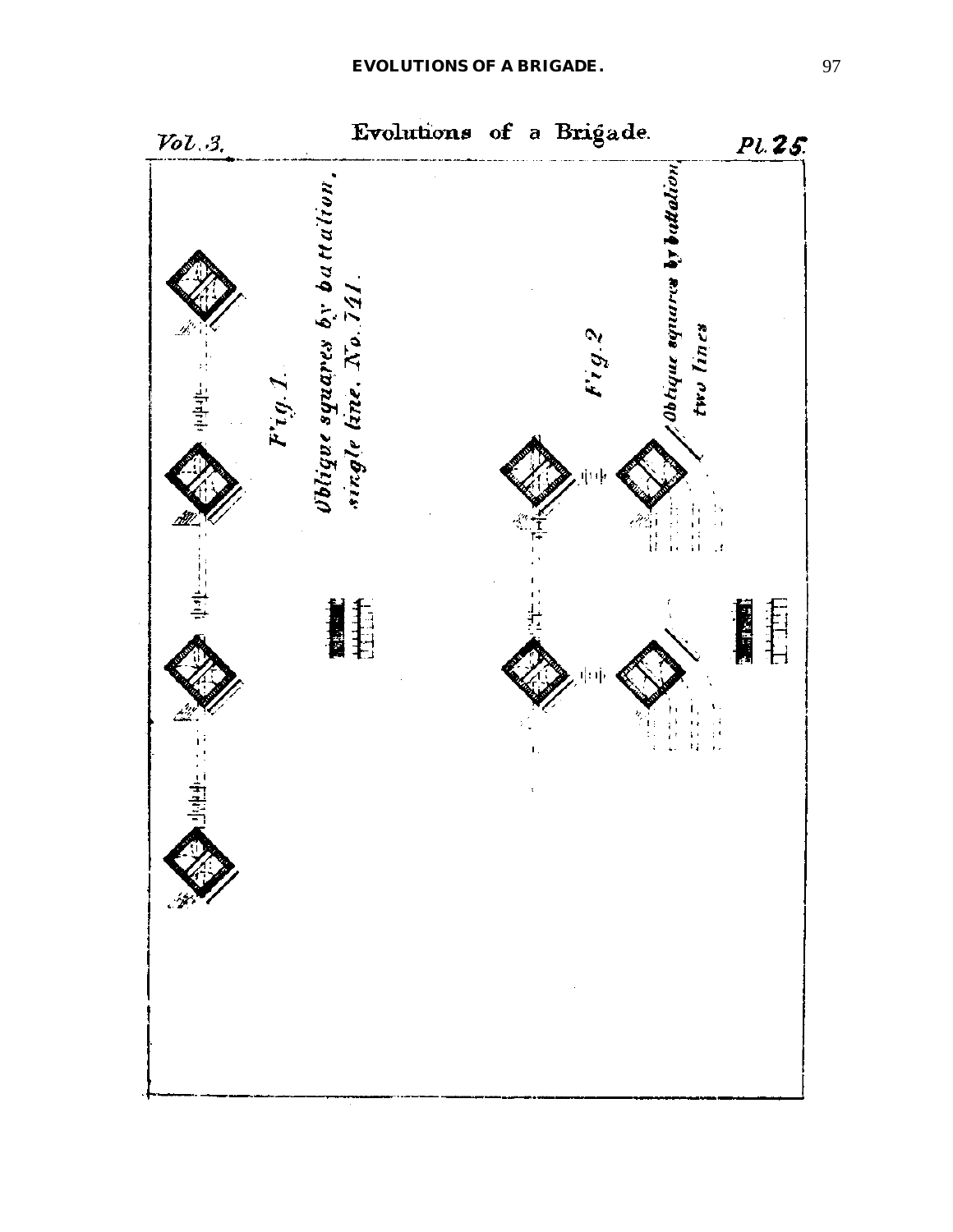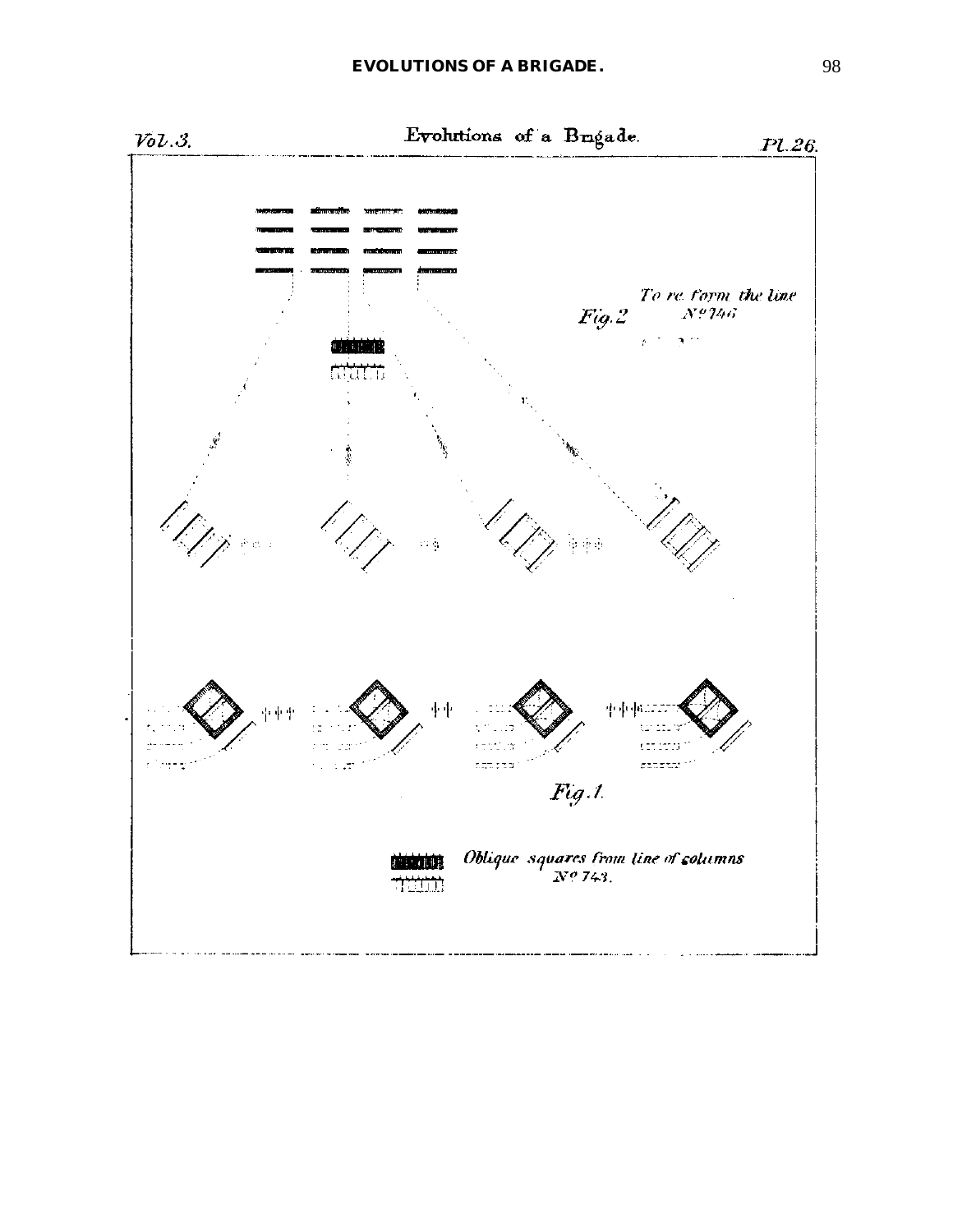**744.** At the second command, the lieutenant-colonel of each battalion will trace the new direction as prescribed in the *S. B.*, No. 1175. Pending this operation, each colonel will give the commands, and make the preparatory dispositions for a change of direction by the flank, and cause it to be executed as soon as the new direction is traced. The change of direction having been executed, he will cause the square to be formed.

**745.** A column at full distance may be formed into oblique squares by the same means: each battalion will be closed to half distance on its headmost subdivision; which being executed, the battalion will change direction, as has just been prescribed, and then form square.

## **To re-form the line.**

**746.** The line being disposed in oblique squares, when the general shall wish to re-form it, he will cause the squares to break; to this end, he will command:

#### 1. *Reduce squares*.

**747.** At this, briskly repeated, each colonel will cause his square to break. Pending the execution of the movement, the general will place himself in front of the square he may judge the most conveniently situated to become the directing battalion, say the third; he will place two markers in the direction he may wish to give to the line, and cause it to be prolonged to the right and left, by the means prescribed No. 291.

**748.** These dispositions being made, the general will command:

# 1. *Form line of battle at* (such) *intervals*. 2. *The third the battalion of direction*. 3. MARCH (or *double quick*—MARCH).

**749.** At the second command, each colonel will give the commands indicated No. 421. The lieutenant-colonels will execute what is prescribed No. 423.

**750.** At the command *march*, briskly repeated, the movement will be executed as prescribed No. 422.

**751.** The movement being ended the general will command:

#### 4. *Guides*—POSTS.

**752.** If the formation is in two lines, the battalions of the second line will form oblique squares on the positions they occupy, at the same time as those of the first line.

# **REMARK ON OBLIQUE SQUARES.**

**753.** The formation of a line into oblique squares, gives the facility of placing it, whatever be its extent, as promptly in safety against the attacks of the cavalry, as if it were a single battalion, without causing the line to quit the position it occupies, and then, after reforming each square into column, the line may be marched in any direction. The fires of oblique squares also cross each other in every direction, except that of the squares themselves, and this even when the battalions, before being formed into squares, happened not to be on the same alignment.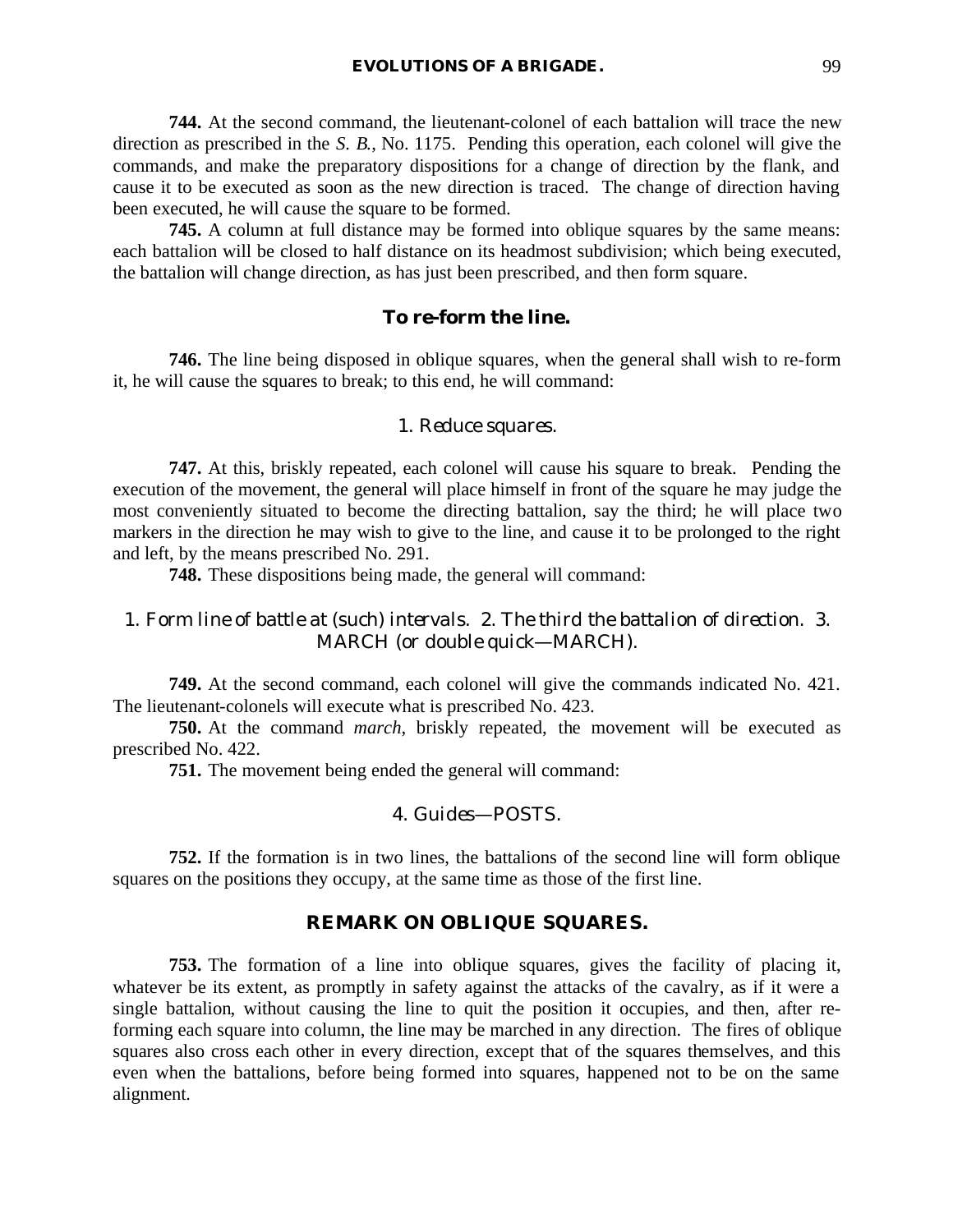# **REMARKS ON THE DISPOSITION OF THE ARTILLERY WITH THE SQUARES.**

**754.** If a cavalry charge is threatened, the battery will take up such positions as most effectively to fire upon the enemy, and at the same time avoid the fire of the squares. It may be found expedient, to concentrate all the pieces near the interior of the angle of the square nearest the enemy; or, the battery may be divided, and placed near the interior angles of the two squares of the first line, or between the lines.

**755.** As soon as the pieces are in battery the ammunition pouches will be filled, and the limbers and caissons sent to the rear of the second line.

**756.** If the gunners are driven from their pieces, they will take refuge in the nearest square. As soon as the charge is repulsed, they will immediately return to their pieces, and open fire upon the enemy.

## **END OF EVOLUTIONS OF A BRIGADE.**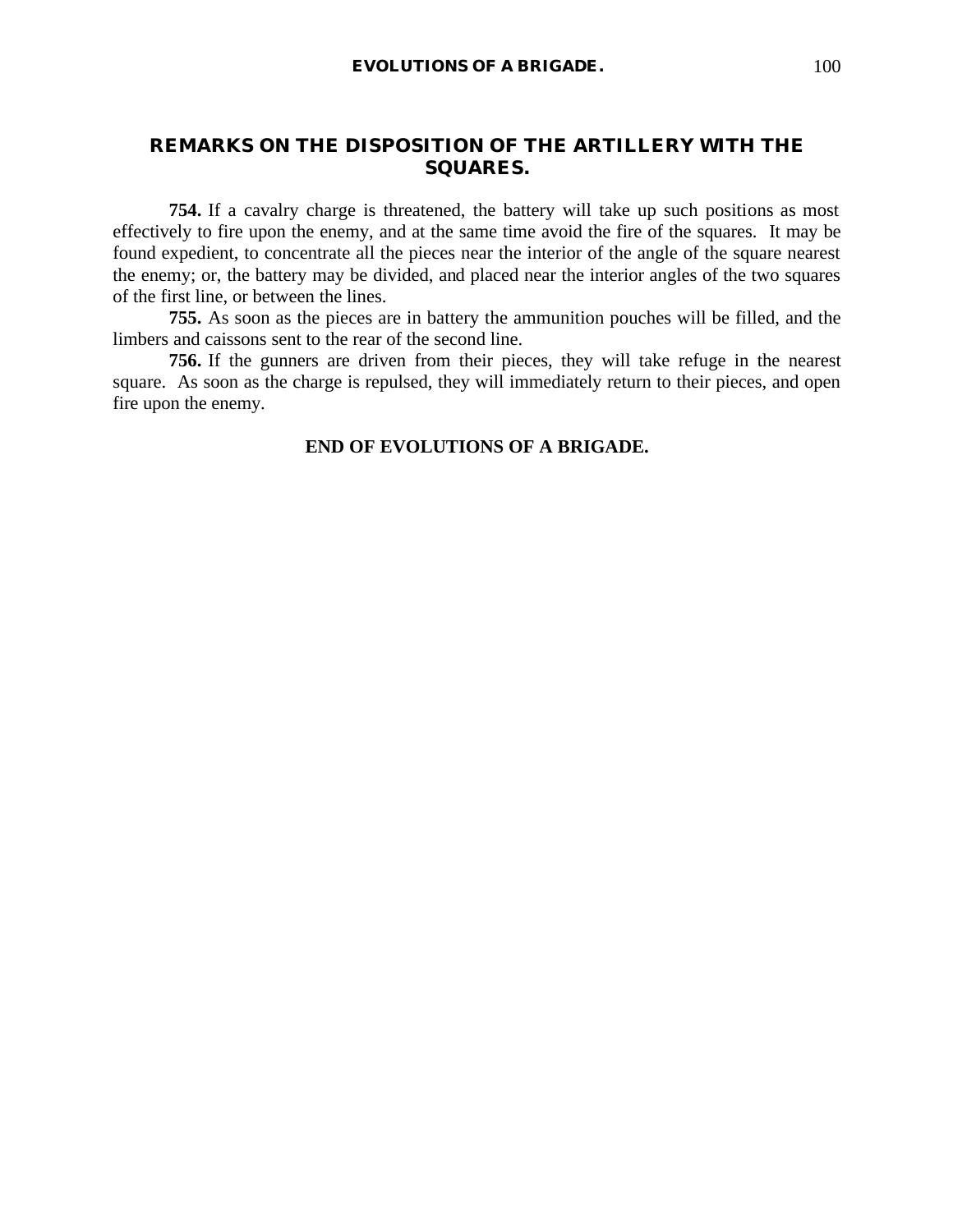# **INFANTRY TACTICS. \_\_\_\_\_\_\_\_\_\_\_\_\_\_\_**

# **TITLE VII. \_\_\_\_\_\_\_\_\_\_\_\_\_\_\_**

# **EVOLUTIONS OF A CORPS D'ARMÉE.**

# **General principles for the evolutions of a corps d'armée.**

**1.** THE evolutions of a brigade comprehending all the principles and details of the movements which should be made by a single brigade, it only remains to apply these principles to a *corps d'armée*.

**2.** In this instruction, a *division of the line* will be supposed to consist of three brigades, and in every line of battle composed of more than one of these divisions, they will be posted from right to left in the order of their numbers.

**3.** For the illustration of this instruction, a *corps d'armée*, consisting of nine brigades, will be supposed, but the rules herein prescribed are equally applicable to a *division of the line*, or to two or more brigades.

# **Posts of the general-in-chief, of the major-generals and brigadier-generals in line and in column.**

**4.** In line of battle *the general* (that is the particular general-in-chief) will have no fixed position; he will go wherever he may judge his presence necessary.

**5.** In column, he will hold himself habitually at its head, in order to direct it according to his views.

**6.** In the evolutions, he will place himself at the point whence he can best direct the general execution of the movement.

**7.** In all cases the general may repair wherever he may judge his presence necessary, taking care to leave in his habitual position the next in command, or the chief of his staff, charged with the execution of his orders.

**8.** In line of battle, major-generals (generals of division) will place themselves at about one hundred and ten paces in rear of the centres of their divisions.

**9.** In column they will hold themselves on the directing flank, abreast with the centres of their divisions, and at sixty paces from the guides.

**10.** Brigadier-generals (generals of brigade) will place themselves as prescribed in the *E. B.*, Nos. 3 and 4.

**11.** Major-generals, will look to the exact and regular execution and transmission of all signals or notifications from the general, and commands or instructions given by themselves pursuant thereto; accordingly, they may repair wherever they may judge their presence necessary, within the extent of their divisions.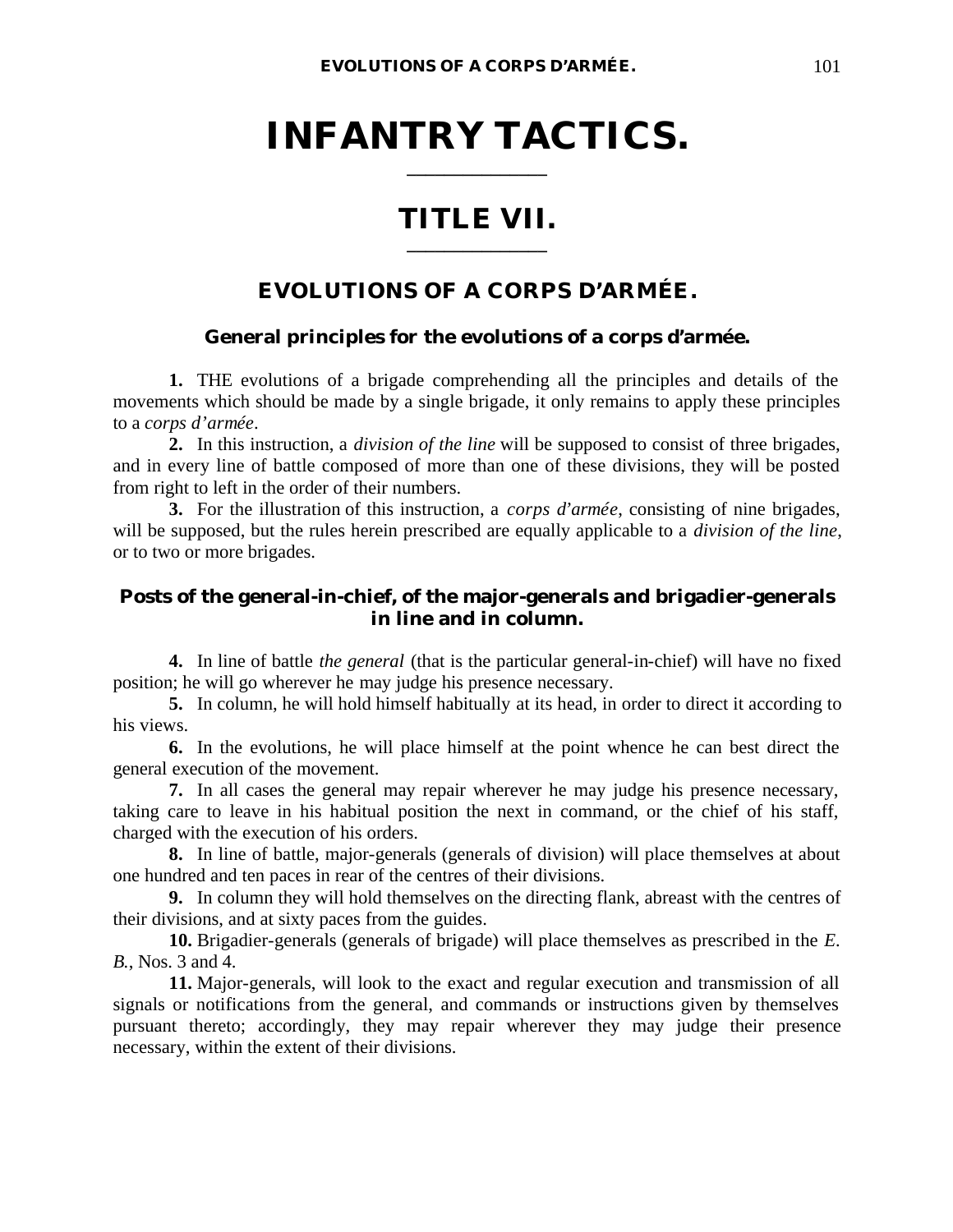**12.** Brigadier-generals will look to the exact and regular execution of all signals, notifications, or commands coming from their major-generals, and to all commands given by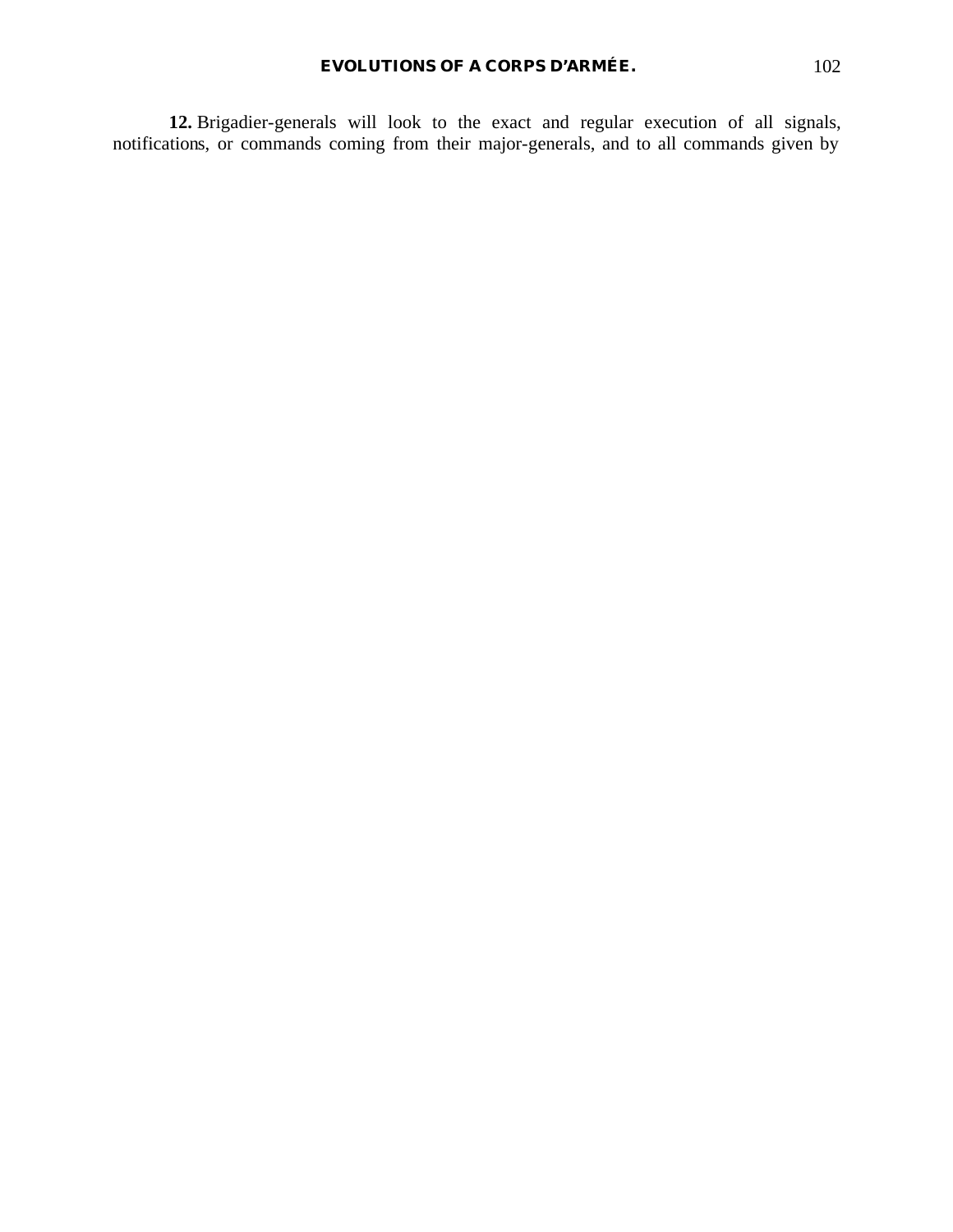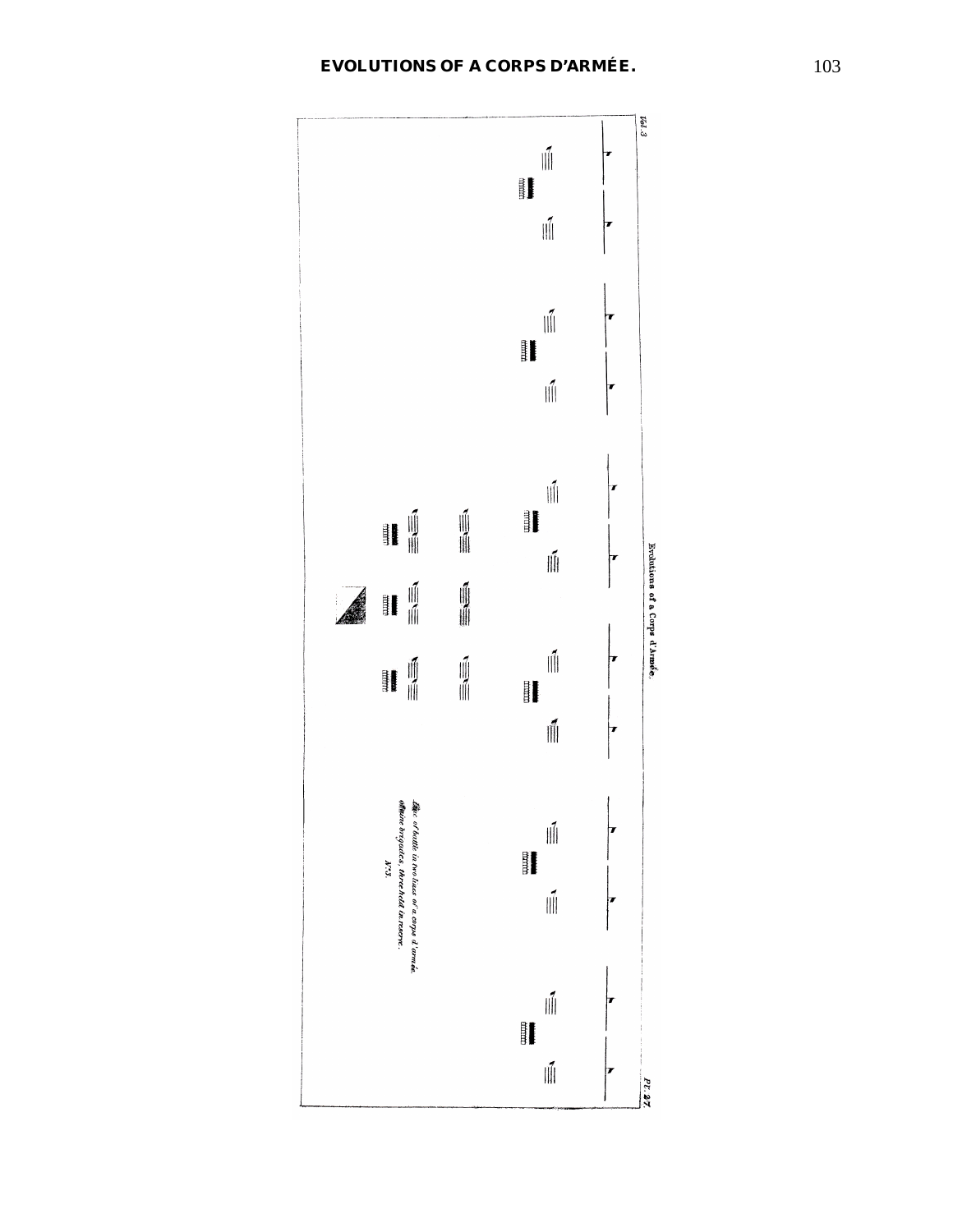themselves pursuant thereto; accordingly, they may repair wherever they may deem their presence necessary, within the extent of their brigades.

#### **General rules for commands.**

**13.** In *corps d'armée*, the evolutions and movements will be executed by means of signals, bugle sounds, and commands.

**14.** When the general shall wish a movement to be executed, he will send staff officers to notify the generals of division of the nature of the movement, or, he may make use of telegraphic signals to the same end. Each major-general will, then, by staff officers, immediately notify the brigadier-generals of his command of the movement to be made.

**15.** The general will then cause the *attention* to be sounded, which will be briskly repeated by the buglers of the major-generals, and, at which the generals of brigade will each immediately give by word of mouth the general commands relating to the manœuvre, and applicable to his brigade.

**16.** The final command, or that which determines the *execution* of the general movement, will always be given by the general, who to that end will cause the signal of *execution* to be sounded, which signal will be briskly repeated by the bugles of the major-generals.

**17.** The command of execution, signified by the sound, will be immediately given by the generals of brigade, and briskly repeated by the colonels, and, if necessary, by the lieutenantcolonels and majors, as prescribed in the *E. B.*, No. 12.

**18.** In case the generals of division or brigade have not been notified of a movement previous to the signal of *attention*, the signal of *execution* which follows, will indicate that the command is to advance to the front, in the then order of formation. The generals of brigade will give the preparatory command for forward, immediately after the signal of *attention*, and at the signal of *execution*, they will command *march*.

**19.** If during the march the general should wish to halt his command without having previously notified the generals of division, he will cause the signal of *execution* only, to be sounded, at which the generals of brigade will immediately halt their brigades. *This rule is general.*

**20.** When a line has to execute a central movement, the general will repair to the position which he may have selected as the *point d'appui*, and inform the generals of division of the manœuvre, as prescribed No. 14.

**21.** In column, commands will be extended by repetition, according to the same principles.

**22.** As often as a line breaks into several columns, the senior general officer, or colonel, in each, will discharge the duties attributed above to the general, or general-in-chief; but commands will not be given by signals or bugle sound, unless the column consists of more than one brigade.

# **PART FIRST.**

## **ARTICLE I.**

#### **To open and to close ranks.**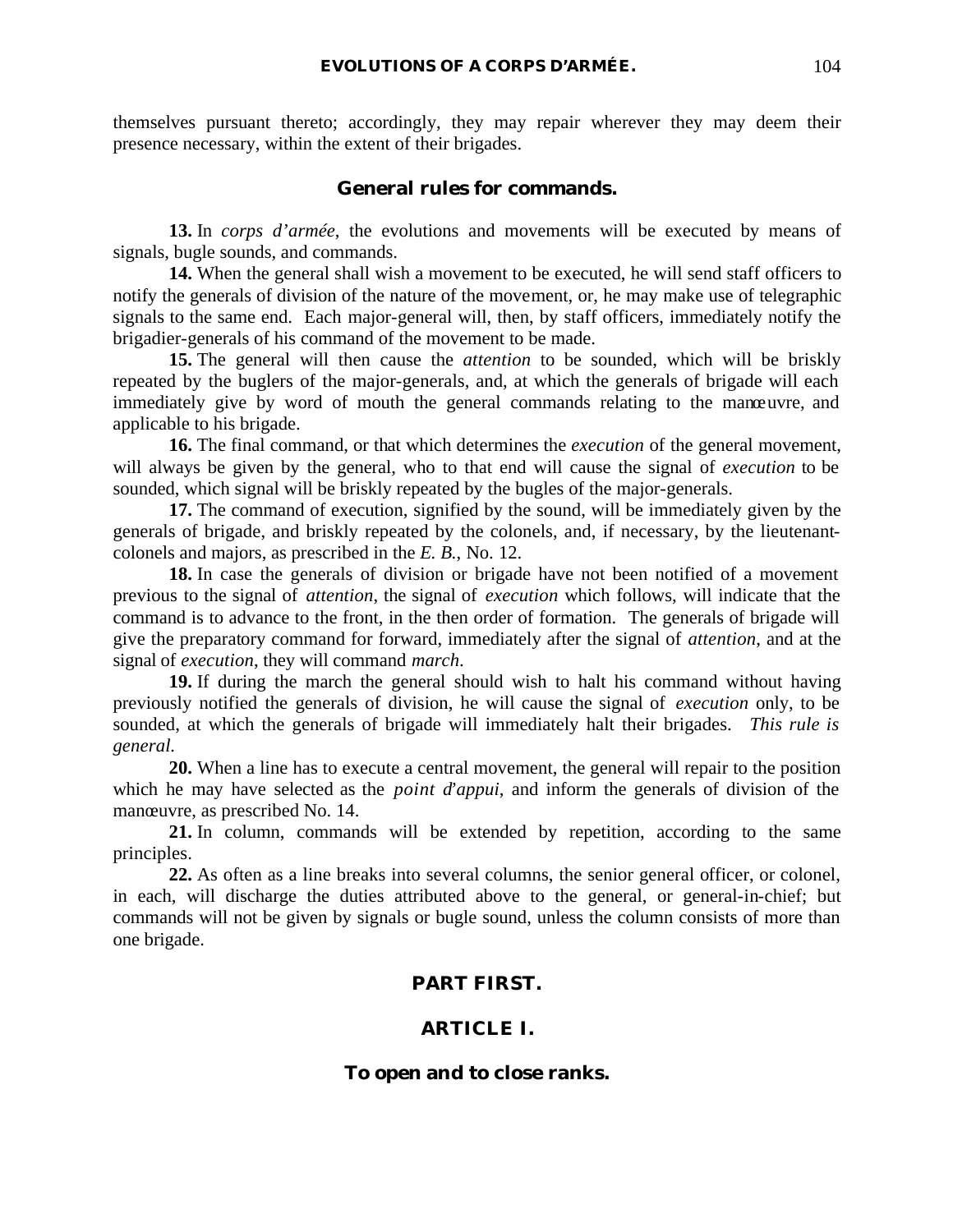#### **ARTICLE II.**

#### **Loading at will and the firings.**

## **ARTICLE III.**

## **To cause the line to rest.**

**23.** The general wishing the movements prescribed by the above articles to be executed, will cause the generals of division to be informed of his intention, who will, in turn, notify their generals of brigade. The general will then cause the signal of *attention* to be sounded, at which each general of brigade will give the preparatory commands appropriate for the movement, as prescribed in the *E. B.*

**24.** The general will then cause the signal of *execution* to be sounded, when the generals of brigade will give the command which the signal indicates, and cause it to be executed as prescribed in the *E. B.*

#### **PART SECOND.**

# **DIFFERENT MODES OF PASSING FROM THE ORDER IN BATTLE TO THE ORDER IN COLUMN.**

## **ARTICLE I.**

#### **To break to the front, to the right or left into column.**

**25.** The movements prescribed by the above-named article, will be executed according to the principles indicated Nos. 23 and 24.

**26.** In breaking to the right (or left), to march to the left (or light), each general of brigade after the leading one, will take care to move his brigade, so that there shall be between the leading subdivision of his headmost battalion, and the rearmost subdivision in the preceding brigade, the distance of a subdivision and one hundred and fifty paces, in case the battery of his brigade moves in its rear.

**27.** When the column is at full distance, and the brigade batteries; move within the columns of their respective brigades, in rear of the leading or three leading battalions, the distance between the leading subdivision of one brigade, and the rearmost subdivision of the one preceding, will be the length of a subdivision, and fifty paces if the column be formed by company, and a subdivision and ninety paces if the column be by division.

**28.** These distances in column between the brigades, will result from the leading or three leading battalions, having moved forward to admit the battery, as prescribed in the *E. B.*, No. 216.

#### **ARTICLE II.**

#### **To break to the rear by the right or left into column.**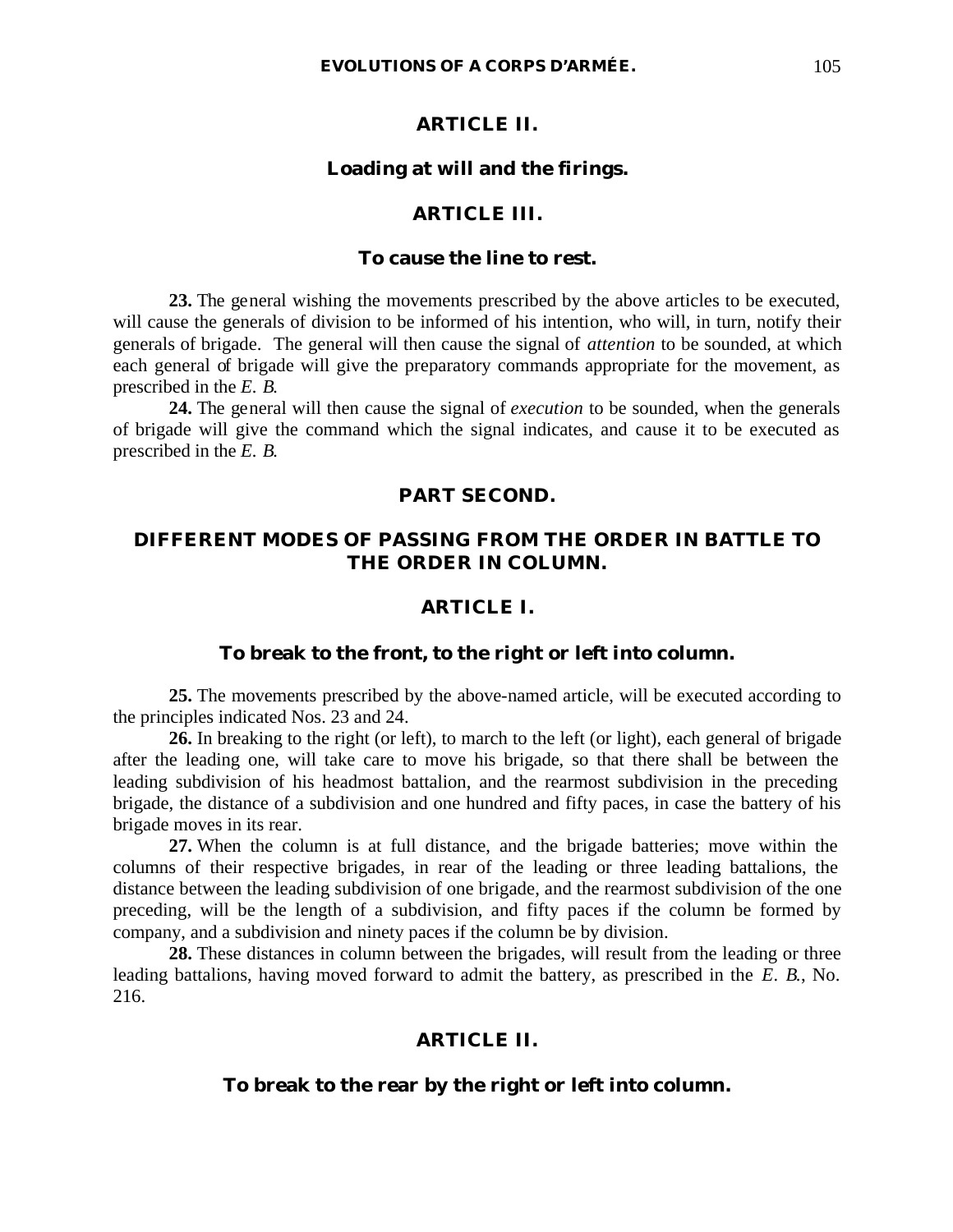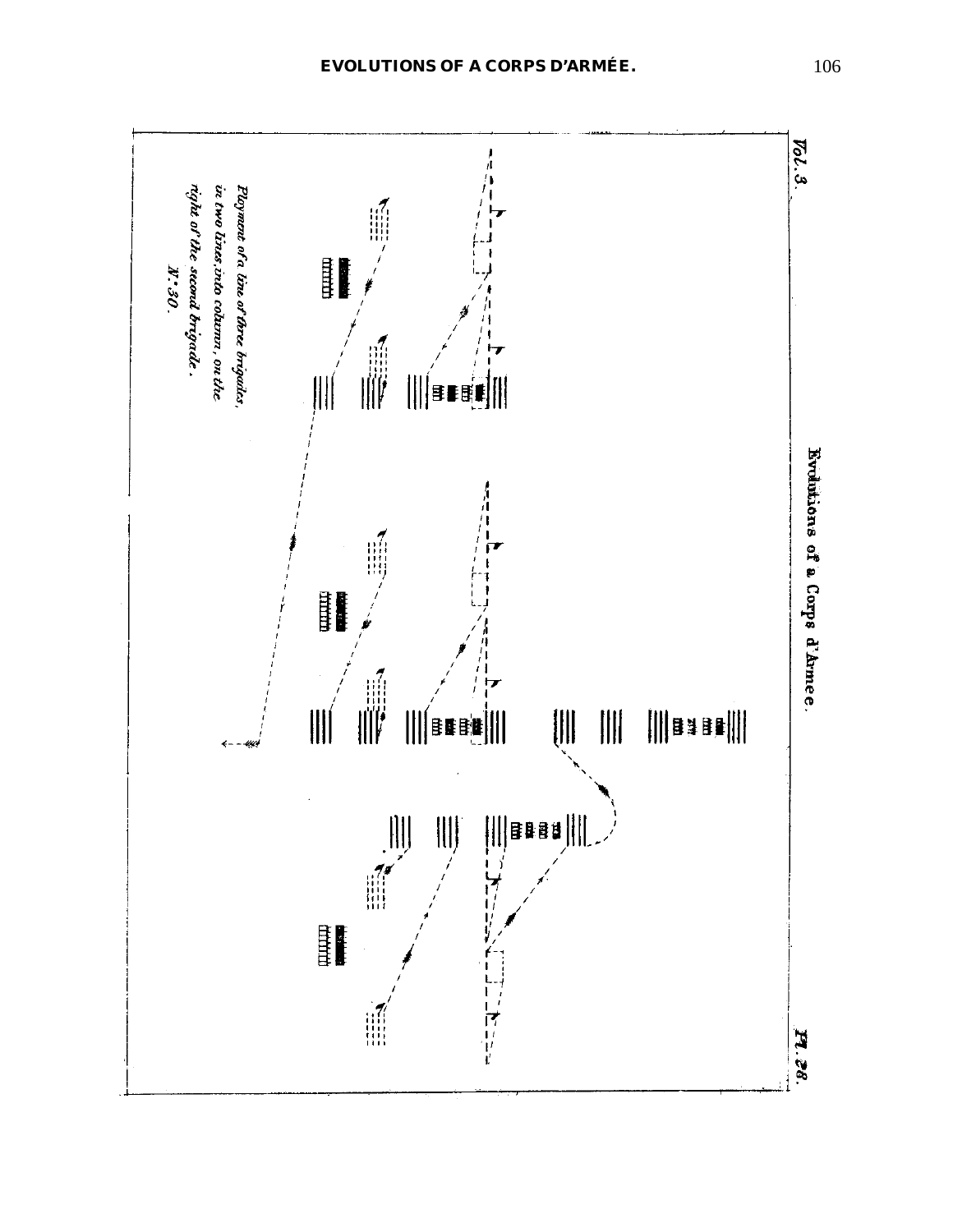**29.** The line will be broken to the rear, according to the principles indicated Nos. 23 and 24.

### **ARTICLE III.**

### **To ploy the line into column or in mass.**

**30.** The general wishing to ploy the line, will cause the movement to be executed by the commands and means prescribed Nos. 23 and 24. Each general of brigade, at the signal of *attention*, will give the necessary preparatory commands for ploying in a proper manner his brigade as if by itself.

**31.** At the signal of *execution*, the ployments in each brigade will commence, and be executed simultaneously, and as soon as each brigadier has finished the ployment of his brigade, he will conduct it by the shortest route to its proper position in the general column.

**32.** To this end, those brigade columns whose places in the general column are in rear of the brigade of formation, may respectively be faced by the rear rank before commencing the march for positions in that column.

**33.** If the brigade batteries are not in their respective columns, the distance between the leading subdivision of one brigade, and the rearmost subdivision of the brigade just in front of it, will be one hundred and fifty paces, whether the column be by company, or division, at half distance, or closed in mass.

**34.** If, however, the batteries are in the columns, the distance between the leading subdivision of one brigade, and the rearmost subdivision of the preceding brigade will be fifty paces, if the column is by company, and ninety paces, if the column is by division, and this, whether the column be at half distance, or closed in mass.

**35.** The major-generals will send staff officers in time, to mark the distance which should separate the brigades of their divisions when in column.

### **PART THIRD.**

### **ARTICLE I.**

### **To march in column at full distance.**

#### **ARTICLE II.**

### **Column in route.**

### **ARTICLE III.**

### **To change direction in column at full distance.**

#### **ARTICLE IV.**

### **To halt the column and to align it.**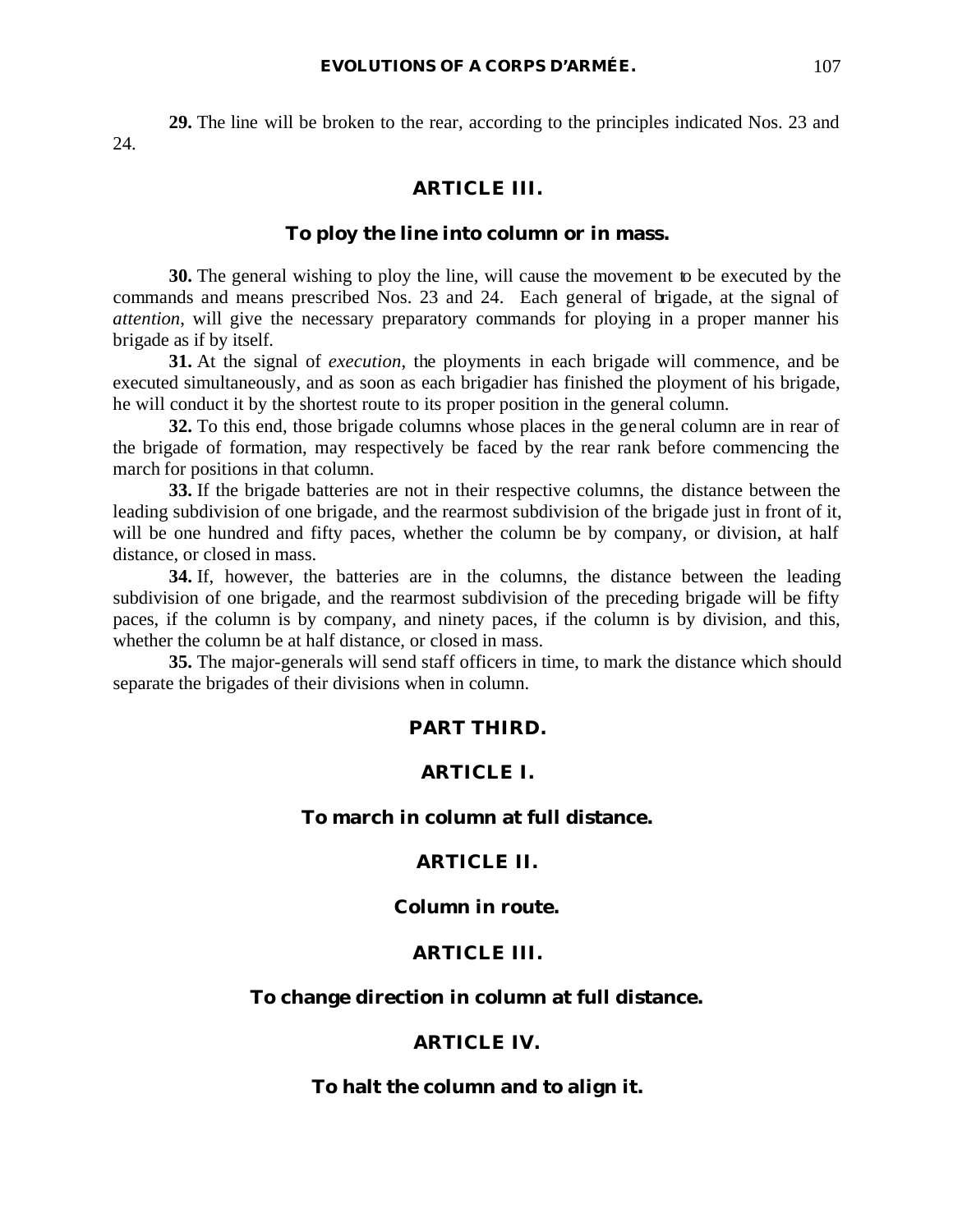**36.** The movements prescribed in the above-named articles, will be executed according to the principles indicated Nos. 23 and 24.

**37.** If in column in route, the pieces of the batteries are not able, owing to the narrowness of the way, to march four abreast, the distance heretofore prescribed between brigades in column at full distance, will not be sufficient for the battery. A proper interval, however, for each battery must be obtained, and when the cadenced step is resumed, each battery will form as prescribed in the *E. B.*, No. 215, and the brigades will close up to their proper distances as prescribed No. 26.

# **ARTICLE V.**

### **To close to half distance or in mass.**

*1st. To close the column on the leading subdivision. 2nd. To close the column on the rearmost subdivision. 3rd. To close the column on an interior brigade.*

**38.** These movements will be executed according to the principles prescribed in the *E. B.*, and by the means indicated Nos. 23 and 24. The proper distances to be taken between brigades, are prescribed Nos. 33 and 34.

**39.** If necessary, the generals of brigade at the signal of *attention*, will with reference to their batteries, conform to what is prescribed in the *E. B.*, No. 145.

### **ARTICLE VI.**

# **To march in column at half distance, or closed in mass.**

### **ARTICLE VII.**

### **To change direction in column at half distance.**

### **ARTICLE VIII.**

### **To change direction in column closed in mass.**

### *1st. In marching. 2nd. From a halt.*

**40.** The movements prescribed by the above-named articles, will be executed according to the principles indicated Nos. 23 and 24.

**41.** In changing direction from a halt, each brigade after the leading one, will change direction by wheeling by its head out of the general column, and by being conducted by its brigadier-general to its new position in column.

### **ARTICLE IX.**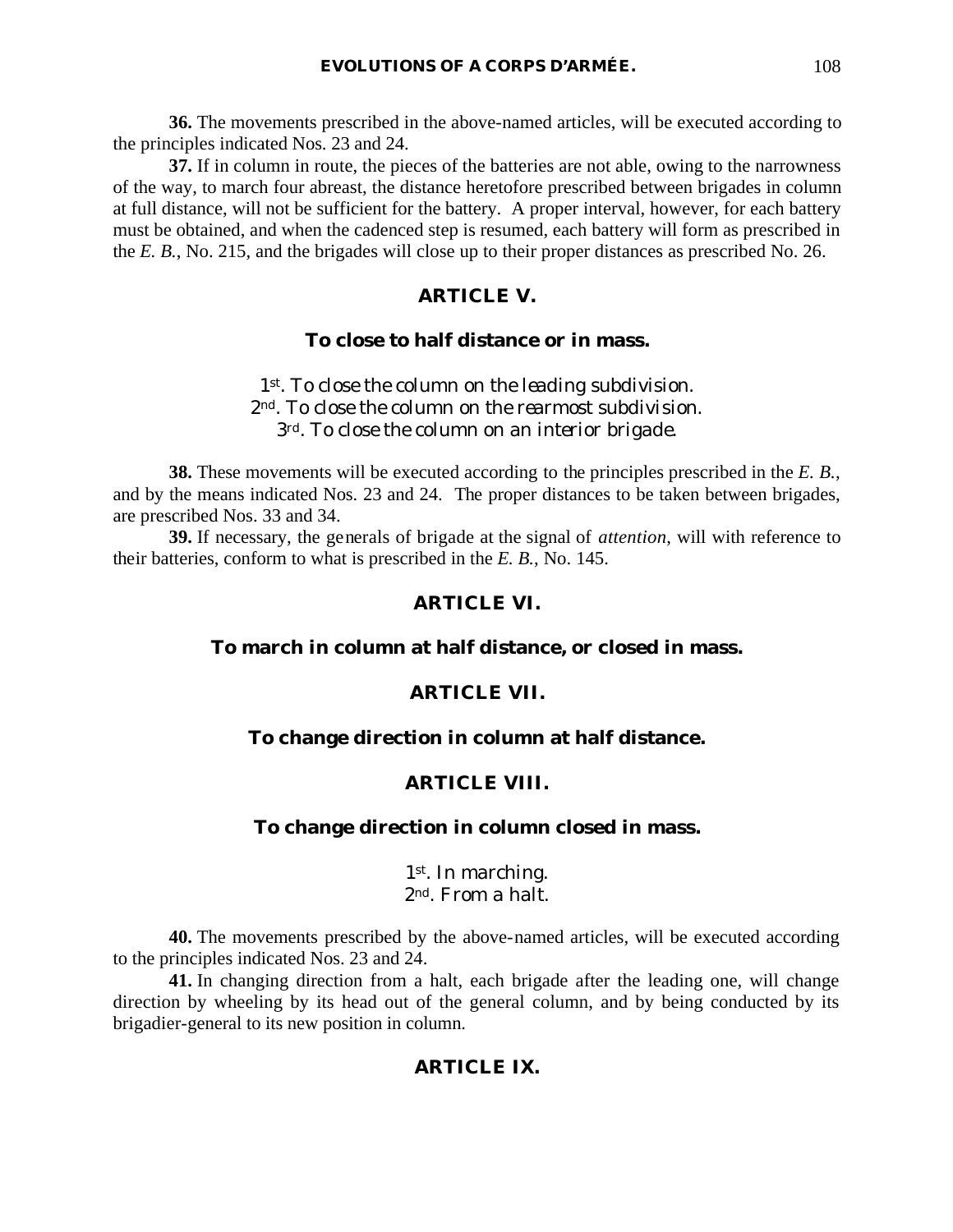### **Being in column at half distance, or closed in mass, to take distances.**

*st. To take distances by the head of the column. nd. To take distances on the rear of the column. rd. To take distances on the head of the column. th. To take distances on an interior column.*

**42.** The movements prescribed by the above-named articles, will be executed according to the principles indicated Nos. 23 and 24.

**43.** Prior to executing either of these movements however, the general will cause what is prescribed in the *E. B.*, No. 198, to be executed by each brigade of the column. After the distances are taken, the batteries will be ordered into the column by their respective generals of brigade, the colonels of the battalions having had care to leave for the batteries the proper intervals.

### **ARTICLE X.**

### **Countermarch.**

### **ARTICLE XI.**

### **Being in column by company, to form divisions.**

**44.** The movements prescribed by the above-named articles, will be executed according to the principles indicated Nos. 23 and 24.

### **PART FOURTH.**

# **DIFFERENT MODES OF PASSING FROM THE ORDER IN COLUMN TO THE ORDER IN BATTLE.**

### **ARTICLE I.**

### **Manner of determining the line of battle.**

**45.** The different modes of determining the line of battle have been explained in the *E. B.*

### **ARTICLE II.**

### **Mode of passing from column at full distance into line of battle.**

*To the left (or right) into line of battle.*

# **ARTICLE III.**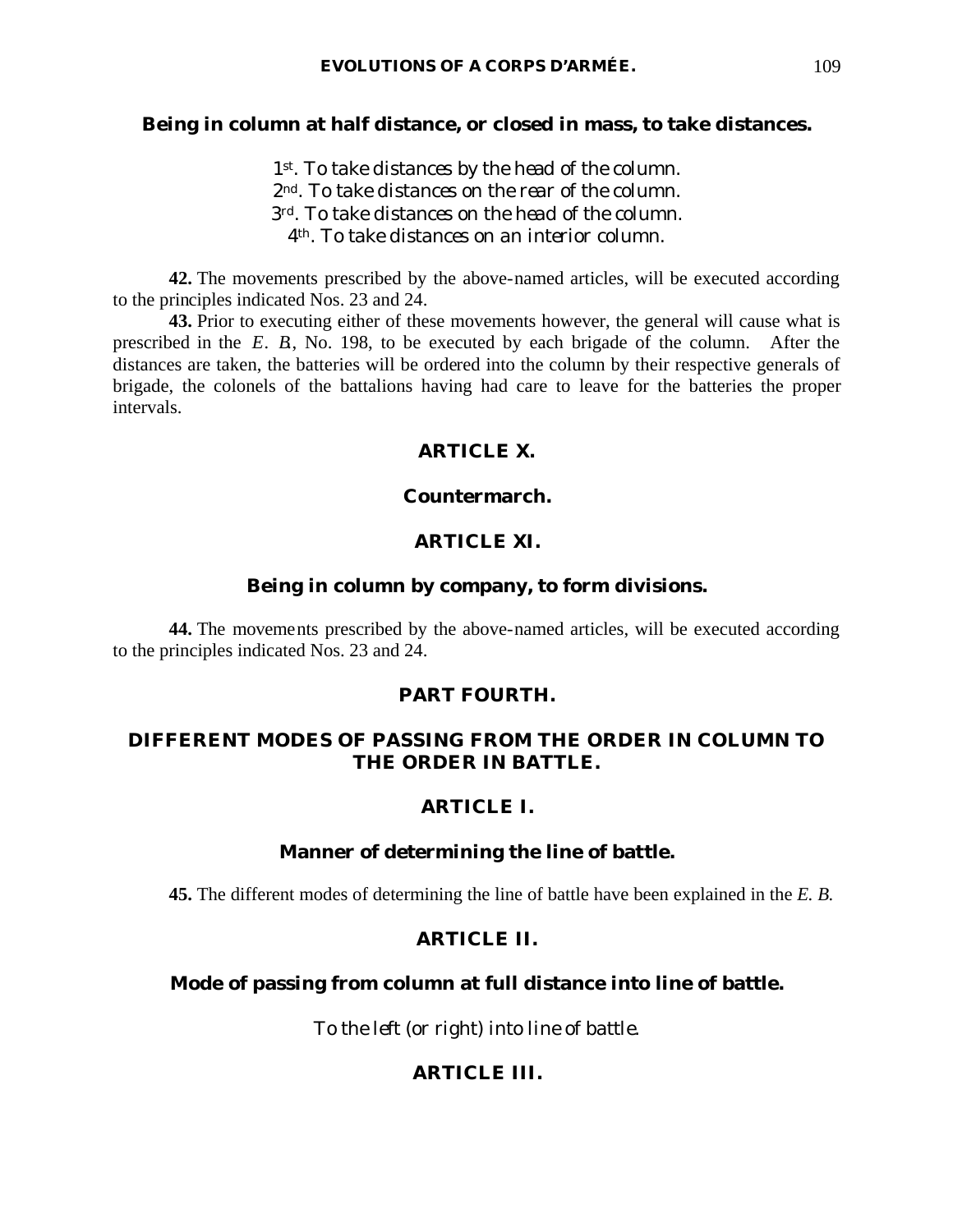# **Different modes of passing from column at half distance into line of battle.**

into line of battle.

- 1. To the left (or right)
- 2. On the right (or left) 1. To the left (or right)<br>2. On the right (or left)<br>3. Forward, by deployment,<br>4. Faced to the rear,
- 3. Forward, by deployment,
- 

# **ARTICLE IV.**

# **Column closed in mass forward into line of battle.**

# **ARTICLE V.**

## **Formation into line of battle composed of two movements.**

**46.** All the movements prescribed by the above-named articles will be executed according to the principles prescribed in the *E. B.*, and by the means indicated Nos. 23-24, the general having first determined the line of battle.

**47.** In the formation *forward*, or *faced to the rear* into line of battle, each brigade, other than the one of formation, will break by its head fromthe general column, and be conducted so that its leading battalion shall occupy its proper place in line. The brigadier-general will then deploy his brigade on the line as required.

**48.** In the successive formations in line, the general will send a staff officer to mark the point where the flank of each brigade which is nearest the one of formation ought to rest. *This rule is general, whether the battalions are to be deployed or remain in mass.*

# **REMARKS ON THE FORMATION IN LINE.**

**49.** Habitually, the brigades will be formed on the line of battle in their proper order, viz,: *first, second, third, fourth, fifth, &c., &c.*

**50.** If, however, the general should deem it expedient to form line at once on the head of the column, and at the same time it is necessary to prolong the line both to the right and left, he may direct the brigades to be formed to the right and left of the *point d'appui*, without regard to the order of their numbers.

**51.** In this case, the brigades composing the divisions of the line being separated, the major-generals will be assigned commands temporarily by the general.

## **ARTICLE VI.**

## **COLUMNS CLOSED IN MASS.**

### **Deployment by battalion in mass.**

**52.** A column in mass, whatever the number of brigades, may be formed into line of battle by deployment.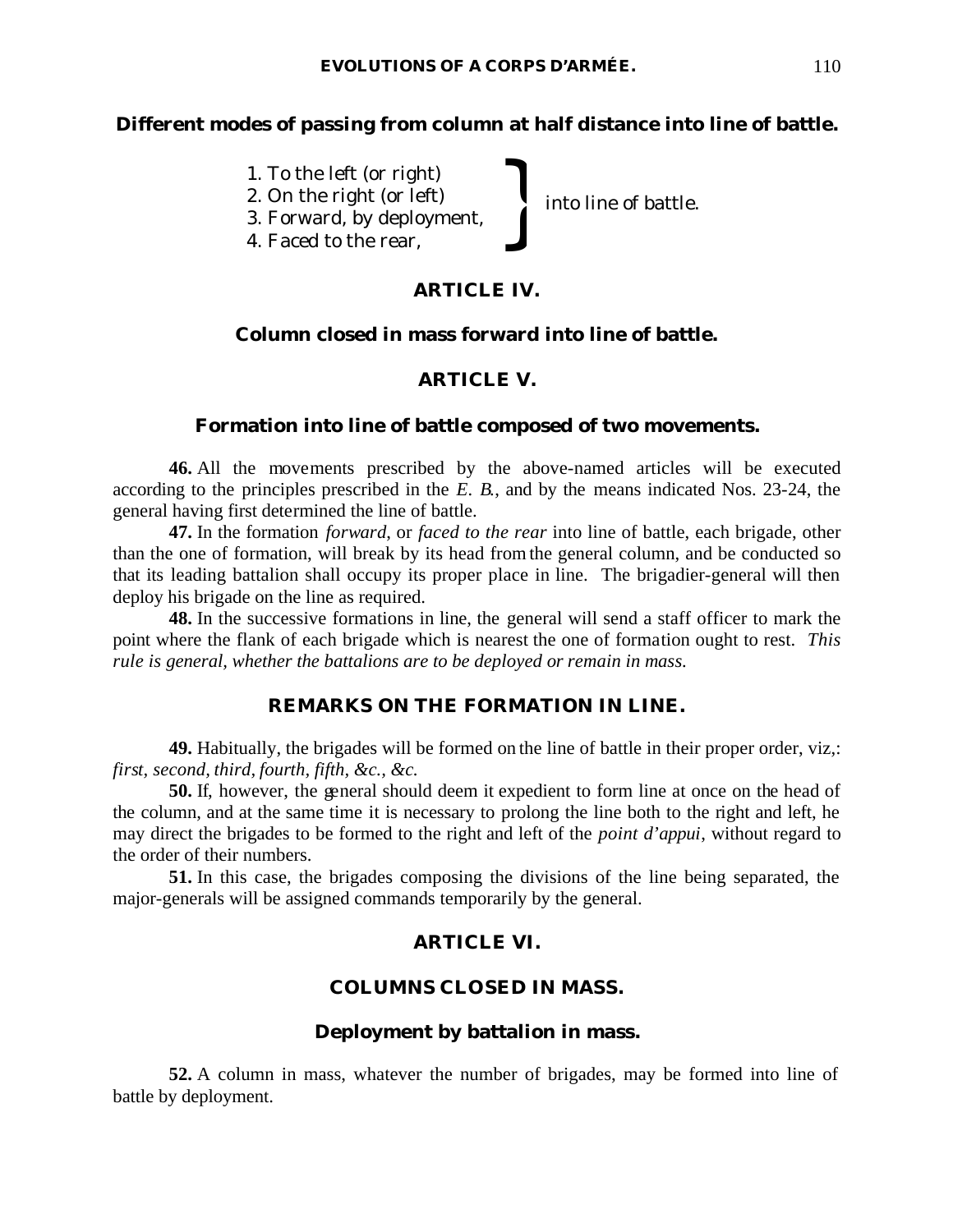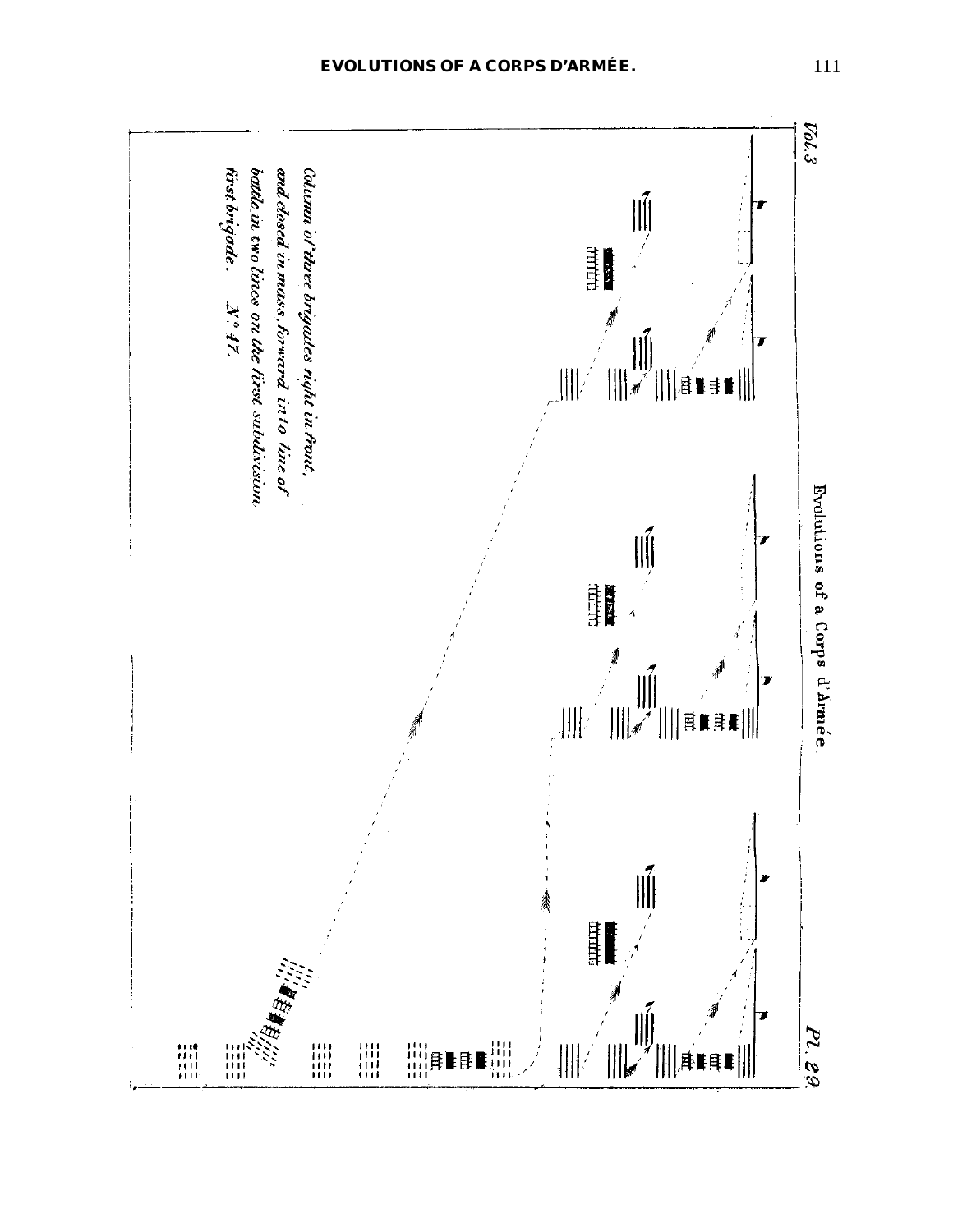*st. Faced to the front. nd. Faced to the rear. rd. Faced to the left. th. Faced to the right. th. Oblique to the front, or rear.*

**53.** The general having determined the line of battle, the movements prescribed in the above-named article will be executed according to the principles indicated Nos. 23-24.

**54.** In the formations *faced to the front* or *rear*, each brigade, other than the one of formation, will break from the general column, as prescribed No. 47, and when the leading battalion has arrived on the line, the brigadier-general will complete its deployment.

**55.** In a line of battalions in mass, the distances between the brigades will habitually, in presence of the enemy, be such as to afford space for each brigade to deploy its masses, and to leave the distance of one hundred and fifty paces between the flanks of the brigades.

**56.** If the line of masses constitute a part of the reserve, or other circumstances should render it expedient, the distances in line between the brigades can be reduced to fifty paces.

### **Movements which may be executed by a line of battalions in mass.**

*st. To advance in line. nd. To halt the line marching in advance, and to align it. rd. The line marching in advance, to cause it to change direction. th. To march the line in retreat. th. To change direction of the line marching in retreat. th. To break the line formed by battalion in mass into column. th. To ploy the line of masses into column. th. To take deploying intervals from a line formed by battalion in mass.*

**57.** The movements above prescribed, will be executed according to the principles indicated Nos. 23 and 24.

**58.** In ploying a line of masses into column, each brigade will ploy as if by itself, and it will then be conducted into the general column as indicated No. 31.

### **REMARKS ON INVERSION.**

**59.** The principles prescribed in the *E. B.*, No. 426 and following, for breaking or ploying into column a single brigade, are applicable to a line of many brigades.

### **PART FIFTH.**

### **ARTICLE I.**

### **To advance in line of battle deployed.**

### **ARTICLE II.**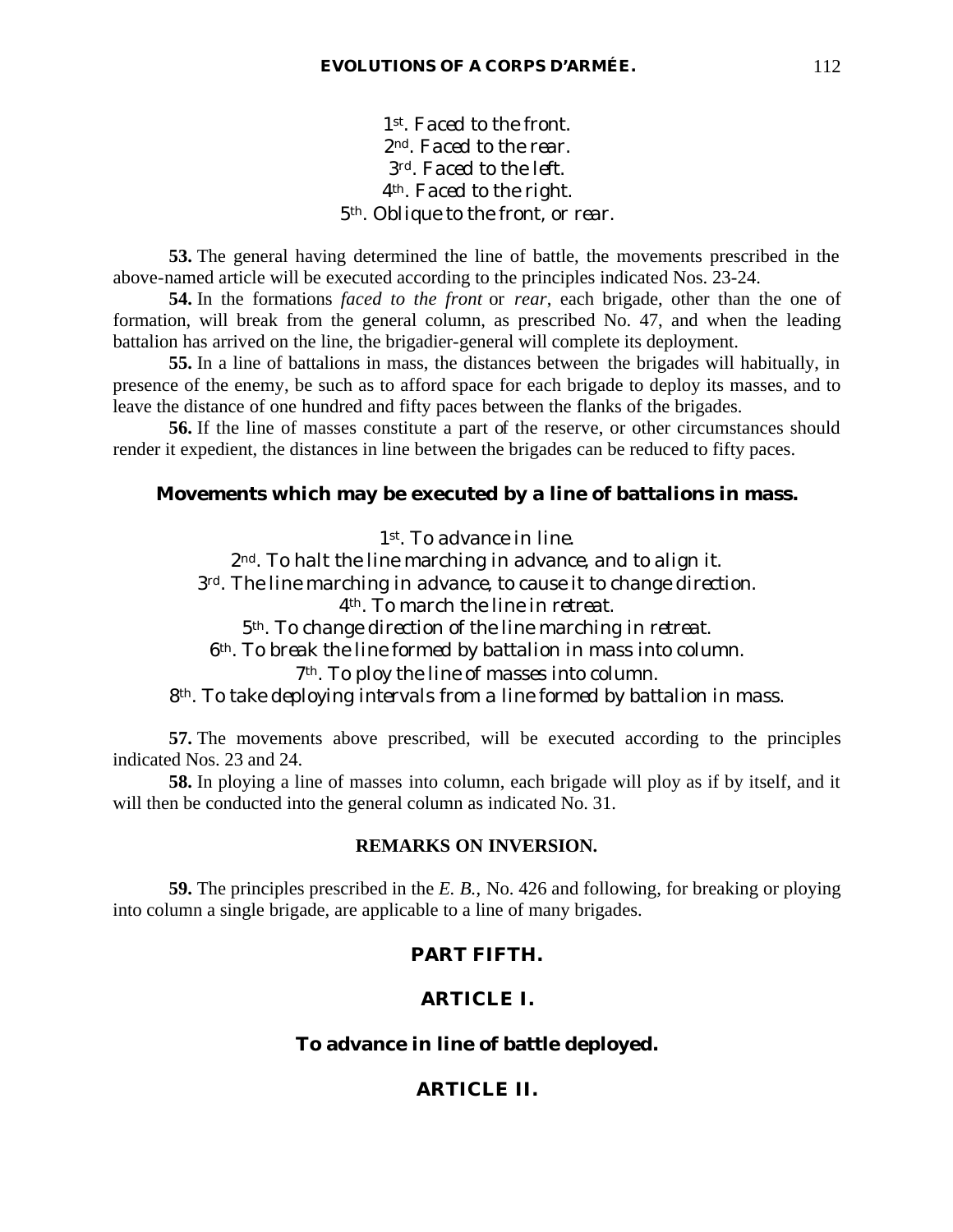### **To halt the line and to align it.**

### **ARTICLE III.**

### **Change of direction, marching in line of battle.**

### **ARTICLE IV.**

### **To retreat in line of battle.**

### **ARTICLE V.**

### **To halt the line marching in retreat, and to align it.**

### **ARTICLE VI.**

### **Change of direction marching in retreat.**

### **ARTICLE VII.**

### **March in line of battle of a line of brigades formed in battalion columns.**

*st. To cause the line of columns to advance. nd. To halt the line of columns and to deploy it. rd. The line of columns marching in advance, to cause it to change direction. th. To cause line of columns to march in retreat. th. To halt the line of columns marching in retreat and to align it. th. The line of columns marching in retreat, to cause it to change directions. th. To close the intervals of a line of column.*

# **ARTICLE VIII.**

### **March in line of battle by the flank of companies.**

# **ARTICLE IX.**

### **March in line of battle formed in division columns.**

**60.** The movements prescribed in the above-named articles, will be executed according to the principles indicated Nos. 23 and 24.

**61.** In the alignment of deployed lines, the brigadier-general of that brigade on which the alignment is made, will not order his colors to their posts until the alignment is completed. The general will cause him to be notified of this fact.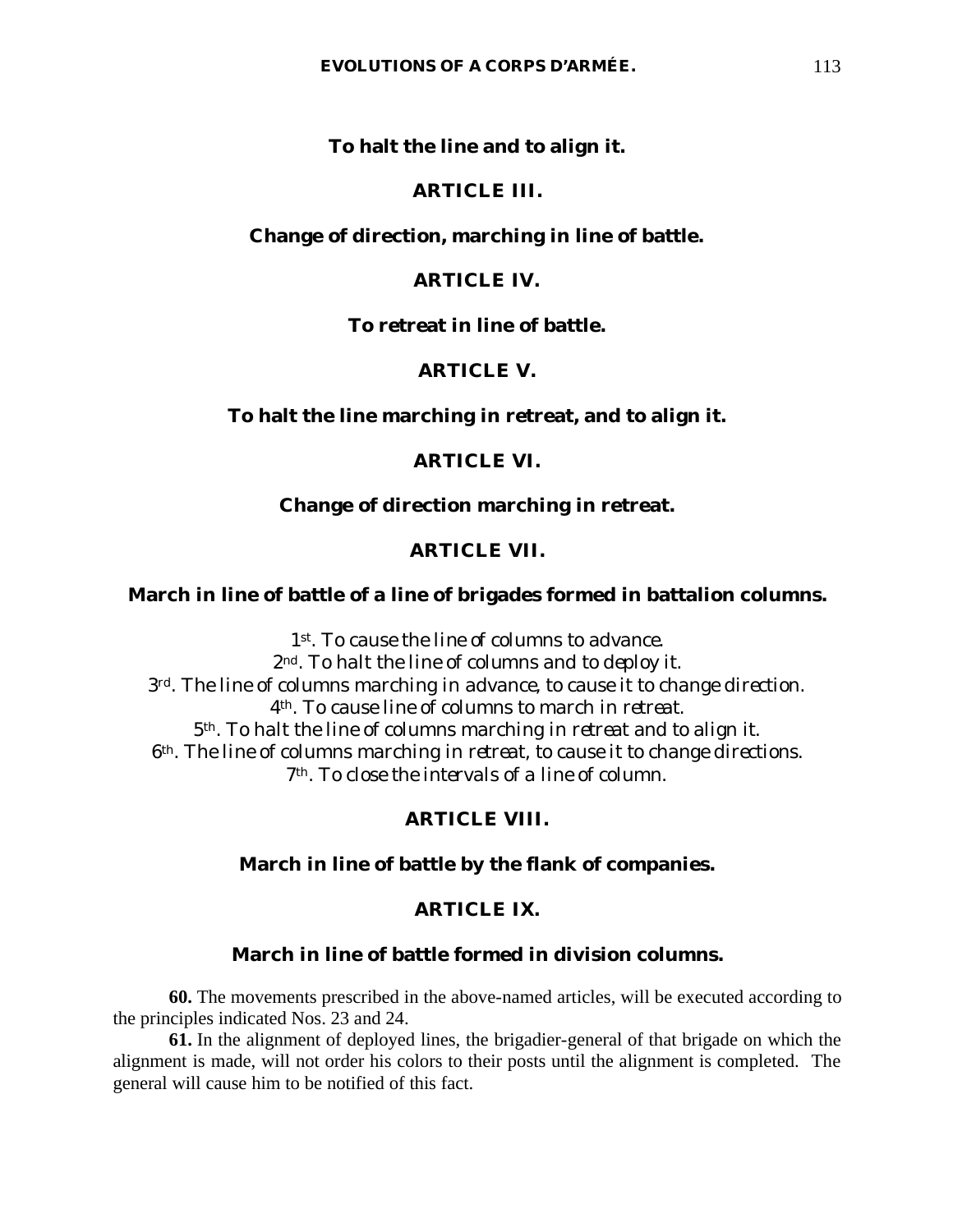#### **EVOLUTIONS OF A CORPS D'ARMÉE.** 114

**62.** In closing intervals, the general will cause the major-generals to be notified of the distance which should separate the brigades.

### **ARTICLE X.**

### **To pass the defile in front.**

### **ARTICLE XI.**

### **To pass the defile in rear.**

**63.** The movements prescribed by the above-named articles, will be executed according to the principles indicated Nos. 23 and 24.

**64.** In passing to the front, should the defile be opposite the interval between two brigades, all the subdivisions will wheel to the left or right, whether by platoon or company.

# **ARTICLE XI.**

### **Changes of front.**

# **Perpendicular changes of front.**

*1st. Changes of front forward. 2nd. Changes of front to the rear. 3rd. Central changes of front.*

### **Oblique changes of front.**

### **ARTICLE XIII.**

### **ORDER IN ECHELON.**

**Direct echelons in advancing.**

### **Direct echelons in retreat.**

**Oblique echelons.**

### **ARTICLE XIV.**

### **To retreat by alternate battalions.**

**To re-form the line.**

### **ARTICLE XV.**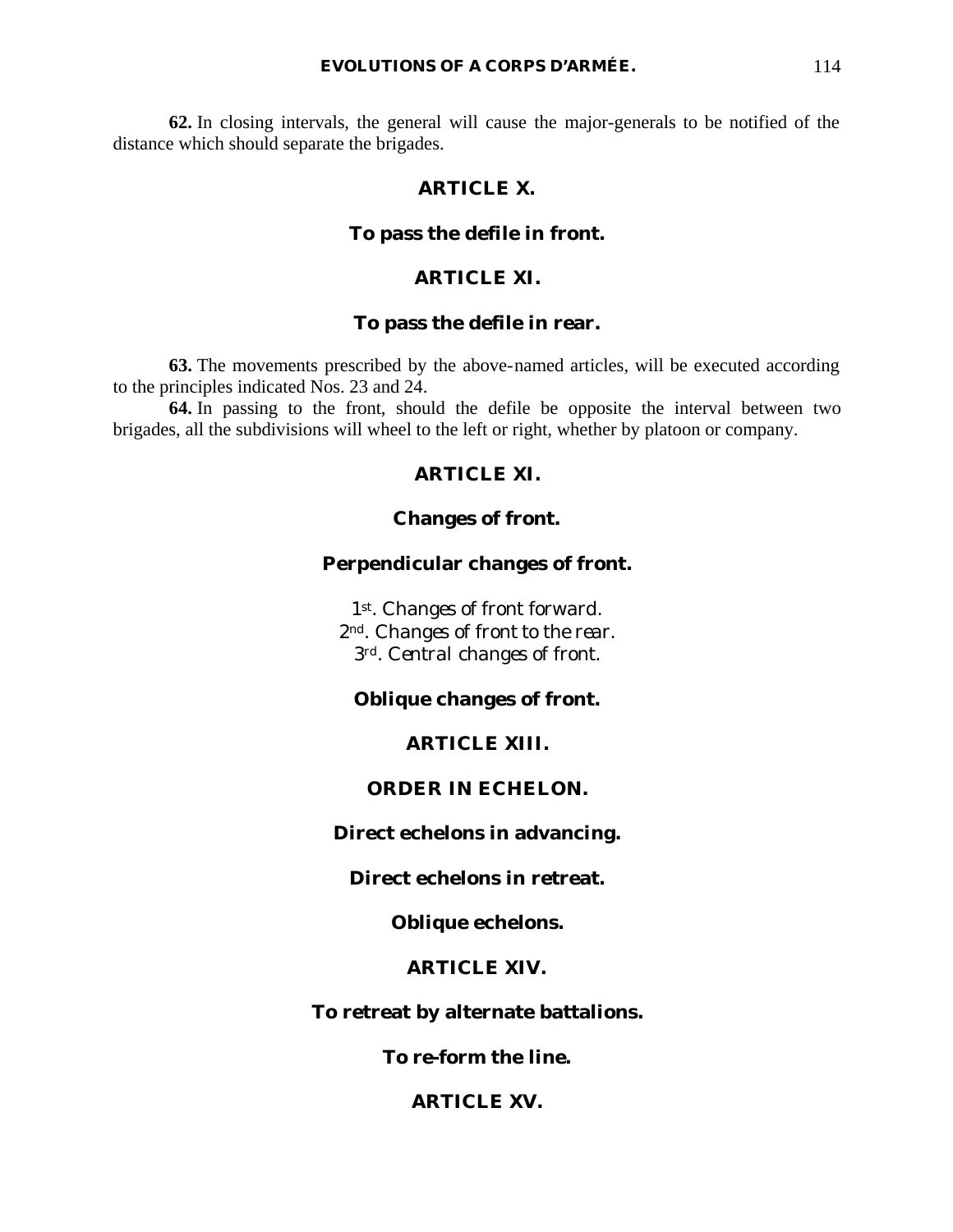### **Passage of line.**

### **ARTICLE XVI.**

### **Dispositions against cavalry.**

### **Oblique squares.**

### **To re-form the line.**

**65.** The movements prescribed in the above-named articles, will be executed according to the principles indicated Nos. 23 and 24.

**66.** In retreating by alternate battalions, or in the passage of lines, the general of each line will cause the signal of *execution* to be sounded for the movement of his line.

**67.** In the passage of lines, if the general should not wish to pass the whole line at once, it will be executed by the second line of each brigade passing one at a time.

### **REMARKS ON THE FORMATION OF THE INFANTRY OF THE RESERVE.**

**68.** When in line, the infantry of the reserve should most generally be drawn up in close order, with the interval of twenty-two paces between the battalions in mass. In column, the distance between the brigades may be reduced to fifty paces.

### **Constitution of the reserve.**

**69.** In a *corps d'armée*, the artillery of the reserve should be equal to one half the artillery of the line of battle.

**70.** The infantry of the reserve will be such part of the whole body as the general may think expedient, generally, however, it will be one-third.

**71.** The reserve will be under the especial direction of the general-in-chief.

**72.** The *special corps* including sappers, miners, pontoniers, &c., will be attached to the reserves, unless their services are otherwise needed.

**73.** The general may mass the whole or a portion of the brigade batteries, and cavalry forces, at one or several points on the field, as the state of the action, or his own judgment may suggest.

### **FINIS.**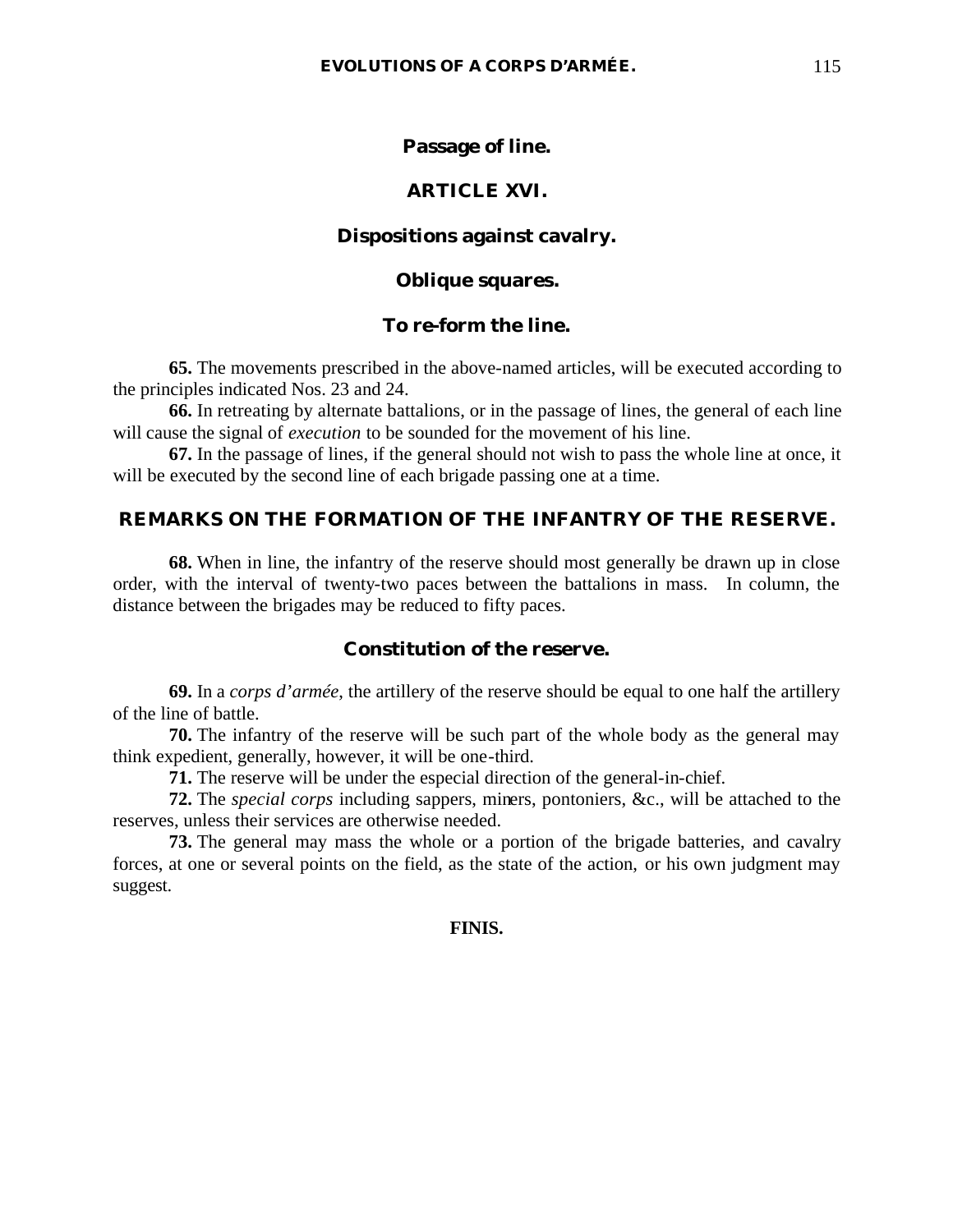# VOL. III.

# TITLE VI.

# **EVOLUTIONS OF A BRIGADE.**

| PAGE. |
|-------|
|       |
|       |
|       |
|       |
|       |

# PART FIRST.

# **ARTICLE I.**

|--|--|--|

# **ARTICLE II.**

|--|

# **ARTICLE III.**

# PART SECOND.

### **ARTICLE I.**

### **ARTICLE II.**

|--|--|--|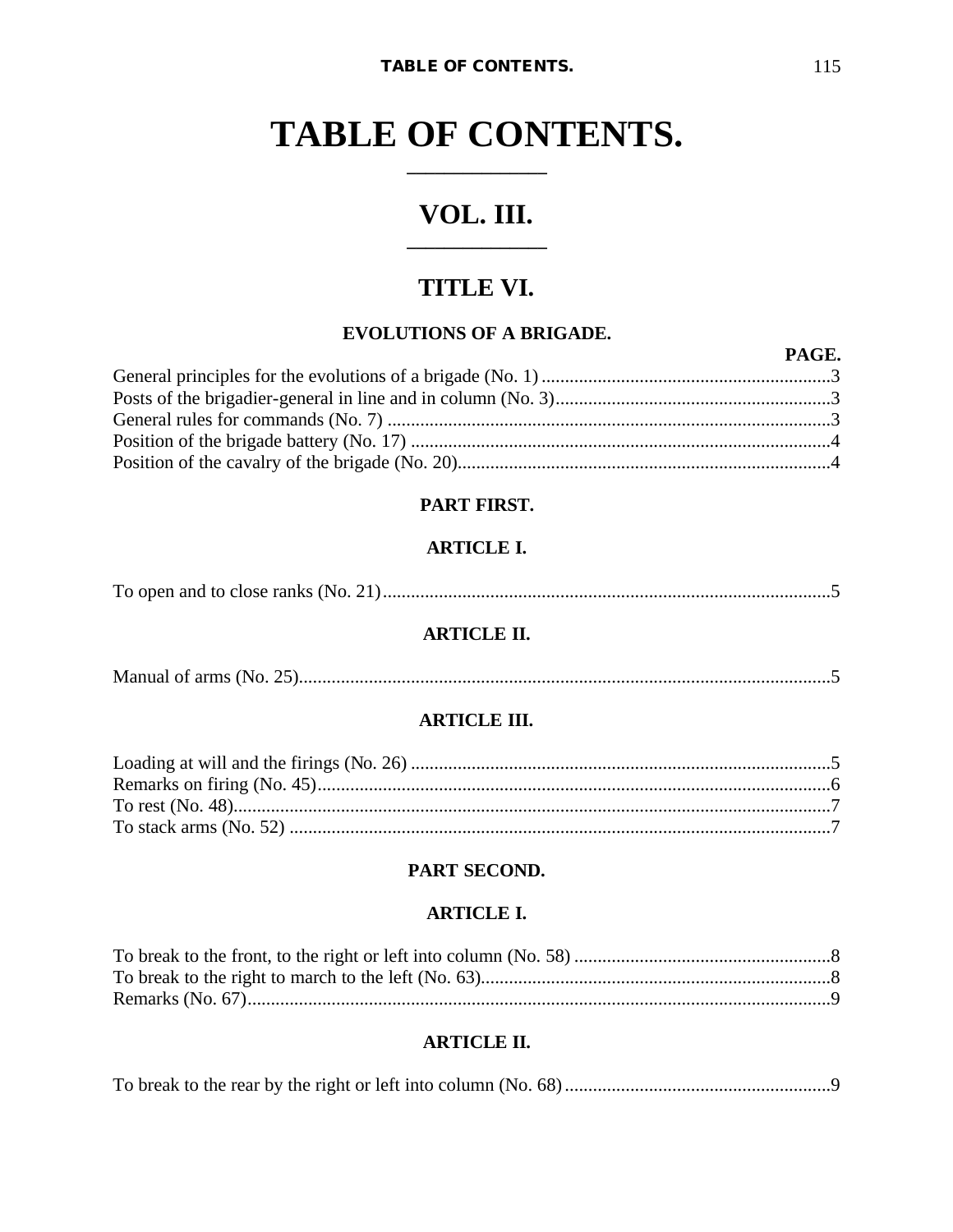# **ARTICLE III.**

| To ploy the line into close column or in mass, in rear of first division first battalion (No. 72)9 |  |
|----------------------------------------------------------------------------------------------------|--|
|                                                                                                    |  |
|                                                                                                    |  |
|                                                                                                    |  |

### **PART THIRD.**

# **ARTICLE I.**

|--|--|--|--|--|

# **ARTICLE II.**

# **ARTICLE III.**

# **ARTICLE IV.**

### **ARTICLE V.**

| To close the column or the leading company to half distance or in mass (No. 121)15 |  |
|------------------------------------------------------------------------------------|--|
|                                                                                    |  |
|                                                                                    |  |
|                                                                                    |  |

# **ARTICLE VI.**

### **ARTICLE VII.**

# **ARTICLE VIII.**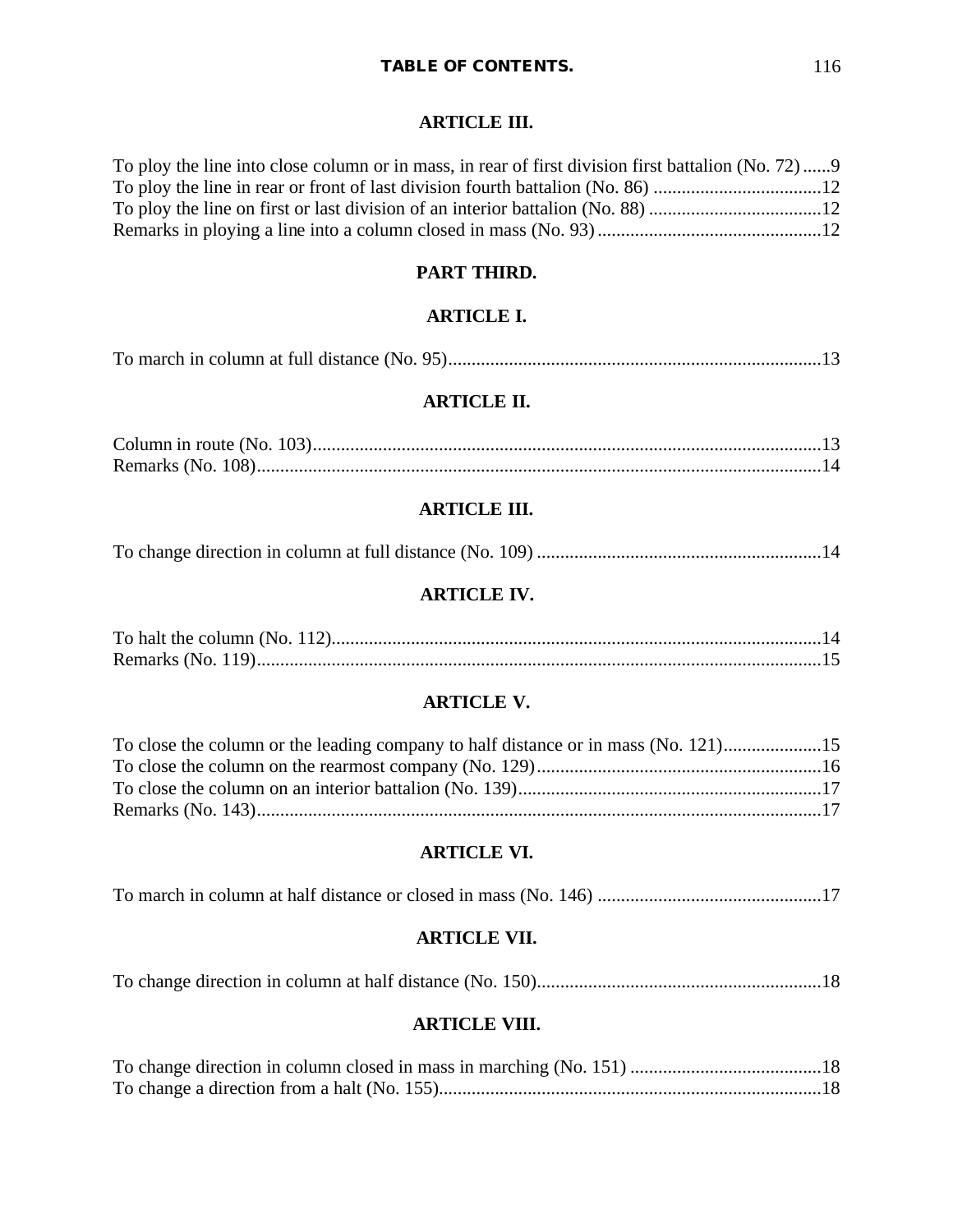# **ARTICLE IX.**

| Being in column at half distance or closed in mass, to take distances by the head or column |  |
|---------------------------------------------------------------------------------------------|--|
|                                                                                             |  |
|                                                                                             |  |
|                                                                                             |  |
|                                                                                             |  |
|                                                                                             |  |

# **ARTICLE X.**

### **ARTICLE XI.**

# **PART FOURTH.**

# **ARTICLE I.**

|--|--|

# **ARTICLE II.**

# **ARTICLE III.**

# **ARTICLE IV.**

Column closed in mass forward into line of battle or into line faced to the rear (No. 282)..........33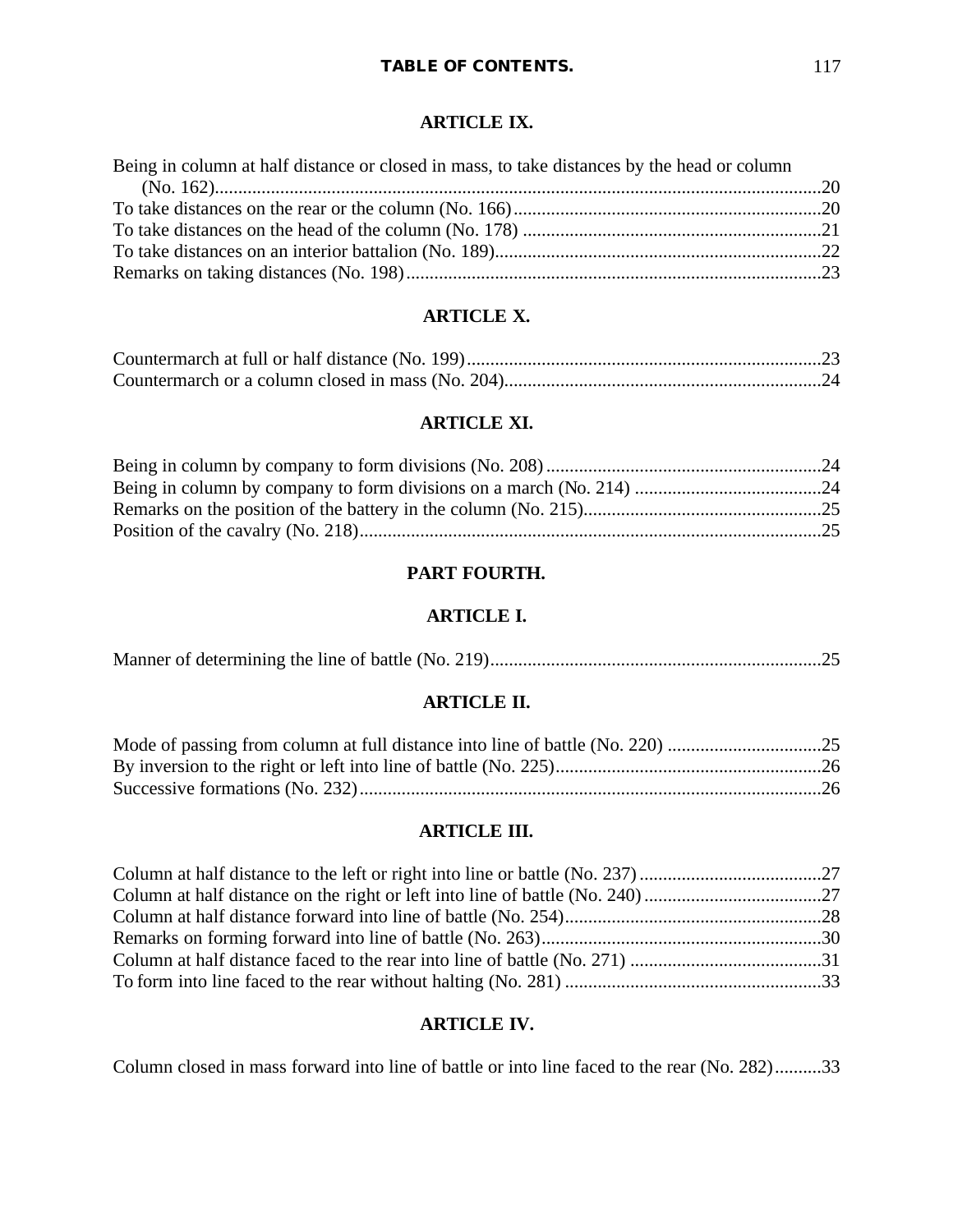# **ARTICLE V.**

|--|--|--|--|--|

# **ARTICLE VI.**

| To deploy by battalion in mass, faced to the front, on first battalion (No. 289)34                 |  |
|----------------------------------------------------------------------------------------------------|--|
| To deploy by battalion in mass, faced to the front, on first battalion without halting (No. 303)36 |  |
|                                                                                                    |  |
|                                                                                                    |  |
| Line of battle on third to deploy in mass on the second battalion (No. 322)38                      |  |
|                                                                                                    |  |
|                                                                                                    |  |
|                                                                                                    |  |
|                                                                                                    |  |
|                                                                                                    |  |
| Remarks on the movements of the battalions of the second line (No. 347) 41                         |  |
| Remarks on the disposition of the brigade battery in formations from column into line (No.         |  |
|                                                                                                    |  |
|                                                                                                    |  |
| To halt a line of battalions in mass, marching in advance and to align it (No. 362) 44             |  |
|                                                                                                    |  |
|                                                                                                    |  |
|                                                                                                    |  |
|                                                                                                    |  |
|                                                                                                    |  |
|                                                                                                    |  |
|                                                                                                    |  |
| Remarks on forming a column closed in mass from a line of battalions in mass (No. 410)48           |  |
| To take deploying intervals from a line formed by battalions in mass (No. 411) 48                  |  |
|                                                                                                    |  |
| Remarks on disposition of companies of skirmishers in a line of battalions in mass (No. 425)50     |  |
|                                                                                                    |  |

# **PART FIFTH.**

# **ARTICLE I.**

# **ARTICLE II.**

|--|--|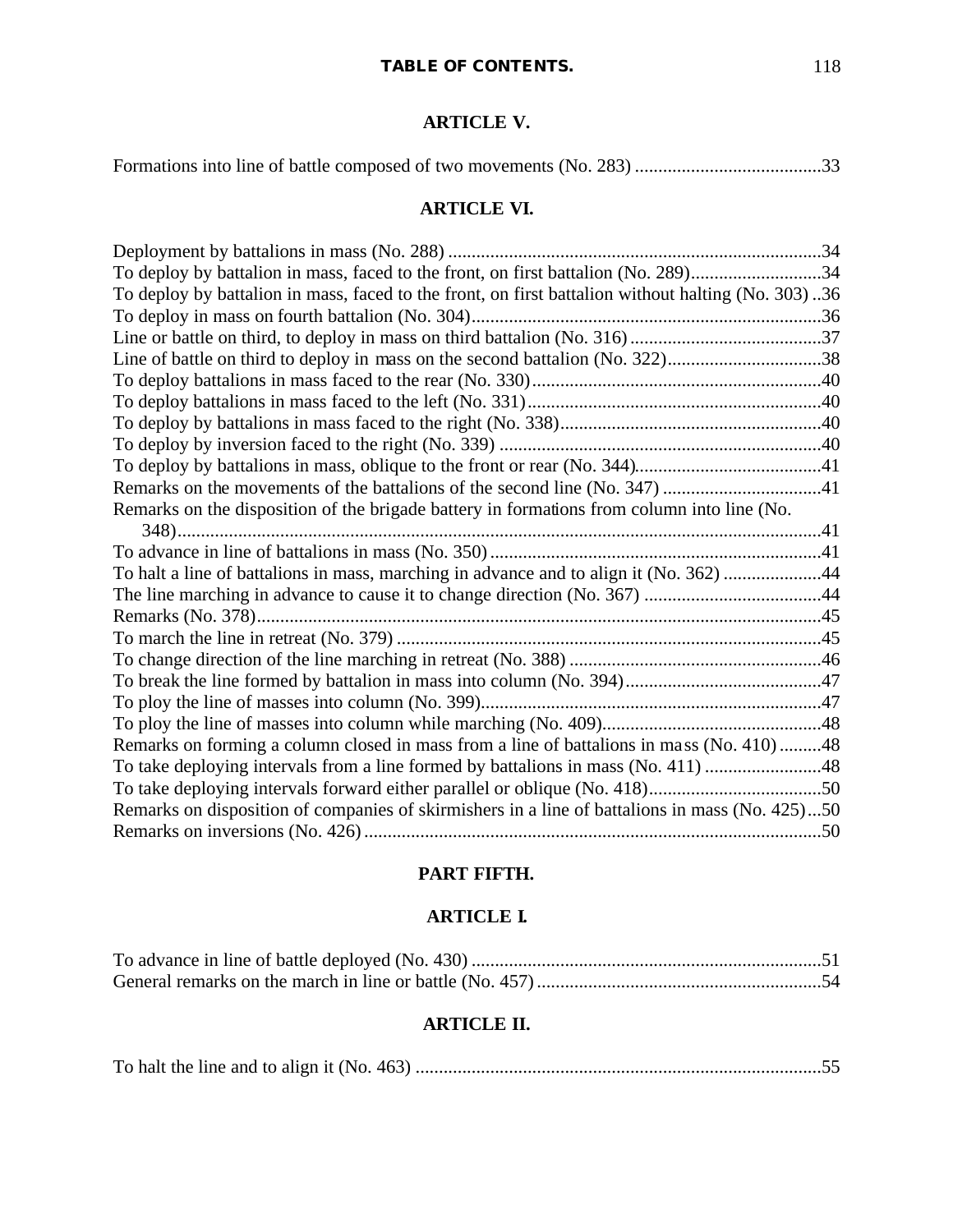# **ARTICLE III.**

# **ARTICLE IV.**

|--|--|--|

# **ARTICLE V.**

|--|--|--|--|

# **ARTICLE VI.**

Change of direction marching in retreat (No. 498)........................................................................59

# **ARTICLE VII.**

| Remarks on the march of a line of battalion columns with deploying intervals (No. 534) |  |
|----------------------------------------------------------------------------------------|--|
|                                                                                        |  |
|                                                                                        |  |
|                                                                                        |  |
|                                                                                        |  |
|                                                                                        |  |
|                                                                                        |  |

# **ARTICLE VIII.**

March in line of battle of a line of deployed battalions by the flanks of companies (No. 573) ....68

# **ARTICLE IX.**

# **ARTICLE X.**

| Remarks on the disposition of the companies of skirmishers in passing a defile to the front |  |
|---------------------------------------------------------------------------------------------|--|
|                                                                                             |  |
|                                                                                             |  |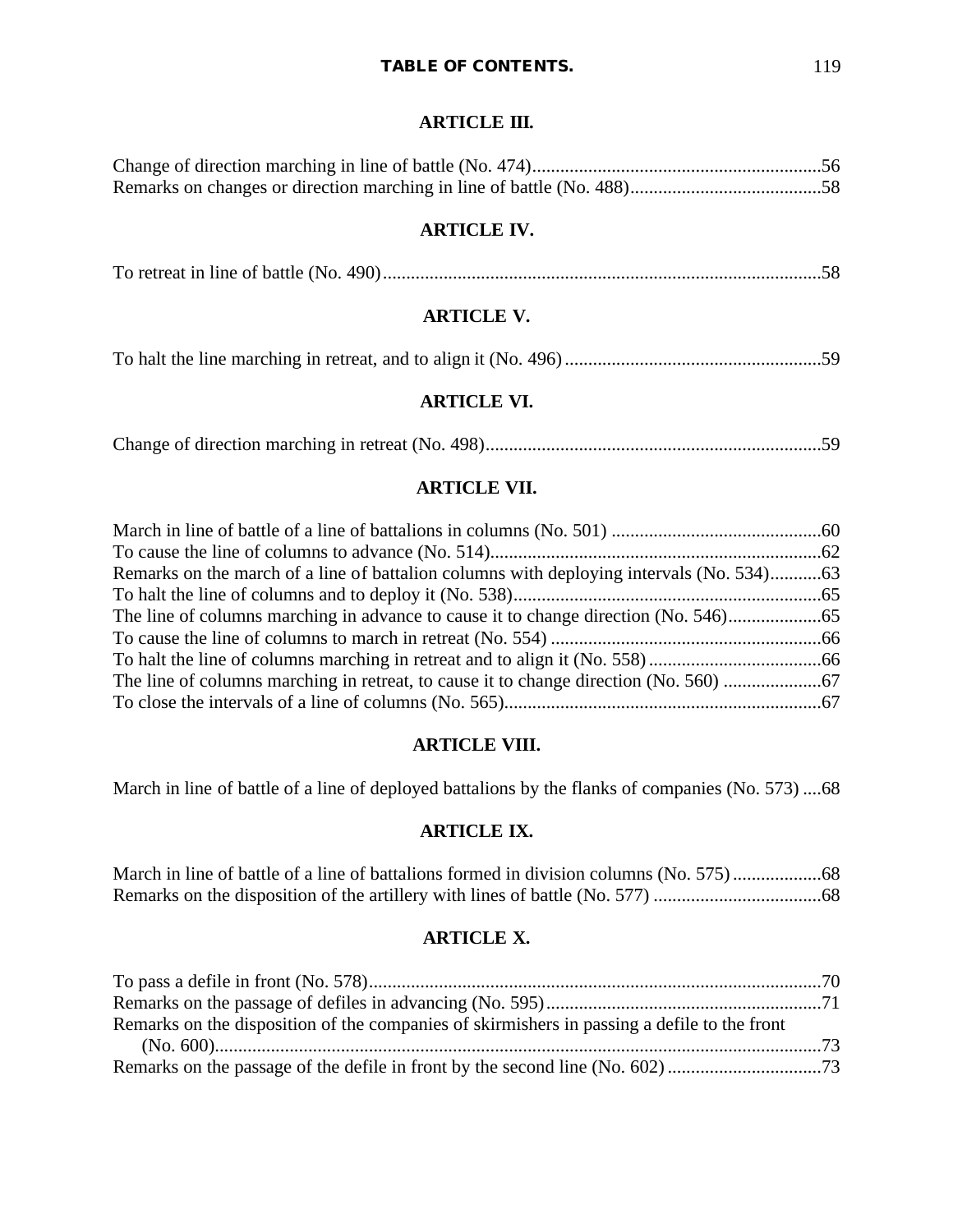### **ARTICLE XI.**

| Remarks on the disposition of the skirmishers in passing the defile in retreat (No. 615)76       |  |
|--------------------------------------------------------------------------------------------------|--|
|                                                                                                  |  |
| Remarks on the disposition of the artillery in passing defile in front or in retreat (No. 617)76 |  |

### **ARTICLE XII.**

# **ARTICLE XIII.**

# **ARTICLE XIV.**

| Remarks on the movements of the artillery in retreating by alternate battalions (No. 705)88 |  |
|---------------------------------------------------------------------------------------------|--|

# **ARTICLE XV.**

# **ARTICLE XVI.**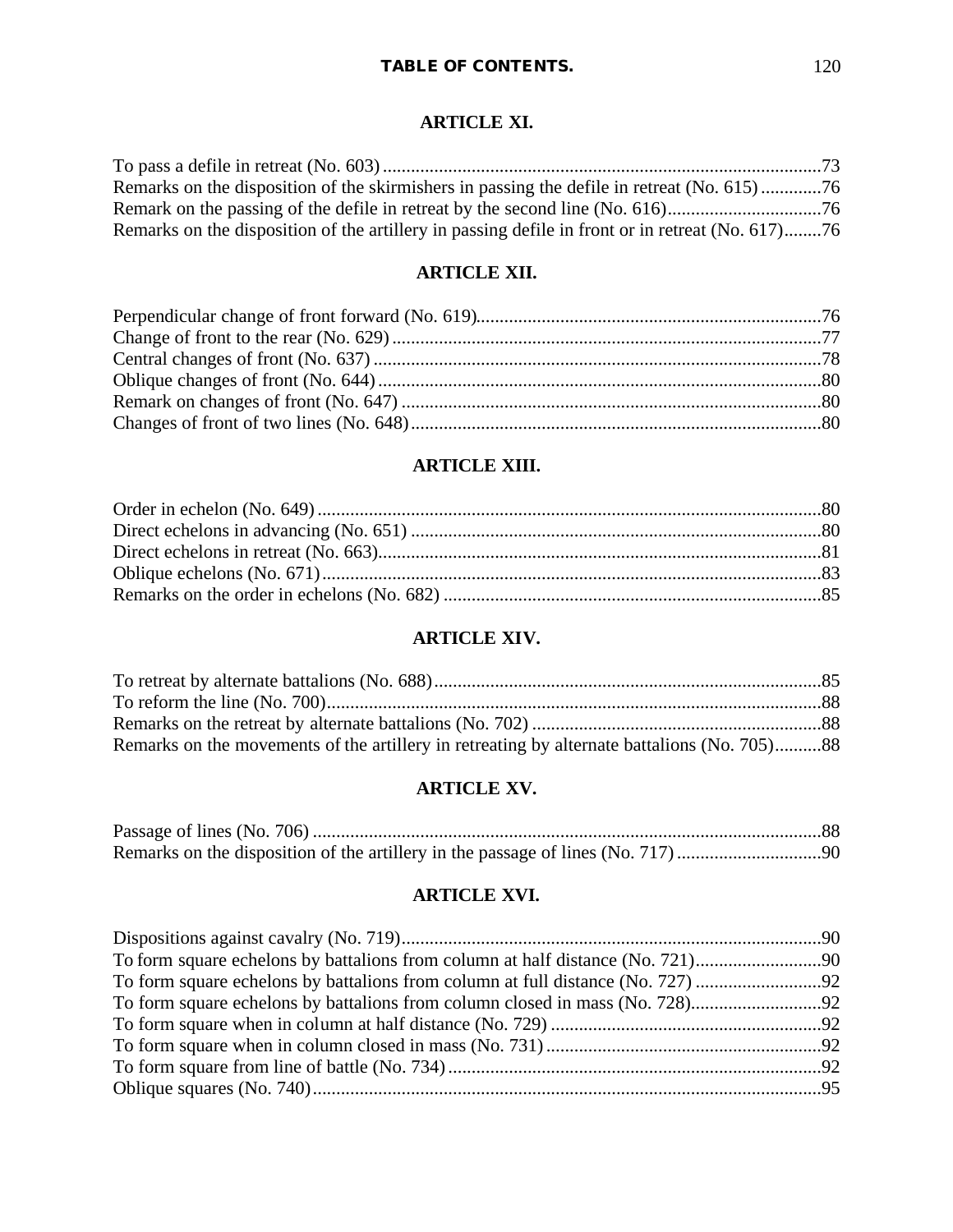# **TITLE VII.**

# **EVOLUTIONS OF A CORPS D'ARMÉE.**

| Posts of the general-in-chief, of the major-generals, brigadier-generals, in line and in column |  |
|-------------------------------------------------------------------------------------------------|--|
|                                                                                                 |  |
|                                                                                                 |  |

# **PART FIRST.**

## **ARTICLE I.**

|--|--|

# **ARTICLE II.**

|--|--|--|--|

## **ARTICLE III.**

|--|--|

# **PART SECOND.**

## **ARTICLE I.**

To break to the front, to the right or left, into column (No. 25) ..................................................104

# **ARTICLE II.**

|--|--|

## **ARTICLE III.**

To ploy the line into column or in mass (No. 30)........................................................................106

# **PART THIRD.**

# **ARTICLE I.**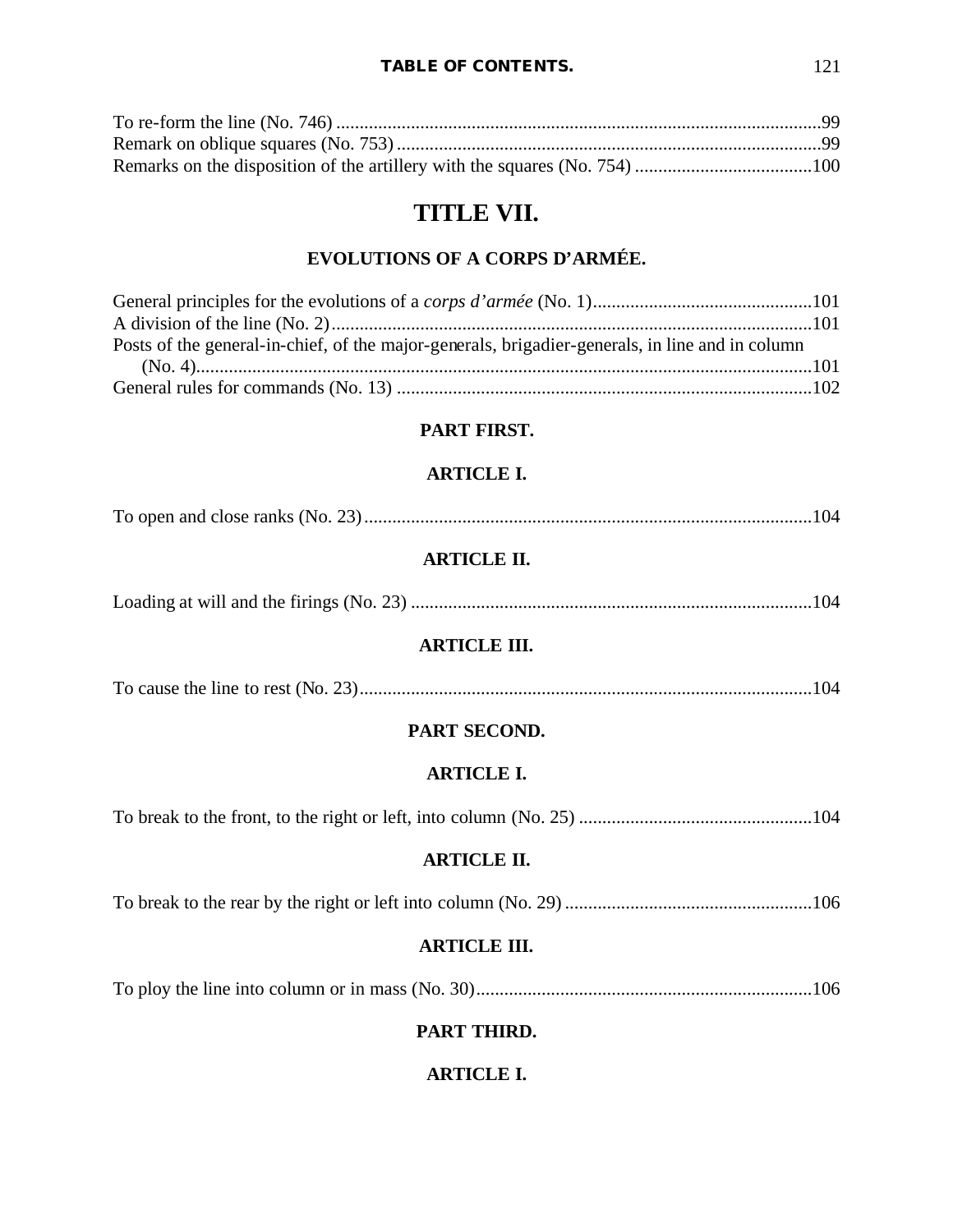| <b>ARTICLE II.</b>                                                                 |  |
|------------------------------------------------------------------------------------|--|
|                                                                                    |  |
| <b>ARTICLE III.</b>                                                                |  |
|                                                                                    |  |
| <b>ARTICLE IV.</b>                                                                 |  |
|                                                                                    |  |
| <b>ARTICLE V.</b>                                                                  |  |
|                                                                                    |  |
| <b>ARTICLE VI.</b>                                                                 |  |
|                                                                                    |  |
| <b>ARTICLE VII.</b>                                                                |  |
|                                                                                    |  |
| <b>ARTICLE VIII.</b>                                                               |  |
|                                                                                    |  |
| <b>ARTICLE IX.</b>                                                                 |  |
| Being in column at half distance, or closed in mass, to take distances (No. 42)108 |  |
| <b>ARTICLE X.</b>                                                                  |  |
|                                                                                    |  |
| <b>ARTICLE XI.</b>                                                                 |  |
|                                                                                    |  |
| PART FOURTH.                                                                       |  |
| <b>ARTICLE I.</b>                                                                  |  |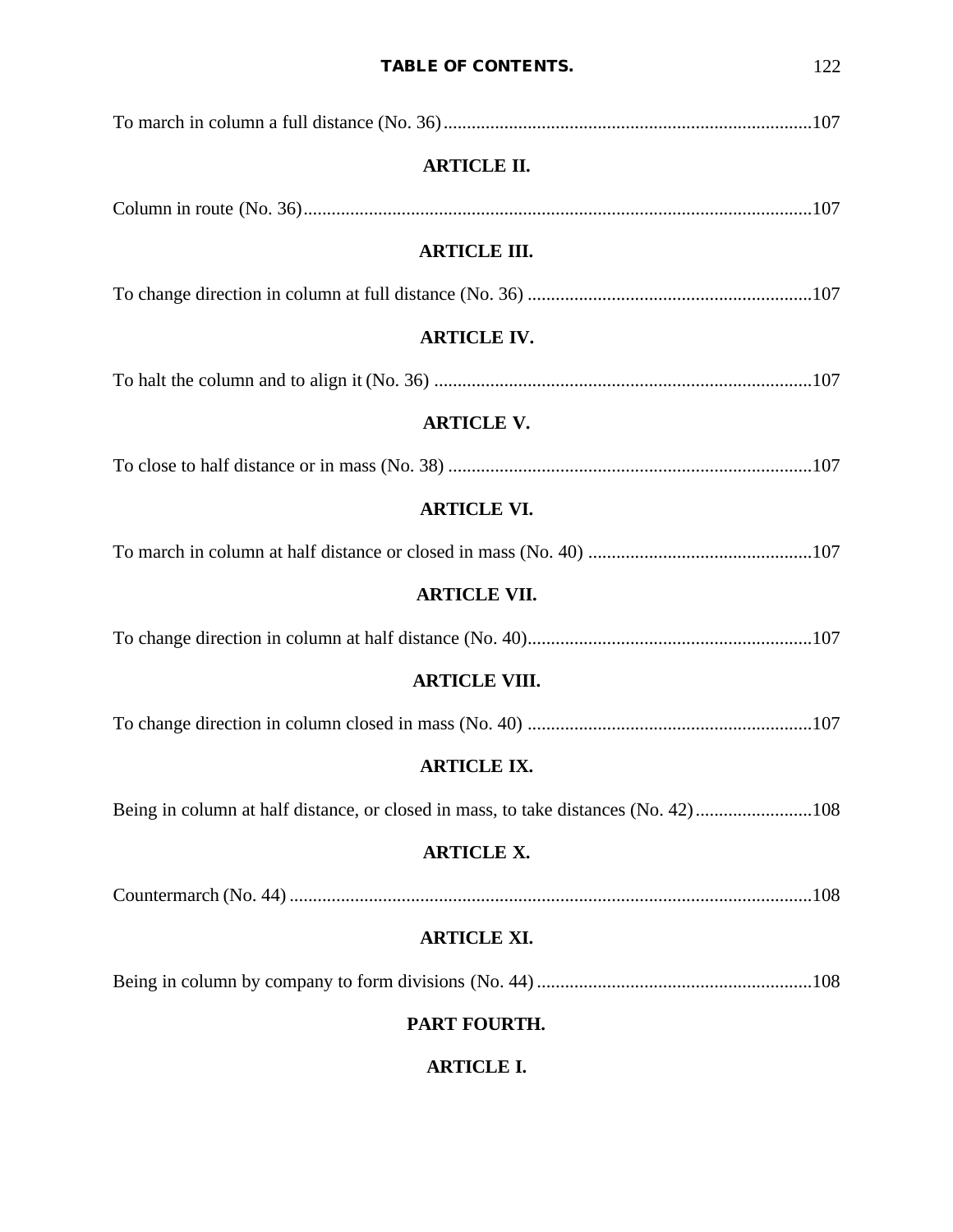| <b>ARTICLE II.</b>                                                                      |
|-----------------------------------------------------------------------------------------|
|                                                                                         |
| <b>ARTICLE III.</b>                                                                     |
| Different modes of passing from column at half distance into line of battle (No. 46)109 |
| <b>ARTICLE IV.</b>                                                                      |
|                                                                                         |
| <b>ARTICLE V.</b>                                                                       |
|                                                                                         |

# **ARTICLE VI.**

### **PART FIFTH.**

# **ARTICLE I.**

|--|--|--|

# **ARTICLE II.**

|--|--|

# **ARTICLE III.**

# **ARTICLE IV.**

|--|--|--|

# **ARTICLE V.**